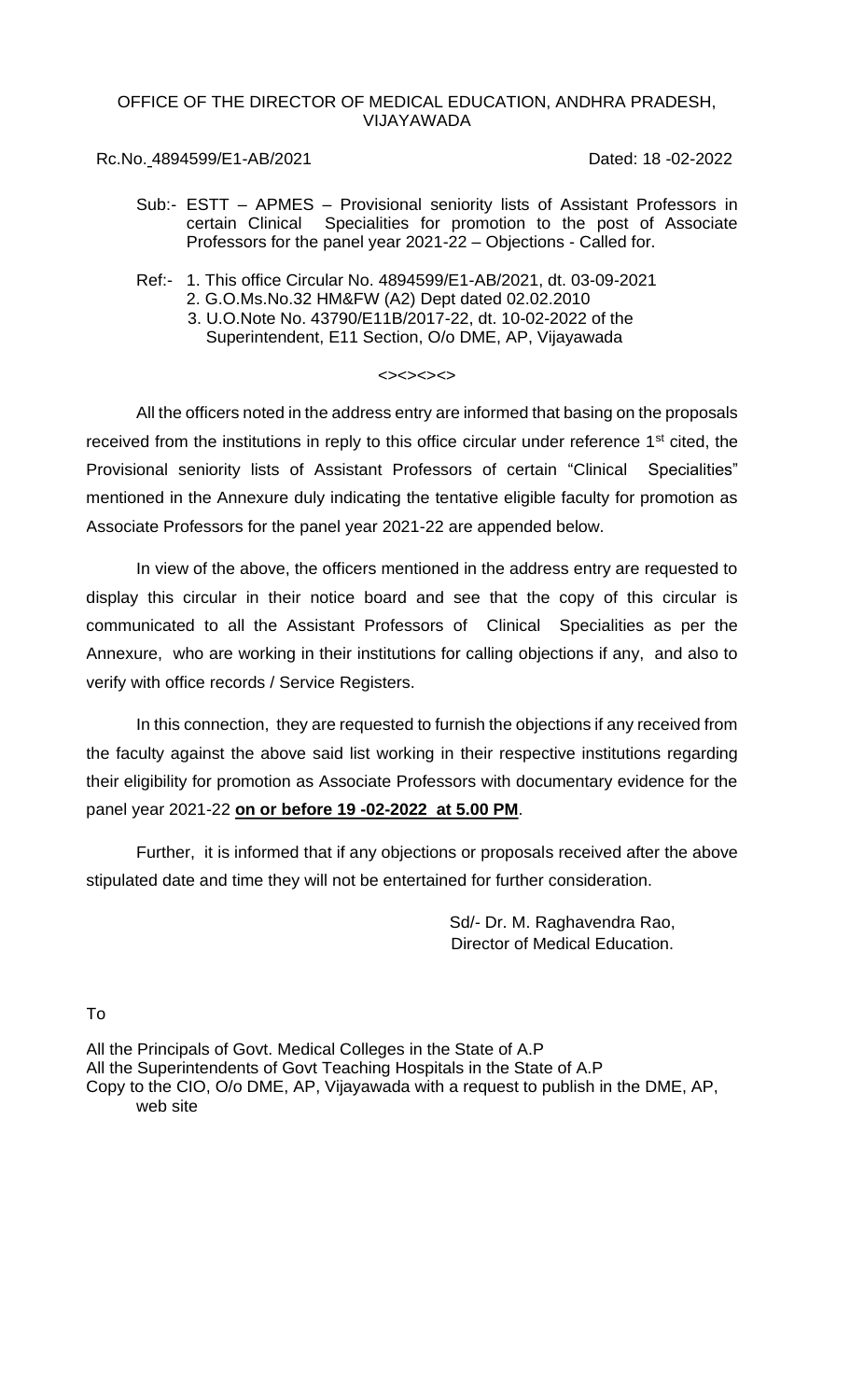| SI.<br>No.     | Asst Prof<br>seniority No | Name of the Assistant<br>Professor & Place of working                                        | Whether<br>belongs to<br>SC/ST | Date of birth  | Date of<br>joining as<br>Asst.<br>Professor | Whether<br>Service<br>Regularization<br>/ Probation<br>Declaration | Whether completed<br>4 years of T.E as<br>Assistant. Prof. as<br>on 31-8-2021 | Whether<br>having 2<br>valid<br>Research<br>paper<br>Publications | Whether<br>having ACRs<br>(2016-17) to<br>$(2020-21)$ | Whether<br>having APRs<br>2017 to 2020 | No Charges &<br>No Dues<br>pending<br>cerficate<br>enclosed | Whether<br>qualified<br>for<br>promotion | Remarks                                                                                                                                                                    |
|----------------|---------------------------|----------------------------------------------------------------------------------------------|--------------------------------|----------------|---------------------------------------------|--------------------------------------------------------------------|-------------------------------------------------------------------------------|-------------------------------------------------------------------|-------------------------------------------------------|----------------------------------------|-------------------------------------------------------------|------------------------------------------|----------------------------------------------------------------------------------------------------------------------------------------------------------------------------|
| $\mathbf 1$    |                           | $\overline{2}$                                                                               | 3                              | $\overline{4}$ | 5                                           | $6\phantom{1}$                                                     | $\overline{7}$                                                                | 9                                                                 | 10                                                    | 11                                     |                                                             | 12                                       | 13                                                                                                                                                                         |
|                | 240                       | Dr. T.Sudha,<br>AMC, Visakhapatnam                                                           | <b>OC</b>                      | 10-05-1961     | 14-11-2003                                  | 07-09-1994                                                         | Yes                                                                           | Valid                                                             | Yes                                                   | Yes                                    | Yes                                                         | <b>NO</b>                                | Promoted during the P.Y<br>2018-19 and 2019-20. But,<br>she did not joined. She has<br>foregone promotion in two<br>(2) times. Hence she is not<br>eligible for promotion. |
| $\overline{2}$ | 277                       | Dr. I. Padmasree,<br>GMC, Ananthapuramu                                                      | OC                             | 25-11-1965     | 05-02-2005                                  | 17-12-2000                                                         | Yes                                                                           | Valid                                                             | Yes                                                   | Yes                                    | Yes                                                         | $\blacksquare$                           | she was suspended from 28-<br>02-2018 to 29-01-2019 and<br>treated not on duty. Charges<br>are pending.                                                                    |
| 3              | 282                       | Dr. P.Usha Devi,<br>AMC, Visakhapatnam                                                       | BC-B                           | 31-08-1970     | 08-05-2006                                  | 20-08-2000                                                         | Yes                                                                           | Valid                                                             | Yes                                                   | Yes                                    | Yes                                                         | Yes                                      | Promoted during the Panel<br>Year 2018-19. But, she did<br>not joined.                                                                                                     |
| 4              | 287                       | Dr. M. Ananda Kumari,<br>Govt. Victoria Hospital for<br>Women and Children,<br>Visakhapatnam | <b>SC</b>                      | 17-05-1973     | 28-08-2006                                  | 15-07-2000                                                         | Yes                                                                           | Valid                                                             | Yes                                                   | Yes                                    | Yes                                                         | Yes                                      |                                                                                                                                                                            |
| 5              | 290                       | Dr. V. Adilakshmi,<br>AMC, Visakhapatnam                                                     | SC                             | 15.7.70        | 13-Jul-07                                   | Yes                                                                |                                                                               |                                                                   | Proposals have not been submitted                     |                                        |                                                             |                                          |                                                                                                                                                                            |
| 6              | 296                       | Dr. K. Swaroopa Rani,<br>GMC, Guntur                                                         | SC                             | 14-08-1963     | 18-07-2009                                  | 22-04-1999                                                         | Yes                                                                           | Valid                                                             | Yes                                                   | Yes                                    | Yes                                                         | Yes                                      |                                                                                                                                                                            |
| $\overline{7}$ | 304                       | Dr.N.Prasanna<br>lakshmi, GMC, Guntur                                                        |                                | 07-08-1969     | 20-07-2009                                  |                                                                    | Proposals have not been submitted                                             |                                                                   |                                                       |                                        |                                                             |                                          |                                                                                                                                                                            |
| 8              | 307                       | Dr.V.Radha lakshmi,<br>KMC, Kurnool                                                          | <b>BC</b>                      | 24-07-1965     | 24-07-2009                                  |                                                                    |                                                                               |                                                                   | Proposals have not been submitted                     |                                        |                                                             |                                          |                                                                                                                                                                            |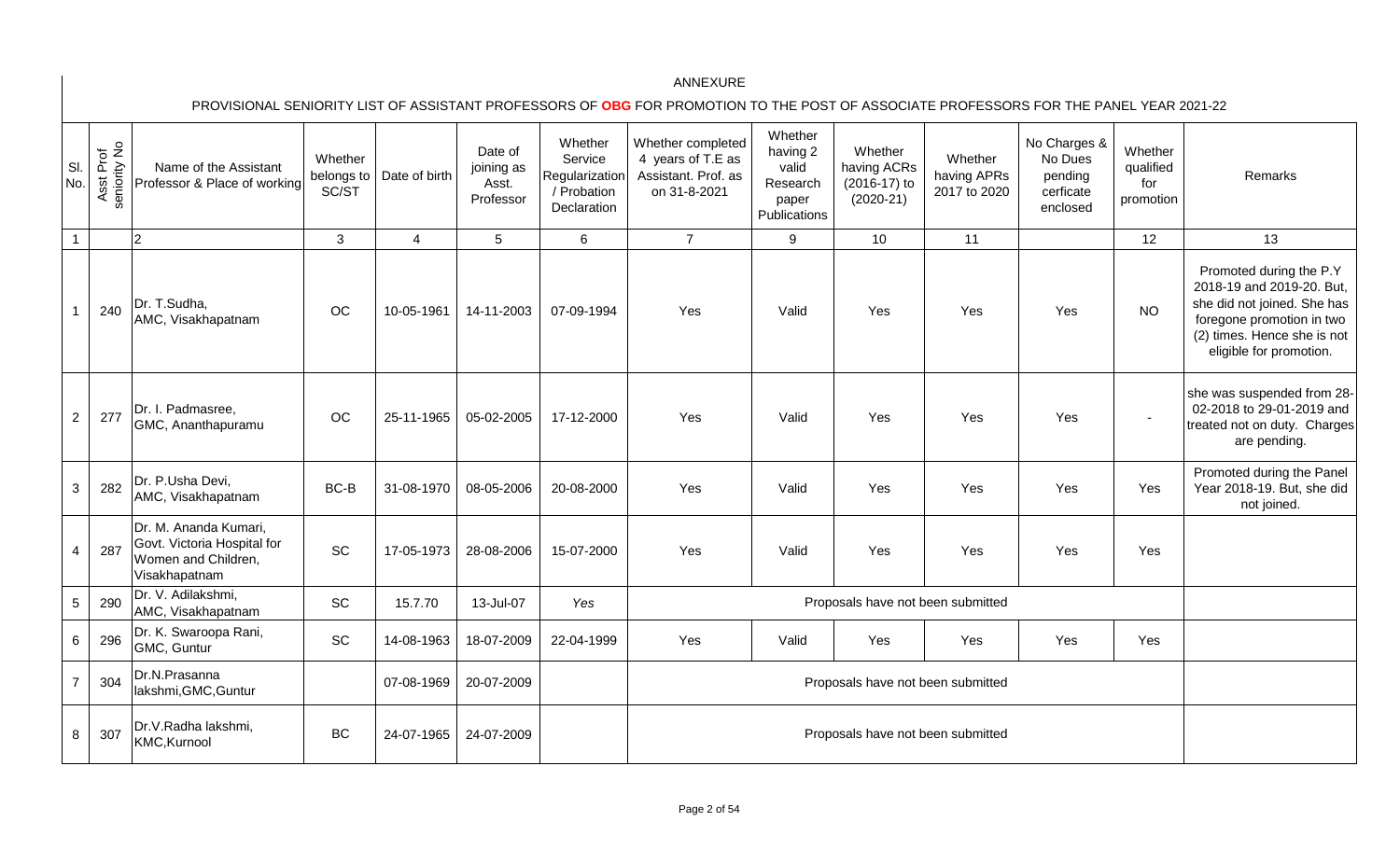| SI.<br>No.        | Asst Prof<br>seniority No | Name of the Assistant<br>Professor & Place of working         | Whether<br>belongs to<br>SC/ST | Date of birth  | Date of<br>joining as<br>Asst.<br>Professor | Whether<br>Service<br>Regularization<br>/ Probation<br>Declaration | Whether completed<br>4 years of T.E as<br>Assistant. Prof. as<br>on 31-8-2021 | Whether<br>having 2<br>valid<br>Research<br>paper<br>Publications | Whether<br>having ACRs<br>(2016-17) to<br>$(2020-21)$ | Whether<br>having APRs<br>2017 to 2020 | No Charges &<br>No Dues<br>pending<br>cerficate<br>enclosed | Whether<br>qualified<br>for<br>promotion | Remarks |
|-------------------|---------------------------|---------------------------------------------------------------|--------------------------------|----------------|---------------------------------------------|--------------------------------------------------------------------|-------------------------------------------------------------------------------|-------------------------------------------------------------------|-------------------------------------------------------|----------------------------------------|-------------------------------------------------------------|------------------------------------------|---------|
| $\mathbf{1}$      |                           | $\overline{2}$                                                | 3                              | $\overline{4}$ | 5                                           | $6\phantom{a}$                                                     | $\overline{7}$                                                                | 9                                                                 | 10                                                    | 11                                     |                                                             | 12                                       | 13      |
| 9                 | 308                       | Dr. D. Ushasree,<br>Rangaraya Medical College,<br>Kakinada    | BC-D                           | 09-04-1969     | 28-07-2009                                  | 25-06-1997                                                         | Yes                                                                           | Valid                                                             | Yes                                                   | Yes                                    | Yes                                                         | Yes                                      |         |
| 10                | 309                       | Dr.T.Vijaya Kumari,<br>SVMC, Tirupathi                        | BC-B                           | 11-05-1959     | 30-07-2009                                  |                                                                    |                                                                               |                                                                   | Proposals have not been submitted                     |                                        |                                                             |                                          |         |
| 11                | 310                       | Dr.N.Uma Sundari, Andhra<br>Medical<br>College, Visakhapatnam | <b>BC</b>                      | 06-10-1960     | 31-07-2009                                  |                                                                    |                                                                               |                                                                   | Proposals have not been submitted                     |                                        |                                                             |                                          |         |
| $12 \overline{ }$ | 311                       | Dr. B. Nirmala Devi,<br>SVMC, Tirupati                        | SC                             | 17-07-1964     | 24-08-2009                                  | 27-08-1994                                                         | Yes                                                                           | Valid                                                             | Yes                                                   | Yes                                    | Yes                                                         | Yes                                      |         |
| 13                | 313                       | Dr. V. Lakshmi<br>Narayanamma,<br>SVMC, Tirupati              | OC                             | 11-06-1964     | 27-11-2009                                  | 25-06-1997                                                         | Yes                                                                           | Valid                                                             | Yes                                                   | Yes                                    | Yes                                                         | Yes                                      |         |
| 14                | 316                       | Dr. L. Shobitha,<br>SMC, Vijayawada                           | SC-C                           | 24-07-1965     | 02-01-2010                                  | 03-08-1994                                                         | Yes                                                                           | Valid                                                             | Yes                                                   | Yes                                    | Yes                                                         | Yes                                      |         |
| 15                | 317                       | Dr. C. Suneetha,<br>KMC, Kurnool                              | BC-B                           | 21-05-1966     | 03-02-2010                                  | 27-04-1999                                                         | Yes                                                                           | Valid                                                             | Yes                                                   | Yes                                    | Yes                                                         | Yes                                      |         |
| 16                | 318                       | Dr.P.Sudha Rani,<br>GMC, Guntur                               | <b>BC</b>                      | 13-08-1974     | 09-03-2010                                  |                                                                    |                                                                               |                                                                   | Proposals have not been submitted                     |                                        |                                                             |                                          |         |
| 17                | 319                       | Dr. K.N. Madhavi,<br>GMC, Guntur                              | <b>ST</b>                      | 27-08-1976     | 09-03-2010                                  | 14-02-2007                                                         | Yes                                                                           | Valid                                                             | Yes                                                   | Yes                                    | Yes                                                         | Yes                                      |         |
| 18                | 321                       | Dr. G.P.N. Karuna Vathi,<br>SMC, Vijayawada                   | OC                             | 05-09-1977     | 11-03-2010                                  | 06-02-2009                                                         | Yes                                                                           | Valid                                                             | Yes                                                   | Yes                                    | Yes                                                         | Yes                                      |         |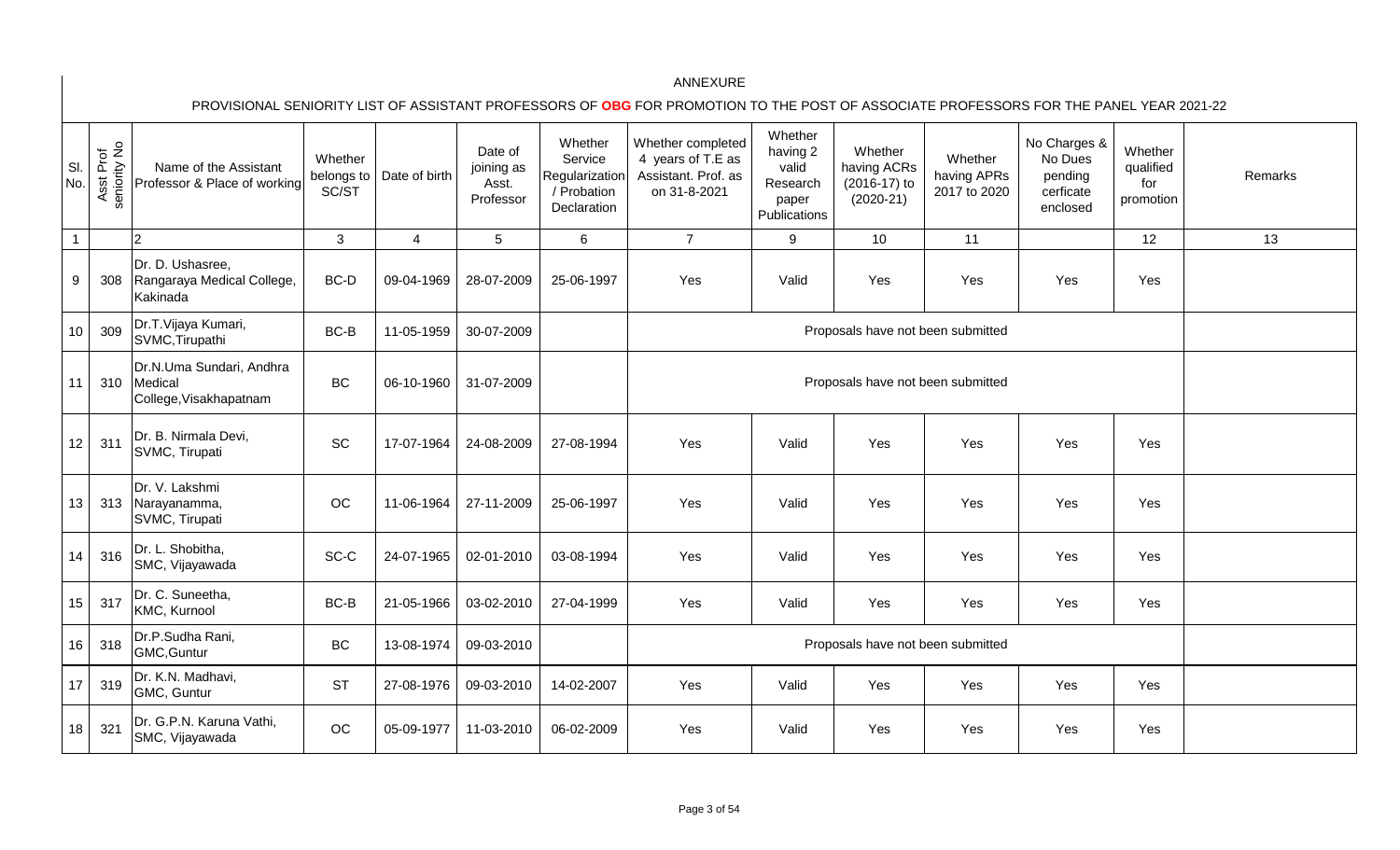| SI.<br>No.     | Asst Prof<br>seniority No | Name of the Assistant<br>Professor & Place of working                 | Whether<br>belongs to<br>SC/ST | Date of birth  | Date of<br>joining as<br>Asst.<br>Professor | Whether<br>Service<br>Regularization<br>/ Probation<br>Declaration | Whether completed<br>4 years of T.E as<br>Assistant. Prof. as<br>on 31-8-2021 | Whether<br>having 2<br>valid<br>Research<br>paper<br>Publications | Whether<br>having ACRs<br>(2016-17) to<br>$(2020-21)$ | Whether<br>having APRs<br>2017 to 2020 | No Charges &<br>No Dues<br>pending<br>cerficate<br>enclosed | Whether<br>qualified<br>for<br>promotion | Remarks |
|----------------|---------------------------|-----------------------------------------------------------------------|--------------------------------|----------------|---------------------------------------------|--------------------------------------------------------------------|-------------------------------------------------------------------------------|-------------------------------------------------------------------|-------------------------------------------------------|----------------------------------------|-------------------------------------------------------------|------------------------------------------|---------|
| $\overline{1}$ |                           | $\overline{2}$                                                        | 3                              | $\overline{4}$ | $5\phantom{.0}$                             | 6                                                                  | $\overline{7}$                                                                | 9                                                                 | 10 <sup>°</sup>                                       | 11                                     |                                                             | 12                                       | 13      |
| 19             | 322                       | Dr. A. Sudha Rani,<br>KMC, Kurnool                                    | BC-D                           | 25-08-1971     | 12-03-2010                                  | 08-02-2007                                                         | Yes                                                                           | Valid                                                             | Yes                                                   | Yes                                    | Yes                                                         | Yes                                      |         |
| 20             | 323                       | Dr.G.Tanuja,<br>SMC, Vijayawada                                       |                                | 01-11-1979     | 24-03-2010                                  |                                                                    |                                                                               |                                                                   | Proposals have not been submitted                     |                                        |                                                             |                                          |         |
| 21             | 324                       | Dr. M. Uma Devi,<br>KMC, Kurnool                                      | BC-D                           | 08-06-1974     | 31-03-2010                                  | 19-04-1999                                                         | Yes                                                                           | Valid                                                             | Yes                                                   | Yes                                    | Yes                                                         | Yes                                      |         |
| 22             | 326                       | Dr. A. Sridevi,<br>GMC, Ongole                                        | <b>ST</b>                      | 27-04-1978     | 01-04-2010                                  | 10-02-2007                                                         | Yes                                                                           | Valid                                                             | Yes                                                   | Yes                                    | Yes                                                         | Yes                                      |         |
| 23             | 327                       | Dr.S. Sharimila Kumari,<br>AMC, Visakhapatnam                         | <b>SC</b>                      | 22-05-1975     | 18-07-2012                                  | 18-02-2008                                                         | Yes                                                                           | Valid                                                             | Yes                                                   | Yes                                    | Yes                                                         | Yes                                      |         |
| 24             | 328                       | Dr. K. Suneetha,<br>SVMC, Tirupati                                    | OC                             | 01-06-1971     | 23-05-2010                                  | 27-06-1998                                                         | Yes                                                                           | Valid                                                             | Yes                                                   | Yes                                    | Yes                                                         | Yes                                      |         |
| 25             | 330                       | Dr. Ch. Rama,<br>SVMC, Tirupati                                       | BC.A                           | 10-08-1965     | 16-06-2010                                  | 04-03-1994                                                         | Yes                                                                           | Valid                                                             | Yes                                                   | Yes                                    | Yes                                                         | Yes                                      |         |
| 26             | 331                       | Dr. K. Indira Surya Kumari,<br>Rangaraya Medical College,<br>Kakinada | OC                             | 15-06-1960     | 09-07-2010                                  | 03-01-1992                                                         | Yes                                                                           | Valid                                                             | Yes                                                   | Yes                                    | Yes                                                         | Yes                                      |         |
| 27             | 335                       | Dr.A.V. Swarjalakshmi,<br>GMC, ongole                                 | <b>ST</b>                      | 30-08-1968     | 21-03-2011                                  | 10-09-1996                                                         | Yes                                                                           | Valid                                                             | Yes                                                   | Yes                                    | Yes                                                         | Yes                                      |         |
| 28             | 336                       | Dr. K. Venkata Ramana,<br>AMC, Visakhapatnam                          | BC-A                           | 12-08-1967     | 09-12-2011                                  | 26-06-1998                                                         | Yes                                                                           | Valid                                                             | Yes                                                   | Yes                                    | Yes                                                         | Yes                                      |         |
| 29             | 337                       | Dr. Ch. Sailaja,<br>AMC, Visakhapatnam                                | OC                             | 02-11-1966     | 09-12-2011                                  | 23-04-1999                                                         | Yes                                                                           | Valid                                                             | Yes                                                   | Yes                                    | Yes                                                         | Yes                                      |         |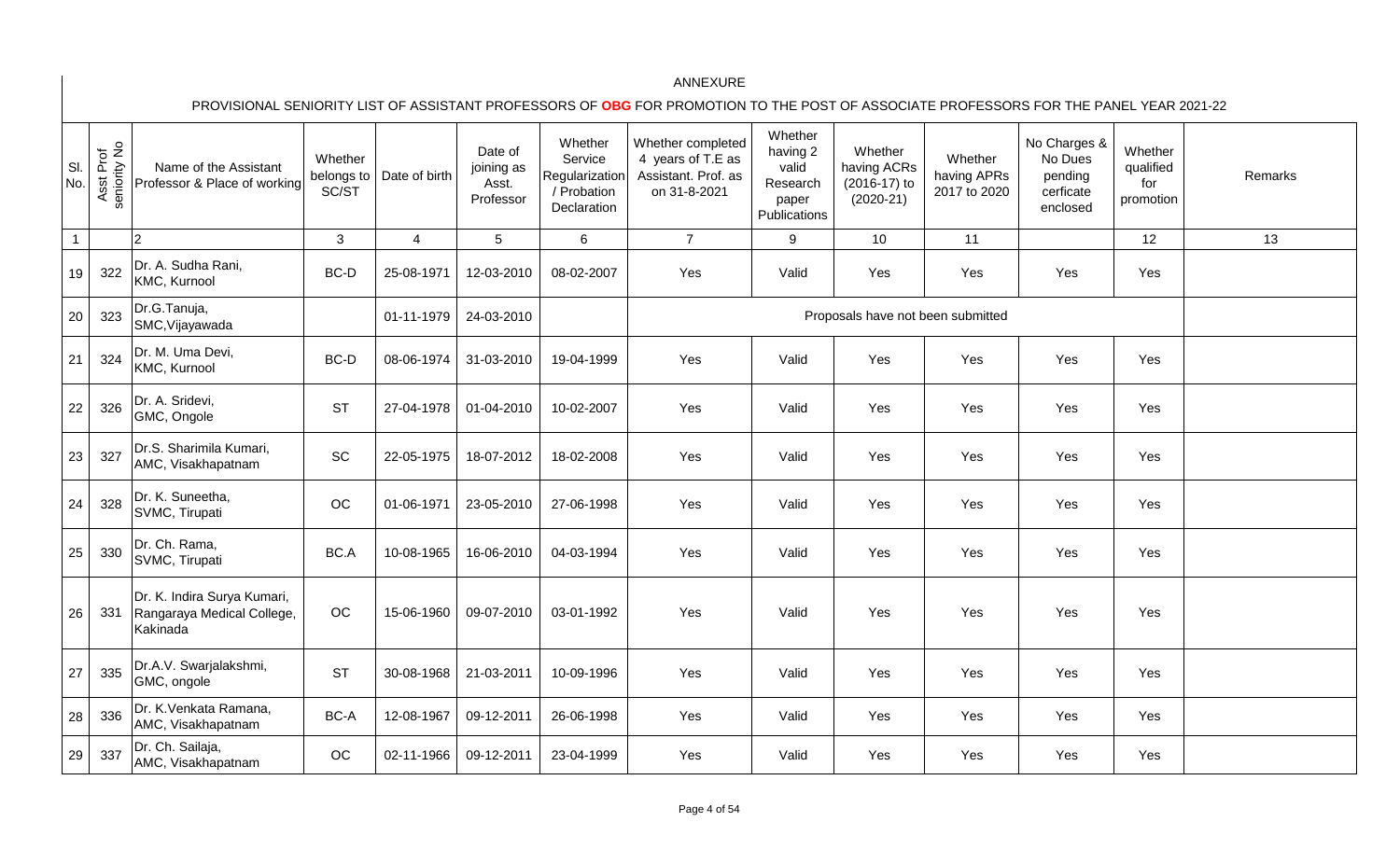| SI.<br>No.     | seniority No<br>Prof<br>Asst | Name of the Assistant<br>Professor & Place of working                                   | Whether<br>belongs to<br>SC/ST | Date of birth | Date of<br>joining as<br>Asst.<br>Professor | Whether<br>Service<br>Regularization<br>/ Probation<br>Declaration | Whether completed<br>4 years of T.E as<br>Assistant. Prof. as<br>on 31-8-2021 | Whether<br>having 2<br>valid<br>Research<br>paper<br>Publications | Whether<br>having ACRs<br>(2016-17) to<br>$(2020-21)$ | Whether<br>having APRs<br>2017 to 2020 | No Charges &<br>No Dues<br>pending<br>cerficate<br>enclosed | Whether<br>qualified<br>for<br>promotion | Remarks                                                         |
|----------------|------------------------------|-----------------------------------------------------------------------------------------|--------------------------------|---------------|---------------------------------------------|--------------------------------------------------------------------|-------------------------------------------------------------------------------|-------------------------------------------------------------------|-------------------------------------------------------|----------------------------------------|-------------------------------------------------------------|------------------------------------------|-----------------------------------------------------------------|
| $\overline{1}$ |                              | $\overline{2}$                                                                          | $\mathbf{3}$                   | 4             | 5                                           | $\,6\,$                                                            | $\overline{7}$                                                                | 9                                                                 | 10                                                    | 11                                     |                                                             | 12                                       | 13                                                              |
| 30             | 338                          | Dr.P.Sudha Malini, KGH,<br>Visakhapatnam                                                | OC                             | 26-08-1971    | 09-12-2011                                  |                                                                    |                                                                               |                                                                   | Proposals have not been submitted                     |                                        |                                                             |                                          |                                                                 |
| 31             | 339                          | Dr. K.V.Sudha Madhuri,<br>AMC, Visakhapatnam                                            | BC-A                           | 01-05-1975    | 09-12-2011                                  | 24-02-2001                                                         | Yes                                                                           | Valid                                                             | Yes                                                   | Yes                                    | Yes                                                         | Yes                                      |                                                                 |
| 32             | 340                          | Dr.Ch. Madhuri,<br><b>ACSR GMC, Nellore</b>                                             | BC-D                           | 12-02-1971    | 09-12-2011                                  |                                                                    | Yes                                                                           | Valid                                                             | Yes                                                   | Yes                                    | Yes                                                         | <b>NO</b>                                | Service Regularisation and<br>Probation declaration<br>Required |
| 33             | 341                          | Dr. R. Sujatha,<br>AMC, Visakhapatnam                                                   | OC                             | 25-11-1963    | 09-12-2011                                  | 29-12-1999                                                         | Yes                                                                           | Valid                                                             | Yes                                                   | Yes                                    | Yes                                                         | Yes                                      |                                                                 |
| 34             | 342                          | Dr.J.Anuradha, MS OBG,<br>AMC, Visakhapatnam                                            | SC                             | 31-08-1969    | 09-12-2011                                  |                                                                    |                                                                               |                                                                   | Proposals have not been submitted                     |                                        |                                                             |                                          |                                                                 |
| 35             | 343                          | Dr.G. Rama Devi,<br>Govt. Victoria Hospital for<br>Women and Children,<br>Visakhapatnam | BC-D                           | 17-12-1966    | 09-12-2011                                  | 24-12-1999                                                         | Yes                                                                           | Valid                                                             | Yes                                                   | Yes                                    | Yes                                                         | Yes                                      |                                                                 |
| 36             | 344                          | Dr. M. Sridevi,<br>KGH, Visakhapatnam                                                   | BC-B                           | 14-10-1963    | 09-02-2011                                  | 30-12-1999                                                         | Yes                                                                           | Valid                                                             | Yes                                                   | Yes                                    | Yes                                                         | Yes                                      |                                                                 |
| 37             | 345                          | Dr.P.Sudha Padmasree,<br>Andhra Medical<br>College, Visakhapatnam                       | BC-B                           | 21-12-1971    | 09-12-2011                                  |                                                                    |                                                                               |                                                                   | Proposals have not been submitted                     |                                        |                                                             |                                          |                                                                 |
| 38             | 346                          | Dr. T. Kumuda,<br>KMC, Kurnool                                                          | BC-A                           | 16-01-1973    | 09-12-2011                                  | 04-07-2000                                                         | Yes                                                                           | Valid                                                             | Yes                                                   | Yes                                    | Yes                                                         | Yes                                      |                                                                 |
| 39             | 347                          | Dr. K. Lakshmi<br>Narayanamma,<br>KMC, Kurnool                                          | BC-B                           | 01-06-1967    | 09-12-2011                                  | 23-04-1999                                                         | Yes                                                                           | Valid                                                             | Yes                                                   | Yes                                    | Yes                                                         | Yes                                      |                                                                 |
| 40             | 348                          | Dr. M. Kavitha,<br>KMC, Kurnool                                                         | BC-A                           | 20-10-1971    | 09-12-2011                                  | 22-04-1999                                                         | Yes                                                                           | Valid                                                             | Yes                                                   | Yes                                    | Yes                                                         | Yes                                      |                                                                 |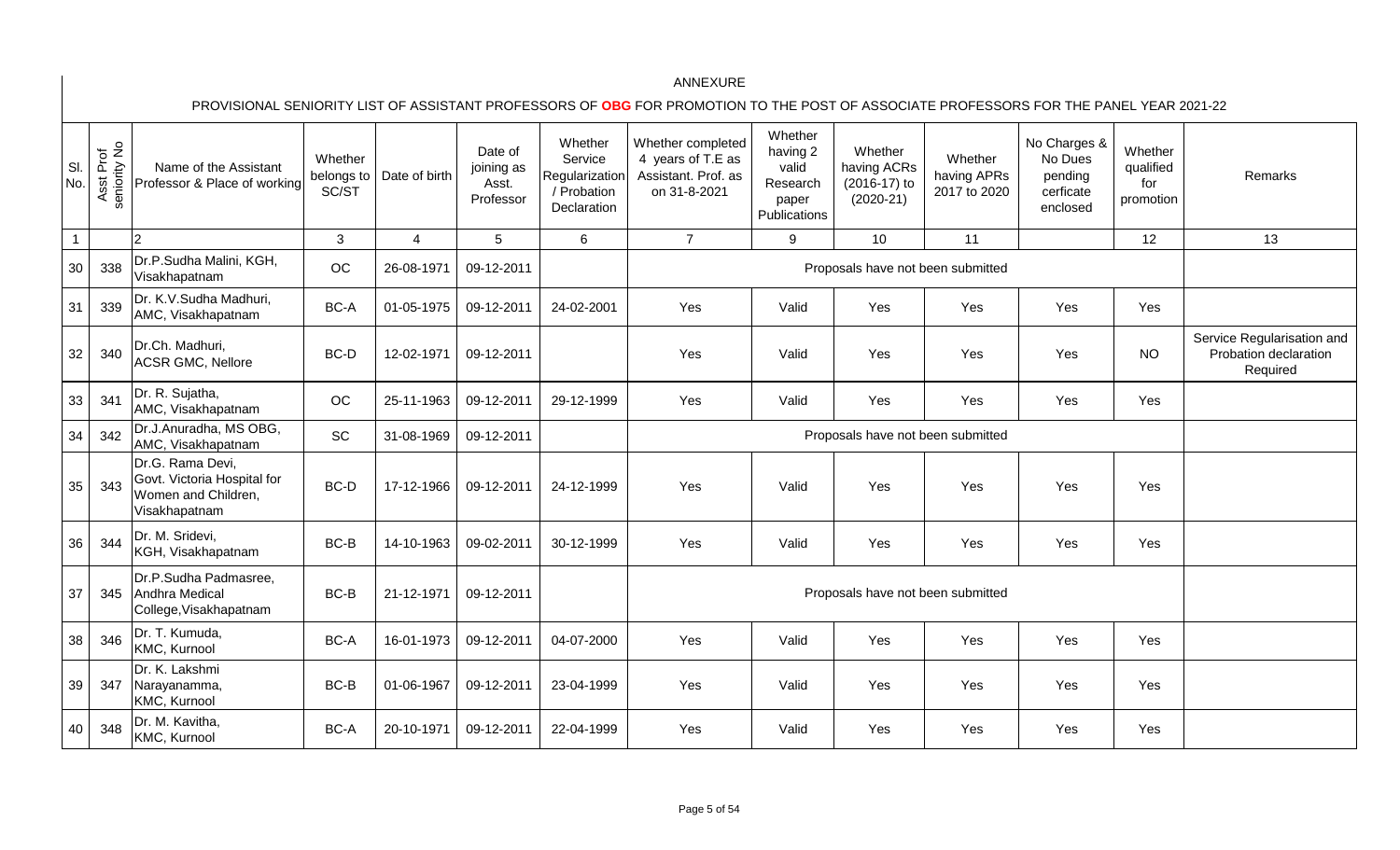| SI.<br>No.     | seniority No<br>Asst Prof | Name of the Assistant<br>Professor & Place of working            | Whether<br>belongs to<br>SC/ST | Date of birth  | Date of<br>joining as<br>Asst.<br>Professor | Whether<br>Service<br>Regularization<br>/ Probation<br>Declaration | Whether completed<br>4 years of T.E as<br>Assistant. Prof. as<br>on 31-8-2021 | Whether<br>having 2<br>valid<br>Research<br>paper<br>Publications | Whether<br>having ACRs<br>(2016-17) to<br>$(2020-21)$ | Whether<br>having APRs<br>2017 to 2020 | No Charges &<br>No Dues<br>pending<br>cerficate<br>enclosed | Whether<br>qualified<br>for<br>promotion | Remarks                                                         |
|----------------|---------------------------|------------------------------------------------------------------|--------------------------------|----------------|---------------------------------------------|--------------------------------------------------------------------|-------------------------------------------------------------------------------|-------------------------------------------------------------------|-------------------------------------------------------|----------------------------------------|-------------------------------------------------------------|------------------------------------------|-----------------------------------------------------------------|
| $\overline{1}$ |                           |                                                                  | $\mathbf{3}$                   | $\overline{4}$ | 5                                           | 6                                                                  | $\overline{7}$                                                                | 9                                                                 | 10                                                    | 11                                     |                                                             | 12                                       | 13                                                              |
| 41             | 350                       | Dr.G.Rajaya lakshmi<br>bhai, GMC, Visakhapatnam                  | SC                             | 16-04-1970     | 09-12-2011                                  |                                                                    | Yes                                                                           | Valid                                                             | Yes                                                   | Yes                                    | Yes                                                         | Yes                                      |                                                                 |
| 42             | 352                       | Dr. B. Rajani Kumari,<br>AMC, Visakhapatnam                      | OC                             | 16-07-1971     | 09-12-2011                                  | 12-02-2007                                                         | Yes                                                                           | Valid                                                             | Yes                                                   | Yes                                    | Yes                                                         | Yes                                      |                                                                 |
| 43             | 353                       | Dr. S. Nissar Begum,<br>GMC, Ananthapurapu                       | OC                             | 04-01-1971     | 10-04-2012                                  | 29-06-1998                                                         | Yes                                                                           | Valid                                                             | Yes                                                   | Yes                                    | Yes                                                         | Yes                                      |                                                                 |
| 44             | 355                       | Dr. L.Arundathi Devi,<br>GMC, Guntur                             | SC-B                           | 05-07-1971     | 06-09-2012                                  | 17-10-2003                                                         | Yes                                                                           | Valid                                                             | Yes                                                   | Yes                                    | Yes                                                         | Yes                                      |                                                                 |
| 45             | 356                       | Dr. B.S.V. Sivaranjani,<br>GMC, Guntur                           | BC-D                           | 17-07-1975     | 07-09-2012                                  | 06.05.1999                                                         | Yes                                                                           | Valid                                                             | Yes                                                   | Yes                                    | Yes                                                         | Yes                                      |                                                                 |
| 46             | 357                       | Dr.G.Madhavi Latha,<br>SMC, Vijayawada                           | BC-B                           | 23-04-1972     | 07-09-2012                                  |                                                                    |                                                                               |                                                                   | Proposals have not been submitted                     |                                        |                                                             |                                          |                                                                 |
| 47             | 358                       | Dr. G.Karuna,<br>GMC, Guntur                                     | <b>ST</b>                      | 09-08-1976     | 07-09-2012                                  | 24-05-2005                                                         | Yes                                                                           | Valid                                                             | Yes                                                   | Yes                                    | Yes                                                         | Yes                                      |                                                                 |
| 48             | 359                       | Dr. B. Neelima,<br>SVMC, Tirupati                                | OC                             | 21-03-1977     | 10-09-2012                                  | 24-05-2005                                                         | Yes                                                                           | Valid                                                             | Yes                                                   | Yes                                    | Yes                                                         | Yes                                      |                                                                 |
| 49             | 360                       | Dr. E. Indira,<br>SMC, Vijaywada                                 | SC                             | 21-04-1970     | 10-09-2012                                  | 18-04-1999                                                         | Yes                                                                           | Valid                                                             | Yes                                                   | Yes                                    | Yes                                                         | Yes                                      |                                                                 |
| 50             | 361                       | Dr. P. Lavanya,<br>GMC, Guntur                                   | SC                             | 13-06-1978     | 10-09-2012                                  | 24-05-2005                                                         | Yes                                                                           | Valid                                                             | No                                                    | No                                     | Yes                                                         | Yes                                      |                                                                 |
| 51             | 362                       | Dr. G. Chandra Kala,<br>SMC, Vijayawada                          | SC-A                           | 20-03-1972     | 12-09-2012                                  | 12-04-2000                                                         | Yes                                                                           | Valid                                                             | Yes                                                   | Yes                                    | Yes                                                         | Yes                                      |                                                                 |
| 52             | 363                       | Dr. Ch. Karuna Kumari,<br>Rangaraya Medical College,<br>Kakinada | <b>ST</b>                      | 08-11-1979     | 14-09-2012                                  |                                                                    | Yes                                                                           | Valid                                                             | Yes                                                   | Yes                                    | Yes                                                         | <b>NO</b>                                | Service Regularisation and<br>Probation declaration<br>Required |
| 53             | 364                       | Dr. T. Sharmila,<br>SMC, Vijayawada                              | BC-C                           | 06-06-1976     | 20-09-2012                                  | 20-02-2008                                                         | Yes                                                                           | Valid                                                             | Yes                                                   | Yes                                    | Yes                                                         | Yes                                      |                                                                 |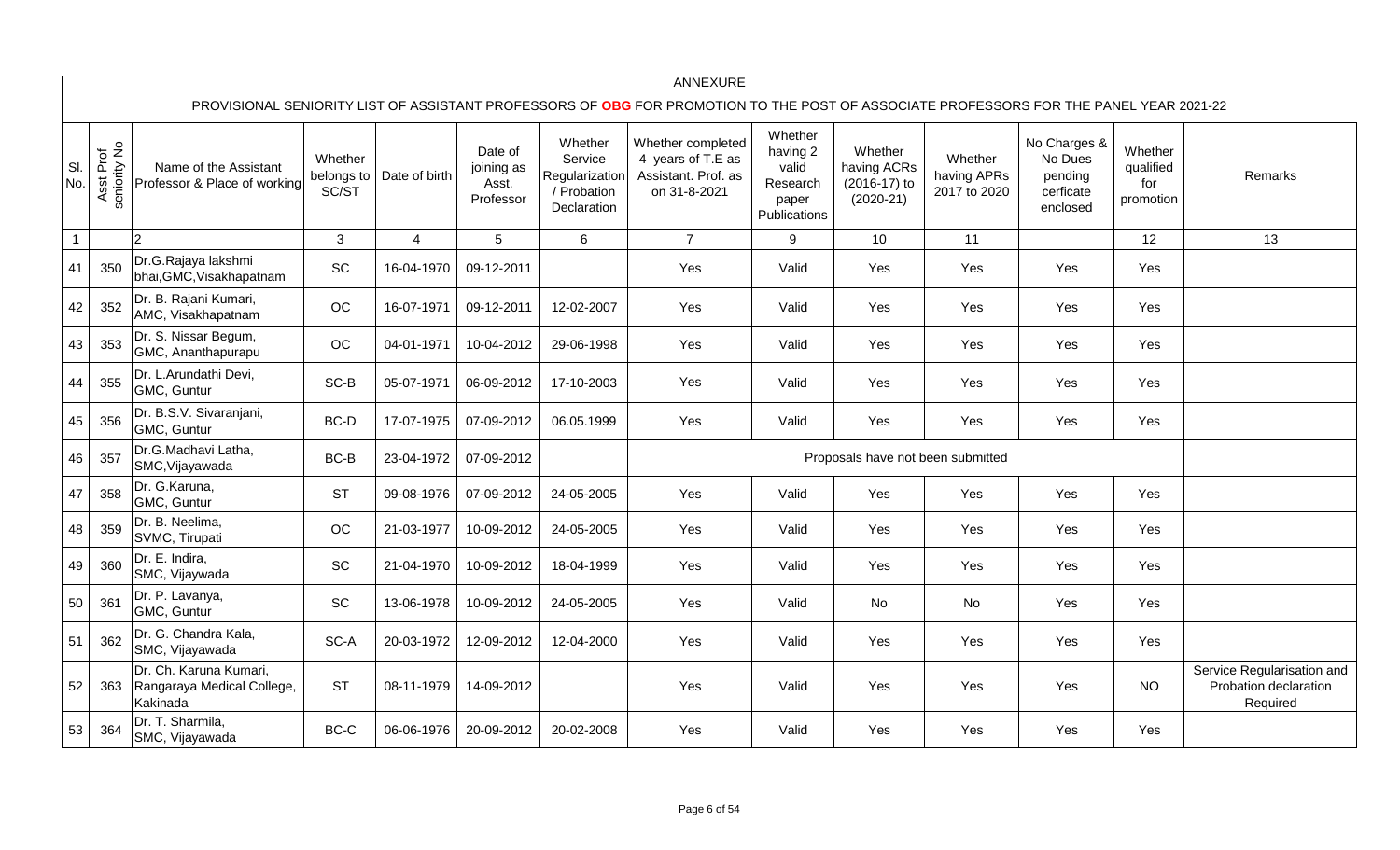| SI.<br>No.   | Asst Prof<br>seniority No | Name of the Assistant<br>Professor & Place of working           | Whether<br>belongs to<br>SC/ST | Date of birth         | Date of<br>joining as<br>Asst.<br>Professor | Whether<br>Service<br>Regularization<br>/ Probation<br>Declaration | Whether completed<br>4 years of T.E as<br>Assistant. Prof. as<br>on 31-8-2021 | Whether<br>having 2<br>valid<br>Research<br>paper<br>Publications | Whether<br>having ACRs<br>(2016-17) to<br>$(2020-21)$ | Whether<br>having APRs<br>2017 to 2020 | No Charges &<br>No Dues<br>pending<br>cerficate<br>enclosed | Whether<br>qualified<br>for<br>promotion | <b>Remarks</b>          |
|--------------|---------------------------|-----------------------------------------------------------------|--------------------------------|-----------------------|---------------------------------------------|--------------------------------------------------------------------|-------------------------------------------------------------------------------|-------------------------------------------------------------------|-------------------------------------------------------|----------------------------------------|-------------------------------------------------------------|------------------------------------------|-------------------------|
| $\mathbf{1}$ |                           | $\overline{2}$                                                  | 3                              | $\overline{4}$        | 5                                           | $6\phantom{1}$                                                     | $\overline{7}$                                                                | 9                                                                 | 10                                                    | 11                                     |                                                             | 12                                       | 13                      |
| 54           | 365                       | Dr.M.Madhuri, Andhra<br>Medical<br>College, Visakhapatnam       | BC-B                           | 13-04-1983            | 09-10-2012                                  |                                                                    | Proposals have not been submitted                                             |                                                                   |                                                       |                                        |                                                             |                                          |                         |
| 55           | 366                       | Dr.Meer Shahanaz,<br>GMC, Anantapuram                           | BC-E                           | 24-03-1976            | 30-11-2012                                  |                                                                    | Proposals have not been submitted                                             |                                                                   |                                                       |                                        |                                                             |                                          |                         |
| 56           | 367                       | Dr.L.Shanthi Latha, Andhra<br>Medical College,<br>Visakhapatnam | BC-A                           | 20-02-1960            | 23-03-2013                                  |                                                                    | Proposals have not been submitted                                             |                                                                   |                                                       |                                        |                                                             |                                          |                         |
| 57           | 368                       | Dr. I. Vasundhara Jyothi,<br>AMC, Visakhapantam                 | OC                             | 26-08-1975            | 25-03-2013                                  | 11-04-2011                                                         | Yes                                                                           | Valid                                                             | Yes                                                   | Yes                                    | Yes                                                         | Yes                                      |                         |
| 58           | 369                       | Dr.N.Hima Bindu, KMC,<br>Kurnool                                | OC                             | 31-05-1981            | 25-03-2013                                  |                                                                    |                                                                               |                                                                   | Proposals have not been submitted                     |                                        |                                                             |                                          |                         |
| 59           | 370                       | Dr.G.Sudha Rani, KMC,<br>Kurnool                                | OC                             | 01-05-1978            | 25-03-2013                                  |                                                                    |                                                                               |                                                                   | Proposals have not been submitted                     |                                        |                                                             |                                          |                         |
| 60           | 371                       | Dr.C.Bhramarambha, SVMC,<br>Tirupati                            | BC-A                           | 31-08-1977            | 25-03-2013                                  |                                                                    |                                                                               |                                                                   | Proposals have not been submitted                     |                                        |                                                             |                                          |                         |
| 61           | 372                       | Dr.Sujatha patnaik, Andhra<br>Medical<br>College, Visakhapatnam | BC-D                           | 01-05-1981            | 25-03-2013                                  |                                                                    |                                                                               |                                                                   | Proposals have not been submitted                     |                                        |                                                             |                                          |                         |
| 62           | 373                       | Dr.B. Yamini, SVMC,<br>Tirupathi                                | OC                             | 13-03-1983            | 25-03-2013                                  |                                                                    |                                                                               |                                                                   | Proposals have not been submitted                     |                                        |                                                             |                                          |                         |
| 63           | 374                       | Dr. K. Bhavani,<br>AMC, Visakhapatnam                           | <b>ST</b>                      | 21-01-1974            | 25-03-2013                                  | 06-08-2015                                                         | Yes                                                                           | Valid                                                             | Yes                                                   | Yes                                    | Yes                                                         | Yes                                      |                         |
| 64           | 375                       | Dr.K.Suseela,<br>GMC, Nellore (U/A)                             | BC-B                           | 01.05.1965 21-09-2014 |                                             |                                                                    |                                                                               |                                                                   | Proposals have not been submitted                     |                                        |                                                             |                                          | U/A (More than 2 years) |
| 65           | 376                       | Dr. P. Sumathi,<br><b>ACSR GMC, Nellore</b>                     | SC                             | 10-08-1969            | 20-09-2014                                  | 05-01-2001                                                         | No                                                                            | Valid                                                             | Yes                                                   | Yes                                    | No                                                          | <b>NO</b>                                | charges pending         |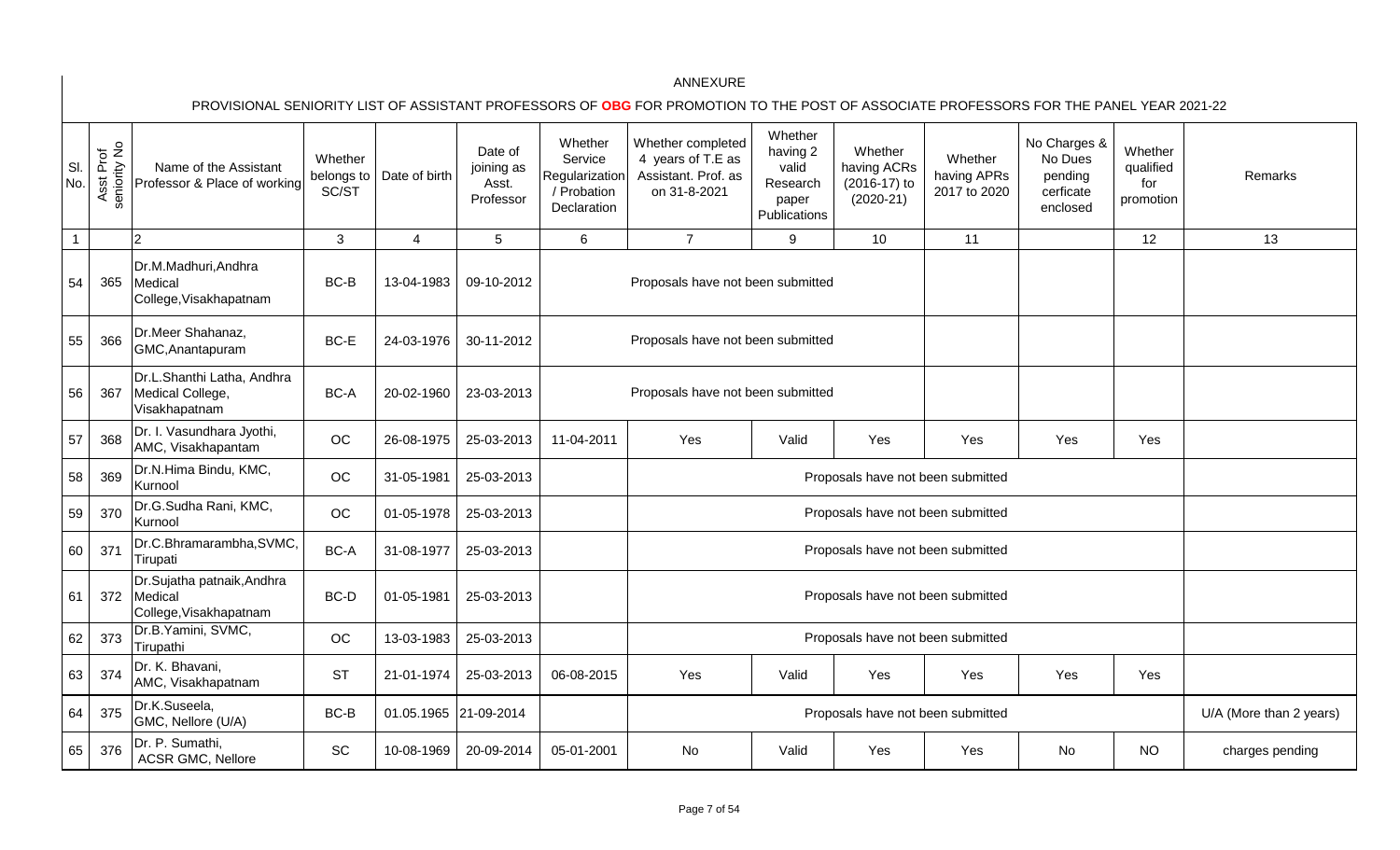| SI.<br>No.   | Asst Prof<br>seniority No | Name of the Assistant<br>Professor & Place of working          | Whether<br>belongs to<br>SC/ST | Date of birth         | Date of<br>joining as<br>Asst.<br>Professor | Whether<br>Service<br>Regularization<br>/ Probation<br>Declaration | Whether completed<br>4 years of T.E as<br>Assistant. Prof. as<br>on 31-8-2021 | Whether<br>having 2<br>valid<br>Research<br>paper<br>Publications | Whether<br>having ACRs<br>(2016-17) to<br>$(2020-21)$ | Whether<br>having APRs<br>2017 to 2020 | No Charges &<br>No Dues<br>pending<br>cerficate<br>enclosed | Whether<br>qualified<br>for<br>promotion | Remarks                                           |
|--------------|---------------------------|----------------------------------------------------------------|--------------------------------|-----------------------|---------------------------------------------|--------------------------------------------------------------------|-------------------------------------------------------------------------------|-------------------------------------------------------------------|-------------------------------------------------------|----------------------------------------|-------------------------------------------------------------|------------------------------------------|---------------------------------------------------|
| $\mathbf{1}$ |                           | $\overline{2}$                                                 | 3                              | 4                     | 5                                           | 6                                                                  | $\overline{7}$                                                                | 9                                                                 | 10                                                    | 11                                     |                                                             | 12                                       | 13                                                |
| 66           | 377                       | Dr. B. Sreenivasa Rao,<br>SMC, Vijayawada                      | <b>ST</b>                      | 07-08-1976            | 26-09-2014                                  | 24-05-2005                                                         | Yes                                                                           | Valid                                                             | Yes                                                   | <b>Yes</b>                             | Yes                                                         | Yes                                      |                                                   |
| 67           | 378                       | Dr. T. Prathiba Sravanthi,<br>SVMC, Tirupati                   | BC-B                           | 26-08-1979            | 30-09-2014                                  | 08-06-2005                                                         | Yes                                                                           | Valid                                                             | Yes                                                   | Yes                                    | Yes                                                         | Yes                                      |                                                   |
| 68           | 379                       | Dr.S. Haritha, ACSR GMC,<br><b>Nellore</b>                     | BC-B                           | 25-08-1983 25-08-1983 |                                             |                                                                    |                                                                               |                                                                   | Proposals have not been submitted                     |                                        |                                                             |                                          | <b>Charges Pending</b>                            |
| 69           | 380                       | Dr. R. Indira Priyadarsini,<br><b>ACSR GMC, Nellore</b>        | SC                             | 26-06-1984            | 30-09-2014                                  | 11-02-2008                                                         | Yes                                                                           | Valid                                                             | Yes                                                   | Yes                                    | Yes                                                         | Yes                                      |                                                   |
| 70           | 381                       | Dr. P. Padmavathi,<br>SVMC, Tirupati                           | SC                             | 10-04-1983            | 24-09-2014                                  | 06.02.2008                                                         | Yes                                                                           | Not valid                                                         | Yes                                                   | Yes                                    | Yes                                                         | Yes                                      |                                                   |
| 71           | 382                       | Dr. T.G.V.R.L.H. Jyoshna,<br>GMC, Guntur                       | OC                             | 03.02.1984            | 10-10-2014                                  | 18-02-2008                                                         | Yes                                                                           | Valid                                                             | Yes                                                   | Yes                                    | Yes                                                         | Yes                                      |                                                   |
| $72\,$       | 383                       | Dr. P. Rabbani Begum,<br>GMC, Kadapa                           | OC                             | 01-06-1982            | 01-10-2014                                  | 13-02-2008                                                         | Yes                                                                           | Valid                                                             | Yes                                                   | <b>Yes</b>                             | Yes                                                         | Yes                                      |                                                   |
| 73           | 384                       | Dr. B. Marry Snygdha,<br><b>ACSR GMC, Nellore</b>              | $BC-C$                         | 05-07-1982            | 19-10-2014                                  | 07-04-2011                                                         | Yes                                                                           | Valid                                                             | Yes                                                   | Yes                                    | Yes                                                         | Yes                                      |                                                   |
| 74           | 385                       | Dr. R. Rama, SMC,<br>Vijayawada                                | OC                             | 16-08-1987            | 25-10-2014                                  |                                                                    |                                                                               |                                                                   | Proposals have not been submitted                     |                                        |                                                             |                                          |                                                   |
| 75           | 386                       | Dr. R.G. Suresh Kumar,<br>ACSG GMC, Nellore                    | SC                             | 13-08-1968            | 24-09-2014                                  | 16-02-2008                                                         | No                                                                            | Valid                                                             | Yes                                                   | Yes                                    | No                                                          | Yes                                      |                                                   |
| 76           | 387                       | Dr. D.V.Geetha Sri,<br>Rangaraya Medical College,<br>Kakinada  | BC-B                           | 14-08-1965            | 29-07-2017                                  | 14-07-1998                                                         | Yes                                                                           | 1st paper -<br>not valid &<br>2nd paper<br>valid                  | Yes                                                   | Yes                                    | Yes                                                         | <b>No</b>                                | Only one (1) valid paper<br>publication submitted |
| 77           | 388                       | Dr.C. Sudhakar,<br>KMC, Kurnool                                | SC                             | 06-06-1976            | 03-08-2017                                  |                                                                    |                                                                               |                                                                   | Proposals have not been submitted                     |                                        |                                                             |                                          |                                                   |
| 78           | 389                       | Dr. M. Bheema Bai,<br>Andhra Medical College,<br>Visakhapatnam | SC-C                           | 02-12-1974            | 29-07-2017                                  |                                                                    |                                                                               |                                                                   | Proposals have not been submitted                     |                                        |                                                             |                                          |                                                   |
| 79           | 390                       | Dr. B. Parvathi,<br>GMC, Ananthapuramu                         | BC-B                           | 25-12-1972            | 28-07-2017                                  | 27-12-2000                                                         | Yes                                                                           | Valid                                                             | Yes                                                   | Yes                                    | Yes                                                         | Yes                                      |                                                   |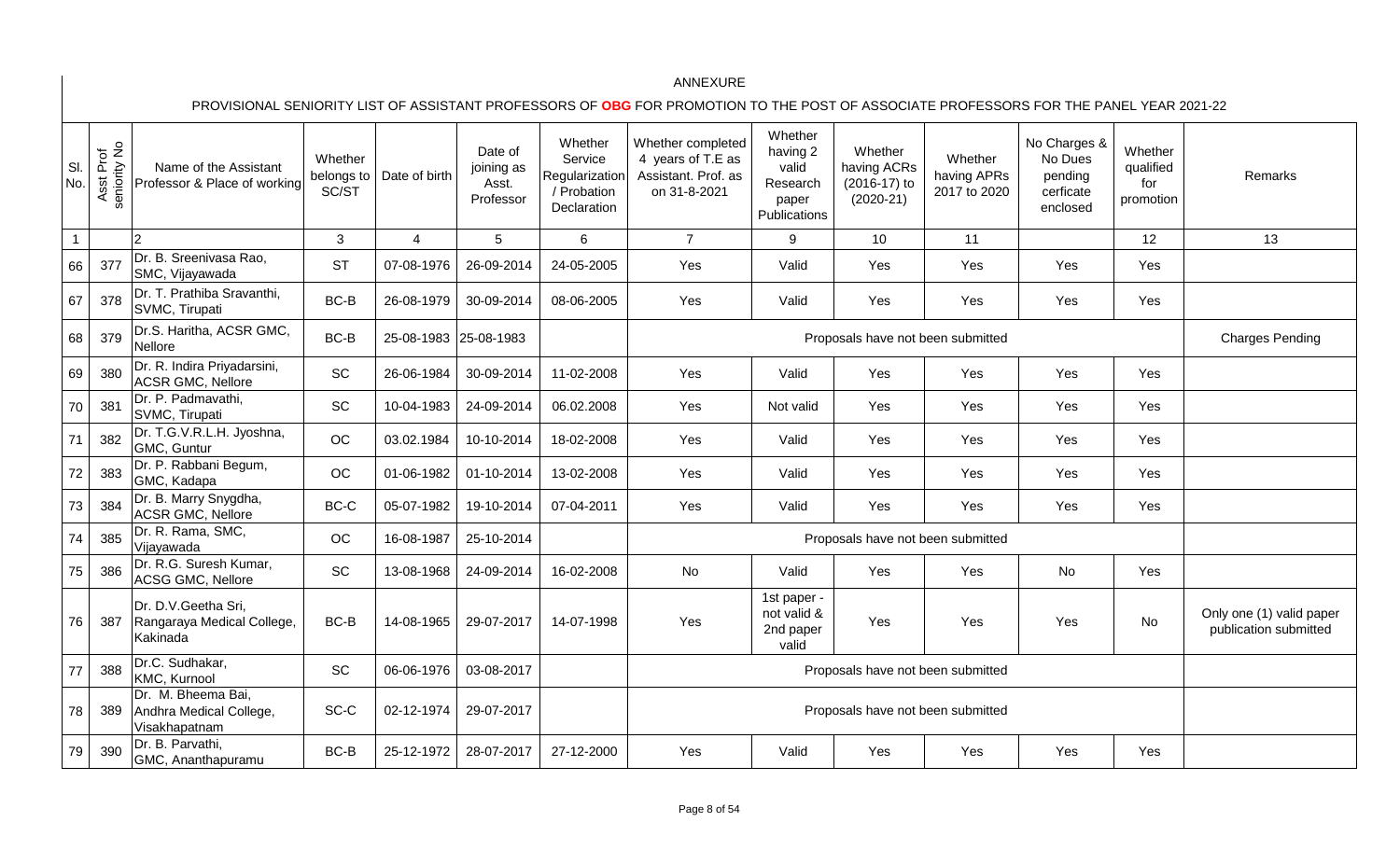PROVISIONAL SENIORITY LIST OF ASSISTANT PROFESSORS OF **OBG** FOR PROMOTION TO THE POST OF ASSOCIATE PROFESSORS FOR THE PANEL YEAR 2021-22

| SI<br>No. | Prof<br>ity No<br>eniority<br>$\overline{\omega}$<br>4s<br>$\epsilon$ | Name of the Assistant<br>Professor & Place of working           | Whether<br>belongs to<br>SC/ST | Date of birth | Date of<br>joining as<br>Asst.<br>Professor | Whether<br>Service<br>Regularization<br>/ Probation<br>Declaration | Whether completed<br>4 years of T.E as<br>Assistant. Prof. as<br>on 31-8-2021 | Whether<br>having 2<br>valid<br>Research<br>paper<br>Publications | Whether<br>having ACRs<br>$(2016-17)$ to<br>$(2020-21)$ | Whether<br>having APRs<br>2017 to 2020 | No Charges &<br>No Dues<br>pending<br>cerficate<br>enclosed | Whether<br>qualified<br>for<br>promotion | Remarks |
|-----------|-----------------------------------------------------------------------|-----------------------------------------------------------------|--------------------------------|---------------|---------------------------------------------|--------------------------------------------------------------------|-------------------------------------------------------------------------------|-------------------------------------------------------------------|---------------------------------------------------------|----------------------------------------|-------------------------------------------------------------|------------------------------------------|---------|
|           |                                                                       |                                                                 | 3                              | 4             | 5                                           | 6                                                                  | $\overline{7}$                                                                | 9                                                                 | 10 <sup>°</sup>                                         | 11                                     |                                                             | 12                                       | 13      |
| 80        | 391                                                                   | Dr.B.Renuka,<br>GMC, Ananthapuramu                              | BC-A                           | 26-03-1980    | 28-07-2017                                  | 09-06-2005                                                         | Yes                                                                           | Valid                                                             | Yes                                                     | Yes                                    | Yes                                                         | Yes                                      |         |
| 81        | 392                                                                   | Dr. G. Lakshmi Kantha,<br>GMC, Ananthapuramu                    | <b>ST</b>                      | 26-06-1976    | 27-07-2017                                  | 05-09-2005                                                         | Yes                                                                           | Valid                                                             | Yes                                                     | Yes                                    | Yes                                                         | Yes                                      |         |
| 82        | 393                                                                   | Dr. M. Kavitha Vasundhara,<br><b>ACSR GMC, Nellore</b>          | SC                             | 05-06-1970    | 03-08-2017                                  |                                                                    |                                                                               |                                                                   | Proposals have not been submitted                       |                                        |                                                             |                                          |         |
| 83        | 394                                                                   | Dr. K. Anuradha,<br>GMC, Guntur                                 | SC                             | 25-08-1979    | 01-08-2017                                  |                                                                    |                                                                               |                                                                   | Proposals have not been submitted                       |                                        |                                                             |                                          |         |
| 84        | 395                                                                   | Dr. P. Lakshmi Kiran,<br>Rangaraya Medical College,<br>Kakinada | SC                             | 28-08-1970    | 29-07-2017                                  | 21-02-2007                                                         | Yes                                                                           | Valid                                                             | Yes                                                     | Yes                                    | Yes                                                         | Yes                                      |         |
| 85        | 396                                                                   | Dr. P. Sirisha, Andhra<br>Medical College,<br>Visakhapatnam     | BC-A                           | 10-08-1982    | 01-08-2017                                  |                                                                    |                                                                               |                                                                   |                                                         |                                        |                                                             |                                          |         |
| 86        | 397                                                                   | Dr. K. Shyamala, Andhra<br>Medical College,<br>Visakhapatnam    | OC                             | 21-04-1982    | 03-08-2017                                  |                                                                    |                                                                               |                                                                   | Proposals have not been submitted                       |                                        |                                                             |                                          |         |

Sd/- Dr. K. Raghavendra Rao, Director of Medical Education.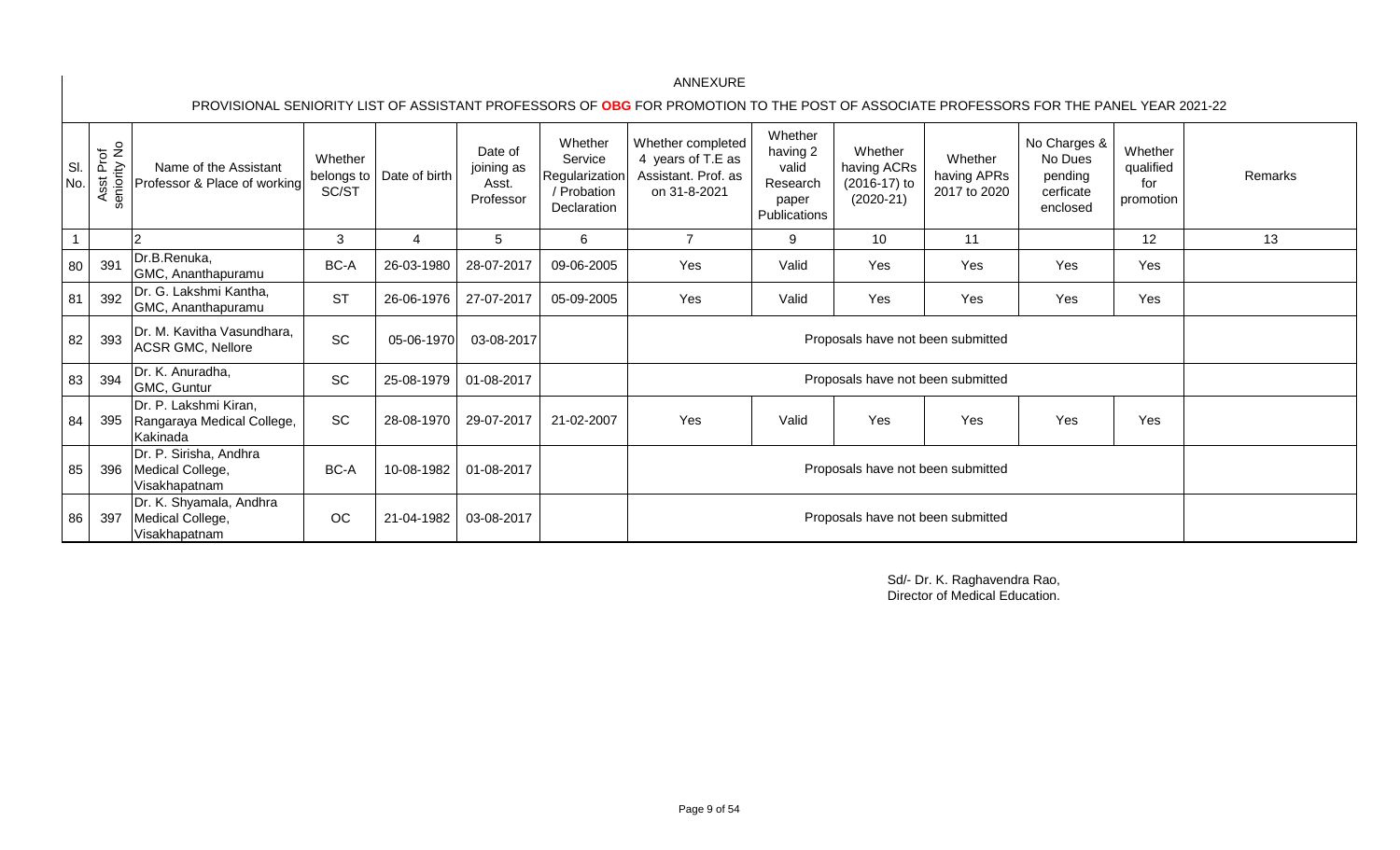| SI.<br>No.     | Asst Prof<br>seniority No | Name of the Assistant<br>Professor & Place of<br>working                 | Whether<br>belongs to<br>SC/ST | Date of birth  | Date of joining<br>as Asst.<br>Professor | Whether<br>Service<br>Regularization<br>/ Probation<br>Declaration | Whether completed<br>4 years of T.E as<br>Assistant. Prof. as<br>on 31-8-2021 | Whether<br>having 2<br>valid<br>Research<br>paper<br>Publications | Whether<br>having ACRs<br>(2016-17) to<br>$(2020-21)$ | Whether<br>having APRs<br>2017 to 2020 | No Charges &<br>No Dues<br>pending<br>cerficate<br>enclosed | Whether<br>qualified<br>for<br>promotion | Remarks                                                       |
|----------------|---------------------------|--------------------------------------------------------------------------|--------------------------------|----------------|------------------------------------------|--------------------------------------------------------------------|-------------------------------------------------------------------------------|-------------------------------------------------------------------|-------------------------------------------------------|----------------------------------------|-------------------------------------------------------------|------------------------------------------|---------------------------------------------------------------|
| $\mathbf{1}$   |                           | $\overline{2}$                                                           | 3                              | $\overline{4}$ | 5                                        | 6                                                                  | $\overline{7}$                                                                | 9                                                                 | 10                                                    | 11                                     |                                                             | 12                                       | 13                                                            |
| $\mathbf{1}$   | 64                        | Dr. Ch. Naga Sreedhar<br>Rao, KMC, Kurnool                               | BC-D                           | 14-07-1974     | 08-09-2012                               | 08-07-2000                                                         | Yes                                                                           | Valid                                                             | Yes                                                   | Yes                                    | Yes                                                         | Yes                                      |                                                               |
| $\overline{2}$ | 65                        | Dr. K. Venkataramana,<br>Govt. Hospital for Chest &<br>CD, Visakhapatnam | BC-B                           | 21-08-1968     | 22-08-2000                               | 22-12-2000                                                         | Yes                                                                           | Valid                                                             | <b>NO</b>                                             | <b>NO</b>                              | Yes                                                         | <b>NO</b>                                |                                                               |
| $\mathbf{3}$   | 66                        | Dr. M. Ashok Kumar,<br>GMC, Ananthapuramu                                | BC-A                           | 01-06-1970     | 10-09-2012                               | 30-10-2003                                                         | Yes                                                                           | Valid                                                             | Yes                                                   | Yes                                    | Yes                                                         | Yes                                      |                                                               |
| $\overline{4}$ | 67                        | Dr. V. Aruna,<br>SMC, Vijayawada                                         | OC                             | 04-08-1970     | 20-09-2014                               | 17-07-2000                                                         | Yes                                                                           | Valid                                                             | Yes                                                   | Yes                                    | Yes                                                         | Yes                                      |                                                               |
| 5              | 68                        | Dr. V. Aparna,<br><b>ACSR GMC, Nellore</b>                               | BC-D                           | 04-11-1973     | 27-09-2014                               | 22-05-2005                                                         | Yes                                                                           | Valid                                                             | Yes                                                   | Yes                                    | Yes                                                         | Yes                                      |                                                               |
| $6\phantom{a}$ | 69                        | Dr. G.Suresh Kumar,<br>SMC, Vijayawada                                   | BC-A                           | 16-07-1972     | 01-10-2014                               | 20-05-2005                                                         | Yes                                                                           | Valid                                                             | Yes                                                   | Yes                                    | Yes                                                         | Yes                                      |                                                               |
| $\overline{7}$ | 70                        | Dr. S. Venugopal Reddy,<br>GMC, Kadapa                                   | OC                             | 27-01-1972     | 27-09-2014                               | 25-05-2005                                                         | Yes                                                                           | Invalid                                                           | Yes                                                   | Yes                                    | Yes                                                         | <b>NO</b>                                | Not submitted valid<br><b>Paper Publications</b>              |
| 8              | 71                        | Dr. M.Kiran,<br>Rangaraya Medical<br>College, Kakinada                   | BC-C                           | 01-06-1976     | 01-10-2014                               |                                                                    | Yes                                                                           | Valid                                                             | Yes                                                   | Yes                                    | Yes                                                         | Yes                                      | Service Regularisation<br>& Probation declaration<br>required |
| 9              | 72                        | Dr. P. Ajoy kumar,<br>KMC, Kurnool                                       | OC                             | 24-07-1967     | 28-07-2017                               |                                                                    |                                                                               |                                                                   | Proposals have not been submitted                     |                                        |                                                             |                                          |                                                               |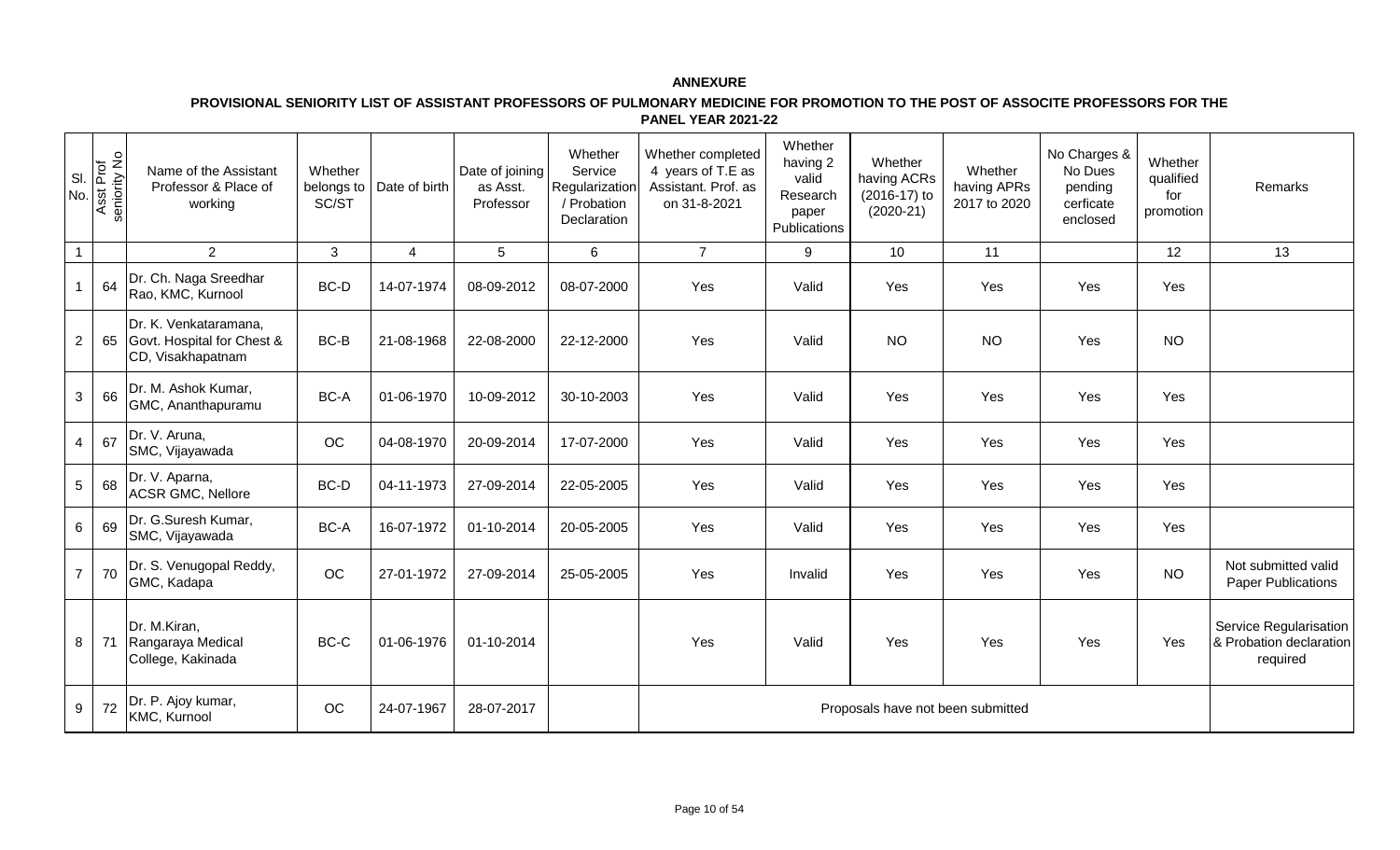**PROVISIONAL SENIORITY LIST OF ASSISTANT PROFESSORS OF PULMONARY MEDICINE FOR PROMOTION TO THE POST OF ASSOCITE PROFESSORS FOR THE PANEL YEAR 2021-22** 

| SI.<br>No.     | Asst Prof<br>seniority No | Name of the Assistant<br>Professor & Place of<br>working | Whether<br>belongs to<br>SC/ST | Date of birth | Date of joining<br>as Asst.<br>Professor | Whether<br>Service<br>Regularization<br>/ Probation<br>Declaration | Whether completed<br>4 years of T.E as<br>Assistant. Prof. as<br>on 31-8-2021 | Whether<br>having 2<br>valid<br>Research<br>paper<br>Publications | Whether<br>having ACRs<br>(2016-17) to<br>$(2020-21)$ | Whether<br>having APRs<br>2017 to 2020 | No Charges &<br>No Dues<br>pending<br>cerficate<br>enclosed | Whether<br>qualified<br>for<br>promotion | Remarks                                                       |
|----------------|---------------------------|----------------------------------------------------------|--------------------------------|---------------|------------------------------------------|--------------------------------------------------------------------|-------------------------------------------------------------------------------|-------------------------------------------------------------------|-------------------------------------------------------|----------------------------------------|-------------------------------------------------------------|------------------------------------------|---------------------------------------------------------------|
| $\overline{1}$ |                           | $\overline{2}$                                           | 3                              | 4             | 5                                        | 6                                                                  | $\overline{7}$                                                                | 9                                                                 | 10 <sup>1</sup>                                       | 11                                     |                                                             | 12                                       | 13                                                            |
| 10             | 73                        | Dr. K.Chakravathi,<br>RMC, Kakinada                      | <b>SC</b>                      | 03-04-1969    | 30-07-2017                               |                                                                    | Yes                                                                           | Valid                                                             | Yes                                                   | Yes                                    | Yes                                                         | Yes                                      | Service Regularisation<br>& Probation declaration<br>required |
|                | $11$ 74                   | Dr.P. Ranjith Basha,<br>GMC, Guntur                      | BC-B                           | 02-05-1981    | 02-08-2017                               | 02-02-2008                                                         | Yes                                                                           | Valid                                                             | Yes                                                   | Yes                                    | Yes                                                         | Yes                                      |                                                               |
|                | $12$ 75                   | Dr. V. Sowjanya Lakshmi,<br>GMC, Ananthapuramu           | OC                             | 19.6.1980     | 28-07-2017                               |                                                                    | Proposals have not been submitted                                             |                                                                   |                                                       |                                        |                                                             |                                          |                                                               |
|                | $13$ 76                   | Dr. D. Sudheer, GMC,<br>Guntur                           | <b>SC</b>                      | 1.6.79        | 02.11.2017                               |                                                                    |                                                                               |                                                                   |                                                       |                                        |                                                             |                                          |                                                               |
|                | $14$ 77                   | Dr. J. Venkata Praveen,<br>AMC, Visakhapatnam            | <b>SC</b>                      | 25.8.82       | 26-10-2017                               |                                                                    |                                                                               |                                                                   | Proposals have not been submitted                     |                                        |                                                             |                                          |                                                               |
| 15             | 78                        | Dr. S. Praveena,<br>AMC, Visakhapatnam                   | <b>ST</b>                      | 7.1.82        | 01-11-2017                               |                                                                    |                                                                               |                                                                   | Proposals have not been submitted                     |                                        |                                                             |                                          |                                                               |
| 16             | 79                        | Dr. K. Preethi,<br>AMC, Visakhapatnam                    | <b>SC</b>                      | 12.12.86      | 30.10.2017                               |                                                                    |                                                                               |                                                                   |                                                       |                                        |                                                             |                                          |                                                               |
|                | 17 80                     | Dr. B. Padmaja,<br>AMC, Visakhapatnam                    | BC-B                           | 15.6.82       | 02-11-2017                               |                                                                    |                                                                               |                                                                   |                                                       |                                        |                                                             |                                          |                                                               |
| 18             | 81                        | Dr. K. Kalyani,<br>RIMS, Kadapa                          | OC                             | 1.7.83        | 25-Oct-2017                              |                                                                    |                                                                               |                                                                   | Proposals have not been submitted                     |                                        |                                                             |                                          |                                                               |

Sd/- Dr. K. Raghavendra Rao, Director of Medical Education.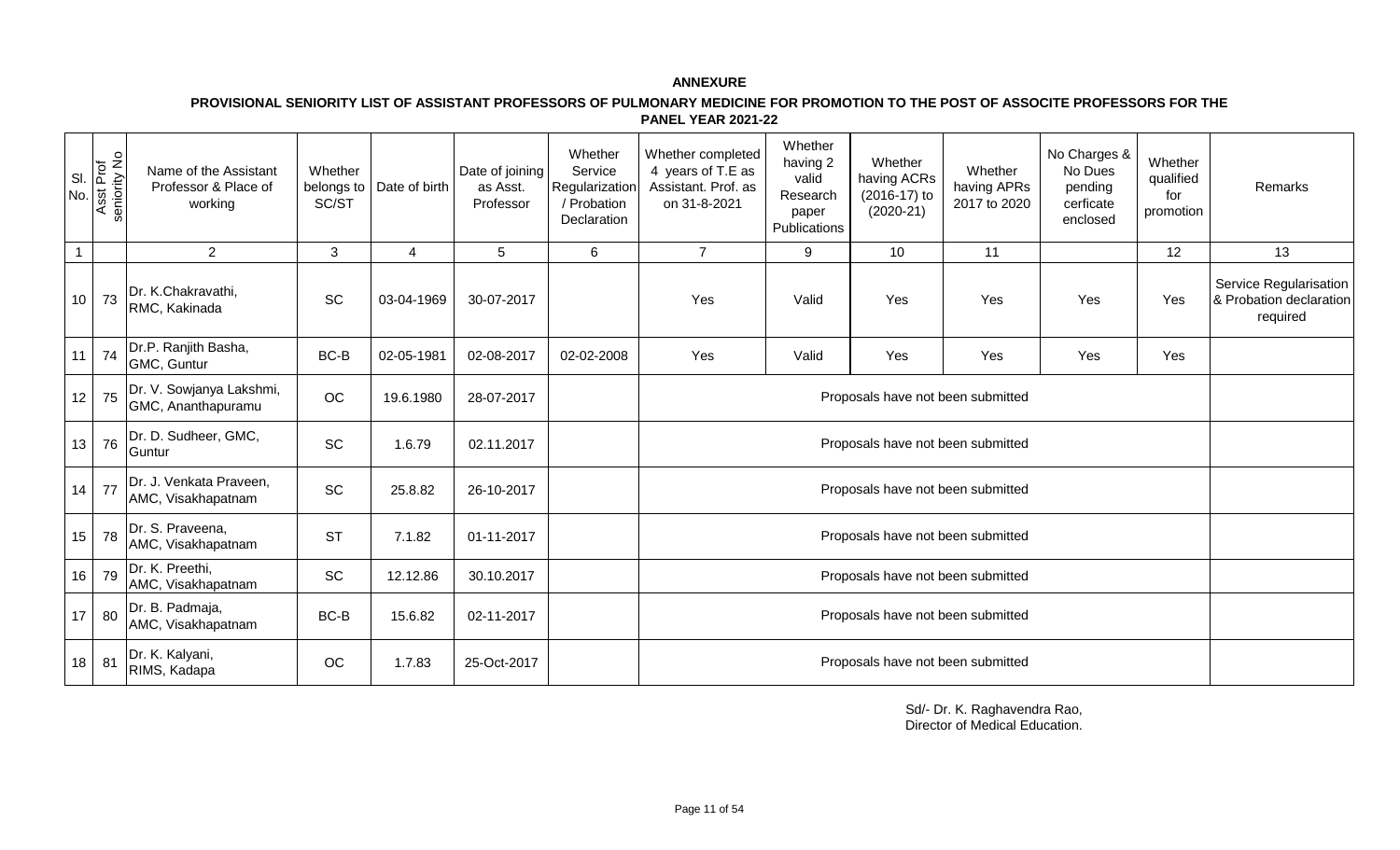| SI.<br>No.     | seniority No<br>sst Prof<br>∢ | <b>Name of the Assistant</b><br>Professor & Place of<br>working  | Whether<br><b>SC/ST</b> | belongs to Date of birth | Date of<br>joining as<br>Asst.<br>Professor | Whether<br><b>Service</b><br>Regularizatio<br>n / Probation<br><b>Declaration</b> | Whether<br>completed 4 years<br>of T.E as Assistant.<br>Prof. as on 31-8-<br>2021 | Whether<br>having 2<br>valid<br>Research<br>paper<br><b>Publications</b> | Whether having<br>ACRs (2016-<br>17) to (2020-21) | Whether<br>having APRs<br>2017 to 2020 | No Charges &<br><b>No Dues</b><br>pending<br>cerficate<br>enclosed | Whether<br>qualified for<br>promotion | <b>Remarks</b>                            |
|----------------|-------------------------------|------------------------------------------------------------------|-------------------------|--------------------------|---------------------------------------------|-----------------------------------------------------------------------------------|-----------------------------------------------------------------------------------|--------------------------------------------------------------------------|---------------------------------------------------|----------------------------------------|--------------------------------------------------------------------|---------------------------------------|-------------------------------------------|
| $\overline{1}$ |                               | $\overline{2}$                                                   | $\mathbf{3}$            | $\overline{4}$           | 5                                           | 6                                                                                 | $\overline{7}$                                                                    | 9                                                                        | 10                                                | 11                                     |                                                                    | 12                                    | 13                                        |
| $\overline{1}$ |                               | Dr. G.S.N. Murthy,<br>211 Rangaraya Medical<br>College, Kakinada | SC                      | 19-08-1976               | 06-11-2006                                  | 06-11-2006                                                                        | Yes                                                                               | Valid                                                                    | Yes                                               | Yes                                    | Yes                                                                | Yes                                   |                                           |
| $\overline{2}$ |                               | Dr. A. Rama Krishnam<br>217 Naidu,<br>AMC, Visakhapatnam         | <b>ST</b>               | 01-07-1976               | 11-11-2006                                  | 11-11-2006                                                                        | Yes                                                                               | Not Valid                                                                | Yes                                               | Yes                                    | Yes                                                                | No                                    | Not submitted valid<br>paper publications |
| $\mathbf{3}$   | 269                           | Dr. Sk. Sharmila,<br>GMC, Guntur                                 | BC-B                    | 27-12-1972               | 27-10-2010                                  | 04-07-1999                                                                        | Yes                                                                               | Valid                                                                    | Yes                                               | Yes                                    | Yes                                                                | Yes                                   |                                           |
| $\overline{4}$ |                               | 270 Dr. P. Satish Srinivas,<br>RMC, Kakinada                     | OC                      | 11-06-1981               | 12-10-2010                                  | 12-10-2010                                                                        | Yes                                                                               | Valid                                                                    | Yes                                               | Yes                                    | Yes                                                                | Yes                                   |                                           |
| 5              |                               | 271 Dr. R.V.Vardhan,<br>AMC, Visakhapatnam                       | OC                      | 28-05-1980               | 12-10-2010                                  | 12-10-2010                                                                        | Yes                                                                               | Valid                                                                    | Yes                                               | Yes                                    | Yes                                                                | Yes                                   |                                           |
| 6              |                               | 274 Dr. M.K.M. Kathyani,<br>AMC, Visakhapatnam                   | BC-A                    | 20-08-1978               | 25-10-2010                                  | 25-10-2010                                                                        | Yes                                                                               | Valid                                                                    | Yes                                               | Yes                                    | Yes                                                                | Yes                                   |                                           |
| $\overline{7}$ |                               | 275 Dr. S. Narasinga Rao,<br>AMC, Visakhapatnam                  | BC-B                    | 01-06-1964               | 25-11-2010                                  | 22-04-1999                                                                        | Yes                                                                               | Valid                                                                    | Yes                                               | Yes                                    | Yes                                                                | Yes                                   |                                           |
| 8              |                               | Dr. A. Kanaka<br>276 Mahalakshmi,<br>AMC, Visakhapatnam          | BC-B                    | 07-01-1965               | 26-11-2010                                  | 28-12-1999                                                                        | Yes                                                                               | Valid                                                                    | Yes                                               | Yes                                    | Yes                                                                | Yes                                   |                                           |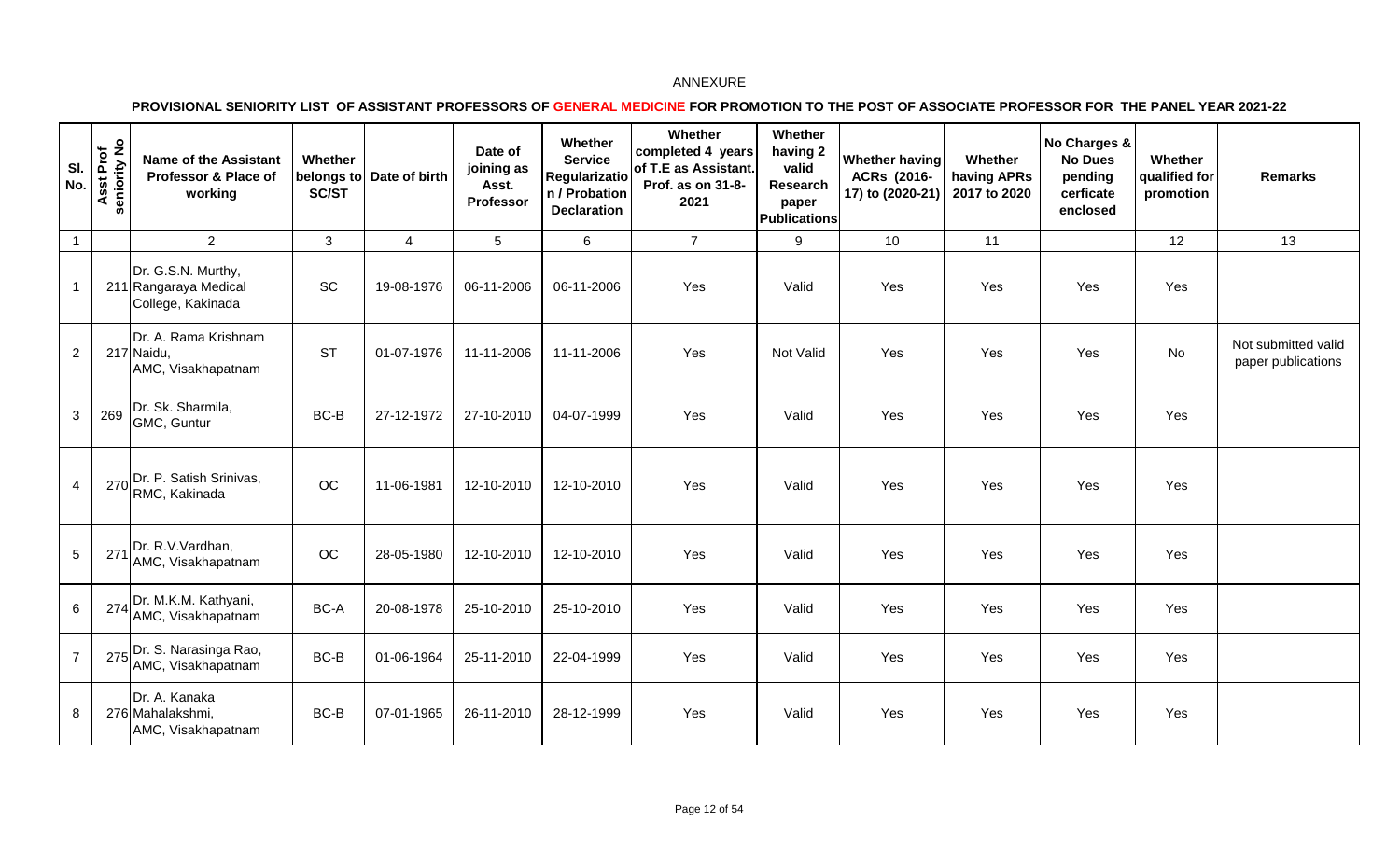| SI.<br>No.     | Asst Prof<br>seniority No | <b>Name of the Assistant</b><br>Professor & Place of<br>working | Whether<br>SC/ST | belongs to Date of birth | Date of<br>joining as<br>Asst.<br>Professor | Whether<br><b>Service</b><br>Regularizatio<br>n / Probation<br><b>Declaration</b> | Whether<br>completed 4 years<br>of T.E as Assistant.<br>Prof. as on 31-8-<br>2021 | Whether<br>having 2<br>valid<br>Research<br>paper<br><b>Publications</b> | <b>Whether having</b><br>ACRs (2016-<br>17) to (2020-21) | Whether<br>having APRs<br>2017 to 2020 | No Charges &<br><b>No Dues</b><br>pending<br>cerficate<br>enclosed | Whether<br>qualified for<br>promotion | <b>Remarks</b>                            |
|----------------|---------------------------|-----------------------------------------------------------------|------------------|--------------------------|---------------------------------------------|-----------------------------------------------------------------------------------|-----------------------------------------------------------------------------------|--------------------------------------------------------------------------|----------------------------------------------------------|----------------------------------------|--------------------------------------------------------------------|---------------------------------------|-------------------------------------------|
| $\overline{1}$ |                           | 2                                                               | 3                | $\overline{4}$           | 5                                           | 6                                                                                 | $\overline{7}$                                                                    | 9                                                                        | 10                                                       | 11                                     |                                                                    | 12                                    | 13                                        |
| 9              |                           | 277 Dr. L. Sandhya Rani,<br>RMC, Kakinada                       |                  | 30-12-1973               | 14-02-2011                                  | 25-06-1998                                                                        | Yes                                                                               | Not Valid                                                                | Yes                                                      | Yes                                    | Yes                                                                | No                                    | Not submitted valid<br>paper publications |
| 10             |                           | 278 Dr. B. Srinivasa Rao,<br>AMC, Visakhapatnam                 | BC-A             | 15-06-1969               | 08-03-2011                                  | 03-07-1999                                                                        | Yes                                                                               | Valid                                                                    | Yes                                                      | Yes                                    | Yes                                                                | Yes                                   |                                           |
| 11             |                           | $279$ Dr. M. Rama Devi,<br>SVMC, Tirupati                       | OC               | 01-08-1974               | 11-06-2011                                  | 27-12-2000                                                                        | Yes                                                                               | Valid                                                                    | Yes                                                      | Yes                                    | Yes                                                                | Yes                                   |                                           |
| 12             | 280                       | Dr. P. Padmalatha AMC<br>Visakhapatnam                          | BC-A             | 01-08-1972               | 08-07-2011                                  | 27-06-1998                                                                        | Yes                                                                               | Valid                                                                    | Yes                                                      | Yes                                    | Yes                                                                | Yes                                   |                                           |
| 13             | 281                       | Dr. D. Padma,<br>SVMC, Tirupati                                 | SC               | 01-07-1972               | 18-06-2012                                  | 31-01-2001                                                                        | Yes                                                                               | Valid                                                                    | Yes                                                      | Yes                                    | Yes                                                                | Yes                                   |                                           |
| 14             |                           | 284 Dr. Y. Gangadhar,<br><b>ACSR GMC, Nellore</b>               | BC-A             | 05-10-1962               | 06-09-2012                                  | 04-05-1999                                                                        | Yes                                                                               | Valid                                                                    | Yes                                                      | Yes                                    | Yes                                                                | Yes                                   |                                           |
| 15             |                           | $285$ Dr. O. Suneetha,<br>GMC, Guntur                           | BC-C             | 22-03-1975               | 07-09-2012                                  | 02-07-1999                                                                        | Yes                                                                               | Valid                                                                    | Yes                                                      | Yes                                    | Yes                                                                | Yes                                   |                                           |
| 16             |                           | 286 Dr. V.Sai Lakshmi,<br>SMC, Vijayawada                       | $_{\rm OC}$      | 09-06-1971               | 07-09-2012                                  | 08-10-2000                                                                        | Yes                                                                               | Valid                                                                    | Yes                                                      | Yes                                    | Yes                                                                | Yes                                   |                                           |
| 17             |                           | Dr. B. Bala<br>287 Subrahmanyam,<br>SVMC, Tirupati              | BC-B             | 24-04-1973               | 07.09.2012                                  | 27-10-2003                                                                        | Yes                                                                               | Valid                                                                    | Yes                                                      | Yes                                    | Yes                                                                | Yes                                   |                                           |
| 18             |                           | Dr. K. Madhavi,<br>288 Rangaraya Medical<br>College, Kakinada   | SC               | 17-06-1972               | 07-09-2012                                  | 23-08-2000                                                                        | Yes                                                                               | Valid                                                                    | Yes                                                      | Yes                                    | Yes                                                                | Yes                                   |                                           |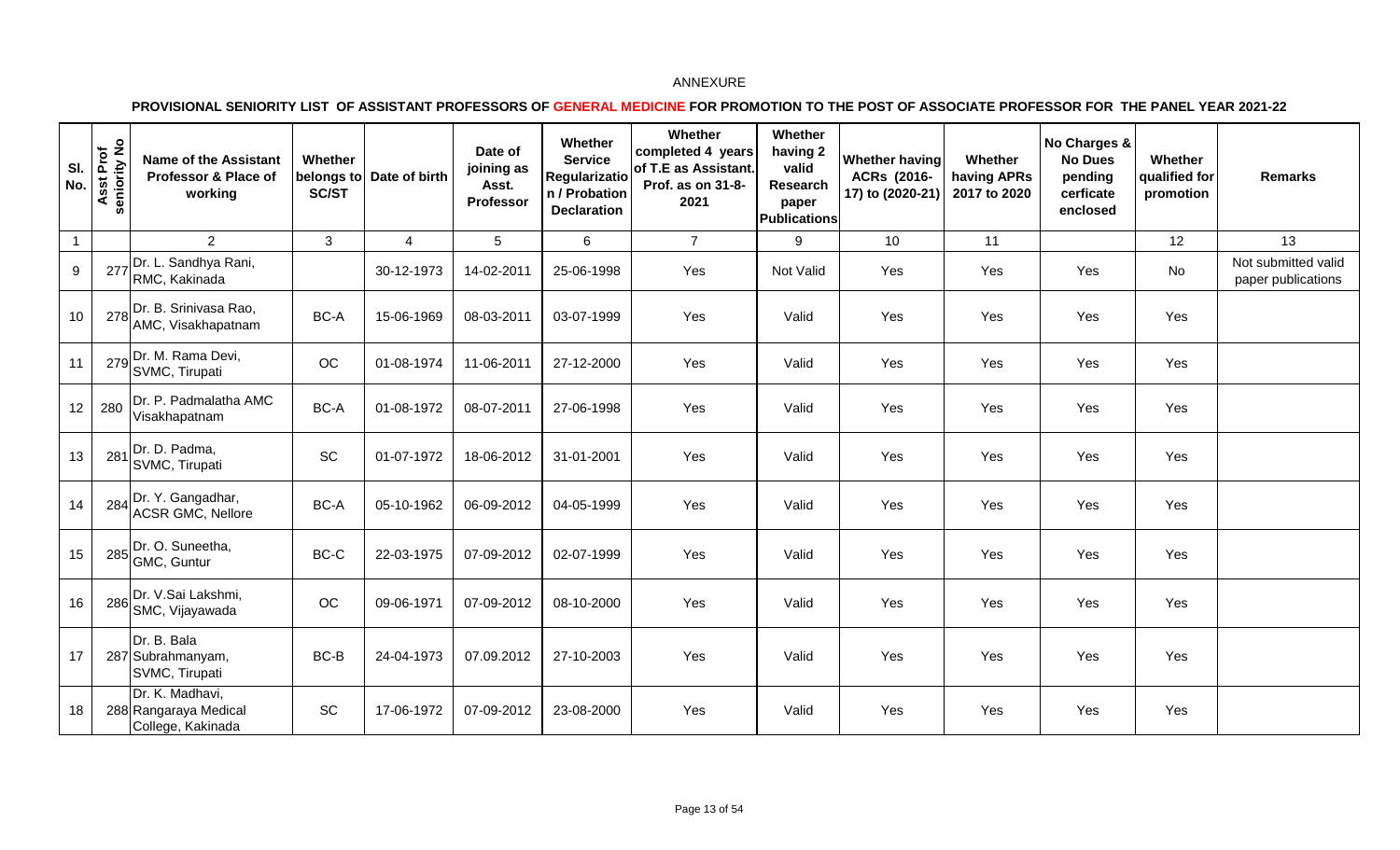| SI.<br>No.   | Asst Prof<br>seniority No<br><b>in</b> | <b>Name of the Assistant</b><br>Professor & Place of<br>working     | Whether<br>SC/ST | belongs to Date of birth | Date of<br>joining as<br>Asst.<br>Professor | Whether<br><b>Service</b><br><b>Regularizatio</b><br>n / Probation<br><b>Declaration</b> | Whether<br>completed 4 years<br>of T.E as Assistant.<br>Prof. as on 31-8-<br>2021 | Whether<br>having 2<br>valid<br>Research<br>paper<br><b>Publications</b> | Whether having<br>ACRs (2016-<br>17) to (2020-21) | Whether<br>having APRs<br>2017 to 2020 | No Charges &<br><b>No Dues</b><br>pending<br>cerficate<br>enclosed | Whether<br>qualified for<br>promotion | <b>Remarks</b> |
|--------------|----------------------------------------|---------------------------------------------------------------------|------------------|--------------------------|---------------------------------------------|------------------------------------------------------------------------------------------|-----------------------------------------------------------------------------------|--------------------------------------------------------------------------|---------------------------------------------------|----------------------------------------|--------------------------------------------------------------------|---------------------------------------|----------------|
| $\mathbf{1}$ |                                        | 2                                                                   | $\mathbf{3}$     | $\overline{4}$           | 5                                           | 6                                                                                        | $\overline{7}$                                                                    | 9                                                                        | 10                                                | 11                                     |                                                                    | 12                                    | 13             |
| 19           | 290                                    | Dr. S. Laxmi Sowjanya<br><b>AMC Visakhapatnam</b>                   | $OC$             | 14-09-1975               | 07-09-2012                                  | 25-03-2001                                                                               | Yes                                                                               | Valid                                                                    | Yes                                               | Yes                                    | Yes                                                                | Yes                                   |                |
| 20           | 291                                    | Dr. TVSR Raghu,<br><b>AMC Visakhapatnam</b>                         | OC               | 25-12-1974               | 09-09-2012                                  | 16-10-2003                                                                               | Yes                                                                               | Valid                                                                    | Yes                                               | Yes                                    | Yes                                                                | Yes                                   |                |
| 21           |                                        | $294$ Dr. K. Manoraju,<br>KMC, Kurnool                              | SC               | 01-07-1964               | 10-09-2012                                  | 09-08-2000                                                                               | Yes                                                                               | Valid                                                                    | Yes                                               | Yes                                    | Yes                                                                | Yes                                   |                |
| 22           |                                        | Dr. D. Vijayababu Andhra<br>295   Medical College,<br>Visakhapatnam | BC-A             | 13-07-1977               | 10-09-2012                                  | 25.09.2007                                                                               | Yes                                                                               | Valid                                                                    | Yes                                               | Yes                                    | Yes                                                                | Yes                                   |                |
| 23           | 296                                    | Dr. V.C. Srinivasa Reddy<br>AMC Visakhapatnam                       | $_{\rm OC}$      | 31-05-1971               | 11-09-2012                                  | 07-01-2000                                                                               | Yes                                                                               | Valid                                                                    | Yes                                               | Yes                                    | Yes                                                                | Yes                                   |                |
| 24           |                                        | Dr. MVV Gandhi, Andhra<br>297 Medical College,<br>Visakhapatnam     | BC-B             | 31-07-1977               | 12-09-2012                                  | 25-05-2005                                                                               | Yes                                                                               | Valid                                                                    | Yes                                               | Yes                                    | Yes                                                                | Yes                                   |                |
| 25           |                                        | 298 Dr.S. Narasimha Murthy,<br>GMC, Srikakulam                      | BC-A             | 29-08-1978               | 13-09-2012                                  | 29-05-2005                                                                               | Yes                                                                               | Valid                                                                    | Yes                                               | Yes                                    | Yes                                                                | Yes                                   |                |
| 26           |                                        | 299 Dr. B.V.Ramana Murthy,<br><b>ACSR GMC, Nellore</b>              | BC-D             | 14-05-1974               | 13-09-2012                                  | 20-05-2005                                                                               | Yes                                                                               | Valid                                                                    | Yes                                               | Yes                                    | Yes                                                                | Yes                                   |                |
| 27           | 300                                    | Dr. D. Srinivasulu,<br>KMC, Kurnool                                 | BC-B             | 02-08-1977               | 14-09-2012                                  | 23-11-2005                                                                               | Yes                                                                               | Valid                                                                    | Yes                                               | Yes                                    | Yes                                                                | Yes                                   |                |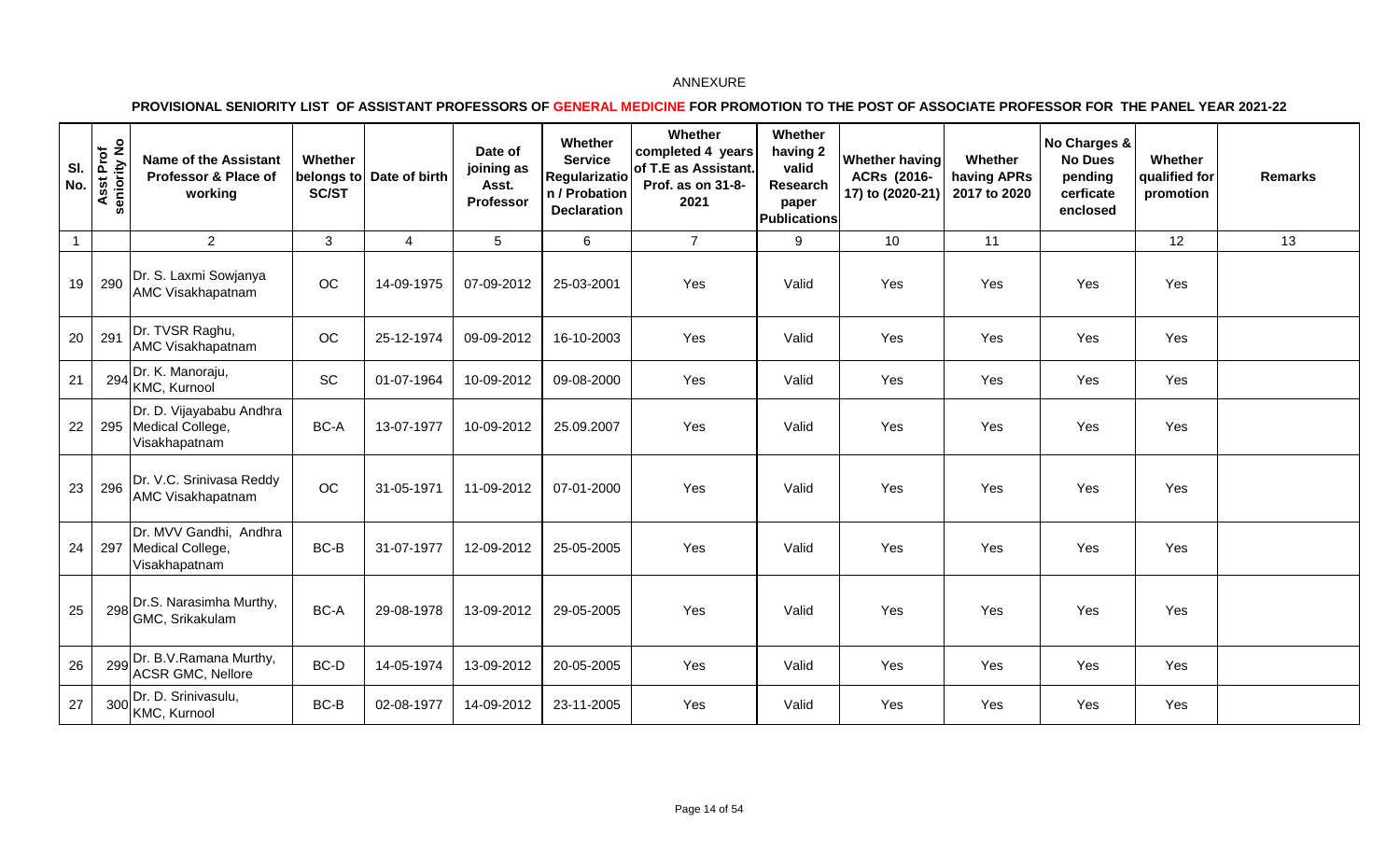| SI.<br>No.     | Asst Prof<br>seniority No | <b>Name of the Assistant</b><br>Professor & Place of<br>working      | Whether<br>SC/ST | belongs to Date of birth | Date of<br>joining as<br>Asst.<br>Professor | Whether<br><b>Service</b><br><b>Regularizatio</b><br>n / Probation<br><b>Declaration</b> | Whether<br>completed 4 years<br>of T.E as Assistant.<br>Prof. as on 31-8-<br>2021 | Whether<br>having 2<br>valid<br>Research<br>paper<br><b>Publications</b> | <b>Whether having</b><br>ACRs (2016-<br>17) to (2020-21) | Whether<br>having APRs<br>2017 to 2020 | No Charges &<br><b>No Dues</b><br>pending<br>cerficate<br>enclosed | Whether<br>qualified for<br>promotion | <b>Remarks</b> |
|----------------|---------------------------|----------------------------------------------------------------------|------------------|--------------------------|---------------------------------------------|------------------------------------------------------------------------------------------|-----------------------------------------------------------------------------------|--------------------------------------------------------------------------|----------------------------------------------------------|----------------------------------------|--------------------------------------------------------------------|---------------------------------------|----------------|
| $\overline{1}$ |                           | 2                                                                    | $\mathbf{3}$     | 4                        | 5                                           | 6                                                                                        | $\overline{7}$                                                                    | 9                                                                        | 10                                                       | 11                                     |                                                                    | 12                                    | 13             |
| 28             | 301                       | Dr. B. Kishore Kumar,<br>KMC, Kurnool                                | SC               | 31-07-1966               | 15-09-2012                                  | 17-02-2001                                                                               | Yes                                                                               | Valid                                                                    | Yes                                                      | Yes                                    | Yes                                                                | Yes                                   |                |
| 29             | 302                       | Dr.H.Anil Kumar,<br>GMC, Srikakulam                                  | BC-A             | 21-08-1978               | 17-09-2012                                  | 13-02-2007                                                                               | Yes                                                                               | Valid                                                                    | Yes                                                      | Yes                                    | Yes                                                                | Yes                                   |                |
| 30             |                           | Dr. K. Chandra Sekhar,<br>303 Rangaraya Medical<br>College, Kakinada | SC               | 03-10-1981               | 11-07-2011                                  | 11-07-2011                                                                               | Yes                                                                               | Valid                                                                    | Yes                                                      | Yes                                    | Yes                                                                | Yes                                   |                |
| 31             | 304                       | Dr. V. Ganesh,<br><b>RIMS Kadapa</b>                                 |                  | 1.5.83                   | 11-10-2012                                  |                                                                                          |                                                                                   |                                                                          | Proposals have not been submitted                        |                                        |                                                                    |                                       |                |
| 32             | 305                       | Dr.M.Rajyalakshmi,<br>RMC, Kakinada                                  | $_{\rm OC}$      | 30.08.1980               | 20-10-2012                                  |                                                                                          |                                                                                   |                                                                          | Proposals have not been submitted                        |                                        |                                                                    |                                       |                |
| 33             | 306                       | Dr. N. Baby Indira,<br>KMC, Kurnool                                  | SC               | 01-06-1968               | 21-11-2012                                  | 14-09-1996                                                                               | Yes                                                                               | Valid                                                                    | Yes                                                      | Yes                                    | Yes                                                                | Yes                                   |                |
| 34             | 307                       | Dr. G. Shoba Rani,<br><b>ACSR GMC, Nellore</b>                       | SC               | 13-06-1969               | 21-09-2014                                  | 24-04-1999                                                                               | Yes                                                                               | Valid                                                                    | Yes                                                      | Yes                                    | Yes                                                                | Yes                                   |                |
| 35             | 308                       | Dr.U. Srinivas,<br>SMC, Vijayawada                                   | BC-B             | 30-08-1968               | 10-10-2014                                  | 16-08-2000                                                                               | Yes                                                                               | Valid                                                                    | Yes                                                      | Yes                                    | Yes                                                                | Yes                                   |                |
| 36             | 309                       | Dr. S. Syfulla Shariff,<br>KMC, Kurnool                              | BC-E             | 01-06-1961               | 24-09-2014                                  | 21-08-2000                                                                               | Yes                                                                               | Valid                                                                    | Yes                                                      | Yes                                    | Yes                                                                | Yes                                   |                |
| 37             | 310                       | Dr. M. Atchinnaidu,<br>AMC, Visakhapatnam                            | BC-D             | 13-03-1968               | 01-10-2014                                  | 20-01-2004                                                                               | Yes                                                                               | Valid                                                                    | Yes                                                      | Yes                                    | Yes                                                                | Yes                                   |                |
| 38             | 311                       | Dr.Madhu Anuradha, SMC,<br>Vijayawada                                | BC.B             | 08-08-1974               | 29-09-2014                                  |                                                                                          |                                                                                   |                                                                          | Proposals have not been submitted                        |                                        |                                                                    |                                       |                |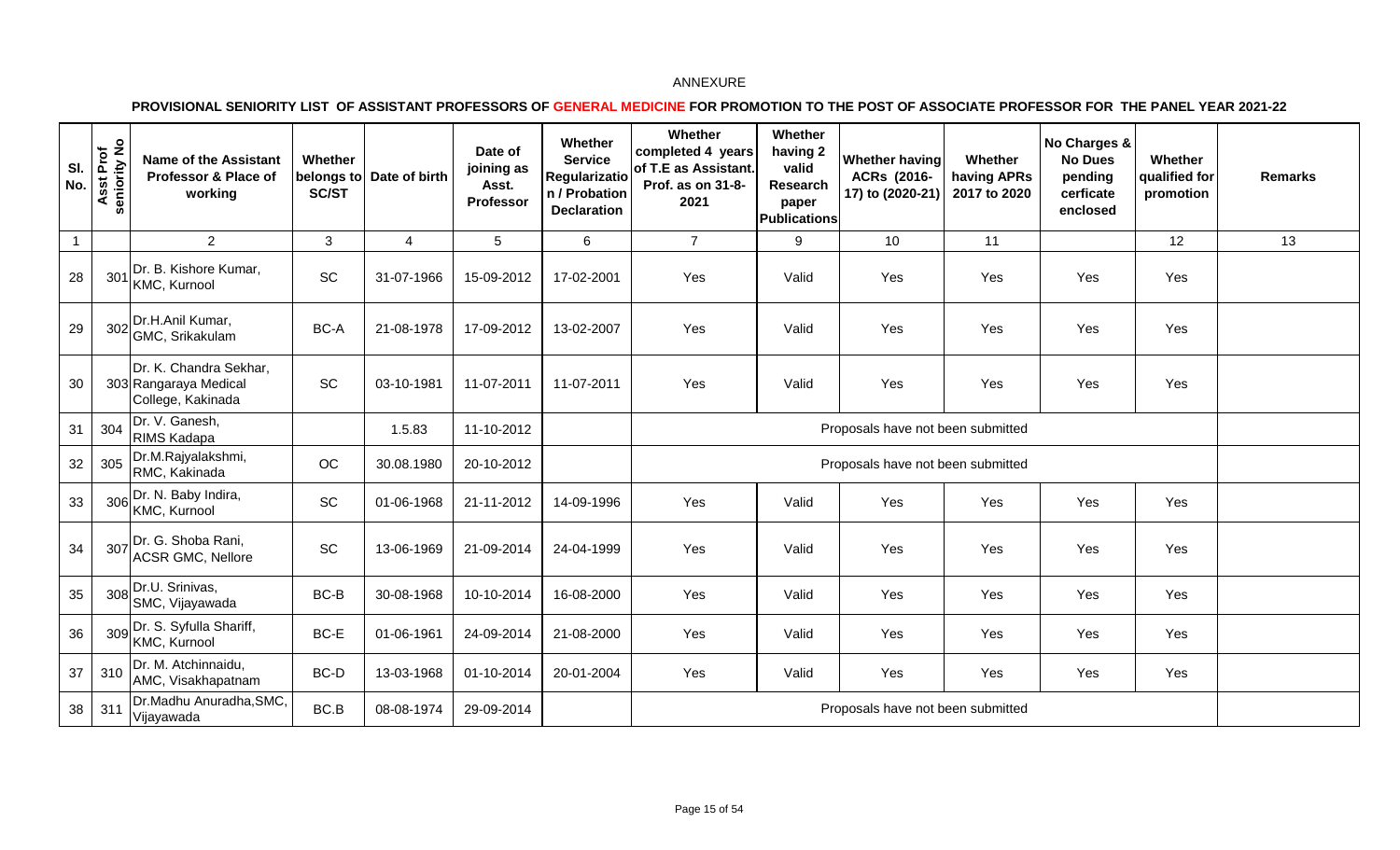| SI.<br>No.   | Asst Prof<br>seniority No | <b>Name of the Assistant</b><br>Professor & Place of<br>working          | Whether<br>SC/ST | belongs to Date of birth | Date of<br>joining as<br>Asst.<br>Professor | Whether<br><b>Service</b><br>Regularizatio<br>n / Probation<br><b>Declaration</b> | Whether<br>completed 4 years<br>of T.E as Assistant.<br>Prof. as on 31-8-<br>2021 | Whether<br>having 2<br>valid<br>Research<br>paper<br><b>Publications</b> | <b>Whether having</b><br>ACRs (2016- | Whether<br>having APRs<br>2017 to 2020 | No Charges &<br><b>No Dues</b><br>pending<br>cerficate<br>enclosed | Whether<br>qualified for<br>promotion | <b>Remarks</b>                                                         |
|--------------|---------------------------|--------------------------------------------------------------------------|------------------|--------------------------|---------------------------------------------|-----------------------------------------------------------------------------------|-----------------------------------------------------------------------------------|--------------------------------------------------------------------------|--------------------------------------|----------------------------------------|--------------------------------------------------------------------|---------------------------------------|------------------------------------------------------------------------|
| $\mathbf{1}$ |                           | $\overline{2}$                                                           | 3                | 4                        | $\sqrt{5}$                                  | 6                                                                                 | $\overline{7}$                                                                    | 9                                                                        | 10                                   | 11                                     |                                                                    | 12                                    | 13                                                                     |
| 39           |                           | 312 Dr. B. Nirmal Kumar,<br>SMC, Vijayawada                              | SC-C             | 15-09-1976               | 26-09-2014                                  | 23-05-2005                                                                        | Yes                                                                               | valid                                                                    | Yes                                  | Yes                                    | Yes                                                                | Yes                                   |                                                                        |
| 40           | 313                       | Dr. K. Somappa,<br>KMC, Kurnool                                          | BC-B             | 15-06-1975               | 26-09-2014                                  | 24-05-2005                                                                        | Yes                                                                               | Valid                                                                    | Yes                                  | Yes                                    | Yes                                                                | Yes                                   |                                                                        |
| 41           |                           | 314 Dr.G. Veeranarayana,<br>ACSR GMC, Nellore                            | BC-D             | 21-07-1971               | 24-09-2014                                  |                                                                                   | Yes                                                                               | Valid                                                                    | Yes                                  | Yes                                    | No                                                                 | No                                    | Service Regulatisation<br>and Probation<br><b>Declaration Required</b> |
| 42           |                           | 315 Dr. T. Sikindar Mohan,<br>SMC, Vijayawada                            | BC-C             | 16-05-1974               | 26-09-2014                                  | 25-05-2005                                                                        | Yes                                                                               | Valid                                                                    | Yes                                  | Yes                                    | Yes                                                                | Yes                                   |                                                                        |
| 43           |                           | 316 Dr. Ch. Bujjaiah,<br>SVMC, Tirupati                                  | SC               | 03-02-1971               | 02-10-2014                                  | 20-09-2014                                                                        | Yes                                                                               | Valid                                                                    | Yes                                  | Yes                                    | Yes                                                                | Yes                                   |                                                                        |
| 44           | 317                       | Dr. V. Blesse Manohar,<br>KMC, Kurnool                                   | BC-C             | 24-08-1979               | 01-11-2014                                  | 12-02-2007                                                                        | Yes                                                                               | Not Valid                                                                | Yes                                  | Yes                                    | Yes                                                                | No                                    | Not submitted valid<br>paper publications                              |
| 45           |                           | 318 Dr. K. Leela Prasad Babu,<br>GMC, Kadapa                             | BC-B             | 25-09-1979               | 29-09-2014                                  | 20-02-2007                                                                        | Yes                                                                               | Valid                                                                    | Yes                                  | Yes                                    | Yes                                                                | Yes                                   |                                                                        |
| 46           |                           | 319 Dr. A. Arjun Kumar,<br>GMC, Kadapa                                   | BC-B             | 30-01-1983               | 01-10-2014                                  | 02-02-2008                                                                        | Yes                                                                               | Valid                                                                    | Yes                                  | Yes                                    | Yes                                                                | Yes                                   |                                                                        |
| 47           |                           | Dr. C. Venkata Ravi<br>320 Kumar,<br>GMC, Kadapa                         | BC-B             | 07-01-1983               | 26-09-2014                                  | 04-02-2008                                                                        | Yes                                                                               | Valid                                                                    | Yes                                  | Yes                                    | Yes                                                                | Yes                                   |                                                                        |
| 48           | 321                       | Dr. Yasar Arafath Shaik<br>GMC, Ananthapuramu                            | BC-E             | 22-05-1983               | 27-09-2014                                  | 05-02-2008                                                                        | Yes                                                                               | Valid                                                                    | Yes                                  | Yes                                    | Yes                                                                | Yes                                   |                                                                        |
| 49           |                           | <del>JUT.S.M. Snanei,</del><br>322 Rangaraya Medical<br>College Kakinada | BC-E             | 28-07-1983               | 01-10-2014                                  |                                                                                   |                                                                                   |                                                                          | Proposals have not been submitted    |                                        |                                                                    |                                       |                                                                        |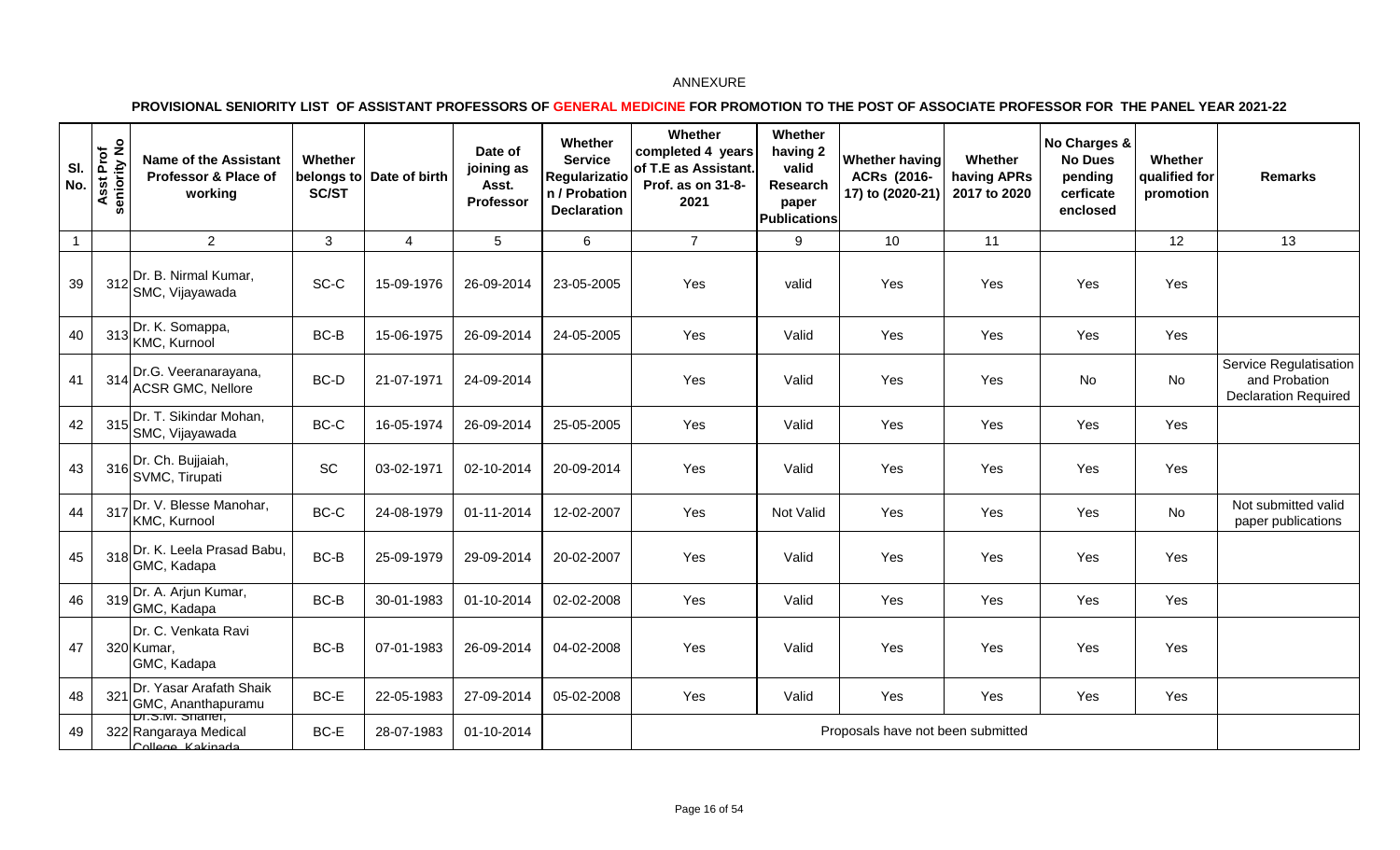| SI.<br>No.     | Asst Prof<br>seniority No<br><b>in</b> | <b>Name of the Assistant</b><br>Professor & Place of<br>working         | Whether<br><b>SC/ST</b> | belongs to Date of birth | Date of<br>joining as<br>Asst.<br>Professor | Whether<br><b>Service</b><br>Regularizatio<br>n / Probation<br><b>Declaration</b> | Whether<br>completed 4 years<br>of T.E as Assistant.<br>Prof. as on 31-8-<br>2021 | Whether<br>having 2<br>valid<br>Research<br>paper<br><b>Publications</b> | Whether having<br>ACRs (2016-<br>17) to (2020-21) | Whether<br>having APRs<br>2017 to 2020 | No Charges &<br><b>No Dues</b><br>pending<br>cerficate<br>enclosed | Whether<br>qualified for<br>promotion | <b>Remarks</b> |
|----------------|----------------------------------------|-------------------------------------------------------------------------|-------------------------|--------------------------|---------------------------------------------|-----------------------------------------------------------------------------------|-----------------------------------------------------------------------------------|--------------------------------------------------------------------------|---------------------------------------------------|----------------------------------------|--------------------------------------------------------------------|---------------------------------------|----------------|
| $\overline{1}$ |                                        | $\overline{2}$                                                          | 3                       | 4                        | 5                                           | 6                                                                                 | $\overline{7}$                                                                    | 9                                                                        | 10                                                | 11                                     |                                                                    | 12                                    | 13             |
| 50             |                                        | 323 Dr. Noushad Ali, SK<br><b>ACSR GMC, Nellore</b>                     | $BC-E$                  | 12-05-1982               | 25-09-2014                                  | 04-02-2008                                                                        | Yes                                                                               | Valid                                                                    | Yes                                               | Yes                                    | Yes                                                                | Yes                                   |                |
| 51             |                                        | 324 Dr. B.Jyothirmayi,<br>AMC, Visakhapatnam                            | BC-B                    | 31-03-1976               | 04-10-2014                                  |                                                                                   |                                                                                   |                                                                          | Proposals have not been submitted                 |                                        |                                                                    |                                       |                |
| 52             |                                        | 325 Dr. K. Manoj Kumar, AMC,<br>Visakhapatnam                           |                         |                          | 01.10.2014                                  | 01.10.2014                                                                        |                                                                                   |                                                                          | Proposals have not been submitted                 |                                        |                                                                    |                                       |                |
| 53             | 326                                    | Dr. D. Madhusudhan,<br><b>ACSR GMC, Nellore</b>                         | BC-B                    | 01.07.77                 | 29-12-2014                                  | 29-12-2014                                                                        | Proposals have not been submitted                                                 |                                                                          |                                                   |                                        |                                                                    |                                       |                |
| 54             |                                        | 327 Dr P. Vijaya Lakshmi,<br>SMC, Vijayawada                            | OC                      | 14.6.71                  | 23-07-2015                                  | 26-Sep-2014                                                                       | Proposals have not been submitted                                                 |                                                                          |                                                   |                                        |                                                                    |                                       |                |
| 55             |                                        | Dr. P. Vijaya Narasimha<br>328 Reddy,<br>GMC, Kadapa                    | OC                      | 30-05-1979               | 24-07-2015                                  | 24-07-2015                                                                        | Yes                                                                               | Valid                                                                    | Yes                                               | Yes                                    | Yes                                                                | Yes                                   |                |
| 56             |                                        | 329 Dr. V. Kiran, RMC,<br>Kakinada                                      | OC                      | 13.9.79                  | 29-07-2015                                  |                                                                                   |                                                                                   |                                                                          | Proposals have not been submitted                 |                                        |                                                                    |                                       |                |
| 57             |                                        | 330 Dr. Y. Saivani,<br>KMC, Kurnool                                     | OC                      | $8 - 8 - 83$             | 23-07-2015                                  |                                                                                   |                                                                                   |                                                                          | Proposals have not been submitted                 |                                        |                                                                    |                                       |                |
| 58             | 331                                    | Dr. R. Vasudev,<br>KGH, Visakhapatnam                                   | BC-B                    | 30.8.84                  | 17-08-2015                                  |                                                                                   |                                                                                   |                                                                          | Proposals have not been submitted                 |                                        |                                                                    |                                       |                |
| 59             |                                        | 332 Dr. J. Mohan Sidhartha,<br>GMC, Kadapa                              | OC                      | 4.7.80                   | 16-09-2015                                  |                                                                                   |                                                                                   |                                                                          | Proposals have not been submitted                 |                                        |                                                                    |                                       |                |
| 60             |                                        | 333 Dr. R. Jaya Prakash<br>Reddy, GMC, Ongole                           |                         | 20.8.78                  | 16-09-2015                                  |                                                                                   |                                                                                   |                                                                          | Proposals have not been submitted                 |                                        |                                                                    |                                       |                |
| 61             |                                        | Dr. M. Rukmini Ramya,<br>334 Rangaraya Medical<br>College, Kakinada     | OC                      | 30-06-1984               | 23-07-2015                                  | 24-07-2015                                                                        | Yes                                                                               | Valid                                                                    | Yes                                               | Yes                                    | Yes                                                                | Yes                                   |                |
| 62             |                                        | <del>ט. J. waya Sumvasulu</del><br>335 (u/a 21.9.15), SVMC,<br>Tirungti | BC-B                    | 5.6.81                   | 21-09-2015                                  |                                                                                   |                                                                                   |                                                                          | Proposals have not been submitted                 |                                        |                                                                    |                                       | U/A            |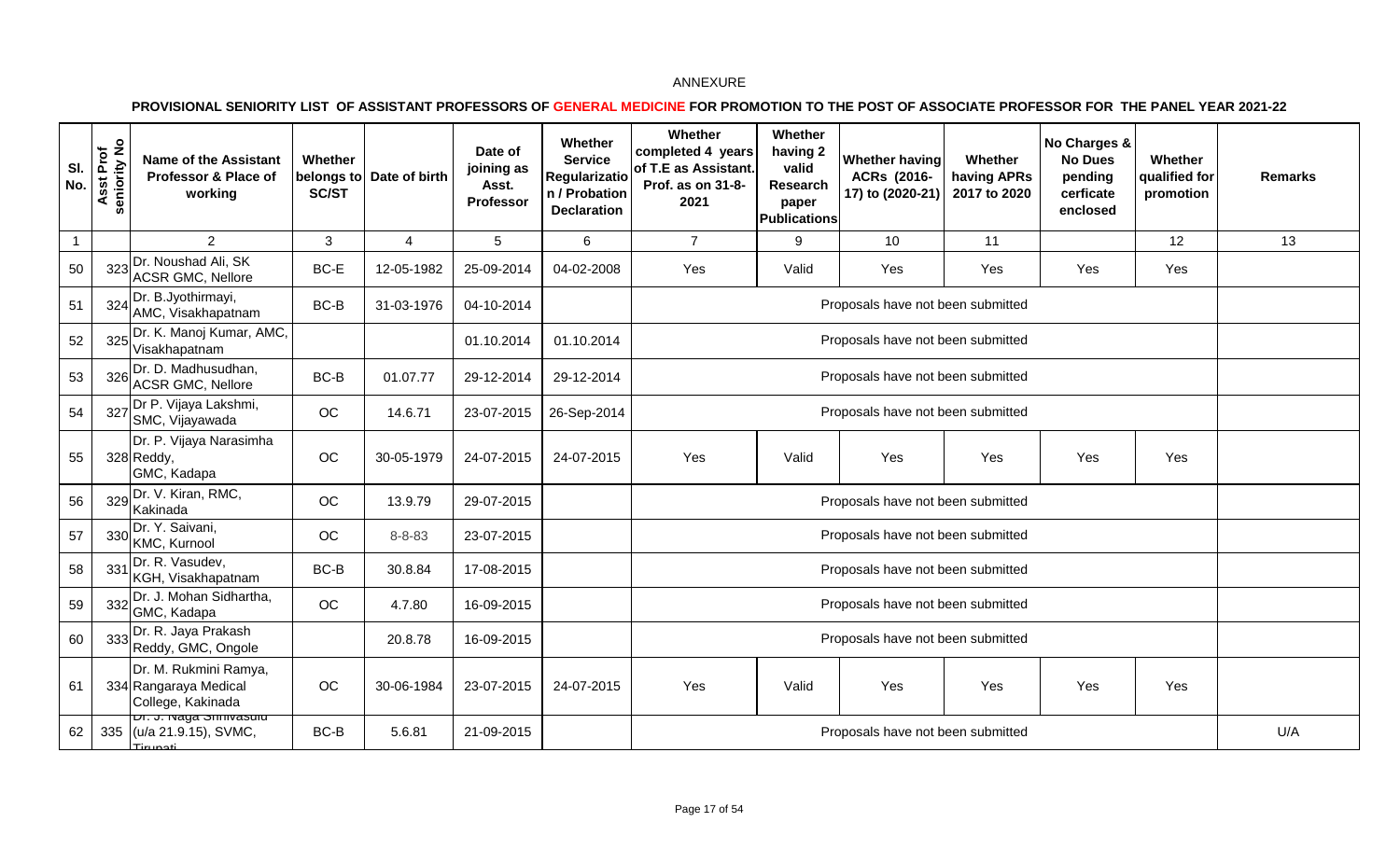| SI.<br>No.     | Asst Prof<br>eniority No<br>m | <b>Name of the Assistant</b><br>Professor & Place of<br>working | Whether<br>SC/ST | belongs to Date of birth | Date of<br>joining as<br>Asst.<br>Professor | Whether<br><b>Service</b><br><b>Regularizatio</b><br>n / Probation<br><b>Declaration</b> | Whether<br>completed 4 years<br>of T.E as Assistant.<br>Prof. as on 31-8-<br>2021 | Whether<br>having 2<br>valid<br>Research<br>paper<br><b>Publications</b> | Whether having<br>ACRs (2016-<br>17) to (2020-21) | Whether<br>having APRs<br>2017 to 2020 | No Charges &<br><b>No Dues</b><br>pending<br>cerficate<br>enclosed | Whether<br>qualified for<br>promotion | <b>Remarks</b>                            |
|----------------|-------------------------------|-----------------------------------------------------------------|------------------|--------------------------|---------------------------------------------|------------------------------------------------------------------------------------------|-----------------------------------------------------------------------------------|--------------------------------------------------------------------------|---------------------------------------------------|----------------------------------------|--------------------------------------------------------------------|---------------------------------------|-------------------------------------------|
| $\overline{1}$ |                               | $\overline{2}$                                                  | 3                | 4                        | 5                                           | 6                                                                                        | $\overline{7}$                                                                    | 9                                                                        | 10                                                | 11                                     |                                                                    | 12                                    | 13                                        |
| 63             |                               | Dr. D. Rama Krishna<br>336 Anusha, ACSR GMC,<br>Nellore         | OC               | 16.2.77                  | 16-09-2015                                  |                                                                                          |                                                                                   |                                                                          | Proposals have not been submitted                 |                                        |                                                                    |                                       |                                           |
| 64             | 337                           | Dr. B. Vinusha Reddy,<br>GMC, Ananthapuramu                     | OC               | 14.4.86                  | 26-09-2015                                  |                                                                                          |                                                                                   |                                                                          | Proposals have not been submitted                 |                                        |                                                                    |                                       |                                           |
| 65             | 338                           | Dr. P. Venkata Harish,<br>GMC, Ananthapuramu                    | BC-A             | 6.6.85                   | 16-09-2015                                  |                                                                                          |                                                                                   |                                                                          | Proposals have not been submitted                 |                                        |                                                                    |                                       |                                           |
| 66             | 339                           | Dr. V. Venkata Chandana,<br>GMC, Guntur                         | <b>ST</b>        | 30.3.87                  | 27-07-2015                                  |                                                                                          |                                                                                   |                                                                          | Proposals have not been submitted                 |                                        |                                                                    |                                       |                                           |
| 67             | 340                           | DR. B. Pratyusha, GMC,<br>Guntur                                | SC               | 21.10.87                 |                                             |                                                                                          |                                                                                   |                                                                          | Proposals have not been submitted                 |                                        |                                                                    |                                       |                                           |
| 68             | 341                           | Dr. P.T.R.J. Chandrika,<br>SMC, Vijayawada                      | SC               | 16.8.86                  | 24-07-2015                                  |                                                                                          |                                                                                   |                                                                          | Proposals have not been submitted                 |                                        |                                                                    |                                       |                                           |
| 69             | 341<br>(A)                    | Dr. P. Tabitha R.J.<br>Chandrika,<br>GMC, Guntur                | SC               | 16-08-1986               | 24-07-2015                                  | 24-07-2015                                                                               | Yes                                                                               | Valid                                                                    | Yes                                               | Yes                                    | Yes                                                                | Yes                                   |                                           |
| 70             | 342                           | Dr. P. Kristu Dasu, GMC,<br>Guntur                              | <b>ST</b>        | 30.3.82                  | 16-09-2015                                  |                                                                                          |                                                                                   |                                                                          | Proposals have not been submitted                 |                                        |                                                                    |                                       |                                           |
| 71             | 343                           | Dr. G. Jenny Madhuri,<br>GMC, Ongole                            | BC-D             | 7.4.84                   | 16-09-2015                                  |                                                                                          |                                                                                   |                                                                          | Proposals have not been submitted                 |                                        |                                                                    |                                       |                                           |
| 72             | 344                           | Dr. K. G. Priyadarshini,<br>AMC, Visakhapatnam                  | BC-A             | 19.7.86                  | 24-07-2015                                  |                                                                                          |                                                                                   |                                                                          | Proposals have not been submitted                 |                                        |                                                                    |                                       |                                           |
| 73             |                               | $345$ Dr. K. Chandana,<br>GMC, Srikakulam                       | BC-B             | 08-06-1984               | 23-07-2015                                  | 24-07-2015                                                                               | Yes                                                                               | Not Valid                                                                | Yes                                               | Yes                                    | Yes                                                                | No                                    | Not submitted valid<br>paper publications |
| 74             |                               | 346 Dr. B. Malleswari                                           | BC-B             | 11-08-1983               | 21-12-2015                                  | 21-12-2015                                                                               | Yes                                                                               | Valid                                                                    | Yes                                               | Yes                                    | Yes                                                                | Yes                                   |                                           |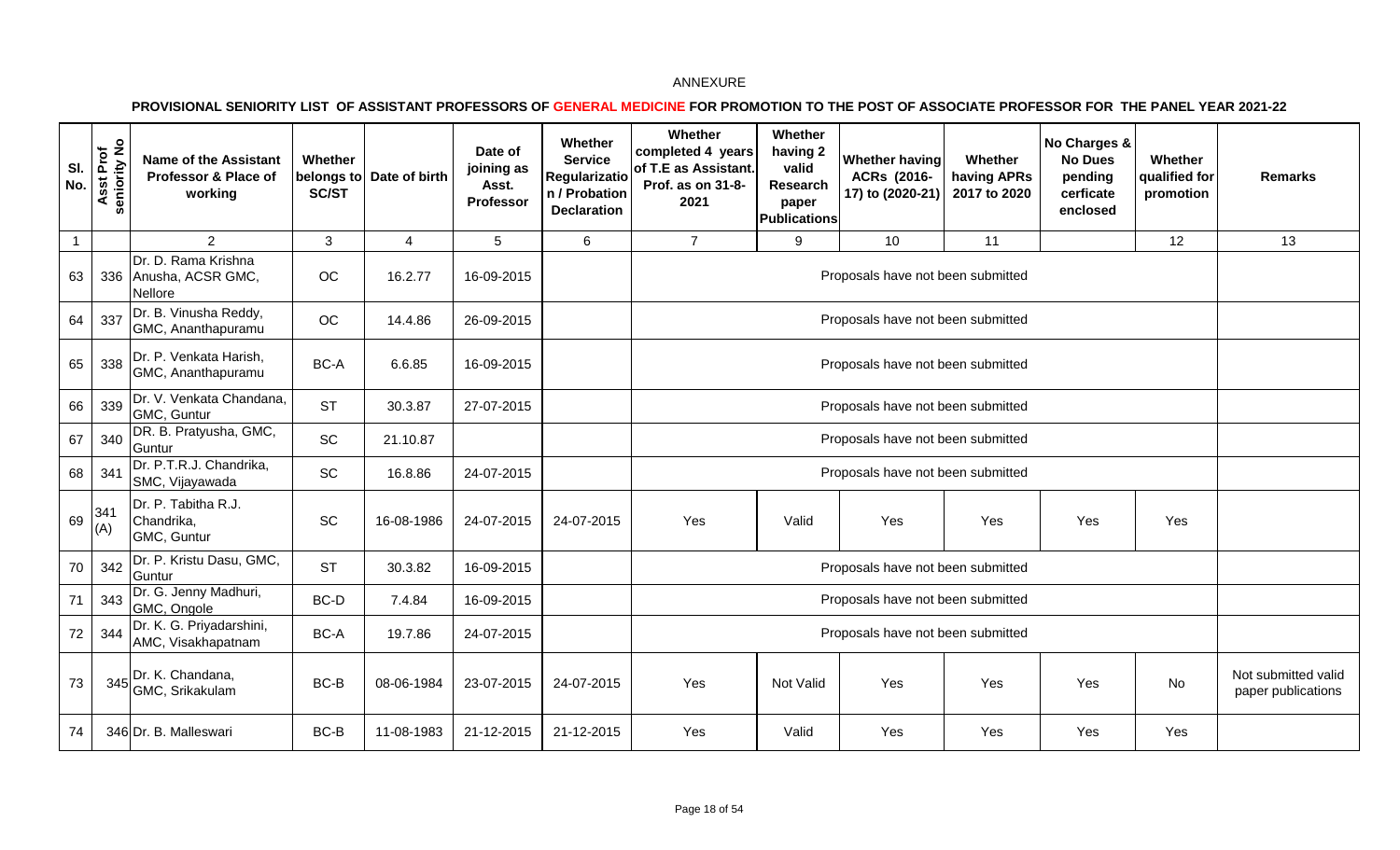**PROVISIONAL SENIORITY LIST OF ASSISTANT PROFESSORS OF GENERAL MEDICINE FOR PROMOTION TO THE POST OF ASSOCIATE PROFESSOR FOR THE PANEL YEAR 2021-22** 

| SI.<br>No. | Prof<br>ity No<br>eniority<br><b>შ</b><br>ō | <b>Name of the Assistant</b><br>Professor & Place of<br>working    | Whether<br><b>SC/ST</b> | belongs to Date of birth | Date of<br>joining as<br>Asst.<br><b>Professor</b> | Whether<br><b>Service</b><br>Regularizatio<br>n / Probation<br><b>Declaration</b> | Whether<br>completed 4 years<br>of T.E as Assistant.<br>Prof. as on 31-8-<br>2021 | Whether<br>having 2<br>valid<br><b>Research</b><br>paper<br><b>Publications</b> | Whether having<br>ACRs (2016-<br>17) to (2020-21) | Whether<br>having APRs<br>2017 to 2020 | No Charges &<br><b>No Dues</b><br>pending<br>cerficate<br>enclosed | Whether<br>qualified for<br>promotion | <b>Remarks</b>                              |
|------------|---------------------------------------------|--------------------------------------------------------------------|-------------------------|--------------------------|----------------------------------------------------|-----------------------------------------------------------------------------------|-----------------------------------------------------------------------------------|---------------------------------------------------------------------------------|---------------------------------------------------|----------------------------------------|--------------------------------------------------------------------|---------------------------------------|---------------------------------------------|
|            |                                             | 2                                                                  | 3                       | 4                        | 5                                                  | 6                                                                                 |                                                                                   | 9                                                                               | 10                                                | 11                                     |                                                                    | 12                                    | 13                                          |
| 75         | 347                                         | Dr. S. Suneetha,<br>GMC, Guntur                                    | SC                      | 01-06-1967               | 28-07-2017                                         |                                                                                   |                                                                                   |                                                                                 | Proposals have not been submitted                 |                                        |                                                                    |                                       |                                             |
| 76         |                                             | Dr. K. Prem Kumar,<br>$1 \t348$ KMC, Kurnool                       | OC                      | 16-03-1971               | 08-09-2017                                         |                                                                                   |                                                                                   |                                                                                 |                                                   |                                        |                                                                    |                                       |                                             |
| 77         |                                             | 349 Dr. B. Visalakshmi,<br>SVMC, Tirupati                          | OC                      | 05-06-1966               | 02-08-2017                                         | 03-07-1999                                                                        | Yes                                                                               | Valid                                                                           | Yes                                               | Yes                                    | Yes                                                                | Yes                                   |                                             |
| 78         |                                             | 350 Dr. R.Jagannadham,<br>GMC, Guntur                              | BC-D                    | 16-11-1967               | 03-08-2017                                         |                                                                                   |                                                                                   |                                                                                 | Proposals have not been submitted                 |                                        |                                                                    |                                       |                                             |
| 79         | 351                                         | Dr. K. Anantha Kumari,<br>SVMC, Tirupati                           | SC                      | 01-06-1972               | 14-08-2017                                         | 20-05-2005                                                                        | Yes                                                                               | Valid                                                                           | Yes                                               | Yes                                    | Yes                                                                | Yes                                   |                                             |
| 80         |                                             | Dr. B. Seshu Kumari,<br>352 Rangaraya Medical<br>College, Kakinada |                         | 10-07-1967               | 10-09-2017                                         | 11-08-1997                                                                        | <b>NO</b>                                                                         | Valid                                                                           | Yes                                               | Yes                                    | Yes                                                                | <b>No</b>                             | <b>Teaching Experience</b><br>not completed |

Sd/- Dr. K. Raghavendra Rao, Director of Medical Education.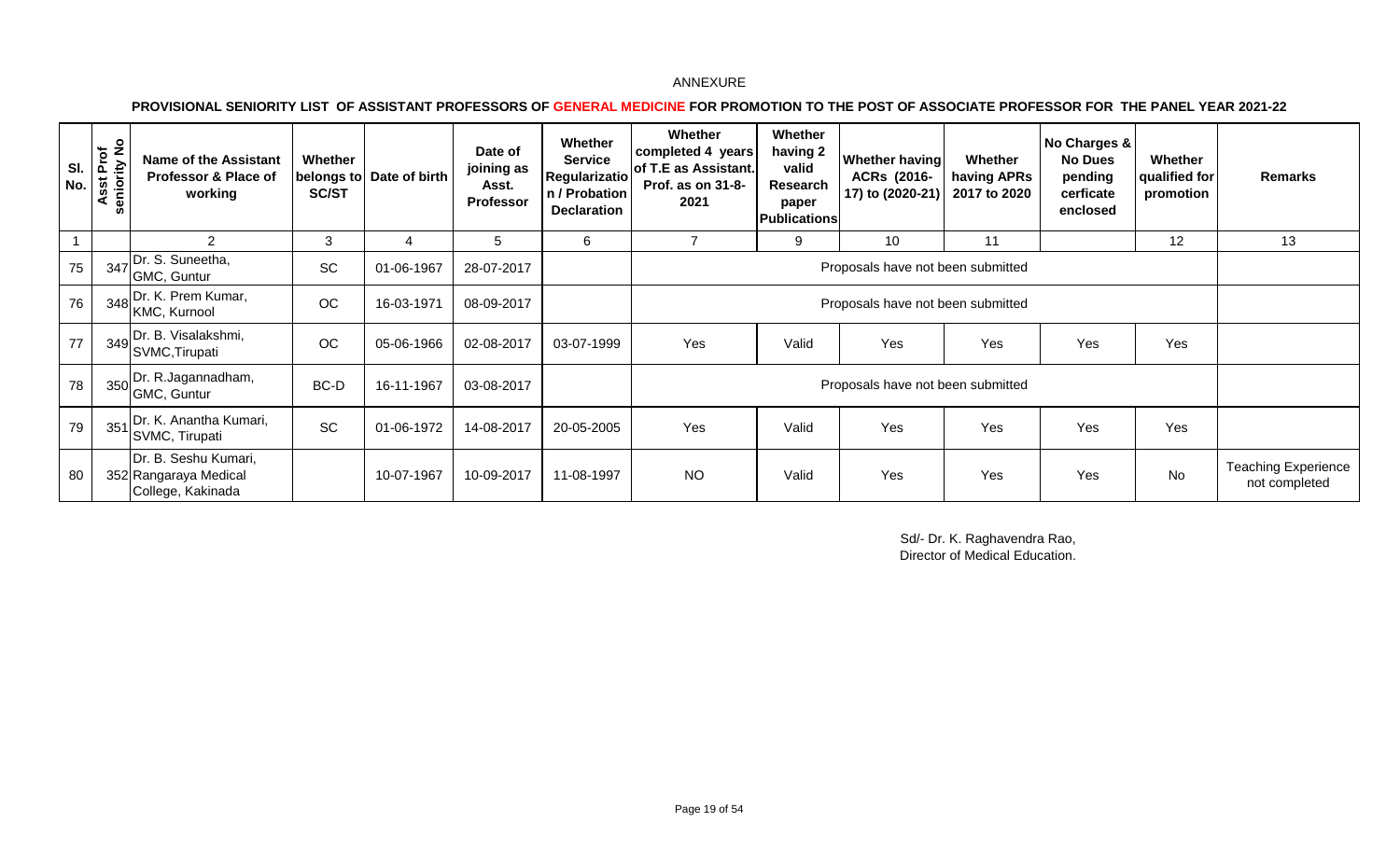|                 | on y is<br>Asst Prof<br>Seniority No<br>Ō. | <b>Name of the Assistant</b><br>Professor & Place of<br>working | Whether<br>SC/ST | belongs to   Date of birth | Date of<br>joining as<br>Asst.<br>Professor | Whether<br><b>Service</b><br>Regularization<br>/ Probation<br><b>Declaration</b> | <b>Whether completed</b><br>4 years of T.E as<br><b>Assistant. Prof. as</b><br>on 31-8-2021 | Whether<br>having 2<br>valid<br>Research<br>paper<br><b>Publications</b> | Whether<br>having ACRs<br>(2016-17) to<br>$(2020-21)$ | Whether having<br><b>APRs 2017 to</b><br>2020 | No Charges &<br><b>No Dues</b><br>pending<br>cerficate<br>enclosed | Whether<br>qualified<br>for<br>promotion | <b>Remarks</b>                                            |
|-----------------|--------------------------------------------|-----------------------------------------------------------------|------------------|----------------------------|---------------------------------------------|----------------------------------------------------------------------------------|---------------------------------------------------------------------------------------------|--------------------------------------------------------------------------|-------------------------------------------------------|-----------------------------------------------|--------------------------------------------------------------------|------------------------------------------|-----------------------------------------------------------|
| $\overline{1}$  |                                            | $\overline{2}$                                                  | 3                | $\overline{4}$             | 5                                           | 6                                                                                | $\overline{7}$                                                                              | 9                                                                        | 10                                                    | 11                                            |                                                                    | 12                                       | 13                                                        |
|                 |                                            | Dr. K. Ravi,<br>225 Rangaraya Medical<br>College, Kakinada      | OC               | 20-08-1965                 | 21-03-2005                                  | 21-03-2005                                                                       | Yes                                                                                         | Valid                                                                    | Yes                                                   | Yes                                           | Yes                                                                | Yes                                      |                                                           |
| $\overline{2}$  | 265                                        | Dr. K. Madhuri Devi,<br>GMC, Srikakulam                         | BC-A             | 07-10-1965                 | 01-10-2008                                  | 11-09-1996                                                                       | Yes                                                                                         | Valid                                                                    | Yes                                                   | Yes                                           | Yes                                                                | Yes                                      |                                                           |
| 3               |                                            | 266 Dr. M. Ravi Chandra,<br>AMC, Visakhapatnam                  | BC-B             | 14-07-1972                 | 01-10-2008                                  | 21-02-2007                                                                       | Yes                                                                                         | Valid                                                                    | Yes                                                   | Yes                                           | Yes                                                                | Yes                                      |                                                           |
| $\overline{4}$  |                                            | 283 Dr. V. Siva Rama Krishna,<br>RMC, Kakinada                  |                  | 04-07-1970                 | 17-03-2010                                  | 02-07-1998                                                                       | Yes                                                                                         | Valid                                                                    | Yes                                                   | Yes                                           | Yes                                                                | Yes                                      |                                                           |
| $5\phantom{.0}$ |                                            | 286 Dr. S. Vijaya Shankar,<br>KMC, Kurnool                      | BC-B             | 16-08-1972                 | 01-04-2010                                  | 28-01-2001                                                                       | Yes                                                                                         | Valid                                                                    | Yes                                                   | Yes                                           | Yes                                                                | Yes                                      |                                                           |
| 6               | 288                                        | Dr. B. Chaitanya Babu,<br>AMC, Visakhapatnam                    | SC-B             | 19-04-1973                 | 12-04-2010                                  | 04-01-2001                                                                       | Yes                                                                                         | Not valid                                                                | Yes                                                   | Yes                                           | Yes                                                                | No                                       | Valid Paper<br>Publications have<br>not been<br>submitted |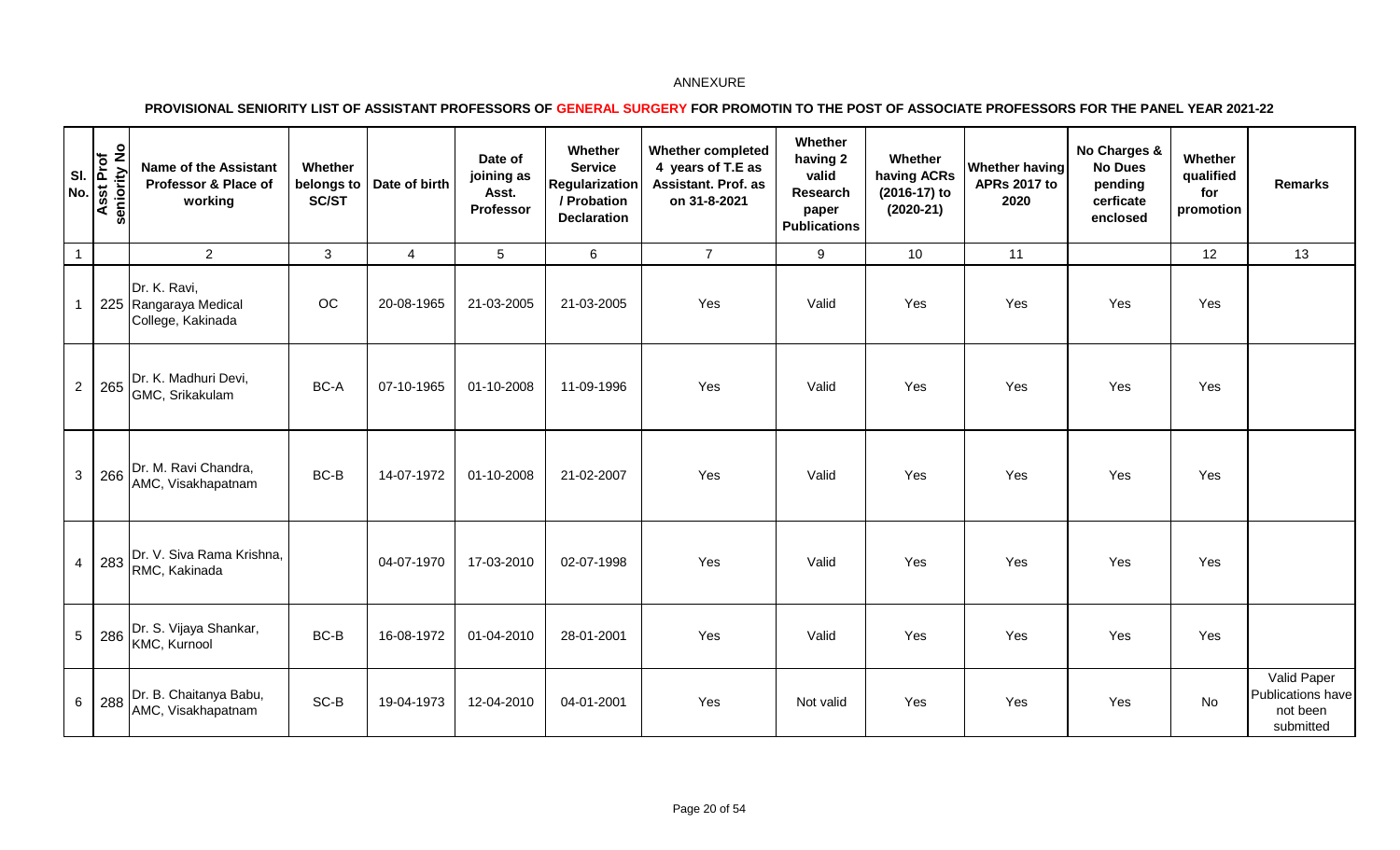| SI.<br>No.       | <b>Asst Prof</b><br>seniority No | <b>Name of the Assistant</b><br>Professor & Place of<br>working | Whether<br>belongs to<br>SC/ST | Date of birth  | Date of<br>joining as<br>Asst.<br>Professor | Whether<br><b>Service</b><br>Regularization<br>/ Probation<br><b>Declaration</b> | <b>Whether completed</b><br>4 years of T.E as<br>Assistant. Prof. as<br>on 31-8-2021 | Whether<br>having 2<br>valid<br>Research<br>paper<br><b>Publications</b> | Whether<br>having ACRs<br>(2016-17) to<br>$(2020-21)$ | Whether having<br><b>APRs 2017 to</b><br>2020 | No Charges &<br><b>No Dues</b><br>pending<br>cerficate<br>enclosed | Whether<br>qualified<br>for<br>promotion | <b>Remarks</b> |
|------------------|----------------------------------|-----------------------------------------------------------------|--------------------------------|----------------|---------------------------------------------|----------------------------------------------------------------------------------|--------------------------------------------------------------------------------------|--------------------------------------------------------------------------|-------------------------------------------------------|-----------------------------------------------|--------------------------------------------------------------------|------------------------------------------|----------------|
| $\mathbf{1}$     |                                  | $\overline{2}$                                                  | 3                              | $\overline{4}$ | 5                                           | $\,6\,$                                                                          | $\overline{7}$                                                                       | 9                                                                        | 10                                                    | 11                                            |                                                                    | 12                                       | 13             |
| $\overline{7}$   | 290                              | Dr. N. Durga Prasad,<br>RMC, Kakinada                           | SC                             | 10-02-1976     | 22-05-2010                                  | 24-02-2007                                                                       | Yes                                                                                  | Valid                                                                    | Yes                                                   | Yes                                           | Yes                                                                | Yes                                      |                |
| 8                | 291                              | Dr. A. Suvarchala,<br>KGH, Visakhapatnam                        | SC                             | 03-07-1973     | 26-05-2010                                  | 04-10-2000                                                                       | Yes                                                                                  | Valid                                                                    | Yes                                                   | Yes                                           | Yes                                                                | Yes                                      |                |
| $\boldsymbol{9}$ | 295                              | Dr. P. Vinay,<br>GMC, Kadapa                                    | $SC-B$                         | 19-07-1970     | 12-10-2010                                  | 10-05-2000                                                                       | Yes                                                                                  | Valid                                                                    | Yes                                                   | Yes                                           | Yes                                                                | Yes                                      |                |
|                  | 10   300                         | Dr. B. Sharada,<br>GMC, Kadapa                                  | OC                             | 15-12-1963     | 25-11-2011                                  | 28-06-1998                                                                       | Yes                                                                                  | Valid                                                                    | Yes                                                   | Yes                                           | Yes                                                                | Yes                                      |                |
|                  | 11 301                           | Dr. B.V. Amruthavalli,<br>GMC, Guntur                           | OC                             | 10-02-1962     | 09-12-2011                                  | 25-06-1997                                                                       | Yes                                                                                  | Valid                                                                    | Yes                                                   | Yes                                           | Yes                                                                | Yes                                      |                |
|                  |                                  | 12 302 Dr. P. Sabitha,<br><b>ACSR GMC, Nellore</b>              | BC-B                           | 16-04-1968     | 10-06-2012                                  | 12-04-1999                                                                       | Yes                                                                                  | Valid                                                                    | Yes                                                   | Yes                                           | Yes                                                                | Yes                                      |                |
|                  | 13 305                           | Dr. A. Kalyani,<br>AMC, Visakhapatnam                           | OC                             | 10-06-1962     | 07-09-2012                                  | 03-01-1997                                                                       | Yes                                                                                  | Valid                                                                    | Yes                                                   | Yes                                           | Yes                                                                | Yes                                      |                |
|                  | 14 306                           | Dr. G. Rajini Devi,<br>RMC, Kakinada                            | SC                             | 20-07-1965     | 07-09-2012                                  | 12-10-1998                                                                       | Yes                                                                                  | Valid                                                                    | Yes                                                   | Yes                                           | Yes                                                                | Yes                                      |                |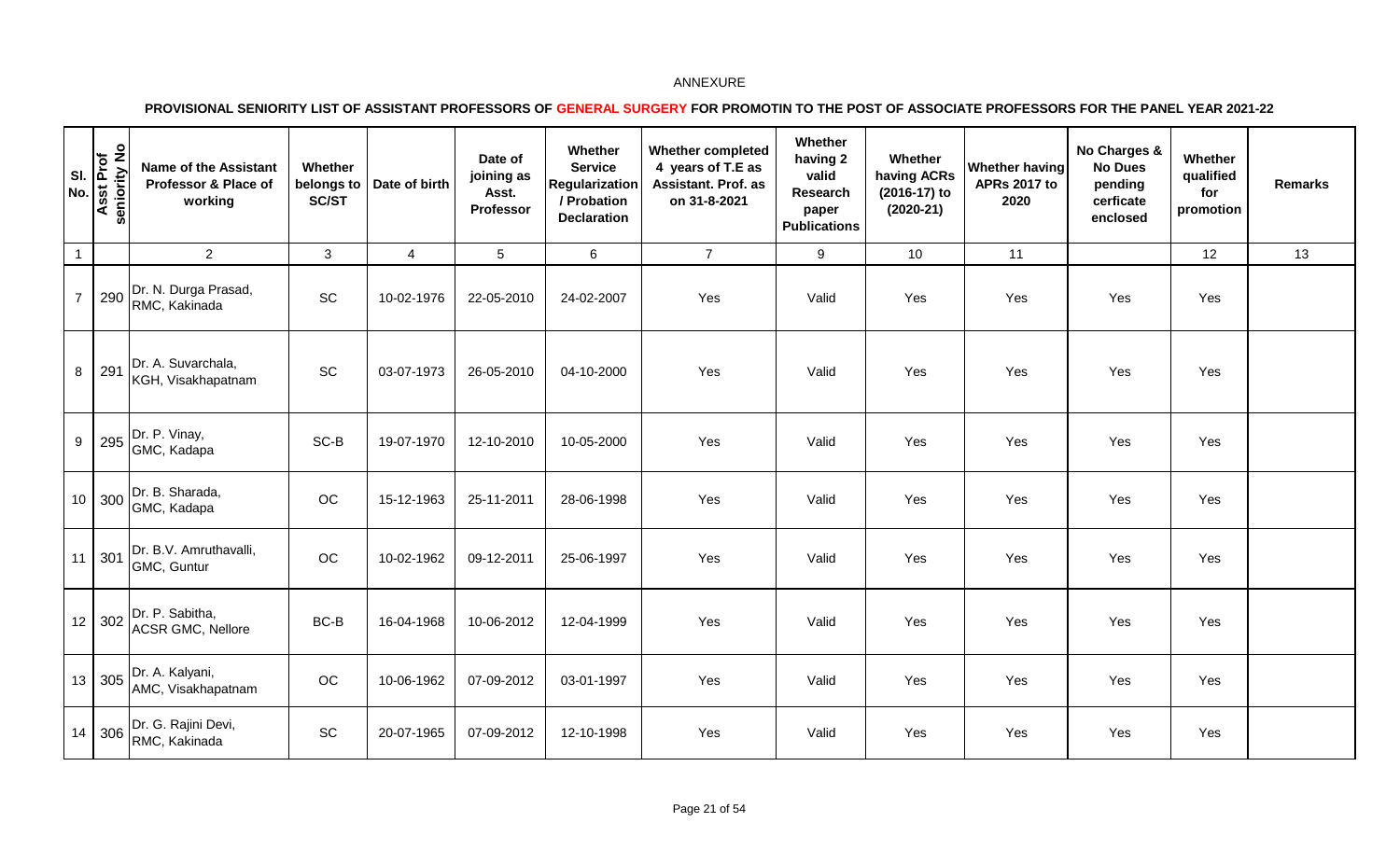|              | <b>z</b> or <b>produced</b><br>isst Prof<br>niority No<br>seni<br>⋖ | <b>Name of the Assistant</b><br>Professor & Place of<br>working                  | Whether<br>belongs to<br>SC/ST | Date of birth  | Date of<br>joining as<br>Asst.<br>Professor | Whether<br><b>Service</b><br>Regularization<br>/ Probation<br><b>Declaration</b> | <b>Whether completed</b><br>4 years of T.E as<br>Assistant. Prof. as<br>on 31-8-2021 | Whether<br>having 2<br>valid<br>Research<br>paper<br><b>Publications</b> | Whether<br>having ACRs<br>(2016-17) to<br>$(2020-21)$ | Whether having<br><b>APRs 2017 to</b><br>2020 | No Charges &<br><b>No Dues</b><br>pending<br>cerficate<br>enclosed | Whether<br>qualified<br>for<br>promotion | <b>Remarks</b> |
|--------------|---------------------------------------------------------------------|----------------------------------------------------------------------------------|--------------------------------|----------------|---------------------------------------------|----------------------------------------------------------------------------------|--------------------------------------------------------------------------------------|--------------------------------------------------------------------------|-------------------------------------------------------|-----------------------------------------------|--------------------------------------------------------------------|------------------------------------------|----------------|
| $\mathbf{1}$ |                                                                     | $\overline{2}$                                                                   | 3                              | $\overline{4}$ | 5                                           | $6\phantom{1}$                                                                   | $\overline{7}$                                                                       | 9                                                                        | 10 <sup>1</sup>                                       | 11                                            |                                                                    | 12                                       | 13             |
|              | 15 307                                                              | Dr. D. Gopi Krishna,<br>GMC, Guntur                                              | $SC-B$                         | 21-06-1973     | 07-09-2012                                  | 27-10-2003                                                                       | Yes                                                                                  | Valid                                                                    | Yes                                                   | Yes                                           | Yes                                                                | Yes                                      |                |
|              | 16 308                                                              | Dr. S. Sabira,<br>KMC, Kurnool                                                   | <b>ST</b>                      | 28-08-1967     | 07-09-2012                                  | 28-06-1997                                                                       | Yes                                                                                  | Valid                                                                    | Yes                                                   | Yes                                           | Yes                                                                | Yes                                      |                |
|              |                                                                     | 17 310 $\int_{0}^{\infty}$ SIC S <sub>1</sub> + C <sub>1</sub><br>SVMC, Tirupati | <b>ST</b>                      | 24-10-1976     | 08-09-2012                                  | 11-12-2010                                                                       | Yes                                                                                  | Valid                                                                    | Yes                                                   | Yes                                           | Yes                                                                | Yes                                      |                |
|              | $18$ 312                                                            | Dr. Ch. V.V. Siva Kumar,<br>RMC, Kakinada                                        | $BC-A$                         | 29-11-1965     | 10-09-2012                                  | 27-12-1999                                                                       | Yes                                                                                  | Valid                                                                    | Yes                                                   | Yes                                           | Yes                                                                | Yes                                      |                |
|              | 19   313                                                            | Dr. S. Veerabhadra Rao,<br>RMC, Kakinada                                         | OC                             | 20-08-1973     | 10-10-2012                                  | 01-07-1998                                                                       | Yes                                                                                  | Valid                                                                    | Yes                                                   | Yes                                           | Yes                                                                | Yes                                      |                |
|              | 20 314                                                              | Dr. S.B. Ratna Kishore,<br>AMC, Visakhapatnam                                    | SC                             | 15.6.71        | 10-09-2012                                  |                                                                                  |                                                                                      |                                                                          | Proposals have not been submitted                     |                                               |                                                                    |                                          |                |
|              | $21 \mid 315$                                                       | Dr. G. Venkata Ramaiah,<br>SVMC, Tirupati                                        | SC-B                           | 01-05-1973     | 11-09-2012                                  | 20-05-2005                                                                       | Yes                                                                                  | Valid                                                                    | Yes                                                   | Yes                                           | Yes                                                                | Yes                                      |                |
|              | $22 \mid 316 \mid$                                                  | Dr. Abdul Sattar,<br>SMC, Vijayawada                                             | $OC$                           | 12-05-1966     | 11-09-2012                                  | 01-07-1998                                                                       | No                                                                                   | Valid                                                                    | Yes                                                   | Yes                                           | Yes                                                                | Yes                                      |                |
|              | $23 \mid 319$                                                       | Dr. Sk. Ahmad Sharif,<br>SVMC, Tirupati                                          | BC-E                           | 01-08-1973     | 12-09-2012                                  | 24-05-2005                                                                       | Yes                                                                                  | Valid                                                                    | Yes                                                   | Yes                                           | Yes                                                                | Yes                                      |                |
|              | $24 \mid 320$                                                       | Dr. G. Konda Reddy,<br>KMC, Kurnool                                              | OC                             | 01-04-1962     | 12-09-2012                                  | 20-12-1999                                                                       | Yes                                                                                  | Valid                                                                    | Yes                                                   | Yes                                           | Yes                                                                | Yes                                      |                |
|              | $25 \mid 321$                                                       | Dr. M.C. Venkateswarlu,<br>SMC, Vijayawada                                       | $SC-C$                         | 10-06-1970     | 12-09-2012                                  | 15-02-2001                                                                       | No                                                                                   | Valid                                                                    | Yes                                                   | Yes                                           | Yes                                                                | Yes                                      |                |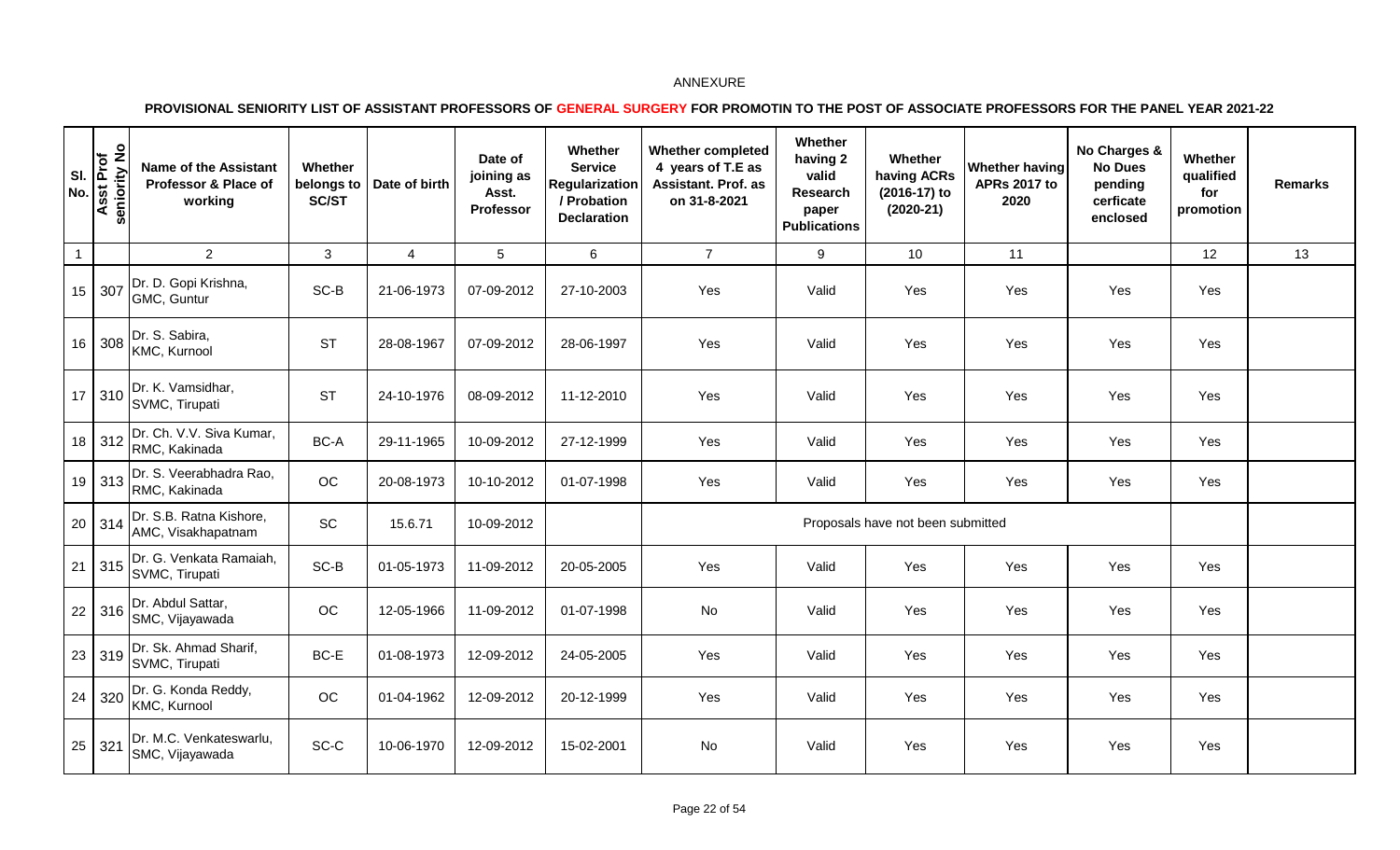| SI.<br><b>No</b> | $\frac{1}{2}$<br>Asst Prof<br>seniority | <b>Name of the Assistant</b><br>Professor & Place of<br>working | Whether<br>belongs to<br>SC/ST | Date of birth | Date of<br>joining as<br>Asst.<br>Professor | Whether<br><b>Service</b><br>Regularization<br>/ Probation<br><b>Declaration</b> | <b>Whether completed</b><br>4 years of T.E as<br>Assistant. Prof. as<br>on 31-8-2021                 | Whether<br>having 2<br>valid<br>Research<br>paper<br><b>Publications</b> | Whether<br>having ACRs<br>(2016-17) to<br>$(2020-21)$ | <b>Whether having</b><br><b>APRs 2017 to</b><br>2020 | No Charges &<br><b>No Dues</b><br>pending<br>cerficate<br>enclosed | Whether<br>qualified<br>for<br>promotion | <b>Remarks</b> |
|------------------|-----------------------------------------|-----------------------------------------------------------------|--------------------------------|---------------|---------------------------------------------|----------------------------------------------------------------------------------|------------------------------------------------------------------------------------------------------|--------------------------------------------------------------------------|-------------------------------------------------------|------------------------------------------------------|--------------------------------------------------------------------|------------------------------------------|----------------|
| $\mathbf{1}$     |                                         | $\overline{2}$                                                  | 3                              | 4             | 5                                           | 6                                                                                | $\overline{7}$                                                                                       | 9                                                                        | 10                                                    | 11                                                   |                                                                    | 12                                       | 13             |
| 26               | 322                                     | Dr. A. Govinda Rajulu,<br>KMC, Kurnool                          | <b>ST</b>                      | 01.06.1977    | 22-09-2012                                  |                                                                                  |                                                                                                      |                                                                          | Proposals have not been submitted                     |                                                      |                                                                    |                                          |                |
| 27               | 323                                     | Dr. V. Murali Krishna,<br>KMC, Kurnool                          | BC-B                           | 15.05.1969    | 25-09-2012                                  |                                                                                  |                                                                                                      |                                                                          |                                                       |                                                      |                                                                    |                                          |                |
| 28               | 324                                     | DR.P.ASHOK MS (GS),<br>AMC, Vsp                                 | BC-D                           | 12-06-1979    | 01-10-2012                                  |                                                                                  | Proposals have not been submitted<br>Proposals have not been submitted<br>Yes<br>Yes<br>Valid<br>Yes |                                                                          |                                                       |                                                      |                                                                    |                                          |                |
| 29               | 326                                     | Dr. B. Siva Shankar Naik<br>GMC, Ananthapuramu                  | <b>ST</b>                      | 05-06-1981    | 17-10-2012                                  | 08-12-2010                                                                       |                                                                                                      |                                                                          |                                                       |                                                      | Yes                                                                | Yes                                      |                |
| 30               | 327                                     | Dr.Ch.Venkata Reddy,<br>RMC, Kakinada                           | <b>OC</b>                      | 29.12.1963    | 25-03-2013                                  |                                                                                  |                                                                                                      |                                                                          | Proposals have not been submitted                     |                                                      |                                                                    |                                          |                |
| 31               | 328                                     | Dr.K.V.V.Satyanarayana,<br>RMC, Kakinada                        | OC                             | 19.04.1979    | 25-03-2013                                  |                                                                                  |                                                                                                      |                                                                          | Proposals have not been submitted                     |                                                      |                                                                    |                                          |                |
| 32               | 329                                     | DR.M.S.APPA RAO,<br>AMC, Vsp                                    | BC-D                           | 13/08/1977    | 25-03-2013                                  |                                                                                  |                                                                                                      |                                                                          | Proposals have not been submitted                     |                                                      |                                                                    |                                          |                |
| 33               | 330                                     | Dr. G. Penchalaiah,<br>GMC, Guntur                              | <b>SC</b>                      | 10-01-1978    | 25-03-2013                                  |                                                                                  |                                                                                                      |                                                                          | Proposals have not been submitted                     |                                                      |                                                                    |                                          |                |
| 34               | 331                                     | Dr. M. Ajay Kumar,<br>GMC, Guntur                               | BC-B                           | 19-01-1979    | 25-03-2013                                  |                                                                                  |                                                                                                      |                                                                          | Proposals have not been submitted                     |                                                      |                                                                    |                                          |                |
| 35               | 332                                     | Dr. S. Ganga Bhavani,<br>KMC, Kurnool                           | OC                             | 31.7.79       | 25-03-2013                                  |                                                                                  |                                                                                                      |                                                                          | Proposals have not been submitted                     |                                                      |                                                                    |                                          |                |
| 36               | 333                                     | Dr. M. Shair Khan,<br>GMC, Kadapa                               | OC                             | 04-08-1962    |                                             |                                                                                  |                                                                                                      |                                                                          | Proposals have not been submitted                     |                                                      |                                                                    |                                          |                |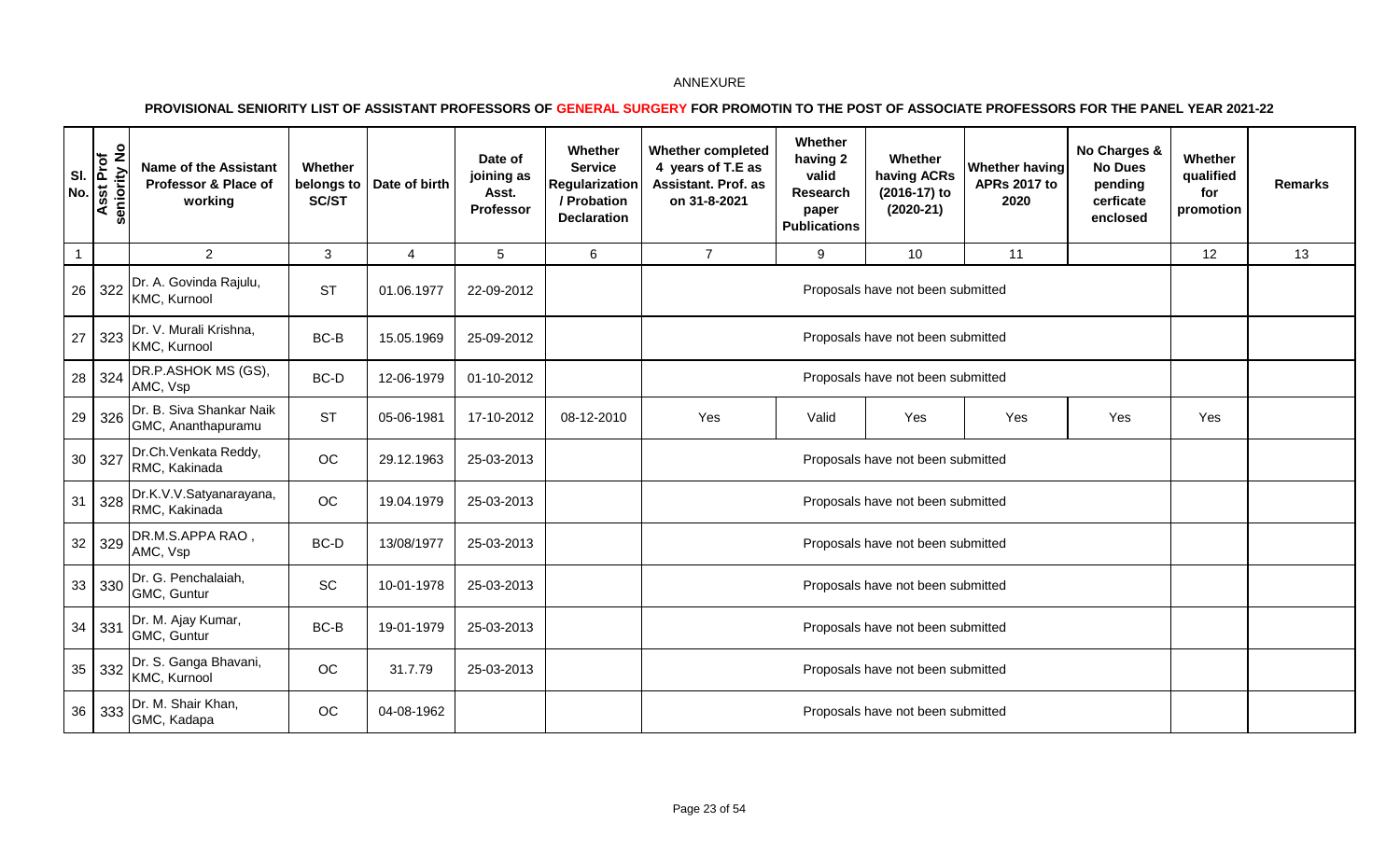| SI.<br><b>No</b> | $\frac{1}{2}$<br>Asst Prof<br>seniority | <b>Name of the Assistant</b><br>Professor & Place of<br>working | Whether<br>belongs to<br>SC/ST | Date of birth | Date of<br>joining as<br>Asst.<br><b>Professor</b> | Whether<br><b>Service</b><br>Regularization<br>/ Probation<br><b>Declaration</b> | <b>Whether completed</b><br>4 years of T.E as<br>Assistant. Prof. as<br>on 31-8-2021 | Whether<br>having 2<br>valid<br>Research<br>paper<br><b>Publications</b> | Whether<br>having ACRs<br>(2016-17) to<br>$(2020-21)$ | <b>Whether having</b><br><b>APRs 2017 to</b><br>2020 | No Charges &<br><b>No Dues</b><br>pending<br>cerficate<br>enclosed | Whether<br>qualified<br>for<br>promotion | <b>Remarks</b> |
|------------------|-----------------------------------------|-----------------------------------------------------------------|--------------------------------|---------------|----------------------------------------------------|----------------------------------------------------------------------------------|--------------------------------------------------------------------------------------|--------------------------------------------------------------------------|-------------------------------------------------------|------------------------------------------------------|--------------------------------------------------------------------|------------------------------------------|----------------|
| $\mathbf{1}$     |                                         | $\overline{2}$                                                  | 3                              | 4             | 5                                                  | 6                                                                                | $\overline{7}$                                                                       | 9                                                                        | 10 <sup>°</sup>                                       | 11                                                   |                                                                    | 12                                       | 13             |
| 37               | 334                                     | Dr. K. Venkateswarlu,<br><b>ACSR GMC, Nellore</b>               | OC                             | 05-04-1959    | 15-11-2014                                         |                                                                                  |                                                                                      |                                                                          | Proposals have not been submitted                     |                                                      |                                                                    |                                          |                |
| 38               | 335                                     | Dr. Sk. Kalesh Sheb,<br><b>ACSR GMC, Nellore</b>                | BC-E                           | 01-01-1966    | 20-09-2014                                         | 14-12-2001                                                                       | Yes                                                                                  | Valid                                                                    | Yes                                                   | Yes                                                  | Yes                                                                | Yes                                      |                |
| 39               | 336                                     | Dr. Padmaja Rani,<br><b>ACSR GMC, Nellore</b>                   | OC                             | 01-06-1966    |                                                    |                                                                                  |                                                                                      |                                                                          | Proposals have not been submitted                     |                                                      |                                                                    |                                          |                |
| 40               | 337                                     | Dr. P. Chandra Mohan,<br><b>ACSR GMC, Nellore</b>               | $BC-B$                         | 19-09-1967    | 22-09-2014                                         | 22-06-1998                                                                       | Yes                                                                                  | Valid                                                                    | Yes                                                   | Yes                                                  | Yes                                                                | Yes                                      |                |
| 41               | 338                                     | Dr. B. Vijaya Lakshmi,<br>SMC, Vijayawada                       | BC-D                           | 05-12-1968    | 22-09-2014                                         |                                                                                  |                                                                                      |                                                                          | Proposals have not been submitted                     |                                                      |                                                                    |                                          |                |
| 42               | 339                                     | Dr. K.M.V.S. Suman,<br><b>ACSR GMC, Nellore</b>                 | BC-B                           | 29-12-1972    | 23-09-2014                                         | 05-05-1999                                                                       | Yes                                                                                  | Valid                                                                    | Yes                                                   | Yes                                                  | Yes                                                                | Yes                                      |                |
| 43               | 340                                     | Dr. P.V. Durga Rani,<br>SMC, Vijayawada                         | OC                             | 09-05-1970    | 22-09-2014                                         | 21-04-2000                                                                       | Yes                                                                                  | Valid                                                                    | Yes                                                   | Yes                                                  | Yes                                                                | Yes                                      |                |
| 44               | 341                                     | Dr. G. Venkata Naidu,<br>AMC, Visakhapatnam                     | BC-D                           | 10-06-1966    | 01-10-2014                                         | 06-10-2000                                                                       | Yes                                                                                  | Valid                                                                    | Yes                                                   | Yes                                                  | Yes                                                                | Yes                                      |                |
| 45               | 342                                     | Dr. M.A. Hari Babu,<br>SVMC, Tirupati                           | BC-D                           | 30-07-1977    | 23-09-2014                                         | 23-09-2005                                                                       | Yes                                                                                  | Valid                                                                    | Yes                                                   | Yes                                                  | Yes                                                                | Yes                                      |                |
| 46               | 343                                     | Dr. R. Pushpalatha,<br><b>ACSR GMC, Nellore</b>                 | SC                             | 17-06-1977    | 17-11-2014                                         |                                                                                  |                                                                                      |                                                                          | Proposals have not been submitted                     |                                                      |                                                                    |                                          |                |
| 47               | 344                                     | Dr. K. Ajay Babu,<br>SVMC, Tirupati                             | SC                             | 15-02-1977    | 13-10-2014                                         | 23-05-2005                                                                       | Yes                                                                                  | Valid                                                                    | Yes                                                   | Yes                                                  | Yes                                                                | Yes                                      |                |
| 48               | 345                                     | Dr. Govind Nayk,<br>GMC, Guntur                                 | <b>ST</b>                      | 08-01-1974    | 22-09-2014                                         | 24-05-2005                                                                       | Yes                                                                                  | Valid                                                                    | Yes                                                   | Yes                                                  | Yes                                                                | Yes                                      |                |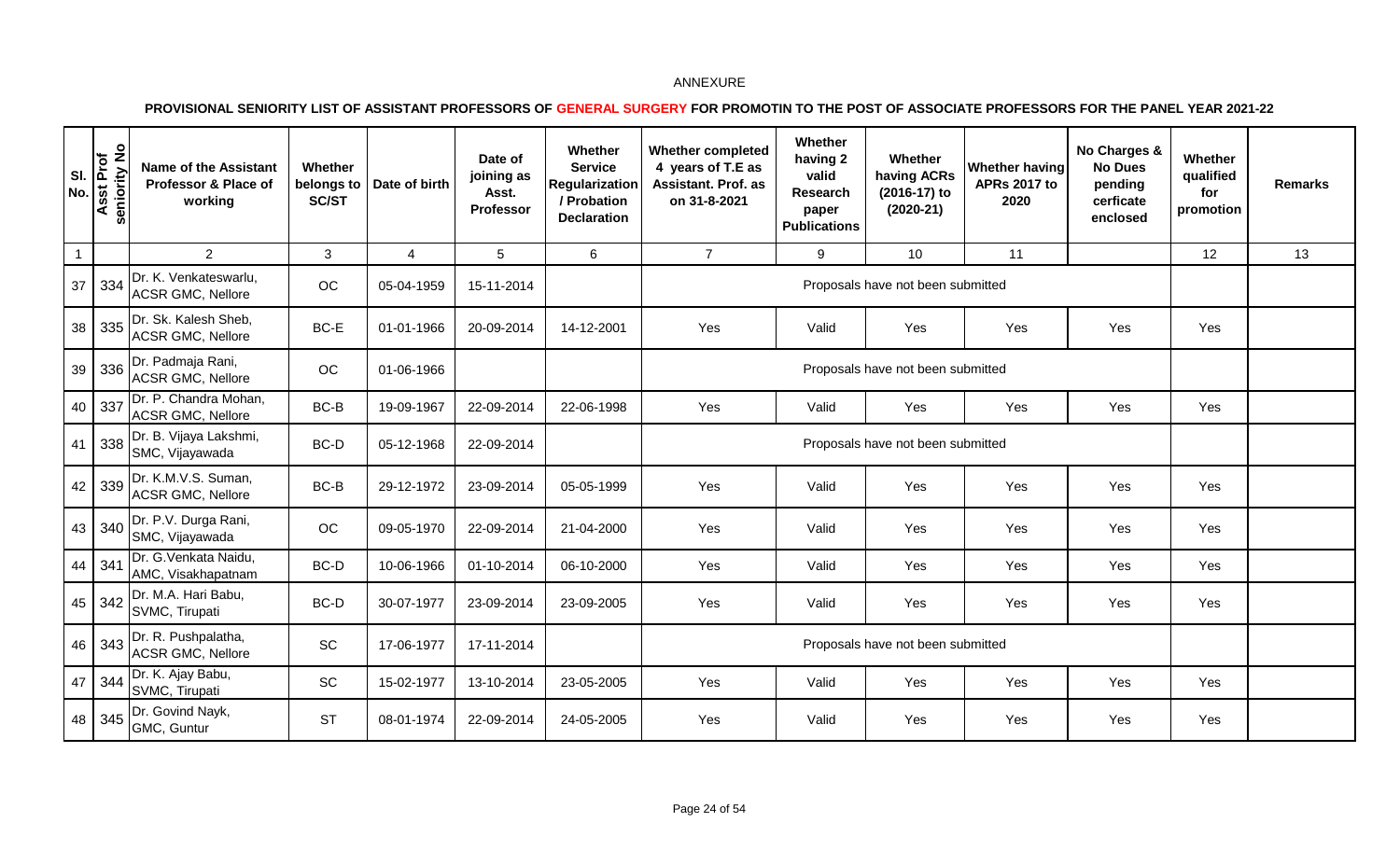| SI.<br>No.     | $\frac{1}{2}$<br>sst Prof<br>seniority<br>lС | <b>Name of the Assistant</b><br>Professor & Place of<br>working | Whether<br>belongs to<br><b>SC/ST</b> | Date of birth  | Date of<br>joining as<br>Asst.<br>Professor | Whether<br><b>Service</b><br><b>Regularization</b><br>/ Probation<br><b>Declaration</b> | <b>Whether completed</b><br>4 years of T.E as<br><b>Assistant. Prof. as</b><br>on 31-8-2021 | Whether<br>having 2<br>valid<br>Research<br>paper<br><b>Publications</b> | Whether<br>having ACRs<br>(2016-17) to<br>$(2020-21)$ | Whether having<br><b>APRs 2017 to</b><br>2020 | No Charges &<br><b>No Dues</b><br>pending<br>cerficate<br>enclosed | Whether<br>qualified<br>for<br>promotion | <b>Remarks</b>                                                         |
|----------------|----------------------------------------------|-----------------------------------------------------------------|---------------------------------------|----------------|---------------------------------------------|-----------------------------------------------------------------------------------------|---------------------------------------------------------------------------------------------|--------------------------------------------------------------------------|-------------------------------------------------------|-----------------------------------------------|--------------------------------------------------------------------|------------------------------------------|------------------------------------------------------------------------|
| $\overline{1}$ |                                              | 2                                                               | 3                                     | $\overline{4}$ | 5                                           | 6                                                                                       | $\overline{7}$                                                                              | 9                                                                        | 10                                                    | 11                                            |                                                                    | 12                                       | 13                                                                     |
|                | 49 346                                       | Dr. V.V.Rama Bai,<br>GMC, Ananthapuramu                         | <b>ST</b>                             | 18-05-1979     | 22-09-2014                                  | 10-06-2005                                                                              | Yes                                                                                         | Valid                                                                    | Yes                                                   | Yes                                           | Yes                                                                | Yes                                      |                                                                        |
|                | 50 347                                       | Dr. M. Chinna Malleswari,<br>KMC, Kurnool                       | SC-B                                  | 24-08-1979     | 26-09-2014                                  | 23-05-2005                                                                              | Yes                                                                                         | Valid                                                                    | Yes                                                   | Yes                                           | Yes                                                                | Yes                                      |                                                                        |
|                | 51 348                                       | Dr. J. Lakshmi Meena,<br>SVMC, Tirupati                         | OC                                    | 16-11-1980     | 24-09-2014                                  | 29-08-2005                                                                              | Yes                                                                                         | Valid                                                                    | Yes                                                   | Yes                                           | Yes                                                                | Yes                                      |                                                                        |
|                | $52 \mid 349$                                | Dr.B. Nageswara Rao,<br><b>ACSR GMC, Nellore</b>                | BC-D                                  | 25-08-1976     | 21-09-2014                                  |                                                                                         |                                                                                             |                                                                          | Proposals have not been submitted                     |                                               |                                                                    |                                          |                                                                        |
|                | 53 350                                       | Dr. Y. Sarada,<br>KMC, Kurnool                                  | <b>ST</b>                             | 28-02-1960     | 25-09-2014                                  | 14-02-2007                                                                              | Yes                                                                                         | Valid                                                                    | Yes                                                   | Yes                                           | Yes                                                                | Yes                                      |                                                                        |
| 54 351         |                                              | Dr. A. Sethu Madhavi,<br>SMC, Vijayawada                        | BC-A                                  | 23-03-1974     | 25-09-2014                                  | 17-10-2014                                                                              | Yes                                                                                         | Valid                                                                    | Yes                                                   | Yes                                           | Yes                                                                | Yes                                      |                                                                        |
| 55             |                                              | $\frac{1}{352}$ Dr. R. Narayana,<br>GMC, Ananthapuramu          | <b>ST</b>                             | 08-06-1974     | 01-10-2014                                  |                                                                                         | Yes                                                                                         | Valid                                                                    | Yes                                                   | Yes                                           | Yes                                                                | No                                       | Service<br>Regularization<br>and Probation<br>Declaration<br>required. |
| 56             | 353                                          | Dr.G.S.R. Harish,<br>SVMC, Tirupati                             | BC-D                                  | 22-06-1981     | 24-07-2015                                  | 24-07-2015                                                                              | Yes                                                                                         | Valid                                                                    | Yes                                                   | Yes                                           | Yes                                                                | Yes                                      |                                                                        |
| 57             |                                              | Dr. Suraj Kumar<br>354 Pattanayak,<br>GMC, Srikakulam           | BC-D                                  | 10-07-1975     | 24-07-2015                                  | 18-02-2019                                                                              | Yes                                                                                         | Valid                                                                    | Yes                                                   | Yes                                           | Yes                                                                | Yes                                      |                                                                        |
|                | 58 355                                       | Dr. S. Vijay Babu,<br>KMC, Kurnool                              | SC                                    | 29-05-1973     | 09-06-2015                                  |                                                                                         |                                                                                             |                                                                          | Proposals have not been submitted                     |                                               |                                                                    |                                          |                                                                        |
|                | 59   356                                     | Dr. M. Pavani,<br>GMC, Kadapa                                   | <b>ST</b>                             | 31-08-1976     |                                             |                                                                                         |                                                                                             |                                                                          | Proposals have not been submitted                     |                                               |                                                                    |                                          |                                                                        |
| 60             | 357                                          | Dr. K. Keerthimayi,<br>SVMC, Tirupati                           | OC                                    | 12-06-1978     | 24-07-2015                                  | 24-07-2015                                                                              | Yes                                                                                         | Valid                                                                    | Yes                                                   | Yes                                           | Yes                                                                | Yes                                      |                                                                        |
|                | 61 358                                       | Dr. J. Ramanaiah, RIMS,<br>Kadapa                               | <b>ST</b>                             | 1.7.69         |                                             |                                                                                         |                                                                                             |                                                                          | Proposals have not been submitted                     |                                               |                                                                    |                                          |                                                                        |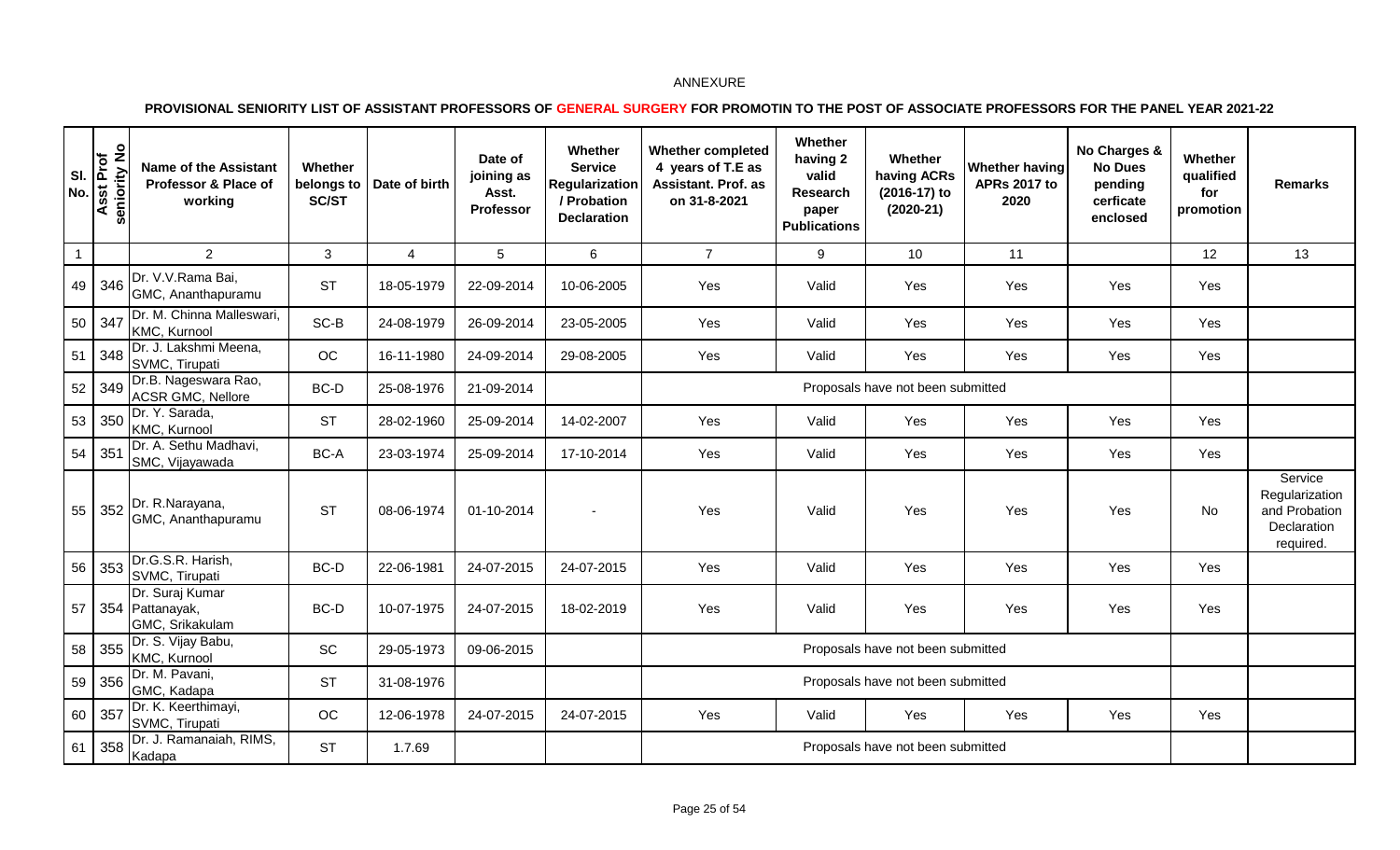| SI.<br>No.   | $\frac{1}{2}$<br>sst Prof<br>seniority<br>⋖ | <b>Name of the Assistant</b><br>Professor & Place of<br>working | Whether<br>belongs to<br>SC/ST | Date of birth | Date of<br>joining as<br>Asst.<br>Professor | Whether<br><b>Service</b><br>Regularization<br>/ Probation<br><b>Declaration</b> | <b>Whether completed</b><br>4 years of T.E as<br>Assistant. Prof. as<br>on 31-8-2021 | Whether<br>having 2<br>valid<br>Research<br>paper<br><b>Publications</b> | Whether<br>having ACRs<br>(2016-17) to<br>$(2020-21)$ | Whether having<br><b>APRs 2017 to</b><br>2020 | No Charges &<br><b>No Dues</b><br>pending<br>cerficate<br>enclosed | Whether<br>qualified<br>for<br>promotion | <b>Remarks</b> |
|--------------|---------------------------------------------|-----------------------------------------------------------------|--------------------------------|---------------|---------------------------------------------|----------------------------------------------------------------------------------|--------------------------------------------------------------------------------------|--------------------------------------------------------------------------|-------------------------------------------------------|-----------------------------------------------|--------------------------------------------------------------------|------------------------------------------|----------------|
| $\mathbf{1}$ |                                             | 2                                                               | 3                              | 4             | 5                                           | 6                                                                                | $\overline{7}$                                                                       | 9                                                                        | 10                                                    | 11                                            |                                                                    | 12                                       | 13             |
| 62           | 359                                         | Dr. T. Vinay Bhushanam,<br>AMC, Vsp.                            | SC                             | 1.1.81        | 24-Jul-15                                   |                                                                                  |                                                                                      |                                                                          | Proposals have not been submitted                     |                                               |                                                                    |                                          |                |
| 63           | 360                                         | Dr. B. Hanuma Srinivas,<br>GMC, Guntur.                         | OC                             | 21,6,81       |                                             |                                                                                  |                                                                                      |                                                                          | Proposals have not been submitted                     |                                               |                                                                    |                                          |                |
| 64           | 36 <sup>′</sup>                             | Dr. G. Purushotham,<br>SVMC, Tirupati                           | BC-B                           | 29-08-1981    | 24-07-2015                                  | 24-07-2015                                                                       | Yes                                                                                  | Valid                                                                    | Yes                                                   | Yes                                           | Yes                                                                | Yes                                      |                |
| 65           | 362                                         | Dr. N. Ramya Deepthi,<br>KMC, Kurnool                           | OC                             | 03-07-1983    | 27-07-2015                                  |                                                                                  |                                                                                      | Proposals have not been submitted                                        |                                                       |                                               |                                                                    |                                          |                |
| 66           | 363                                         | Dr. R.Bharatsing Naik,<br>GMC, Guntur                           | <b>ST</b>                      | 23-05-1973    | 29-07-2015                                  |                                                                                  |                                                                                      | Proposals have not been submitted                                        |                                                       |                                               |                                                                    |                                          |                |
| 67           | 364                                         | Dr. L. Manohar Reddy,<br>GMC, Ananthapuramu                     | OC                             | 01-06-1975    | 23-09-2015                                  | 23-09-2015                                                                       | Yes                                                                                  | Valid                                                                    | Yes                                                   | Yes                                           | Yes                                                                | Yes                                      |                |
| 68           | 365                                         | Dr. A. Appala Raju,<br>GMC, Srikakulam                          | BC-D                           | 26-07-1979    | 31-07-2015                                  |                                                                                  |                                                                                      |                                                                          | Proposals have not been submitted                     |                                               |                                                                    |                                          |                |
| 69           | 366                                         | Dr. P.Sukumar,<br>GMC, Kadapa                                   | SC                             | 01-06-1984    |                                             |                                                                                  |                                                                                      |                                                                          | Proposals have not been submitted                     |                                               |                                                                    |                                          |                |
| $70\,$       | 367                                         | Dr. Y.S. Ramanjeneyulu,<br>GMC, Guntur                          | BC-A                           | 11-02-1974    | 16-09-2015                                  |                                                                                  |                                                                                      |                                                                          | Proposals have not been submitted                     |                                               |                                                                    |                                          |                |
| 71           | 368                                         | Dr. M. Chitti Babu,<br>KMC, Kurnool                             | <b>SC</b>                      | 14-11-1977    | 16-09-2015                                  | 16-09-2015                                                                       | Yes                                                                                  | Valid                                                                    | Yes                                                   | Yes                                           | Yes                                                                | Yes                                      |                |
| $72\,$       | 369                                         | Dr. Y. Suneel<br>Kishore, GMC, Ongole                           | BC-D                           | 11.8.80       |                                             |                                                                                  |                                                                                      |                                                                          | Proposals have not been submitted                     |                                               |                                                                    |                                          |                |
|              | 73 370                                      | Dr. Amanulla Shaik, GMC,<br>Kadapa                              | BC-B                           | 1.7.81        | 29-Jul-15                                   |                                                                                  |                                                                                      |                                                                          | Proposals have not been submitted                     |                                               |                                                                    |                                          |                |
| 74           | 371                                         | Dr. B. Rajitha<br>Nagapadmini, (u/a), SMC,<br>Vijayawada.       | OC                             | 11.7.1981     | 25-Jul-15                                   |                                                                                  |                                                                                      |                                                                          | Proposals have not been submitted                     |                                               |                                                                    |                                          | U/A            |
| 75           | 372                                         | Dr. B. Veera Vara Prasad,<br>AMC, Visakhapatnam                 | BC-B                           | 10.6.81       | 28-Sep-15                                   |                                                                                  |                                                                                      |                                                                          | Proposals have not been submitted                     |                                               |                                                                    |                                          |                |
| 76           | 373                                         | Dr. G. Satyanavamani,<br>GMC, Guntur                            | SC                             | 4.7.1981      |                                             |                                                                                  |                                                                                      |                                                                          | Proposals have not been submitted                     |                                               |                                                                    |                                          |                |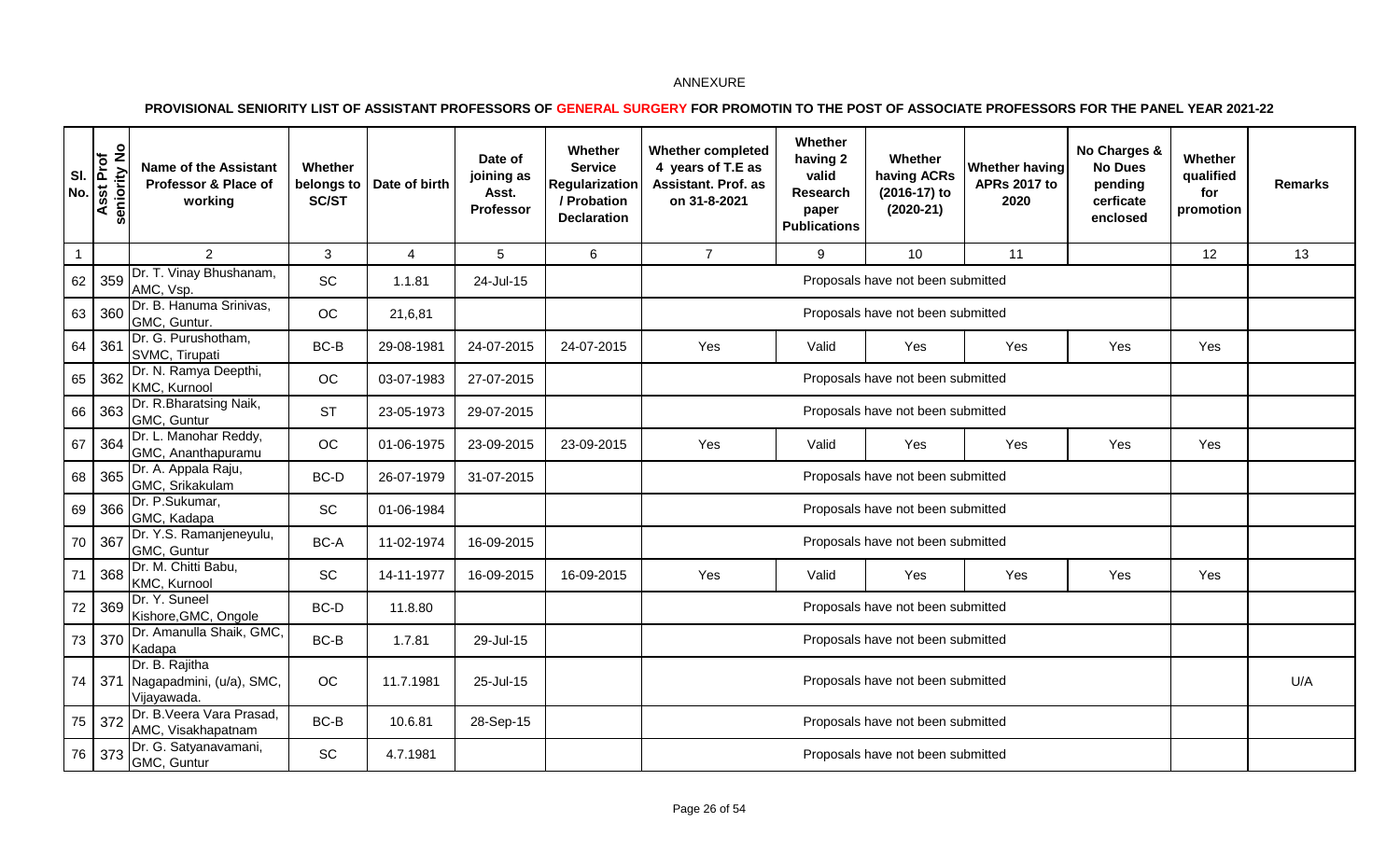| SI.<br><b>No</b> | $\frac{9}{2}$<br>Asst Prof<br>eniority | <b>Name of the Assistant</b><br>Professor & Place of<br>working | Whether<br>belongs to<br>SC/ST | Date of birth | Date of<br>joining as<br>Asst.<br>Professor | Whether<br><b>Service</b><br>Regularization<br>/ Probation<br><b>Declaration</b> | <b>Whether completed</b><br>4 years of T.E as<br>Assistant. Prof. as<br>on 31-8-2021 | Whether<br>having 2<br>valid<br>Research<br>paper<br><b>Publications</b> | Whether<br>having ACRs<br>(2016-17) to<br>$(2020-21)$ | <b>Whether having</b><br><b>APRs 2017 to</b><br>2020 | No Charges &<br><b>No Dues</b><br>pending<br>cerficate<br>enclosed | Whether<br>qualified<br>for<br>promotion | <b>Remarks</b> |
|------------------|----------------------------------------|-----------------------------------------------------------------|--------------------------------|---------------|---------------------------------------------|----------------------------------------------------------------------------------|--------------------------------------------------------------------------------------|--------------------------------------------------------------------------|-------------------------------------------------------|------------------------------------------------------|--------------------------------------------------------------------|------------------------------------------|----------------|
| $\mathbf{1}$     |                                        | $\overline{2}$                                                  | 3                              | 4             | 5                                           | 6                                                                                | $\overline{7}$                                                                       | 9                                                                        | 10                                                    | 11                                                   |                                                                    | 12                                       | 13             |
| 77               | 374                                    | Dr. K. Pundarikashiah,<br>KMC, Kurnool                          | <b>ST</b>                      | 01-07-1981    | 03-08-2015                                  | 03-08-2015                                                                       | Yes                                                                                  | Valid                                                                    | Yes                                                   | Yes                                                  | Yes                                                                | Yes                                      |                |
| 78               | 375                                    | Dr. T. Archana,<br>SVMC, Tirupati                               | BC-B                           | 02-06-1985    | 06-08-2015                                  | 06-08-2015                                                                       | Yes                                                                                  | Valid                                                                    | Yes                                                   | Yes                                                  | Yes                                                                | Yes                                      |                |
| 79               | 376                                    | Dr. B. Sushma Gayatri,<br>SVMC, Tirupati                        | BC-B                           | 12.2.83       |                                             |                                                                                  |                                                                                      | Proposals have not been submitted                                        |                                                       |                                                      |                                                                    |                                          |                |
| 80               | 377                                    | Dr. S. Sivanagamoulika,<br>RMC, Kakinada                        | BC-A                           | 21.12.1985    | 18-Sep-15                                   |                                                                                  |                                                                                      | Proposals have not been submitted                                        |                                                       |                                                      |                                                                    |                                          |                |
| 81               | 378                                    | Dr. P. Himabindu,<br>SVMC, Tirupati                             | BC-A                           | 12-01-1984    | 29-07-2015                                  | 06-02-2008                                                                       |                                                                                      | Proposals have not been submitted                                        |                                                       |                                                      |                                                                    |                                          |                |
| 82               | 379                                    | Dr. D. Pardhan, AMC,<br>Visakhapatnam                           | <b>SC</b>                      | 28.9.62       | 27.7.2017                                   |                                                                                  |                                                                                      |                                                                          | Proposals have not been submitted                     |                                                      |                                                                    |                                          |                |
| 83               | 380                                    | Dr. S.V. Ramana, AMC,<br>Visakhapatnam                          | BC-A                           | 28.9.62       | 02-Aug-17                                   |                                                                                  |                                                                                      |                                                                          | Proposals have not been submitted                     |                                                      |                                                                    |                                          |                |
| 84               | 381                                    | Dr. T. Sreelakshmi, ACSR<br>GMC, Nellore                        | <b>ST</b>                      | 07-04-1975    | 03.08.2017                                  |                                                                                  |                                                                                      |                                                                          | Proposals have not been submitted                     |                                                      |                                                                    |                                          |                |
| 88               | 382                                    | Dr. N. Jagadeesh, AMC,<br>Visakhapatnam                         | BC-A                           | 4.6.76        | 28-Jul-17                                   |                                                                                  |                                                                                      |                                                                          | Proposals have not been submitted                     |                                                      |                                                                    |                                          |                |
| 86               |                                        | Dr. B.K.<br>383 Mahalakshmi, AMC,<br>Visakhapatnam              | BC-D                           | 4.6.1975      | 03-Aug-17                                   |                                                                                  |                                                                                      |                                                                          | Proposals have not been submitted                     |                                                      |                                                                    |                                          |                |
| 87               | 384                                    | Dr. K. Suresh Babu, AMC,<br>Visakhapatnam                       | BC-D                           | 1.8.76        | 01-Aug-17                                   |                                                                                  |                                                                                      |                                                                          | Proposals have not been submitted                     |                                                      |                                                                    |                                          |                |
| 87               | 385                                    | Dr S Sriharsha, GMC,<br>Guntur                                  | BC-A                           | 05-02-1973    | 01-Aug-17                                   |                                                                                  |                                                                                      |                                                                          | Proposals have not been submitted                     |                                                      |                                                                    |                                          |                |
| 85               | 386                                    | Dr. M.V. Satyanand, AMC,<br>Visakhapatnam                       | BC-A                           | 04-08-1977    | 31-Jul-17                                   |                                                                                  |                                                                                      |                                                                          | Proposals have not been submitted                     |                                                      |                                                                    |                                          |                |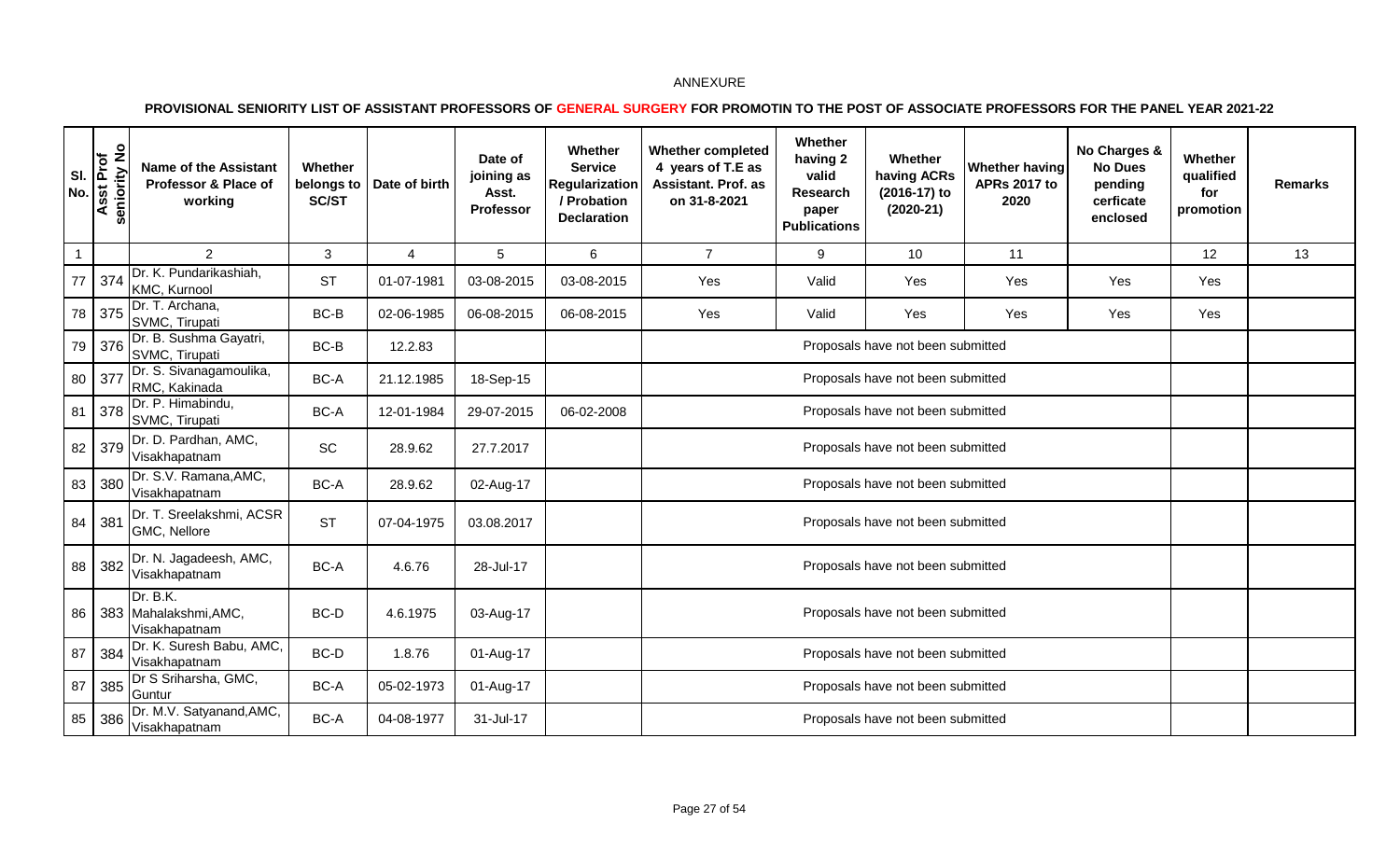### **PROVISIONAL SENIORITY LIST OF ASSISTANT PROFESSORS OF GENERAL SURGERY FOR PROMOTIN TO THE POST OF ASSOCIATE PROFESSORS FOR THE PANEL YEAR 2021-22**

|    | an Si<br>Asst Prof<br>eniority No<br>.≙'<br>မ္တ | Name of the Assistant<br><b>Professor &amp; Place of</b><br>working | Whether<br><b>SC/ST</b> | belongs to   Date of birth | Date of<br>joining as<br>Asst.<br><b>Professor</b> | Whether<br><b>Service</b><br>Regularization<br>/ Probation<br><b>Declaration</b> | <b>Whether completed</b><br>4 years of T.E as<br><b>Assistant. Prof. as</b><br>on 31-8-2021 | Whether<br>having 2<br>valid<br>Research<br>paper<br><b>Publications</b> | Whether<br>having ACRs<br>(2016-17) to<br>$(2020-21)$ | <b>Whether having</b><br><b>APRs 2017 to</b><br>2020 | No Charges &<br><b>No Dues</b><br>pending<br>cerficate<br>enclosed | Whether<br>qualified<br>for<br>promotion | <b>Remarks</b> |
|----|-------------------------------------------------|---------------------------------------------------------------------|-------------------------|----------------------------|----------------------------------------------------|----------------------------------------------------------------------------------|---------------------------------------------------------------------------------------------|--------------------------------------------------------------------------|-------------------------------------------------------|------------------------------------------------------|--------------------------------------------------------------------|------------------------------------------|----------------|
|    |                                                 |                                                                     | $\cdot$                 |                            | G                                                  | 6                                                                                |                                                                                             | 9                                                                        | 10                                                    | 11                                                   |                                                                    | 12                                       | 13             |
|    |                                                 | Dr. C. Dharma Kishore<br>  89   387   Raja, AMC,<br>Visakhapatnam   | <b>SC</b>               | 3.5.78                     | 28-Jul-17                                          |                                                                                  |                                                                                             |                                                                          | Proposals have not been submitted                     |                                                      |                                                                    |                                          |                |
| 91 | $388$                                           | Dr.B. Madhava Krishna,<br>AMC, Visakhapatnam                        | BC-A                    | 01-08-1979                 | 01-Aug-17                                          | 14-04-2006                                                                       | Yes                                                                                         | Valid                                                                    | Yes                                                   | Yes                                                  | Yes                                                                | Yes                                      |                |
|    | 90 389                                          | Dr. TVSS Naga Babu,<br>AMC, Visakhapatnam                           | <b>OC</b>               | 25.8.78                    | 28-Jul-17                                          |                                                                                  |                                                                                             |                                                                          | Proposals have not been submitted                     |                                                      |                                                                    |                                          |                |

Sd/- Dr. K. Raghavendra Rao, Director of Medical Education.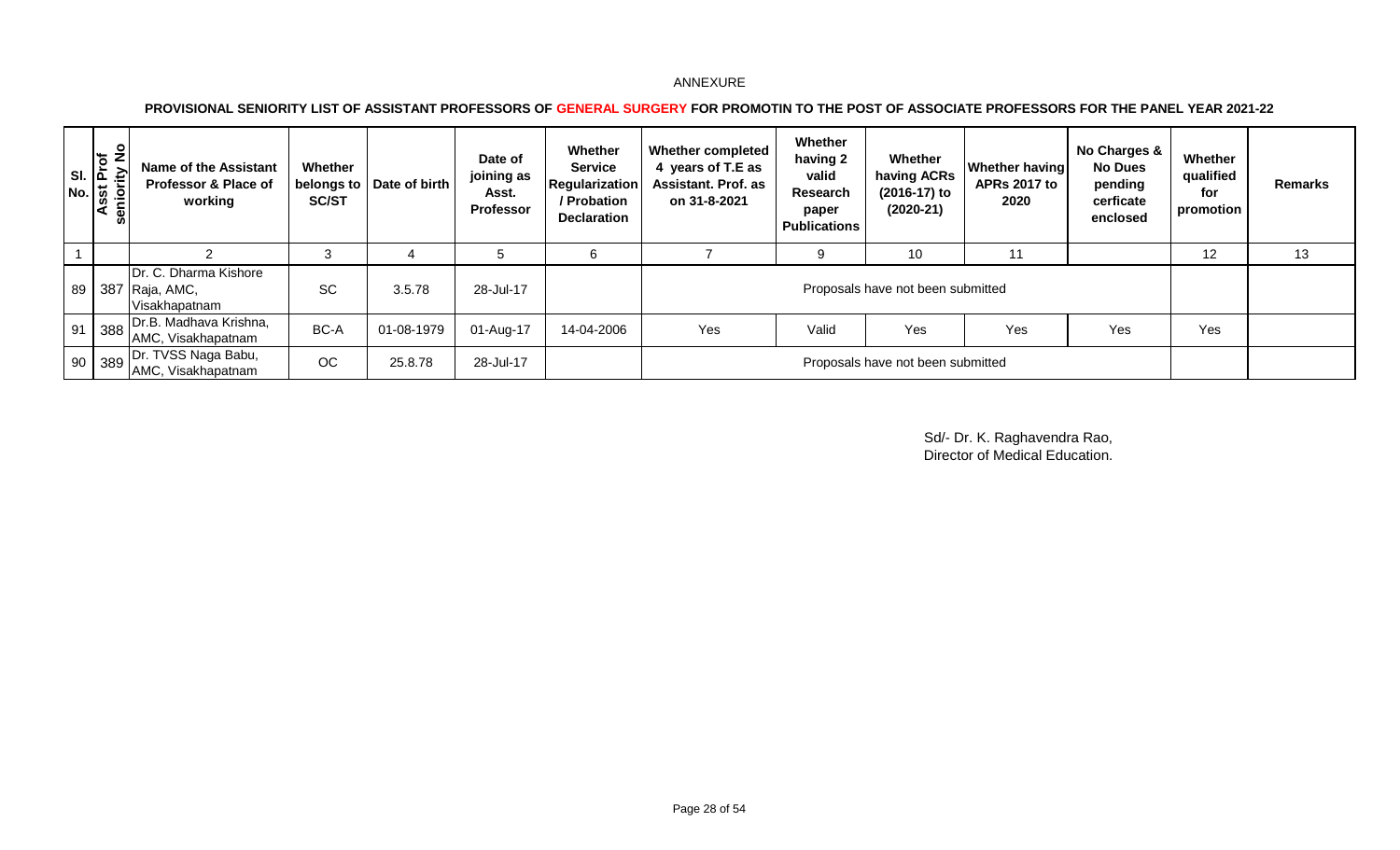|                 | $\frac{8}{10}$<br>Asst Prof<br>seniority No | Name of the Assistant<br>Professor & Place of<br>working                 | Whether<br>belongs to<br>SC/ST | Date of birth  | Date of joining<br>as Asst.<br>Professor | Whether<br>Service<br>Regularization<br>/ Probation<br>Declaration | Whether completed<br>4 years of T.E as<br>Assistant. Prof. as<br>on 31-8-2021 | Whether<br>having 2<br>valid<br>Research<br>paper<br>Publications | Whether<br>having ACRs<br>(2016-17) to<br>$(2020-21)$ | Whether<br>having APRs<br>2017 to 2020 | No Charges &<br>No Dues<br>pending<br>cerficate<br>enclosed | Whether<br>qualified for<br>promotion | Remarks                                                                                                                 |
|-----------------|---------------------------------------------|--------------------------------------------------------------------------|--------------------------------|----------------|------------------------------------------|--------------------------------------------------------------------|-------------------------------------------------------------------------------|-------------------------------------------------------------------|-------------------------------------------------------|----------------------------------------|-------------------------------------------------------------|---------------------------------------|-------------------------------------------------------------------------------------------------------------------------|
| $\mathbf{1}$    |                                             | $\overline{2}$                                                           | $\mathbf{3}$                   | $\overline{4}$ | 5                                        | 6                                                                  | $\overline{7}$                                                                | 9                                                                 | 10                                                    | 11                                     |                                                             | 12                                    | 13                                                                                                                      |
| $\mathbf{1}$    |                                             | Dr. V.V. Lokeswari,<br>170 Andhra Medical College/<br>KGH, Visakhapatnam | BC-B                           | 23.5.75        | 17-Nov-06                                |                                                                    |                                                                               |                                                                   | Proposals have not been submitted                     |                                        |                                                             |                                       | promoted during the panel<br>year 2019-20. But, she did<br>not joined. Proposals not<br>submitted in this panel<br>year |
| $\overline{2}$  | 184                                         | Dr. T. Ranganadh,<br>RMC, Kakinada                                       | $BC-A$                         | 10-06-1971     | 01-10-2008                               | 22-06-1998                                                         | Yes                                                                           | Valid                                                             | Yes                                                   | Yes                                    | Yes                                                         | Yes                                   |                                                                                                                         |
| $\mathbf{3}$    | 186                                         | Dr.M.P.S.Lokesa, GMC,<br>Anantapuram                                     | BC-A                           | 25-05-1967     | 05-03-2009                               |                                                                    |                                                                               |                                                                   | Proposals have not been submitted                     |                                        |                                                             |                                       |                                                                                                                         |
| 4               |                                             | Dr. T.D.P.<br>188 Subbalakshmi,<br>RMC, Kakinada                         | OC                             | 28-06-1970     | 18-07-2009                               |                                                                    | Yes                                                                           | Valid                                                             | Yes                                                   | Yes                                    | Yes                                                         | <b>No</b>                             | Service Regularization<br>and Probation Declaration<br>required                                                         |
| 5               | 190                                         | Dr. Y.Atchutaramaiah,<br>RMC, Kakinada                                   | OC                             | 12-07-1972     | 11-03-2010                               | 05-01-2001                                                         | Yes                                                                           | Valid                                                             | Yes                                                   | Yes                                    | Yes                                                         | Yes                                   |                                                                                                                         |
| $6\overline{6}$ | 191                                         | Dr. P.S. Aruna Latha,<br>KMC, Kurnool                                    | $\ensuremath{\mathsf{SC}}$     | 01-07-1974     | 13-03-2010                               | 04-10-2000                                                         | Yes                                                                           | Valid                                                             | Yes                                                   | Yes                                    | Yes                                                         | Yes                                   |                                                                                                                         |
| $\overline{7}$  | 193                                         | Dr. K. Anitha,<br>KMC, Kurnool                                           | $BC-D$                         | 10-08-1974     | 22-03-2010                               | 28-01-2001                                                         | Yes                                                                           | Valid                                                             | Yes                                                   | Yes                                    | yes                                                         | Yes                                   |                                                                                                                         |
| 8               | 195                                         | Dr. P. Chalapathi,<br>GMC, ongole                                        | <b>ST</b>                      | 10-06-1974     | 26-03-2010                               | 24-08-2000                                                         | Yes                                                                           | Valid                                                             | Yes                                                   | Yes                                    | Yes                                                         | Yes                                   |                                                                                                                         |
| 9               | 197                                         | Dr. K. Nagabhushanam,<br>GMC, Guntur                                     | $_{\rm OC}$                    | 05-03-1973     | 30-03-2010                               | 13-04-1999                                                         | Yes                                                                           | Valid                                                             | Yes                                                   | Yes                                    | Yes                                                         | Yes                                   |                                                                                                                         |
|                 | 10 198                                      | Dr. S. Parveen,<br>RMC, Kakinada                                         |                                | 02-12-1974     | 12-10-2010                               | 12-10-2010                                                         | Yes                                                                           | Valid                                                             | Yes                                                   | Yes                                    | Yes                                                         | Yes                                   |                                                                                                                         |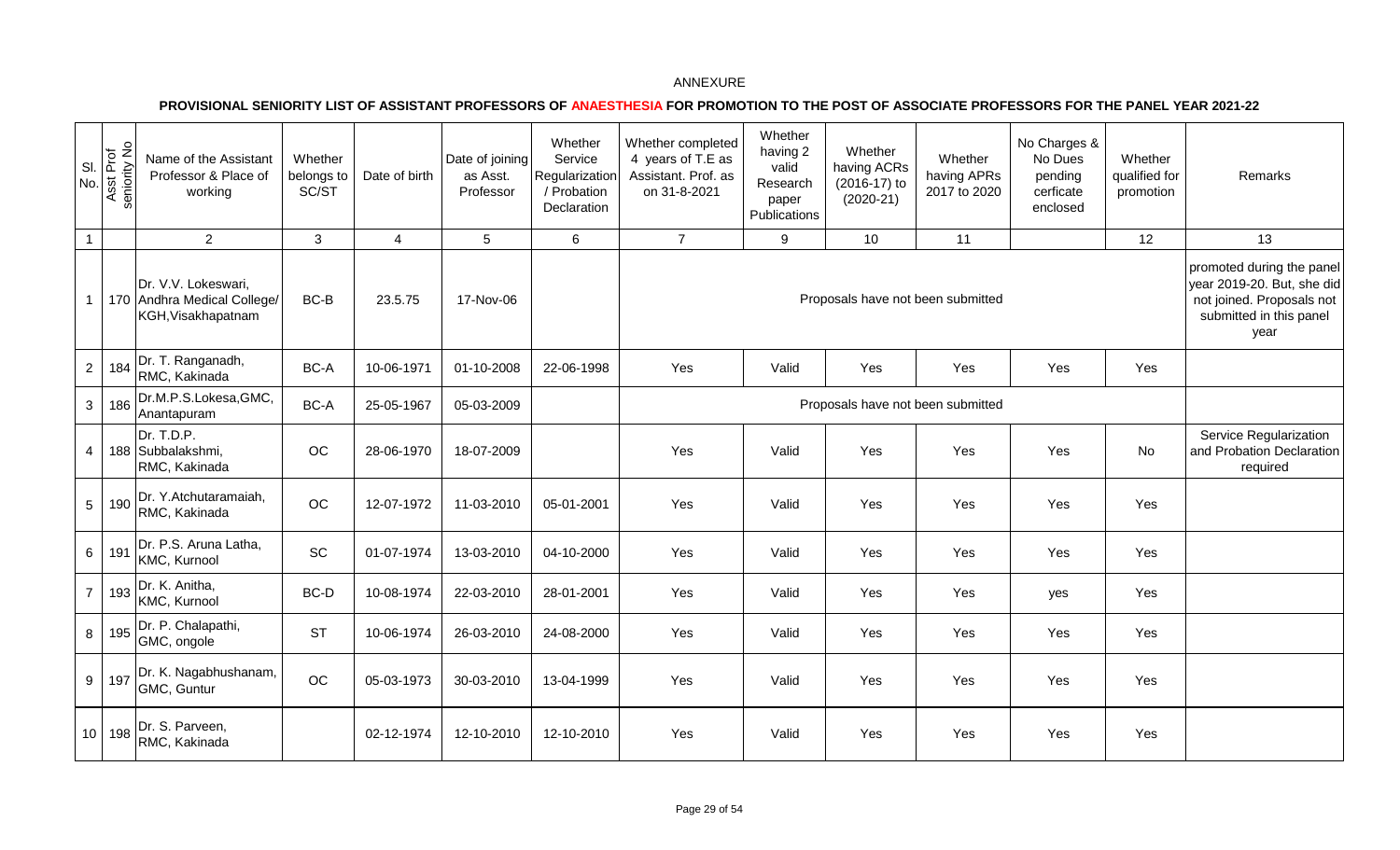| SI<br>No.    | Asst Prof<br>seniority No | Name of the Assistant<br>Professor & Place of<br>working    | Whether<br>belongs to<br>SC/ST | Date of birth  | Date of joining<br>as Asst.<br>Professor | Whether<br>Service<br>Regularization<br>/ Probation<br>Declaration | Whether completed<br>4 years of T.E as<br>Assistant. Prof. as<br>on 31-8-2021 | Whether<br>having 2<br>valid<br>Research<br>paper<br>Publications | Whether<br>having ACRs<br>(2016-17) to<br>$(2020-21)$ | Whether<br>having APRs<br>2017 to 2020 | No Charges &<br>No Dues<br>pending<br>cerficate<br>enclosed | Whether<br>qualified for<br>promotion | Remarks |
|--------------|---------------------------|-------------------------------------------------------------|--------------------------------|----------------|------------------------------------------|--------------------------------------------------------------------|-------------------------------------------------------------------------------|-------------------------------------------------------------------|-------------------------------------------------------|----------------------------------------|-------------------------------------------------------------|---------------------------------------|---------|
| $\mathbf{1}$ |                           | $\overline{2}$                                              | 3                              | $\overline{4}$ | $\overline{5}$                           | 6                                                                  | $\overline{7}$                                                                | 9                                                                 | 10                                                    | 11                                     |                                                             | 12                                    | 13      |
| 11           | 199                       | Dr. I.Kiran,<br>SMC, Vijayawada                             | SC                             | 15-08-1977     | 12-10-2010                               | 12-10-2010                                                         | Yes                                                                           | Valid                                                             | Yes                                                   | Yes                                    | Yes                                                         | Yes                                   |         |
|              | 12 200                    | Dr. M. Bharathi,<br>SMC, Vijayawada                         | BC                             | 10-08-1981     | 12-10-2010                               | 12-10-2010                                                         | Yes                                                                           | Valid                                                             | Yes                                                   | Yes                                    | Yes                                                         | Yes                                   |         |
|              | 13 201                    | Dr. V. Ravi Shankar,<br>SVMC, Tirupati                      | BC-B                           | 15-07-1977     | 14-10-2010                               | 14-10-2010                                                         | Yes                                                                           | Valid                                                             | Yes                                                   | Yes                                    | Yes                                                         | Yes                                   |         |
|              |                           | Dr. S. Raghavendra<br>14 202 Prasad,<br>KMC, Kurnool        | $BC-B$                         | 27-03-1982     | 19-10-2010                               | 19-10-2010                                                         | Yes                                                                           | Valid                                                             | Yes                                                   | Yes                                    | Yes                                                         | Yes                                   |         |
|              | 15 203                    | Dr.Mohammed Ali<br>Anwar, GMC, Guntur                       | BC-E                           | 17-10-1979     | 25-10-2010                               |                                                                    |                                                                               |                                                                   |                                                       | Proposals have not been submitted      |                                                             |                                       |         |
|              | 16 204                    | Dr. K. Mythili,<br>SVMC, Tirupati                           | $_{\rm OC}$                    | 01-07-1973     | 11-10-2010                               | 07-10-2000                                                         | Yes                                                                           | Valid                                                             | Yes                                                   | Yes                                    | Yes                                                         | Yes                                   |         |
| 17           | 205                       | Dr. P. Satish Kumar,<br>AMC, Visakhapatnam                  | BC-D                           | 25-08-1978     | 26-11-2010                               | 26-11-2010                                                         | Yes                                                                           | Valid                                                             | Yes                                                   | Yes                                    | Yes                                                         | Yes                                   |         |
|              |                           | 18 206 Dr KVL Suneetha                                      | SC                             | 08-05-1975     | 02-12-2010                               |                                                                    |                                                                               |                                                                   |                                                       | Proposals have not been submitted      |                                                             |                                       |         |
|              |                           | Dr. S. Jagadesha<br>19 207 Acharyulu,<br>GMC, Ananthapuramu | BC-B                           | 14-06-1967     | 22-06-2011                               | 28-04-1999                                                         | Yes                                                                           | Valid                                                             | Yes                                                   | Yes                                    | Yes                                                         | Yes                                   |         |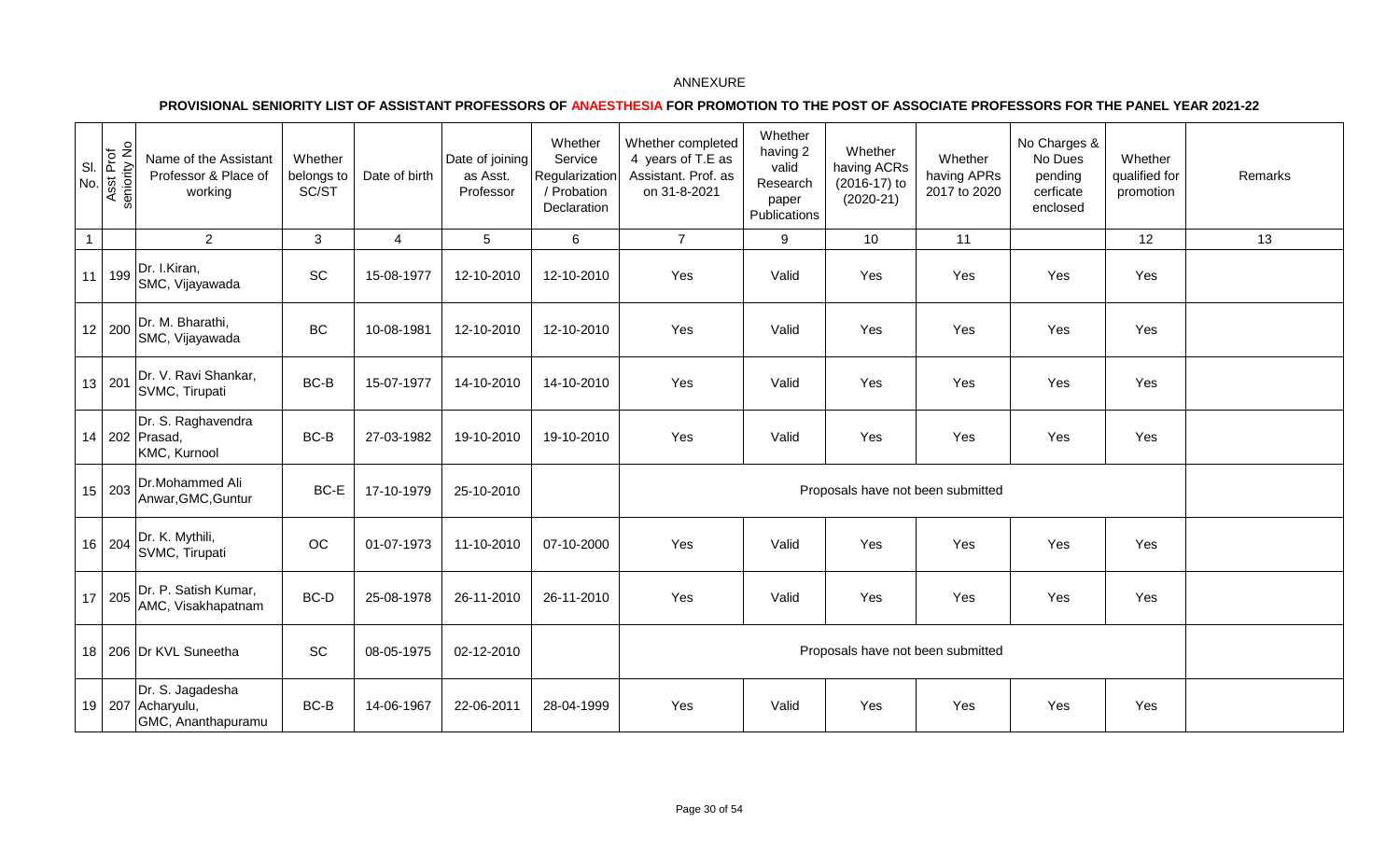| SI.<br>No.   | Asst Prof<br>seniority No | Name of the Assistant<br>Professor & Place of<br>working | Whether<br>belongs to<br>SC/ST | Date of birth  | Date of joining<br>as Asst.<br>Professor | Whether<br>Service<br>Regularization<br>/ Probation<br>Declaration | Whether completed<br>4 years of T.E as<br>Assistant. Prof. as<br>on 31-8-2021 | Whether<br>having 2<br>valid<br>Research<br>paper<br>Publications | Whether<br>having ACRs<br>(2016-17) to<br>$(2020-21)$ | Whether<br>having APRs<br>2017 to 2020 | No Charges &<br>No Dues<br>pending<br>cerficate<br>enclosed | Whether<br>qualified for<br>promotion | Remarks                                                          |
|--------------|---------------------------|----------------------------------------------------------|--------------------------------|----------------|------------------------------------------|--------------------------------------------------------------------|-------------------------------------------------------------------------------|-------------------------------------------------------------------|-------------------------------------------------------|----------------------------------------|-------------------------------------------------------------|---------------------------------------|------------------------------------------------------------------|
| $\mathbf{1}$ |                           | $2^{\circ}$                                              | $\mathbf{3}$                   | $\overline{4}$ | 5                                        | 6                                                                  | $\overline{7}$                                                                | 9                                                                 | 10                                                    | 11                                     |                                                             | 12                                    | 13                                                               |
| 20           | 208                       | Dr. T.V.V.S.V. Prasad,<br>GMC, Srikakulam                | BC-A                           | 30-07-1972     | 02-11-2011                               | 07-07-2000                                                         | Yes                                                                           | Valid                                                             | Yes                                                   | Yes                                    | Yes                                                         | Yes                                   |                                                                  |
|              | $21 \ 210$                | Dr. B. Sneha latha,<br>RMC, Kakinada                     |                                | 05-04-1968     | 11-09-2012                               | 23-08-2000                                                         | Yes                                                                           | Valid                                                             | Yes                                                   | Yes                                    | Yes                                                         | Yes                                   |                                                                  |
|              | 22 211                    | Dr. G. Sriharibabu,<br>GMC, Ananthapuramu                | OC                             | 01-07-1972     | 11-09-2012                               | 21-09-2005                                                         | Yes                                                                           |                                                                   | Yes                                                   | Yes                                    | Yes                                                         | No                                    | Paper Publications have<br>not been submitted                    |
| 23           | 212                       | Dr. B. Sreenivasulu,<br>SVMC, Tirupati                   | BC-B                           | 06-05-1981     | 12-09-2012                               |                                                                    | Yes                                                                           | Valid                                                             | Yes                                                   | Yes                                    | Yes                                                         | No                                    | Service Regularization<br>and Probation Declaration<br>required. |
|              | $24 \mid 213$             | Dr. J. Rani Manjusha,<br>KMC, Kurnool                    | SC                             | 19-09-1974     | 12-09-2012                               | 03-12-2008                                                         | Yes                                                                           | Valid                                                             | Yes                                                   | Yes                                    | Yes                                                         | Yes                                   |                                                                  |
|              |                           | 25 214 Dr. Anal Kumar,<br>RMC, Kakinada                  |                                | 15-06-1962     | 12-09-2012                               | 25-06-1997                                                         | Yes                                                                           | Valid                                                             | Yes                                                   | Yes                                    | Yes                                                         | Yes                                   |                                                                  |
|              | 26 215                    | Dr. M.Sreenivas,<br>SMC, Vijayawada                      | OC                             | 08-05-1969     | 12-09-2012                               | 06-11-1998                                                         | No                                                                            | Valid                                                             | Yes                                                   | Yes                                    | Yes                                                         | No                                    | <b>Teaching Experience</b><br>Certificate Not submitted          |
|              | $27 \mid 216$             | Dr. T. Madhusudhan,<br>GMC, Ananthapuramu                | OC                             | 01-06-1975     | 12-09-2012                               | 08-06-2005                                                         | Yes                                                                           | Valid                                                             | Yes                                                   | Yes                                    | Yes                                                         | Yes                                   |                                                                  |
|              | 28 217                    | Dr.B.Jaya lakshmi<br>devi, KMC, Kurnool                  | BC-A                           | 01-07-1966     | 13-09-2012                               |                                                                    |                                                                               |                                                                   | Proposals have not been submitted                     |                                        |                                                             |                                       |                                                                  |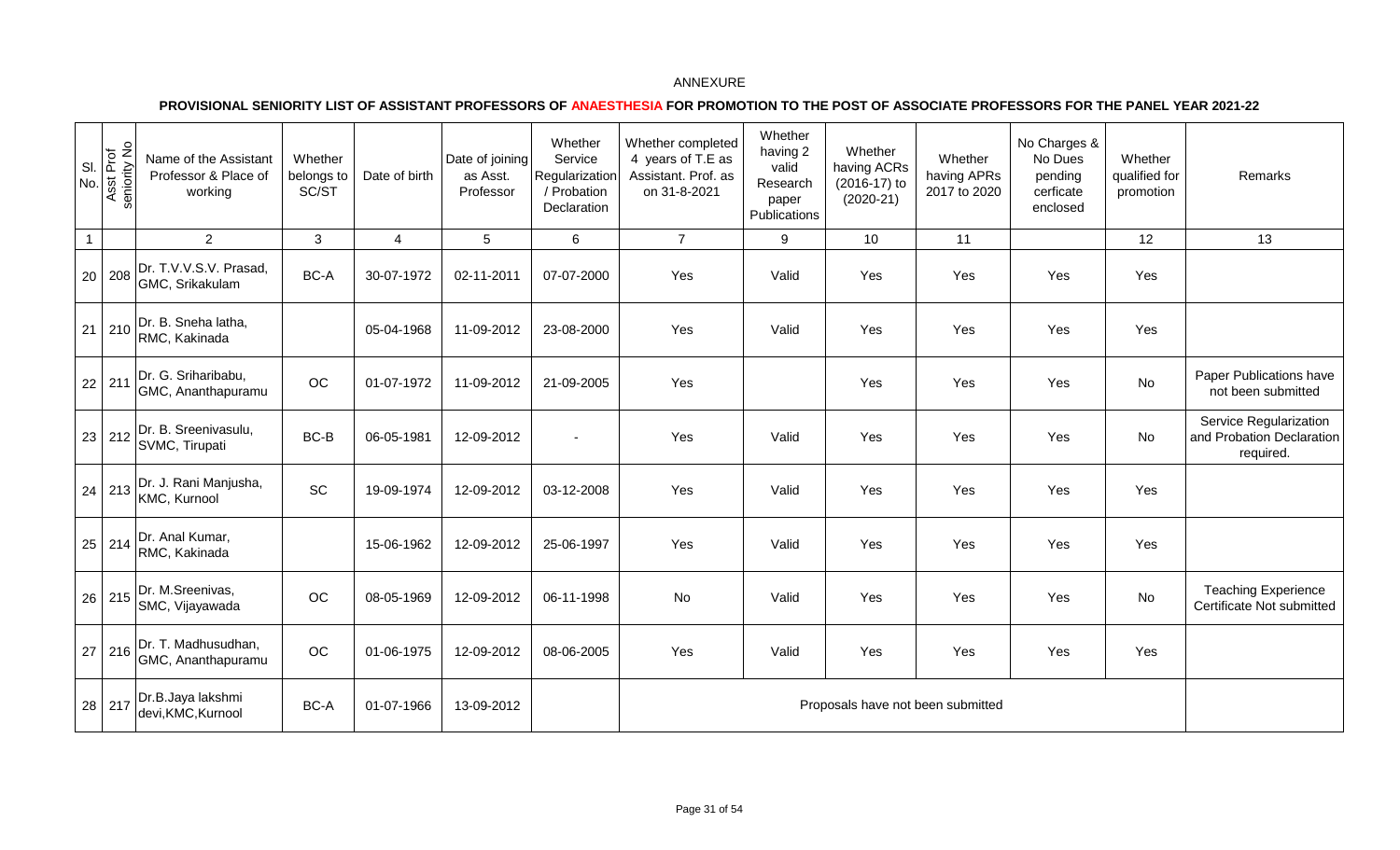| SI<br>No.    | Asst Prof<br>seniority No | Name of the Assistant<br>Professor & Place of<br>working | Whether<br>belongs to<br>SC/ST | Date of birth  | Date of joining<br>as Asst.<br>Professor | Whether<br>Service<br>Regularization<br>/ Probation<br>Declaration | Whether completed<br>4 years of T.E as<br>Assistant. Prof. as<br>on 31-8-2021 | Whether<br>having 2<br>valid<br>Research<br>paper<br>Publications | Whether<br>having ACRs<br>(2016-17) to<br>$(2020-21)$ | Whether<br>having APRs<br>2017 to 2020 | No Charges &<br>No Dues<br>pending<br>cerficate<br>enclosed | Whether<br>qualified for<br>promotion | Remarks                                                 |
|--------------|---------------------------|----------------------------------------------------------|--------------------------------|----------------|------------------------------------------|--------------------------------------------------------------------|-------------------------------------------------------------------------------|-------------------------------------------------------------------|-------------------------------------------------------|----------------------------------------|-------------------------------------------------------------|---------------------------------------|---------------------------------------------------------|
| $\mathbf{1}$ |                           | $\overline{2}$                                           | 3                              | $\overline{4}$ | $\overline{5}$                           | $6\phantom{1}$                                                     | $\overline{7}$                                                                | 9                                                                 | 10                                                    | 11                                     |                                                             | 12                                    | 13                                                      |
| 29           | 218                       | Dr. M. Radha Sundari,<br>KGH, Visakhapatnam              | OC                             | 19-05-1968     | 20-09-2012                               | 29-12-1999                                                         | Yes                                                                           | Valid                                                             | Yes                                                   | Yes                                    | Yes                                                         | Yes                                   |                                                         |
|              | 30 219                    | Dr. S. Aruna Kumari,<br>RMC, Kakinada                    | OC                             | 09-05-1960     | 29-09-2014                               |                                                                    |                                                                               |                                                                   | Proposals have not been submitted                     |                                        |                                                             |                                       |                                                         |
| 31           | 220                       | Dr. M.Rama Rao,<br>RMC, Kakinada                         | OC                             | 23-04-1964     | 25-09-2014                               | 04-01-1997                                                         | Yes                                                                           | Valid                                                             | Yes                                                   | Yes                                    | Yes                                                         | Yes                                   |                                                         |
| 32           | 221                       | Dr.P. Subba Rao,<br><b>ACSR GMC, Nellore</b>             | OC                             | 15-01-1968     | 20-09-2014                               |                                                                    |                                                                               |                                                                   |                                                       | Proposals have not been submitted      |                                                             |                                       |                                                         |
| 33           | 222                       | Dr. N. Jagadeesh Babu,<br>SVMC, Tirupati                 | OC                             | 10-03-1970     | 24-09-2014                               | 12-10-1998                                                         | Yes                                                                           | Valid                                                             | Yes                                                   | Yes                                    | Yes                                                         | Yes                                   |                                                         |
| 34           | 223                       | Dr.S.V. Uma Devi,<br><b>ACSR GMC, Nellore</b>            | BC-B                           | 07-03-1970     | 29-09-2014                               | 06-05-1999                                                         | Yes                                                                           | Valid                                                             | Yes                                                   | Yes                                    | Yes                                                         | Yes                                   |                                                         |
| 35           |                           | Dr.<br>224 K.V.Subramaneswari,<br>RMC, Kakinada          | OC                             | 16-06-1967     | 25-09-2014                               |                                                                    |                                                                               |                                                                   |                                                       | Proposals have not been submitted      |                                                             |                                       |                                                         |
| 36           | 225                       | Dr.A. Usha Rani,<br>SMC, Vijayawada                      | BC-A                           | 21-04-1968     | 01-10-2014                               | 14-07-2000                                                         | No                                                                            | Valid                                                             | Yes                                                   | Yes                                    | Yes                                                         | No                                    | <b>Teaching Experience</b><br>Certificate Not submitted |
| 37           | 226                       | Dr. V. Vijaya Lakshmi,<br><b>ACSR GMC, Nellore</b>       | BC-A                           | 10-031972      | 20-09-2014                               | 15-07-2000                                                         | Yes                                                                           | Valid                                                             | Yes                                                   | Yes                                    | Yes                                                         | Yes                                   |                                                         |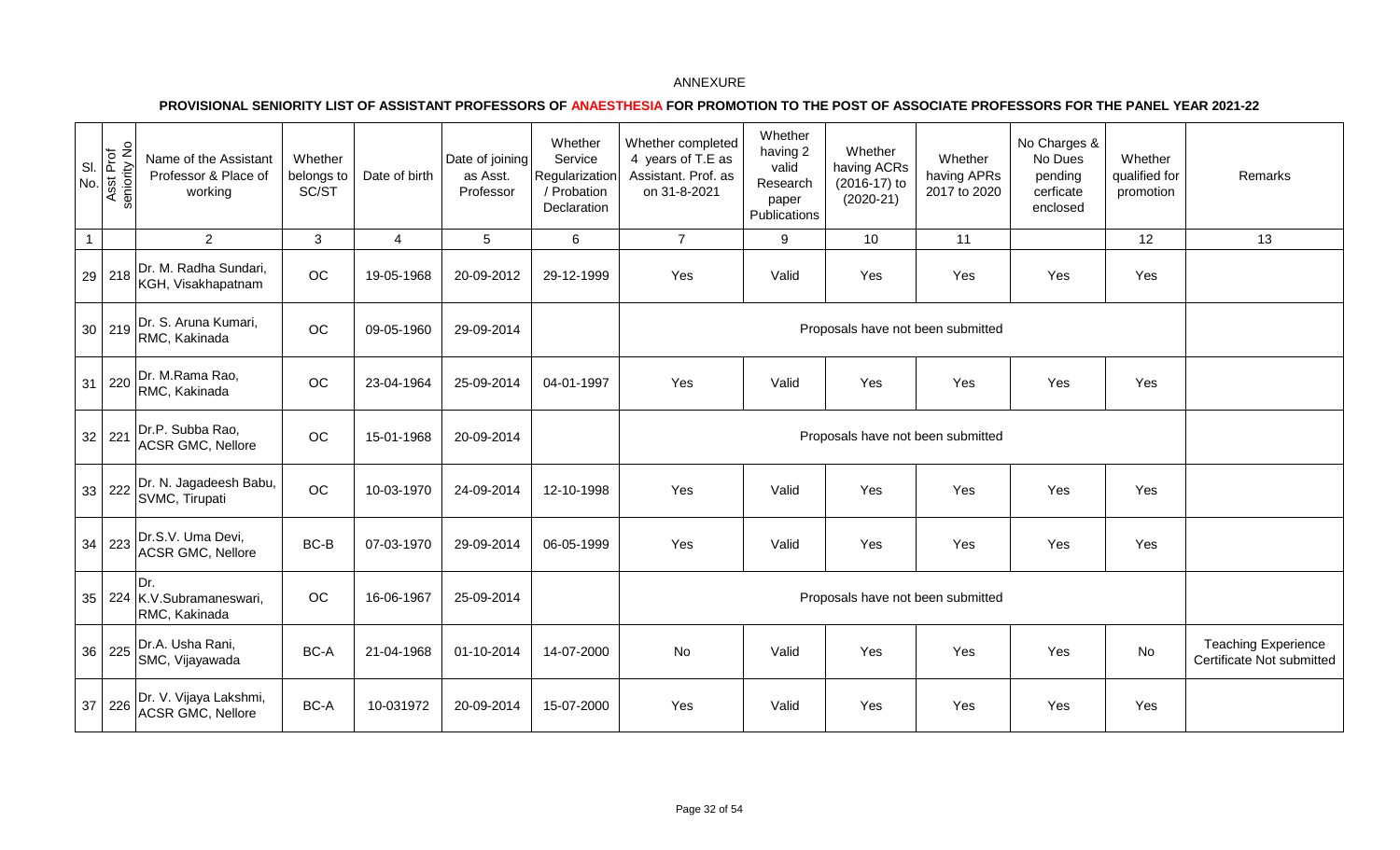| SI.<br>No.   | Asst Prof<br>seniority No | Name of the Assistant<br>Professor & Place of<br>working                | Whether<br>belongs to<br>SC/ST | Date of birth  | Date of joining<br>as Asst.<br>Professor | Whether<br>Service<br>Regularization<br>/ Probation<br>Declaration | Whether completed<br>4 years of T.E as<br>Assistant. Prof. as<br>on 31-8-2021 | Whether<br>having 2<br>valid<br>Research<br>paper<br>Publications | Whether<br>having ACRs<br>(2016-17) to<br>$(2020-21)$ | Whether<br>having APRs<br>2017 to 2020 | No Charges &<br>No Dues<br>pending<br>cerficate<br>enclosed | Whether<br>qualified for<br>promotion | Remarks                                                 |
|--------------|---------------------------|-------------------------------------------------------------------------|--------------------------------|----------------|------------------------------------------|--------------------------------------------------------------------|-------------------------------------------------------------------------------|-------------------------------------------------------------------|-------------------------------------------------------|----------------------------------------|-------------------------------------------------------------|---------------------------------------|---------------------------------------------------------|
| $\mathbf{1}$ |                           | $\overline{2}$                                                          | 3                              | $\overline{4}$ | $5\phantom{.0}$                          | $6\phantom{1}$                                                     | $\overline{7}$                                                                | 9                                                                 | 10                                                    | 11                                     |                                                             | 12 <sup>°</sup>                       | 13                                                      |
|              | 38 227                    | Dr. K. Lakshman Rao,<br>RMC, Kakinada                                   | BC-A                           | 11-08-1969     | 30-09-2014                               |                                                                    |                                                                               |                                                                   | Proposals have not been submitted                     |                                        |                                                             |                                       |                                                         |
|              | 39 228                    | Dr.S. Bhaskar,<br>KMC, Kurnool                                          | BC-A                           | 23-06-1974     | 12-11-2014                               |                                                                    |                                                                               |                                                                   | Proposals have not been submitted                     |                                        |                                                             |                                       |                                                         |
|              | 40 229                    | Dr. G.G.N. Sudha Rani,<br>GMC, Guntur                                   | OC                             | 21-07-1970     | 22-09-2014                               | 20-05-2005                                                         | No                                                                            | Valid                                                             | Yes                                                   | Yes                                    | Yes                                                         | No                                    | <b>Teaching Experience</b><br>Certificate Not submitted |
|              | 41 230                    | Dr.G.K.V.<br>Satyanarayana,<br>Andhra Medical College,<br>Visakhapatnam | BC-D                           | 01-07-1967     | 27-09-2014                               |                                                                    |                                                                               |                                                                   | Proposals have not been submitted                     |                                        |                                                             |                                       |                                                         |
|              |                           | Dr. V. Venkata Ramesh,<br>42   231 Govt. ENT Hospital,<br>Visakhapatnam | BC-D                           | 10-05-1974     | 27-09-2014                               |                                                                    |                                                                               |                                                                   | Proposals have not been submitted                     |                                        |                                                             |                                       |                                                         |
|              | 43 232                    | Dr. G.R.S. Santhi Latha,<br>GMC, Guntur                                 | $\operatorname{\textsf{SC}}$   | 01-07-1976     | 22-09-2014                               | 21-05-2005                                                         | No                                                                            | Valid                                                             | Yes                                                   | Yes                                    | Yes                                                         | No                                    | <b>Teaching Experience</b><br>Certificate Not submitted |
|              | 44 233                    | Dr. T.D. Rambabu,<br>GMC, Guntur                                        | OC                             | 10-08-1969     | 26-09-2014                               |                                                                    |                                                                               |                                                                   | Proposals have not been submitted                     |                                        |                                                             |                                       |                                                         |
|              | 45 234                    | Dr. D.Satyanarayana,<br>SVMC, Tirupati                                  | BC-D                           | 01-06-1972     | 16-09-2014                               | 25-05-2005                                                         | Yes                                                                           | Valid                                                             | Yes                                                   | Yes                                    | Yes                                                         | Yes                                   |                                                         |
|              | 46 235                    | Dr. S. Venugopal,<br>ACSR GMC, Nellore                                  | BC-D                           | 16-06-1960     | 20-09-2014                               | 19-04-1999                                                         | Yes                                                                           | Valid                                                             | Yes                                                   | Yes                                    | Yes                                                         | Yes                                   |                                                         |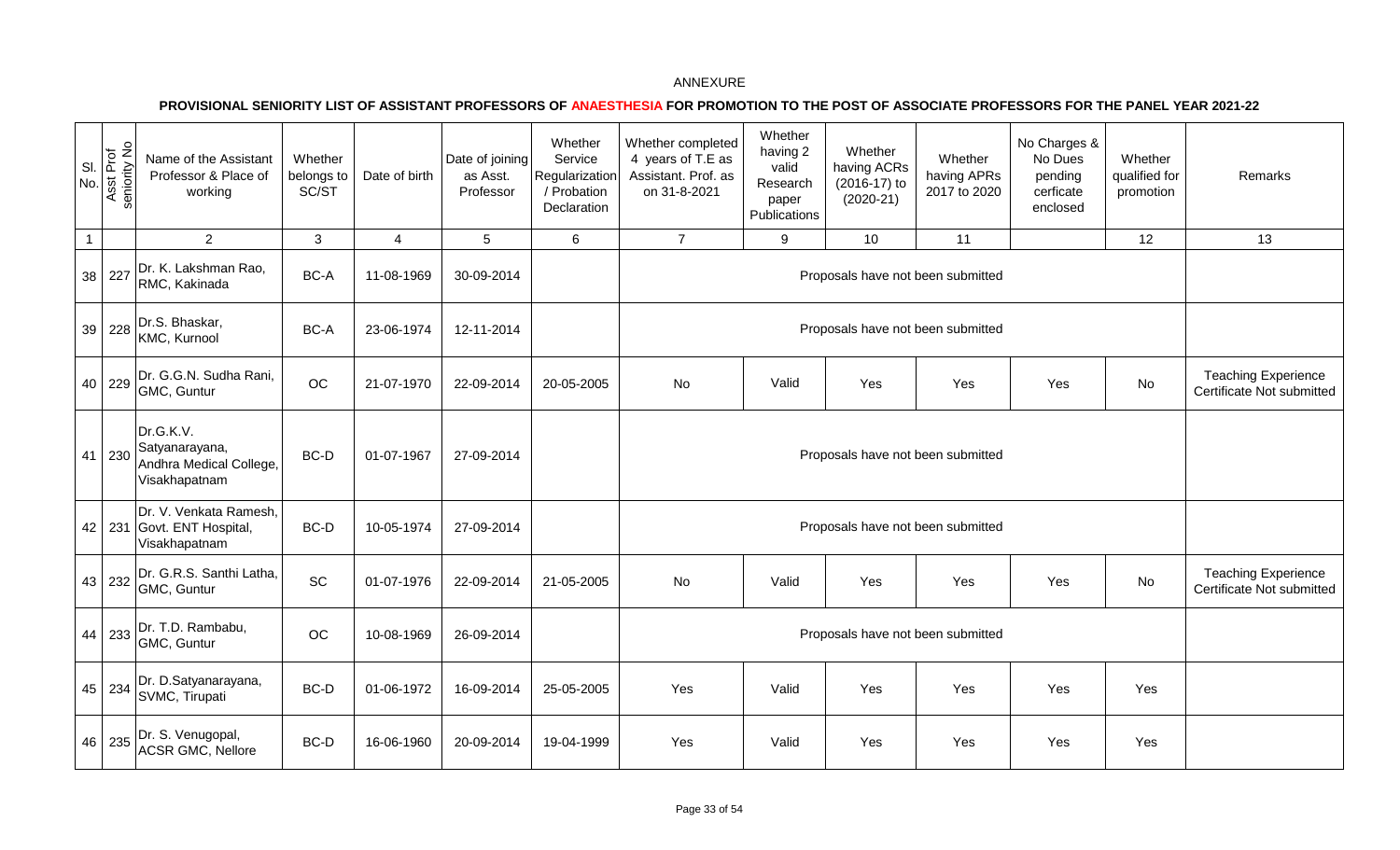| SI.<br>No.   | Asst Prof<br>seniority No | Name of the Assistant<br>Professor & Place of<br>working | Whether<br>belongs to<br>SC/ST | Date of birth  | Date of joining<br>as Asst.<br>Professor | Whether<br>Service<br>Regularization<br>/ Probation<br>Declaration | Whether completed<br>4 years of T.E as<br>Assistant. Prof. as<br>on 31-8-2021 | Whether<br>having 2<br>valid<br>Research<br>paper<br>Publications | Whether<br>having ACRs<br>(2016-17) to<br>$(2020-21)$ | Whether<br>having APRs<br>2017 to 2020 | No Charges &<br>No Dues<br>pending<br>cerficate<br>enclosed | Whether<br>qualified for<br>promotion | Remarks                                                 |
|--------------|---------------------------|----------------------------------------------------------|--------------------------------|----------------|------------------------------------------|--------------------------------------------------------------------|-------------------------------------------------------------------------------|-------------------------------------------------------------------|-------------------------------------------------------|----------------------------------------|-------------------------------------------------------------|---------------------------------------|---------------------------------------------------------|
| $\mathbf{1}$ |                           | $2^{\circ}$                                              | $\mathbf{3}$                   | $\overline{4}$ | $5\overline{)}$                          | 6                                                                  | $\overline{7}$                                                                | 9                                                                 | 10                                                    | 11                                     |                                                             | 12                                    | 13                                                      |
|              | 47 236                    | Dr. B. Trinadh Kumar,<br>GMC, Guntur                     | BC-B                           | 29-01-1978     | 22-09-2014                               | 29-05-2005                                                         | No                                                                            | Valid                                                             | Yes                                                   | Yes                                    | Yes                                                         | No                                    | <b>Teaching Experience</b><br>Certificate Not submitted |
|              | 48 237                    | Dr. D. Hemalatha,<br>AMC, Visakhapatnam                  | SC-B                           | 23-05-1974     | 27-09-2014                               | 30-05-2005                                                         | Yes                                                                           | Valid                                                             | Yes                                                   | Yes                                    | Yes                                                         | Yes                                   |                                                         |
|              | 49 238 Rao,               | Dr. Y. Murali Prabhakar<br>KMC, Kurnool                  | SC                             | 10-01-1974     | 06-11-2014                               | 29-05-2005                                                         | Yes                                                                           | Valid                                                             | Yes                                                   | Yes                                    | Yes                                                         | Yes                                   |                                                         |
|              |                           | Dr. S. Anjaneya Vara<br>50 239 Prasad,<br>KMC, Kurnool   | $_{\rm OC}$                    | 16-08-1975     | 16-09-2014                               | 14-02-2007                                                         | Yes                                                                           | Valid                                                             | Yes                                                   | Yes                                    | Yes                                                         | Yes                                   |                                                         |
|              | 51 240                    | Dr. P. Nagendra,<br>GMC, Ananthapuramu                   | $_{\rm OC}$                    | 01-06-1970     | 26-09-2014                               | 14-02-2007                                                         | Yes                                                                           | Valid                                                             | Yes                                                   | Yes                                    | Yes                                                         | Yes                                   |                                                         |
|              |                           | Dr. K. Marry Uma<br>52 241 Manjula,<br>GMC, Guntur       | BC-B                           |                | 09-10-2014                               | 08-02-2008                                                         | Yes                                                                           | Valid                                                             | Yes                                                   | Yes                                    | Yes                                                         | Yes                                   |                                                         |
|              | 53 242                    | Dr. O.Srinivasa Kumar,<br>GMC, Kadapa                    | <b>ST</b>                      | 24-02-1981     | 07-10-2014                               | 03-02-2008                                                         | Yes                                                                           | Valid                                                             | Yes                                                   | Yes                                    | Yes                                                         | Yes                                   |                                                         |
|              |                           | 54 243 Dr. D. Vijaya Kumar,<br>GMC, Srikakulam           | BC-B                           | 11-07-1977     | 24-07-2015                               |                                                                    |                                                                               |                                                                   | Proposals have not been submitted                     |                                        |                                                             |                                       |                                                         |
|              | 55 244                    | Dr. D. Balaji,<br>GMC, Kadapa                            | BC-B                           | 01-07-1979     | 27-05-2015                               | 27-05-2015                                                         | Yes                                                                           | Valid                                                             | Yes                                                   | Yes                                    | Yes                                                         | Yes                                   |                                                         |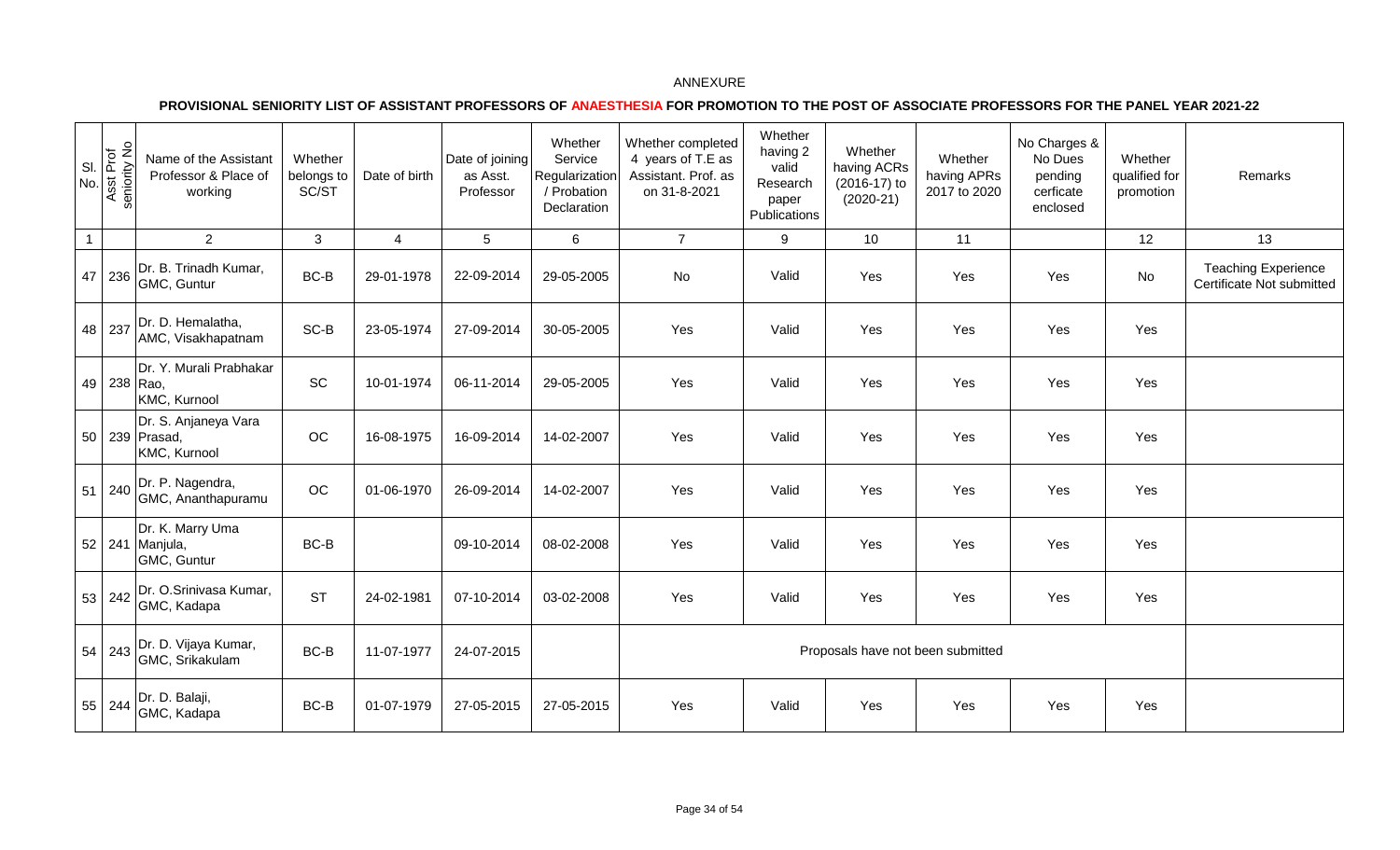| SI<br>No.      | Asst Prof<br>seniority No<br>$\bar{a}$ | Name of the Assistant<br>Professor & Place of<br>working               | Whether<br>belongs to<br>SC/ST | Date of birth  | Date of joining<br>as Asst.<br>Professor | Whether<br>Service<br>Regularization<br>/ Probation<br>Declaration | Whether completed<br>4 years of T.E as<br>Assistant. Prof. as<br>on 31-8-2021 | Whether<br>having 2<br>valid<br>Research<br>paper<br>Publications | Whether<br>having ACRs<br>(2016-17) to<br>$(2020-21)$ | Whether<br>having APRs<br>2017 to 2020 | No Charges &<br>No Dues<br>pending<br>cerficate<br>enclosed | Whether<br>qualified for<br>promotion | Remarks                                                 |
|----------------|----------------------------------------|------------------------------------------------------------------------|--------------------------------|----------------|------------------------------------------|--------------------------------------------------------------------|-------------------------------------------------------------------------------|-------------------------------------------------------------------|-------------------------------------------------------|----------------------------------------|-------------------------------------------------------------|---------------------------------------|---------------------------------------------------------|
| $\overline{1}$ |                                        | $\overline{2}$                                                         | $\mathbf{3}$                   | $\overline{4}$ | $5\phantom{.0}$                          | 6                                                                  | $\overline{7}$                                                                | 9                                                                 | 10                                                    | 11                                     |                                                             | 12                                    | 13                                                      |
| 56             | 245                                    | Dr. G. Sowmya Reddy,<br>GMC, Kadapa                                    | $OC$                           | 03-04-1982     | 27-07-2015                               | 27-07-2015                                                         | Yes                                                                           | Valid                                                             | Yes                                                   | Yes                                    | Yes                                                         | Yes                                   |                                                         |
| 57             | 246                                    | Dr. B. Venugopalan,<br>GMC, Guntur                                     | $OC$                           | 20-04-1984     | 24-07-2015                               | 24-07-2015                                                         | No                                                                            | Valid                                                             | Yes                                                   | Yes                                    | Yes                                                         | <b>No</b>                             | <b>Teaching Experience</b><br>Certificate Not submitted |
| 58             | 247                                    | Dr. G. Grace Priyanka,<br><b>ACSR GMC, Nellore</b>                     | BC-C                           | 27-12-1985     | 24-07-2015                               | 24-07-2015                                                         | Yes                                                                           | Valid                                                             | Yes                                                   | Yes                                    | Yes                                                         | Yes                                   |                                                         |
| 59             | 248                                    | Dr. A. Sivaram,<br>SMC, Vijayawada                                     | BC-B                           | 20-07-1974     | 24-07-2015                               | 24-07-2015                                                         | No                                                                            | Valid                                                             | Yes                                                   | Yes                                    | Yes                                                         | <b>No</b>                             | <b>Teaching Experience</b><br>Certificate Not submitted |
|                |                                        | Dr.G. Pundari Babu,<br>60 249 Andhra Medical College,<br>Visakhapatnam | <b>ST</b>                      | 02-02-1977     | 25-07-2015                               |                                                                    |                                                                               |                                                                   | Proposals have not been submitted                     |                                        |                                                             |                                       |                                                         |
| 61             | 250                                    | Dr.M. Vamsi Krishna,<br>GMC, Guntur (U/A)                              | BC-A                           | 10-08-1981     | 04-08-2015                               |                                                                    |                                                                               |                                                                   | Proposals have not been submitted                     |                                        |                                                             |                                       | U/A                                                     |
| 62             | 251                                    | Dr. B. Emeema,<br>GMC, Guntur                                          | SC                             | 12-02-1982     | 24-07-2015                               | 20-02-2014                                                         | No                                                                            | Valid                                                             | Yes                                                   | Yes                                    | Yes                                                         | No                                    | <b>Teaching Experience</b><br>Certificate Not submitted |
|                | 63 252                                 | Dr. K. Ramesh,<br>GMC, Guntur                                          | SC                             | 01-07-1978     | 28-07-2015                               |                                                                    |                                                                               |                                                                   | Proposals have not been submitted                     |                                        |                                                             |                                       |                                                         |
| 64             | 253                                    | Dr. N. Sreenivasa Rao,<br>GMC, Kadapa                                  | BC-B                           | 20-06-1979     | 25-07-2015                               | 25-07-2015                                                         | Yes                                                                           | Valid                                                             | Yes                                                   | Yes                                    | Yes                                                         | Yes                                   |                                                         |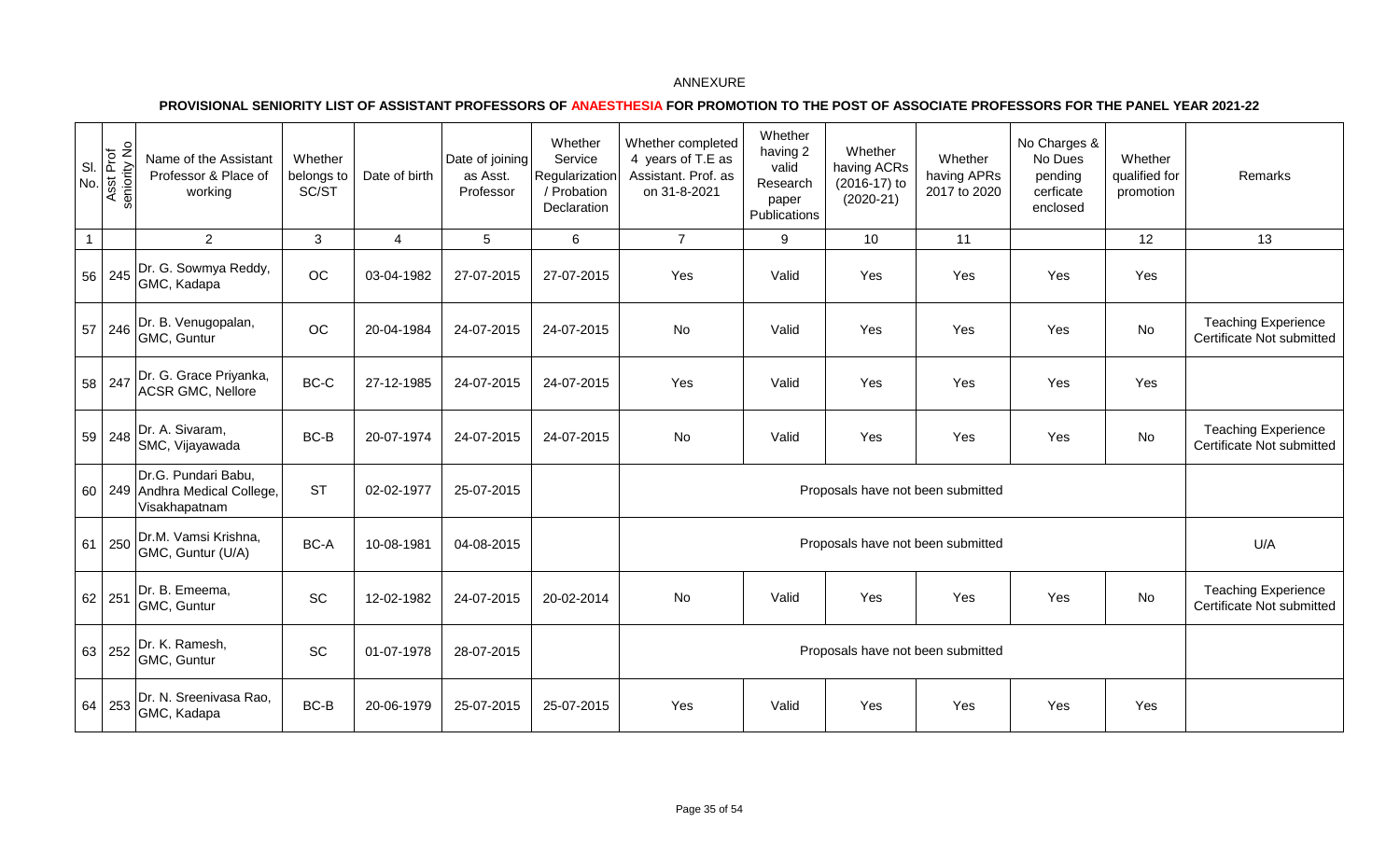|              | $\frac{8}{10}$<br>Asst Prof<br>Seniority No | Name of the Assistant<br>Professor & Place of<br>working | Whether<br>belongs to<br>SC/ST | Date of birth  | Date of joining<br>as Asst.<br>Professor | Whether<br>Service<br>Regularization<br>/ Probation<br>Declaration | Whether completed<br>4 years of T.E as<br>Assistant. Prof. as<br>on 31-8-2021 | Whether<br>having 2<br>valid<br>Research<br>paper<br>Publications | Whether<br>having ACRs<br>(2016-17) to<br>$(2020-21)$ | Whether<br>having APRs<br>2017 to 2020 | No Charges &<br>No Dues<br>pending<br>cerficate<br>enclosed | Whether<br>qualified for<br>promotion | Remarks                         |
|--------------|---------------------------------------------|----------------------------------------------------------|--------------------------------|----------------|------------------------------------------|--------------------------------------------------------------------|-------------------------------------------------------------------------------|-------------------------------------------------------------------|-------------------------------------------------------|----------------------------------------|-------------------------------------------------------------|---------------------------------------|---------------------------------|
| $\mathbf{1}$ |                                             | $\overline{2}$                                           | 3                              | $\overline{4}$ | $5\phantom{.0}$                          | $\,6$                                                              | $\overline{7}$                                                                | 9                                                                 | 10                                                    | 11                                     |                                                             | 12                                    | 13                              |
|              |                                             | Dr. B. Lakshmi<br>65 254 Praveena,<br>GMC, Kadapa        | <b>ST</b>                      | 15-11-1985     | 27-07-2015                               | 27-07-2015                                                         | Yes                                                                           | Valid                                                             | Yes                                                   | Yes                                    | Yes                                                         | Yes                                   |                                 |
|              | 66 255                                      | Dr. K. Vijay,<br>SVMC, Tirupati                          | BC-B                           | 06-07-1979     | 21-09-2015                               | 21-09-2015                                                         | Yes                                                                           | Valid                                                             |                                                       | $\blacksquare$                         | Yes                                                         | No                                    | ACRs and APRs not<br>submitterd |
| 67           |                                             | Dr. P. Krishna Priya,<br>256 KGH, Visakhapatnam          | OC                             | 17-04-1983     | 24-07-2015                               | 24-07-2015                                                         | Yes                                                                           | Valid                                                             | Yes                                                   | Yes                                    | Yes                                                         | Yes                                   |                                 |
| 68           | 257                                         | Dr. O. Gowthami Priya,<br><b>ACSR GMC, Nellore</b>       | OC                             | 08-06-1985     | 24-07-2015                               | 24-07-2015                                                         | Yes                                                                           | Valid                                                             | Yes                                                   | Yes                                    | Yes                                                         | Yes                                   |                                 |
|              | 69 258                                      | Dr. E. Lokewar Reddy,<br><b>ASCR GMC, Nellore</b>        | $_{\rm OC}$                    | 12-05-1982     | 16-09-2015                               |                                                                    |                                                                               |                                                                   |                                                       | Proposals have not been submitted      |                                                             |                                       |                                 |
|              | 70 259                                      | Dr. N. Chiranjeevi,<br>SVMC, Tirupati                    | BC-A                           | 04-07-1982     | 25-07-2015                               | 25-07-2015                                                         | Yes                                                                           | Valid                                                             | Yes                                                   | Yes                                    | Yes                                                         | Yes                                   |                                 |
| 71           | 260                                         | Dr. J. John Sudhakar,<br>KGH, Visakhapatnam              | SC                             | 04-12-1982     | 23-07-2015                               | 24-07-2015                                                         | Yes                                                                           | Valid                                                             | Yes                                                   | Yes                                    | Yes                                                         | Yes                                   |                                 |
|              | 72 261                                      | Dr. J. Nagaraju,<br>KGH, Visakhapatnam                   | <b>ST</b>                      | 17-07-1985     | 16-09-2015                               | 16-09-2015                                                         | Yes                                                                           | Valid                                                             | yes                                                   | Yes                                    | Yes                                                         | Yes                                   |                                 |
|              | 73 262                                      | Dr. Y.V. Tripti,<br>KGH, Visakhapatnam                   | OC                             | 04-01-1983     | 22-09-2015                               | 22-09-2015                                                         | Yes                                                                           | Valid                                                             | Yes                                                   | Yes                                    | Yes                                                         | Yes                                   |                                 |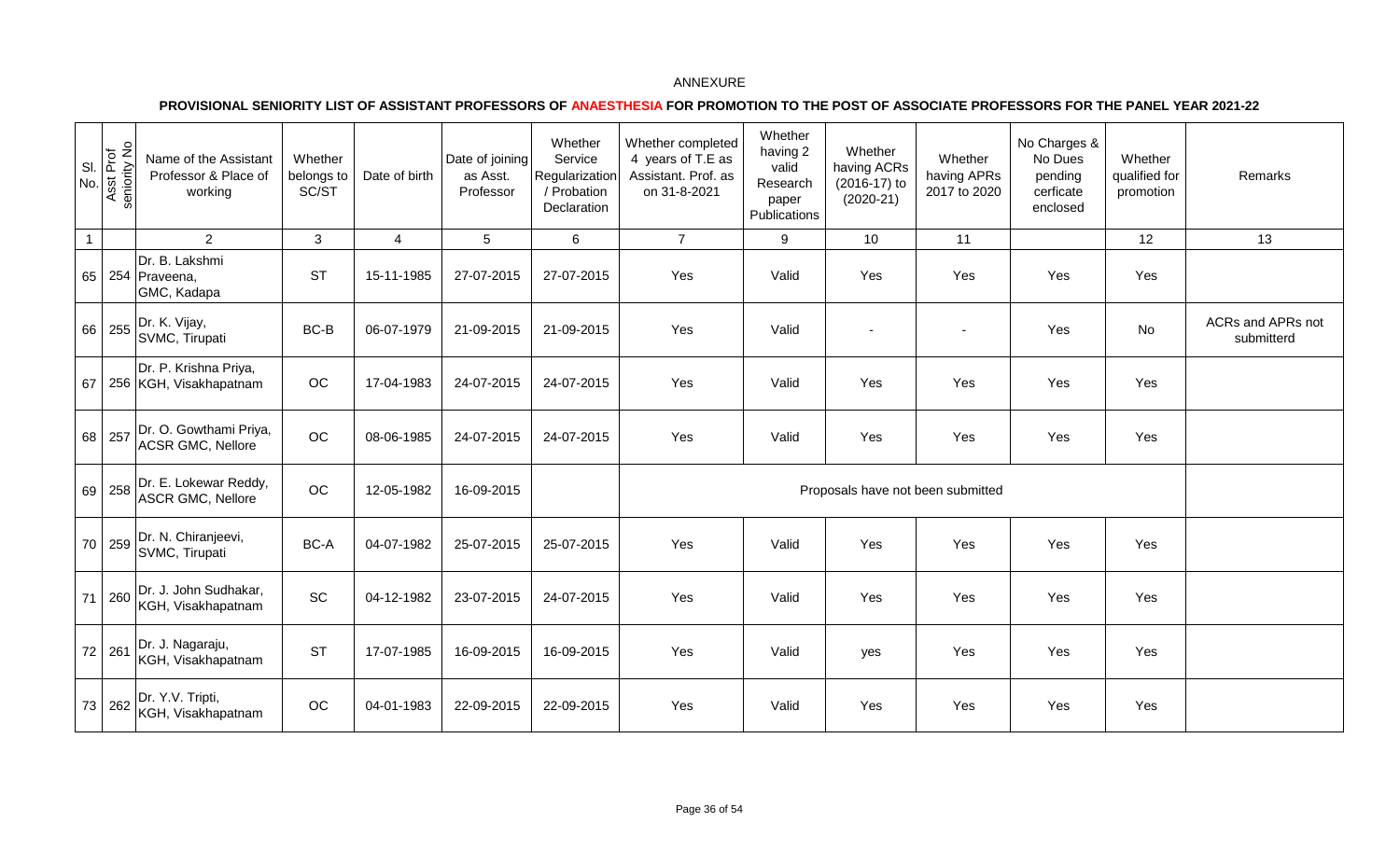| SI.<br>No.   | Asst Prof<br>seniority No | Name of the Assistant<br>Professor & Place of<br>working                     | Whether<br>belongs to<br>SC/ST | Date of birth  | Date of joining<br>as Asst.<br>Professor | Whether<br>Service<br>Regularization<br>/ Probation<br>Declaration | Whether completed<br>4 years of T.E as<br>Assistant. Prof. as<br>on 31-8-2021 | Whether<br>having 2<br>valid<br>Research<br>paper<br>Publications | Whether<br>having ACRs<br>(2016-17) to<br>$(2020-21)$ | Whether<br>having APRs<br>2017 to 2020 | No Charges &<br>No Dues<br>pending<br>cerficate<br>enclosed | Whether<br>qualified for<br>promotion | Remarks                                                 |
|--------------|---------------------------|------------------------------------------------------------------------------|--------------------------------|----------------|------------------------------------------|--------------------------------------------------------------------|-------------------------------------------------------------------------------|-------------------------------------------------------------------|-------------------------------------------------------|----------------------------------------|-------------------------------------------------------------|---------------------------------------|---------------------------------------------------------|
| $\mathbf{1}$ |                           | $\overline{2}$                                                               | 3                              | $\overline{4}$ | 5                                        | 6                                                                  | $\overline{7}$                                                                | 9                                                                 | 10                                                    | 11                                     |                                                             | 12                                    | 13                                                      |
|              | 74 263                    | Dr. Y. Vijaya Kumari,<br>SVMC, Tirupati                                      | OC                             | 16-04-1981     | 18-09-2015                               | 18-09-2015                                                         | Yes                                                                           | Valid                                                             | Yes                                                   | Yes                                    | Yes                                                         | Yes                                   |                                                         |
|              |                           | Dr. T. Swathi<br>75 264 Priyadarsini,<br>KMC, Kurnool                        | SC                             | 03-06-1984     | 16-09-2015                               | 16-09-2015                                                         | Yes                                                                           | In valid                                                          | Yes                                                   | Yes                                    | Yes                                                         | No                                    | Valid paper Publications<br>have not been submitted     |
|              | 76 265                    | Dr. M. Swetha,<br>GMC, Guntur                                                | BC-B                           | 01-06-1983     | 27-07-2015                               |                                                                    |                                                                               |                                                                   | Proposals have not been submitted                     |                                        |                                                             |                                       |                                                         |
| 77           | 266                       | Dr. K. Bhagya Lakshmi,<br>SMC, Vijayawada                                    | <b>ST</b>                      | 23-12-1974     | 06-08-2015                               |                                                                    |                                                                               |                                                                   | Proposals have not been submitted                     |                                        |                                                             |                                       |                                                         |
|              | 78 267                    | Dr. B. Manju Sruthi,<br>GMC, Kadapa                                          | OC                             | 10-05-1982     | 23-09-2015                               | 23-09-2015                                                         | Yes                                                                           | Valid                                                             | Yes                                                   | Yes                                    | Yes                                                         | Yes                                   |                                                         |
|              | 79 268                    | Dr. P.Madhuri,<br>Victoria Women and<br>Children Hospital,<br>Visakahanatnam | OC                             | 04-08-1983     | 16-09-2015                               | 16-09-2015                                                         | Yes                                                                           | Valid                                                             | Yes                                                   | Yes                                    | Yes                                                         | Yes                                   |                                                         |
|              |                           | Dr. B. Sai Naveen<br>80 269 Lakshmi,<br>SMC, Vijayawada                      | BC-B                           | 27-08-1998     | 29-09-2015                               | 29-09-2015                                                         | No                                                                            | Valid                                                             | Yes                                                   | Yes                                    | Yes                                                         | No                                    | <b>Teaching Experience</b><br>Certificate Not submitted |
|              | 81 270                    | Dr. P.T. Rajyalakshmi,<br>SMC, Vijayawada                                    | SC-B                           | 02-12-1983     | 16-09-2015                               | 16-09-2015                                                         | No                                                                            | Valid                                                             | Yes                                                   | Yes                                    | Yes                                                         | No                                    | <b>Teaching Experience</b><br>Certificate Not submitted |
|              | 82 271                    | Dr. B. Jalaja Praveena,<br>RMC, Kakinada                                     | BC-B                           | 23-03-1979     | 16-09-2015                               |                                                                    |                                                                               |                                                                   | Proposals have not been submitted                     |                                        |                                                             |                                       |                                                         |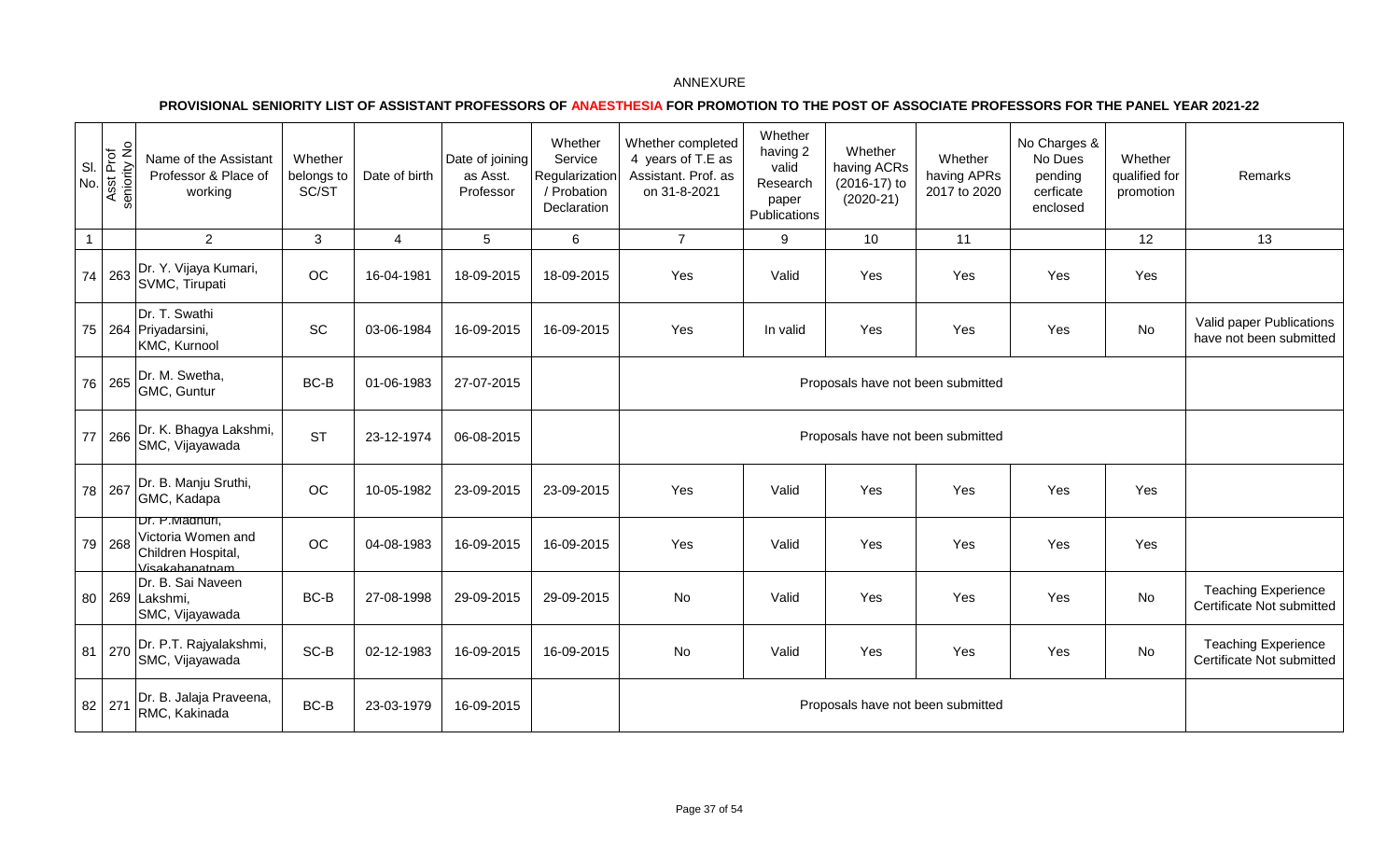| SI.<br>No. | Asst Prof<br>seniority No | Name of the Assistant<br>Professor & Place of<br>working        | Whether<br>belongs to<br>SC/ST | Date of birth | Date of joining<br>as Asst.<br>Professor | Whether<br>Service<br>Regularization<br>/ Probation<br>Declaration | Whether completed<br>4 years of T.E as<br>Assistant. Prof. as<br>on 31-8-2021 | Whether<br>having 2<br>valid<br>Research<br>paper<br>Publications | Whether<br>having ACRs<br>$(2016-17)$ to<br>$(2020-21)$ | Whether<br>having APRs<br>2017 to 2020 | No Charges &<br>No Dues<br>pending<br>cerficate<br>enclosed | Whether<br>qualified for<br>promotion | <b>Remarks</b>                                                                                 |
|------------|---------------------------|-----------------------------------------------------------------|--------------------------------|---------------|------------------------------------------|--------------------------------------------------------------------|-------------------------------------------------------------------------------|-------------------------------------------------------------------|---------------------------------------------------------|----------------------------------------|-------------------------------------------------------------|---------------------------------------|------------------------------------------------------------------------------------------------|
|            |                           | 2                                                               | 3                              | 4             | 5                                        | 6                                                                  | $\overline{7}$                                                                | 9                                                                 | 10                                                      | 11                                     |                                                             | 12                                    | 13                                                                                             |
|            | 83 272                    | Dr. B. Bharathi,<br>GMC, Kadapa                                 | $BC-B$                         | 25-04-1984    | 16-09-2015                               | 16-09-2015                                                         | Yes                                                                           | Valid                                                             | Yes                                                     | Yes                                    | Yes                                                         | Yes                                   |                                                                                                |
| 84         | 273                       | Dr. S. Farooq Basha,<br><b>ACSR GMC, Nellore</b>                | BC-E                           | 01-05-1983    | 24-07-2015                               | 24-07-2015                                                         | No                                                                            | Valid                                                             | No                                                      | No                                     | No                                                          | No                                    | submitted 1.E., Paper<br>publications, ACRs and<br>APRs and No Charges<br>Pending certificates |
|            |                           | Dr. E. Sasi Nirmala<br>85 274 Devi,<br><b>ACSR GMC, Nellore</b> | BC-D                           | 24-07-1984    | 23-07-2015                               |                                                                    |                                                                               |                                                                   | Proposals have not been submitted                       |                                        |                                                             |                                       |                                                                                                |
|            |                           | 86 275 Dr. K. Tej Pavan,<br>SMC, Vijayawada                     | BC-D                           | 01-06-1985    | 16-09-2015                               | 16-09-2015                                                         | <b>No</b>                                                                     | Valid                                                             | Yes                                                     | Yes                                    | Yes                                                         | Yes                                   | <b>Teaching Experience</b><br>Certificate Not submitted                                        |
| 87         | 276                       | Dr. B. Sandhya,<br>AMC, Visakhapatnam                           | BC-A                           | 12-06-1987    | 16-09-2015                               | 16-09-2015                                                         | Yes                                                                           | Valid                                                             | Yes                                                     | Yes                                    | Yes                                                         | Yes                                   |                                                                                                |
|            | 88 277                    | Dr. G. Bhavani,<br>GMC, Guntur                                  | BC-A                           | 03-05-1984    | 29-09-2015                               |                                                                    |                                                                               |                                                                   | Proposals have not been submitted                       |                                        |                                                             |                                       |                                                                                                |
|            |                           | Dr. K. Indira<br>89   278   Priyadarsini,<br>GMC, Guntur        | SC                             | 29-08-1967    | 28-07-2017                               | 17-04-1999                                                         | No                                                                            | Valid                                                             | Yes                                                     | Yes                                    | Yes                                                         | Yes                                   | <b>Teaching Experience</b><br>Certificate Not submitted                                        |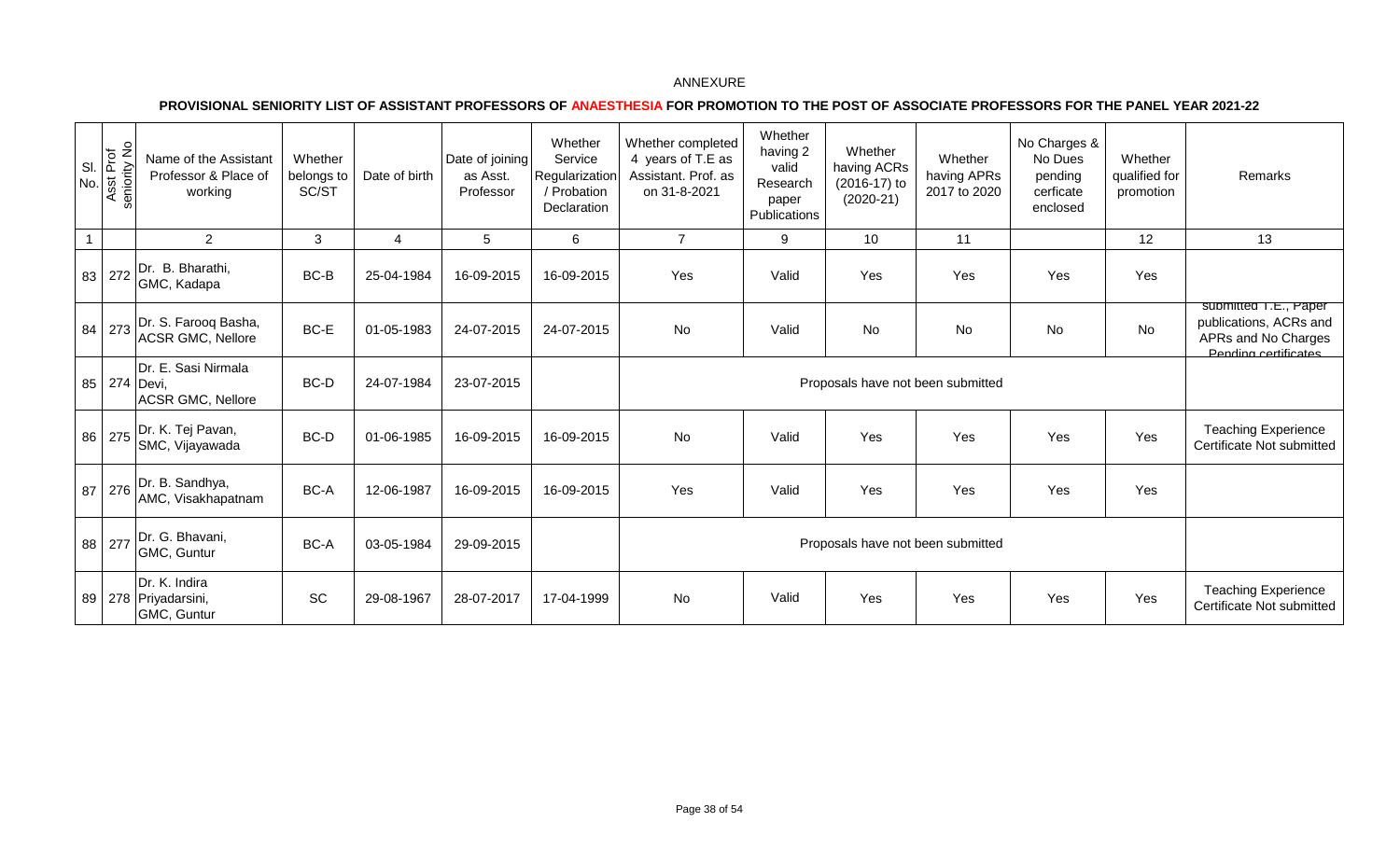**PROVISIONAL SENIORITY LIST OF ASSISTANT PROFESSORS OF ANAESTHESIA FOR PROMOTION TO THE POST OF ASSOCIATE PROFESSORS FOR THE PANEL YEAR 2021-22** 

| SI<br>No.    | Asst Prof<br>seniority No | Name of the Assistant<br>Professor & Place of<br>working                    | Whether<br>belongs to<br>SC/ST | Date of birth | Date of joining<br>as Asst.<br>Professor | Whether<br>Service<br>Regularization<br>/ Probation<br>Declaration | Whether completed<br>4 years of T.E as<br>Assistant. Prof. as<br>on 31-8-2021 | Whether<br>having 2<br>valid<br>Research<br>paper<br>Publications | Whether<br>having ACRs<br>(2016-17) to<br>$(2020-21)$ | Whether<br>having APRs<br>2017 to 2020 | No Charges &<br>No Dues<br>pending<br>cerficate<br>enclosed | Whether<br>qualified for<br>promotion | Remarks                                                 |
|--------------|---------------------------|-----------------------------------------------------------------------------|--------------------------------|---------------|------------------------------------------|--------------------------------------------------------------------|-------------------------------------------------------------------------------|-------------------------------------------------------------------|-------------------------------------------------------|----------------------------------------|-------------------------------------------------------------|---------------------------------------|---------------------------------------------------------|
| $\mathbf{1}$ |                           | $\overline{2}$                                                              | 3                              | 4             | $\overline{5}$                           | 6                                                                  | $\overline{7}$                                                                | 9                                                                 | 10                                                    | 11                                     |                                                             | 12                                    | 13                                                      |
|              | 90 279                    | Dr.D. Indira Priyadarsini,<br>SVMC, Tirupati                                | <b>ST</b>                      | 19-02-1986    | 25-10-2017                               |                                                                    |                                                                               |                                                                   |                                                       | Proposals have not been submitted      |                                                             |                                       |                                                         |
| 91           | 280                       | Dr. M. Sharada,<br>KMC, Kurnool                                             | BC-A                           | 15-06-1977    | 01-08-2017                               |                                                                    |                                                                               |                                                                   |                                                       | Proposals have not been submitted      |                                                             |                                       |                                                         |
|              | $92$ 281                  | Dr. S. Rambabu,<br>SMC, Vijayawada                                          | BC-D                           | 19-05-1963    | 29-07-2017                               | 20-08-2000                                                         | No                                                                            | Valid                                                             | Yes                                                   | Yes                                    | Yes                                                         | No                                    | <b>Teaching Experience</b><br>Certificate Not submitted |
|              |                           | Dr. Y.V. Soma Sekhar,<br>93   282   Government General<br>Hospital, Kurnool | BC-A                           | 25-05-1973    | 02-08-2017                               |                                                                    |                                                                               |                                                                   |                                                       |                                        |                                                             |                                       |                                                         |
| 94           |                           | Dr T Venkata Sri<br>283 Krishna, Andhra Medical<br>College, Visakhpatnam    | BC-A                           | 25-08-1972    | 02-08-2017                               |                                                                    |                                                                               |                                                                   |                                                       | Proposals have not been submitted      |                                                             |                                       |                                                         |
|              |                           | Dr A Yogitha Devi,<br>95   284   Andhra Medical College,<br>Visakhapatnam   | BC-D                           | 15-03-1974    | 31-07-2017                               |                                                                    |                                                                               |                                                                   |                                                       | Proposals have not been submitted      |                                                             |                                       |                                                         |
|              | 96 285                    | Dr. T. Chandra Kala,<br>KMC, Kurnool                                        | SC                             | 15-07-1975    | 03-08-2017                               | 12-02-2007                                                         | Yes                                                                           | In valid                                                          | Yes                                                   | Yes                                    | Yes                                                         | No.                                   | Valid paper Publications<br>have not been submitted     |
| 97           | 286                       | Dr. P. Usha Rani,<br>KHG, Visakhapatnam                                     | OC                             | 25-08-1973    | 02-08-2017                               |                                                                    |                                                                               |                                                                   |                                                       |                                        |                                                             |                                       |                                                         |
|              |                           | Dr. M. Praveen Kumar,<br>98   287 Andhra Medical College,<br>Visakhapatnam  | OC                             | 11-10-1977    | 01-08-2017                               |                                                                    |                                                                               |                                                                   |                                                       | Proposals have not been submitted      |                                                             |                                       |                                                         |

Sd/- Dr. K. Raghavendra Rao, Director of Medical Education.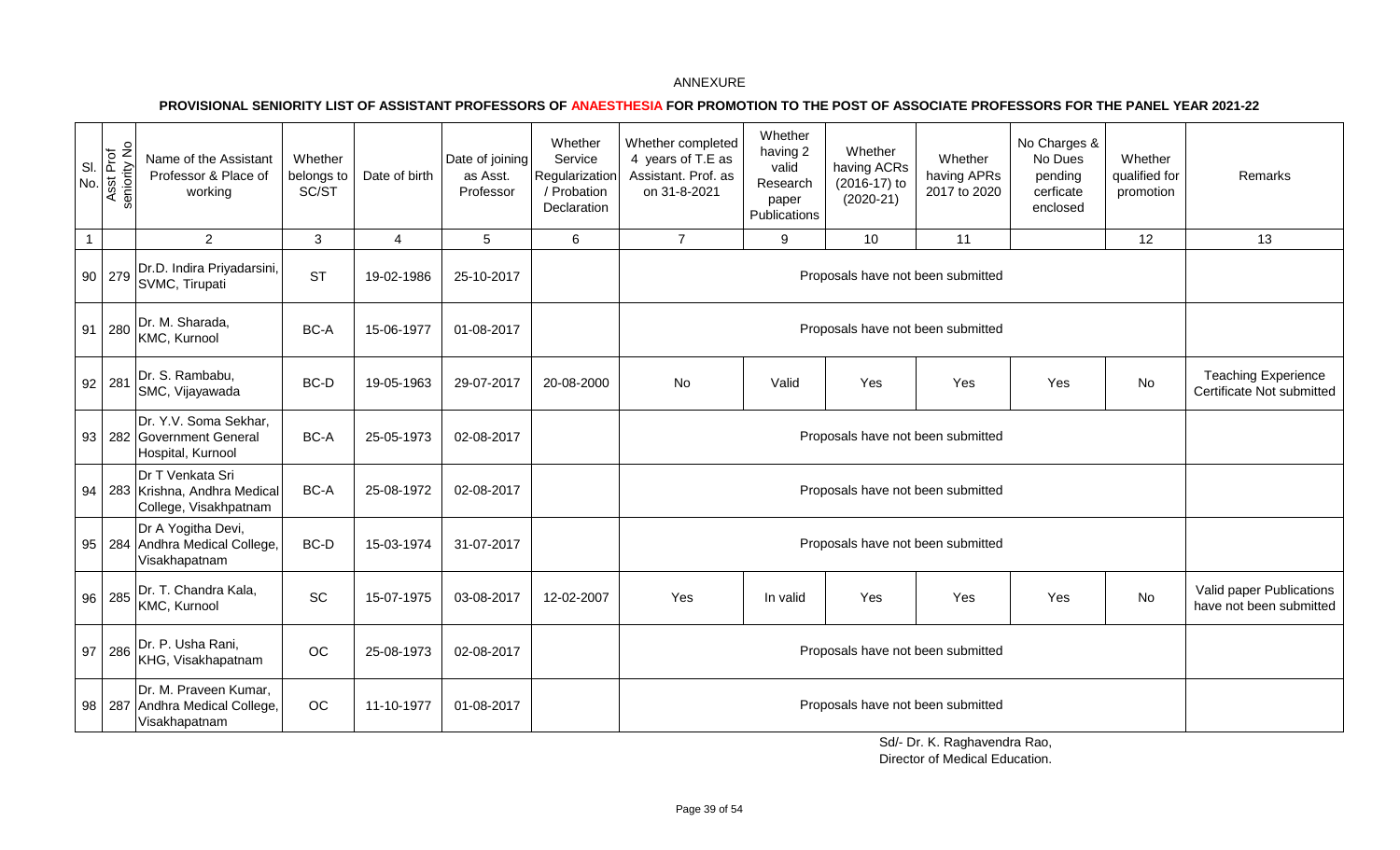| SI.<br>No.      | Asst Prof<br>seniority No | <b>Name of the Assistant</b><br>Professor & Place of<br>working | Whether<br>belongs to<br><b>SC/ST</b> | Date of birth  | Date of joining<br>as Asst.<br>Professor | Whether<br><b>Service</b><br><b>Regularization</b><br>/ Probation<br><b>Declaration</b> | Whether completed 4<br>years of T.E as<br><b>Assistant. Prof. as</b><br>on 31-8-2021 | Whether<br>having 2 valid<br><b>Research</b><br>paper<br><b>Publications</b> | Whether<br>having ACRs<br>(2016-17) to<br>$(2020-21)$ | <b>Whether having</b><br><b>APRs 2017 to</b><br>2020 | No Charges &<br><b>No Dues</b><br>pending<br>cerficate<br>enclosed | Whether<br>qualified<br>for<br>promotion | <b>Remarks</b> |
|-----------------|---------------------------|-----------------------------------------------------------------|---------------------------------------|----------------|------------------------------------------|-----------------------------------------------------------------------------------------|--------------------------------------------------------------------------------------|------------------------------------------------------------------------------|-------------------------------------------------------|------------------------------------------------------|--------------------------------------------------------------------|------------------------------------------|----------------|
| $\overline{1}$  |                           | $2^{\circ}$                                                     | $\mathbf{3}$                          | $\overline{4}$ | 5                                        | $6\phantom{1}$                                                                          | $\overline{7}$                                                                       | 9                                                                            | 10                                                    | 11                                                   |                                                                    | 12                                       | 13             |
|                 | 123                       | Dr. P. Venkateswara<br>Swamy,<br>SMC, Vijayawada                | OC                                    | 15-08-1961     | 28-06-2006                               | 08-10-2000                                                                              | Yes                                                                                  | Valid                                                                        | Yes                                                   | Yes                                                  | Yes                                                                | Yes                                      |                |
| $\overline{2}$  | 139                       | Dr. A.M. Ilias Basha,<br>KMC, Kurnool                           | OC                                    | 01-06-1973     | 11-03-2010                               | 15-05-2000                                                                              | Yes                                                                                  | Valid                                                                        | Yes                                                   | Yes                                                  | Yes                                                                | Yes                                      |                |
| $\mathbf{3}$    | 143                       | Dr. K.B. Vijaya Mohan<br>Reddy,<br>KMC, Kurnool                 | OC                                    | 24-08-1969     | 29-05-2010                               | 29-05-2010                                                                              | Yes                                                                                  | Valid                                                                        | Yes                                                   | Yes                                                  | Yes                                                                | Yes                                      |                |
| $\overline{a}$  | 144                       | Dr. P. Pavan Kumar,<br>SMC, Vijayawada                          | OC                                    | 01-08-1971     | 10-08-2011                               | 18-04-2008                                                                              | Yes                                                                                  | Valid                                                                        | Yes                                                   | Yes                                                  | No                                                                 | Yes                                      |                |
| $5\phantom{.0}$ | 145                       | Dr.C.J. Mani Kumar,<br>AMC, Visakhapatnam                       | OC                                    | 04-03-1970     | 17-11-2011                               | 13-05-2000                                                                              | Yes                                                                                  | Valid                                                                        | Yes                                                   | Yes                                                  | Yes                                                                | Yes                                      |                |
| 6               | 146                       | Dr. S. Chandra Sekhar,<br>AMC, Visakhapatnam                    |                                       | 20-07-1966     | 09-12-2011                               | 01-11-1998                                                                              | Yes                                                                                  | Valid                                                                        | Yes                                                   | Yes                                                  | Yes                                                                | Yes                                      |                |
| $\overline{7}$  | 147                       | Dr.P.Rambabu,KGH<br>Visakhapatnam                               | BC-A                                  | 27-05-1971     | 09-12-2011                               |                                                                                         |                                                                                      |                                                                              | Proposals have not been submitted                     |                                                      |                                                                    |                                          |                |
| 8               | 148                       | Dr. M. Pardha Sardhi,<br>AMC Visakhapatnam                      | BC-A                                  | 05-01-1973     | 09-12-2011                               | 23-06-1998                                                                              | Yes                                                                                  | Valid                                                                        | Yes                                                   | Yes                                                  | Yes                                                                | Yes                                      |                |
| 9               | 149                       | Dr. A. Ajay,<br>GMC, Guntur                                     | BC-B                                  | 15-04-1977     | 12-01-2012                               | 01-12-2003                                                                              | Yes                                                                                  | Valid                                                                        | Yes                                                   | Yes                                                  | Yes                                                                | Yes                                      |                |
| 10 <sup>1</sup> | 150                       | Dr. T. Shyamdhar,<br>KMC, Kurnool                               |                                       | 25-06-1969     | 25-07-2012                               | 19-02-2001                                                                              | Yes                                                                                  | Valid                                                                        | Yes                                                   | Yes                                                  | Yes                                                                | Yes                                      |                |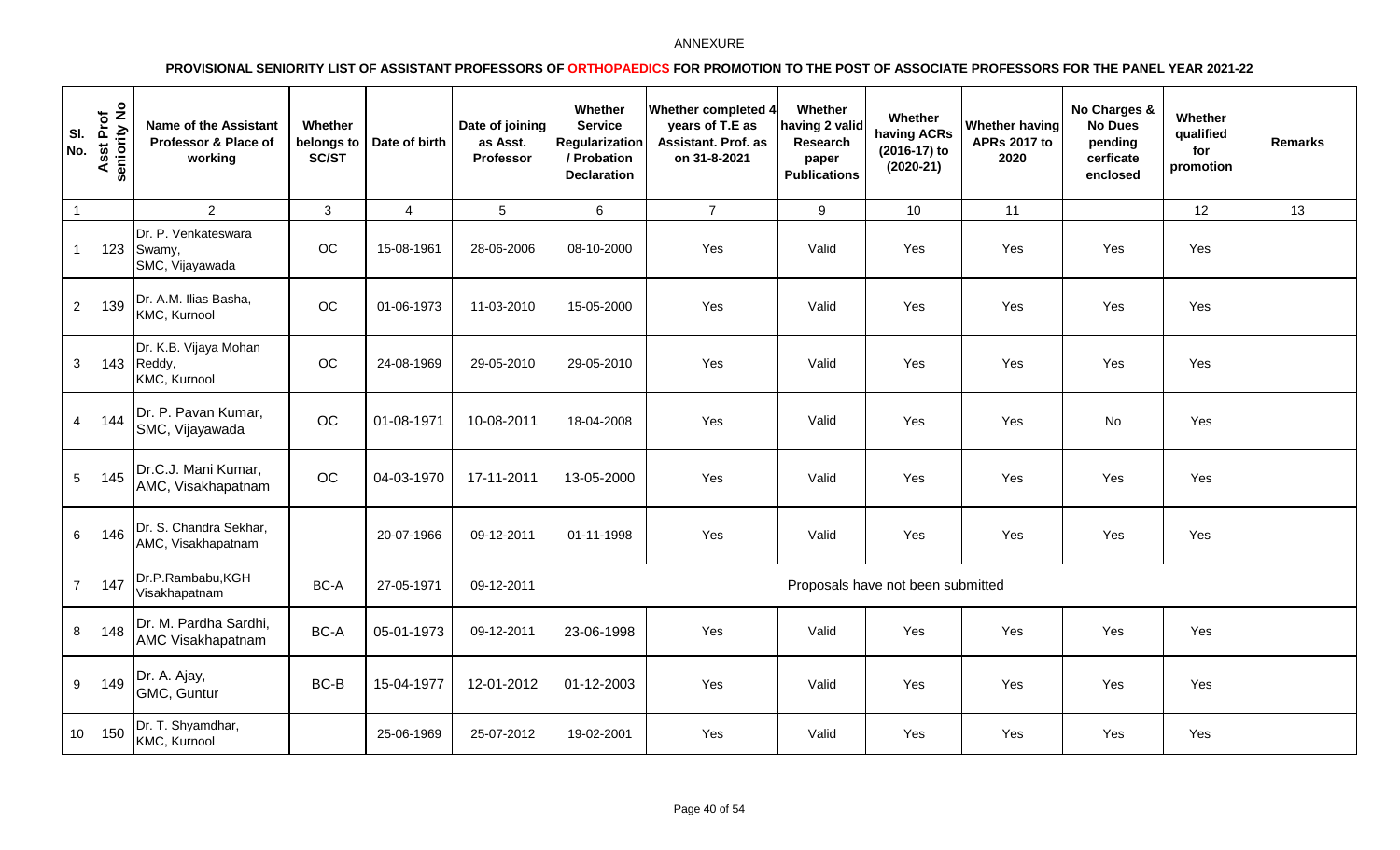| SI.<br>No.       | seniority No<br>Asst Prof | <b>Name of the Assistant</b><br>Professor & Place of<br>working | Whether<br>belongs to<br>SC/ST | Date of birth  | Date of joining<br>as Asst.<br>Professor | Whether<br><b>Service</b><br><b>Regularization</b><br>/ Probation<br><b>Declaration</b> | Whether completed 4<br>years of T.E as<br>Assistant. Prof. as<br>on 31-8-2021 | Whether<br>naving 2 valid<br>Research<br>paper<br><b>Publications</b> | Whether<br>having ACRs<br>(2016-17) to<br>$(2020-21)$ | Whether having<br><b>APRs 2017 to</b><br>2020 | No Charges &<br><b>No Dues</b><br>pending<br>cerficate<br>enclosed | Whether<br>qualified<br>for<br>promotion | Remarks                         |
|------------------|---------------------------|-----------------------------------------------------------------|--------------------------------|----------------|------------------------------------------|-----------------------------------------------------------------------------------------|-------------------------------------------------------------------------------|-----------------------------------------------------------------------|-------------------------------------------------------|-----------------------------------------------|--------------------------------------------------------------------|------------------------------------------|---------------------------------|
| $\overline{1}$   |                           | $\overline{2}$                                                  | $\mathbf{3}$                   | $\overline{4}$ | 5                                        | 6                                                                                       | $\overline{7}$                                                                | 9                                                                     | 10 <sup>1</sup>                                       | 11                                            |                                                                    | 12                                       | 13                              |
| 11               | 151                       | Dr. D. Obulapathy,<br>SVMC, Tirupati                            | BC-B                           | 01-06-1970     | 13-09-2012                               | 28-04-2000                                                                              | Yes                                                                           | Valid                                                                 | Yes                                                   | Yes                                           | Yes                                                                | No                                       | <b>Charges Pending</b>          |
| 12               | 152                       | Dr. P. Kiran Kumar,<br>GMC, Guntur                              | <b>ST</b>                      | 29-04-1973     | 06-09-2012                               | 17-12-2000                                                                              | Yes                                                                           | Valid                                                                 | Yes                                                   | Yes                                           | Yes                                                                | Yes                                      |                                 |
| 13               | 153                       | Dr.Atchuta<br>rao, SMC, Vijayawada                              | BC-A                           | 26-08-1972     | 19-09-2012                               |                                                                                         |                                                                               |                                                                       | Proposals have not been submitted                     |                                               |                                                                    |                                          |                                 |
| 14               | 154                       | Dr.L.Kiran<br>Kumar, Andhra Medical<br>College, Visakhapatnam   | <b>ST</b>                      | 26-08-1972     | 10-09-2012                               | Proposals have not been submitted                                                       |                                                                               |                                                                       |                                                       |                                               |                                                                    |                                          |                                 |
| 15 <sub>15</sub> | 155                       | Dr. M. Ananda Babu Naik<br>GMC, Ananthapuramu                   | <b>ST</b>                      | 01-05-1976     | 10-09-2012                               | 21-02-2005                                                                              | Yes                                                                           | Valid                                                                 | Yes                                                   | Yes                                           | Yes                                                                | Yes                                      |                                 |
| 16               | 156                       | Dr. B. Sreenivasa Rao,<br>RMC, Kakinada                         | SC                             | 12-07-1971     | 10-09-2012                               | 21-08-2000                                                                              | Yes                                                                           | Valid                                                                 | Yes                                                   | Yes                                           | Yes                                                                | Yes                                      |                                 |
| 17               | 157                       | Dr. S. Kishore Babu,<br>AMC, Visakhapatnam                      | BC-A                           | 28-06-1980     | 01-09-2012                               | 15-05-2013                                                                              | Yes                                                                           | Valid                                                                 | Yes                                                   | Yes                                           | Yes                                                                | Yes                                      |                                 |
| 18               | 158                       | Dr.T.Siva Shankara<br>Murthy, GMC, Anantapuram                  | <b>OC</b>                      | 01-06-1977     | 14-09-2012                               |                                                                                         |                                                                               |                                                                       | Proposals have not been submitted                     |                                               |                                                                    |                                          |                                 |
| 19               | 159                       | Dr. U. Rama Monohar,<br>GMC, Kadapa                             | BC-D                           | 20-07-1980     | 11-10-2012                               | 28-05-2005                                                                              | Yes                                                                           | Valid                                                                 | Yes                                                   | Yes                                           | Yes                                                                | Yes                                      |                                 |
| 20               | 160                       | Dr. K. Veeranjaneya<br>Naik,<br>GMC, Guntur                     | <b>ST</b>                      | 01-03-1974     | 25-03-2013                               |                                                                                         |                                                                               |                                                                       | Proposals have not been submitted                     |                                               |                                                                    |                                          | Charges framed by<br><b>DPH</b> |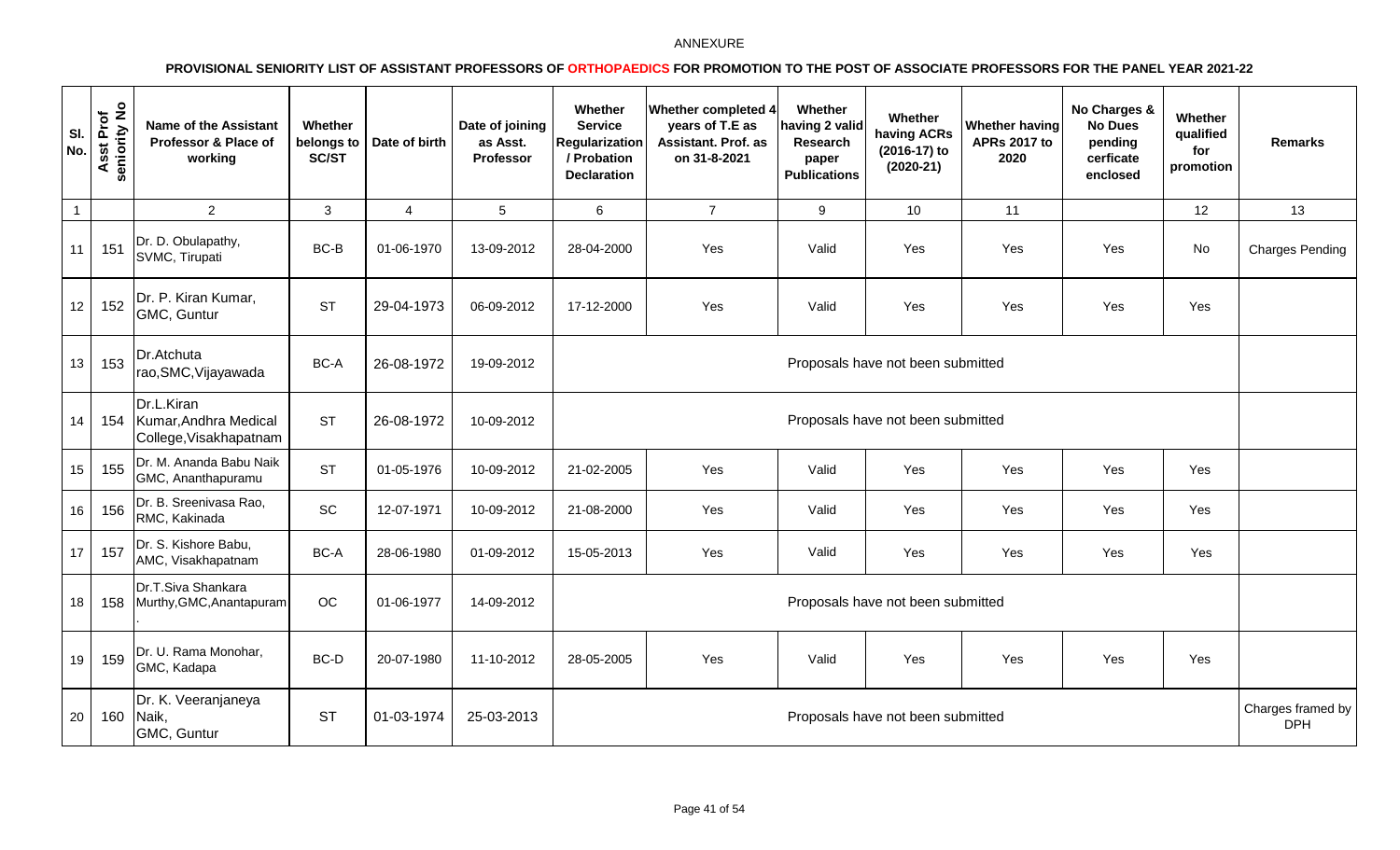| SI.<br>No.      | Asst Prof<br>seniority No | <b>Name of the Assistant</b><br>Professor & Place of<br>working | Whether<br>belongs to<br>SC/ST | Date of birth  | Date of joining<br>as Asst.<br>Professor | Whether<br><b>Service</b><br><b>Regularization</b><br>/ Probation<br><b>Declaration</b> | <b>Whether completed 4</b><br>years of T.E as<br>Assistant. Prof. as<br>on 31-8-2021 | Whether<br>having 2 valid<br>Research<br>paper<br><b>Publications</b> | Whether<br>having ACRs<br>(2016-17) to<br>$(2020-21)$ | Whether having<br><b>APRs 2017 to</b><br>2020 | No Charges &<br><b>No Dues</b><br>pending<br>cerficate<br>enclosed | Whether<br>qualified<br>for<br>promotion | <b>Remarks</b> |
|-----------------|---------------------------|-----------------------------------------------------------------|--------------------------------|----------------|------------------------------------------|-----------------------------------------------------------------------------------------|--------------------------------------------------------------------------------------|-----------------------------------------------------------------------|-------------------------------------------------------|-----------------------------------------------|--------------------------------------------------------------------|------------------------------------------|----------------|
| $\overline{1}$  |                           | $\overline{2}$                                                  | $\mathbf{3}$                   | $\overline{4}$ | $5\phantom{.0}$                          | $6\phantom{1}$                                                                          | $\overline{7}$                                                                       | 9                                                                     | 10                                                    | 11                                            |                                                                    | 12                                       | 13             |
| 21              | 161                       | Dr. M. Nagaraju,<br>KMC, Kurnool                                | SC                             | 15-07-1975     | 25-03-2013                               | 24-11-2008                                                                              | Yes                                                                                  | Valid                                                                 | Yes                                                   | Yes                                           | Yes                                                                | Yes                                      |                |
| 22              | 162                       | Dr. K. Srinivasa Rao,<br>RMC, Kakinada                          | BC-A                           | 11-06-1976     | 25-02-2013                               |                                                                                         | Yes                                                                                  | Valid                                                                 | Yes                                                   | Yes                                           | Yes                                                                | Yes                                      |                |
| 23              | 163                       | Dr. R. Venkat,<br>SVMC, Tirupati                                | OC                             | 25-10-1975     | 07-09-2013                               | 15-12-2008                                                                              | Yes                                                                                  | Valid                                                                 | Yes                                                   | Yes                                           | Yes                                                                | Yes                                      |                |
| 24              | 164                       | Dr. Sk. Mastan Basha,<br><b>ACSR GMC, Nellore</b>               | BC-B                           | 28-09-1966     | 21-09-2014                               | 15-02-2001                                                                              | Yes                                                                                  | Valid                                                                 | Yes                                                   | Yes                                           | Yes                                                                | Yes                                      |                |
| 25              | 165                       | Dr. Md. Akbar Khan (U/A)<br><b>ACSR GMC, Nellore</b>            | OC                             | 04-07-1975     | 29-09-2014                               |                                                                                         |                                                                                      |                                                                       | Proposals have not been submitted                     |                                               |                                                                    |                                          | U/A            |
| 26              | 166                       | Dr. G. Rajini Kumar,<br>GMC, Guntur                             | <b>SC</b>                      | 23-12-1978     | 29-09-2014                               |                                                                                         |                                                                                      |                                                                       | Proposals have not been submitted                     |                                               |                                                                    |                                          |                |
| 27              | 167                       | Dr. Mahammed Gouse,<br>GMC, Ananthapuramu                       | BC-E                           | 27-10-1982     | 24-09-2014                               | 02-02-2008                                                                              | Yes                                                                                  | Valid                                                                 | Yes                                                   | Yes                                           | Yes                                                                | Yes                                      |                |
| 28              | 168                       | Dr. G. Nagaraju,<br>SMC, Vijayawada                             | SC                             | 15-06-1979     | 22-10-2014                               |                                                                                         |                                                                                      |                                                                       | Proposals have not been submitted                     |                                               |                                                                    |                                          |                |
| 29              | 169                       | Dr. M. Rajesh Kumar,<br>KMC, Kurnool                            | $\sf SC$                       | 20-08-1980     | 26-09-2014                               | 12-02-2008                                                                              | Yes                                                                                  | Valid                                                                 | Yes                                                   | Yes                                           | Yes                                                                | Yes                                      |                |
| 30 <sup>1</sup> | 170                       | Dr L Mukharjee, GMC,<br>Nellore                                 | BC-C                           | 27-05-1962     | 26-09-2014                               |                                                                                         |                                                                                      |                                                                       | Proposals have not been submitted                     |                                               |                                                                    |                                          |                |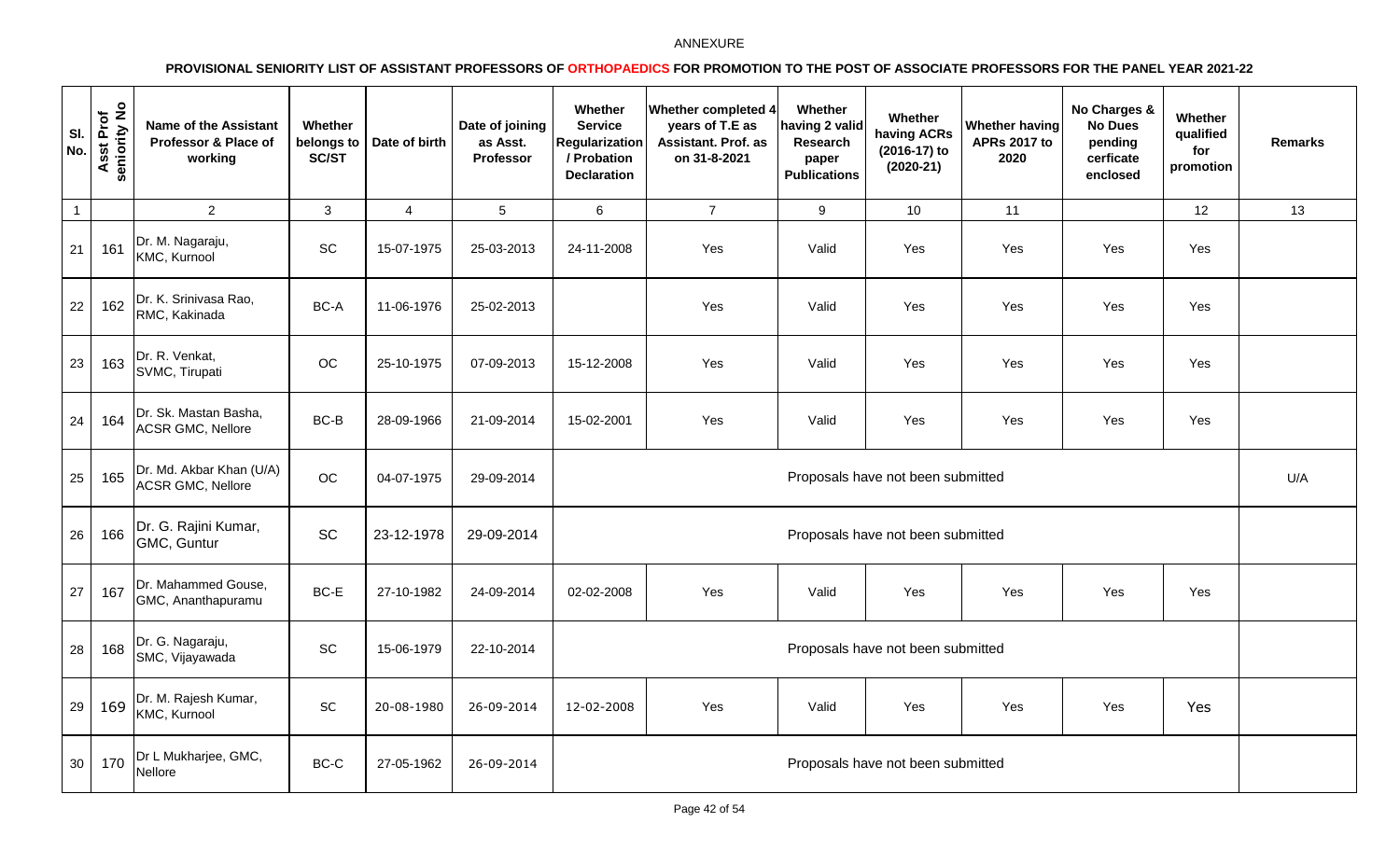| SI.<br>No.      | seniority No<br>Asst Prof | <b>Name of the Assistant</b><br>Professor & Place of<br>working | Whether<br>belongs to<br>SC/ST | Date of birth  | Date of joining<br>as Asst.<br>Professor | Whether<br><b>Service</b><br><b>Regularization</b><br>/ Probation<br><b>Declaration</b> | <b>Whether completed 4</b><br>years of T.E as<br>Assistant. Prof. as<br>on 31-8-2021 | Whether<br>having 2 valic<br>Research<br>paper<br><b>Publications</b> | Whether<br>having ACRs<br>(2016-17) to<br>$(2020-21)$ | <b>Whether having</b><br><b>APRs 2017 to</b><br>2020 | No Charges &<br><b>No Dues</b><br>pending<br>cerficate<br>enclosed | Whether<br>qualified<br>for<br>promotion | <b>Remarks</b> |
|-----------------|---------------------------|-----------------------------------------------------------------|--------------------------------|----------------|------------------------------------------|-----------------------------------------------------------------------------------------|--------------------------------------------------------------------------------------|-----------------------------------------------------------------------|-------------------------------------------------------|------------------------------------------------------|--------------------------------------------------------------------|------------------------------------------|----------------|
| $\overline{1}$  |                           | $\overline{2}$                                                  | $\mathbf{3}$                   | $\overline{4}$ | 5                                        | $6\phantom{1}$                                                                          | $\overline{7}$                                                                       | 9                                                                     | 10                                                    | 11                                                   |                                                                    | 12                                       | 13             |
| 31              | 171                       | Dr. M. Kiran Kumar,<br>SVMC, Tirupati                           | $\operatorname{\textsf{SC}}$   | 15-06-1976     | 04-12-2014                               | 14-11-2008                                                                              | Yes                                                                                  | Valid                                                                 | Yes                                                   | Yes                                                  | Yes                                                                | Yes                                      |                |
| 32              | 172                       | Dr S Sameer, GMC,<br>Kadapa                                     | BC-E                           | 28-08-1977     | 24-07-2015                               |                                                                                         |                                                                                      |                                                                       | Proposals have not been submitted                     |                                                      |                                                                    |                                          |                |
| 32              | 173                       | Dr. D. Lakshmi Venkatesh,<br>SVMC, Tirupati                     | $BC-B$                         | 09-08-1980     | 24-07-2015                               | 24-07-2015                                                                              | Yes                                                                                  | Valid                                                                 | Yes                                                   | Yes                                                  | Yes                                                                | Yes                                      |                |
| 33              | 174                       | Dr. K. Bhaskar,<br><b>ACSR GMC, Nellore</b>                     | SC                             | 04-06-1977     | 16-09-2015                               | 16-09-2015                                                                              | Yes                                                                                  | Valid                                                                 | Yes                                                   | Yes                                                  | Yes                                                                | Yes                                      |                |
| 34              | 175                       | Dr. K. Praveena siva<br>Kumar,<br>AMC, Visakhapatnam            | BC-D                           | 09-08-1980     | 24-092015                                |                                                                                         |                                                                                      |                                                                       | Proposals have not been submitted                     |                                                      |                                                                    |                                          |                |
| 35              | 176                       | Dr. B. Soyal Rao,<br><b>ACSR GMC, Nellore</b>                   | <b>ST</b>                      | 03-06-1979     | 24-07-2015                               | 24-07-2015                                                                              | Yes                                                                                  | Valid                                                                 | Yes                                                   | Yes                                                  | Yes                                                                | Yes                                      |                |
| 36 <sup>°</sup> | 177                       | Dr. T. Vijaya Kumari,<br>KGH, Visakhapatnam                     | BC-C                           | 23.01.1964     | 28-07-2017                               |                                                                                         |                                                                                      |                                                                       | Proposals have not been submitted                     |                                                      |                                                                    |                                          |                |
| 37              | 178                       | Dr.R. Balaji Rao,<br>KGH, Visakhapatnam                         | <b>ST</b>                      | 27-05-1973     | 02-08-2017                               |                                                                                         |                                                                                      |                                                                       | Proposals have not been submitted                     |                                                      |                                                                    |                                          |                |
| 38              | 179                       | Dr. D. Santhosh Karunakar,<br>KGH, Visakhapatnam                | $\operatorname{\textsf{SC}}$   | 26.8.1974      | 2-Aug-17                                 |                                                                                         |                                                                                      |                                                                       | Proposals have not been submitted                     |                                                      |                                                                    |                                          |                |
| 39              | 180                       | Dr. M.V.Sudhar,<br>RMC, Kakinada                                | SC                             | 10-07-1970     | 02-08-2017                               | 15-02-2007                                                                              | Yes                                                                                  | Invalid                                                               | Yes                                                   | Yes                                                  | Yes                                                                | Yes                                      |                |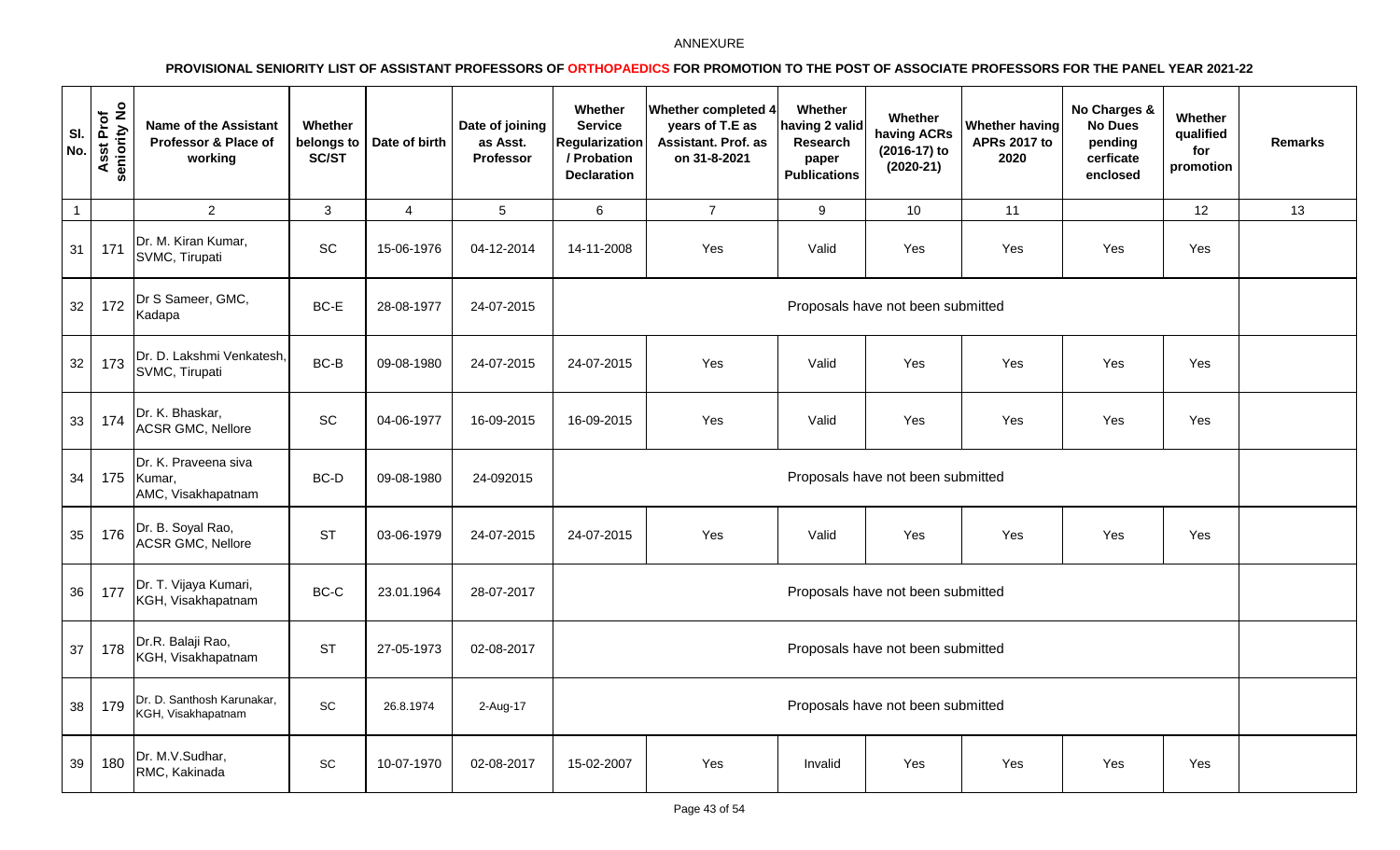# **PROVISIONAL SENIORITY LIST OF ASSISTANT PROFESSORS OF ORTHOPAEDICS FOR PROMOTION TO THE POST OF ASSOCIATE PROFESSORS FOR THE PANEL YEAR 2021-22**

| SI.<br>$\vert$ No. $\vert$ | seniority No<br>Prof<br>sst<br>⋖ | Name of the Assistant<br>Professor & Place of<br>working                   | Whether<br>SC/ST | belongs to   Date of birth | Date of joining<br>as Asst.<br>Professor | Whether<br><b>Service</b><br><b>Regularization</b><br>/ Probation<br><b>Declaration</b> | <b>Whether completed 4</b><br>years of T.E as<br><b>Assistant. Prof. as</b><br>on 31-8-2021 | Whether<br>having 2 valid<br>Research<br>paper<br><b>Publications</b> | Whether<br>having ACRs<br>(2016-17) to<br>$(2020-21)$ | <b>Whether having</b><br><b>APRs 2017 to</b><br>2020 | No Charges &<br><b>No Dues</b><br>pending<br>cerficate<br>enclosed | Whether<br>qualified<br>for<br>promotion | Remarks                                                     |
|----------------------------|----------------------------------|----------------------------------------------------------------------------|------------------|----------------------------|------------------------------------------|-----------------------------------------------------------------------------------------|---------------------------------------------------------------------------------------------|-----------------------------------------------------------------------|-------------------------------------------------------|------------------------------------------------------|--------------------------------------------------------------------|------------------------------------------|-------------------------------------------------------------|
| $\overline{1}$             |                                  | $\overline{2}$                                                             | 3                | 4                          | 5                                        | 6                                                                                       | $\overline{7}$                                                                              | 9                                                                     | 10                                                    | 11                                                   |                                                                    | 12                                       | 13                                                          |
| 40                         | 181                              | Dr. G. Jaya Ram,<br>Rangaraya Medical College,<br>Kakinada                 | BC-B             | 30.8.1977                  | 3-Aug-17                                 |                                                                                         |                                                                                             |                                                                       | Proposals have not been submitted                     |                                                      |                                                                    |                                          |                                                             |
| 41                         | 182                              | Dr. K. Sudhakar,<br>SMC, Vijayawada                                        | SC               | 20-06-1962                 | 30-07-2017                               | 13-02-2007                                                                              | No                                                                                          | Valid                                                                 | Yes                                                   | Yes                                                  | Yes                                                                | No                                       | 3Years 11Months<br>Teaching<br>Experience-. Not<br>eligible |
| 42                         | 183                              | Dr. A. Pavan Kumar Babu,<br><b>Government General</b><br>Hospital, Kurnool | <b>SC</b>        | 01-01-1977                 | 01-08-2017                               |                                                                                         |                                                                                             |                                                                       | Proposals have not been submitted                     |                                                      |                                                                    |                                          |                                                             |
| 43                         | 184                              | Dr. P. Raja,<br>GMC, Guntur                                                | <b>OC</b>        | 05-05-1981                 | 01-08-2017                               | 04-02-2008                                                                              | Yes                                                                                         | Valid                                                                 | Yes                                                   | Yes                                                  | Yes                                                                | Yes                                      |                                                             |

Sd/- Dr. K. Raghavendra Rao, Director of Medical Education.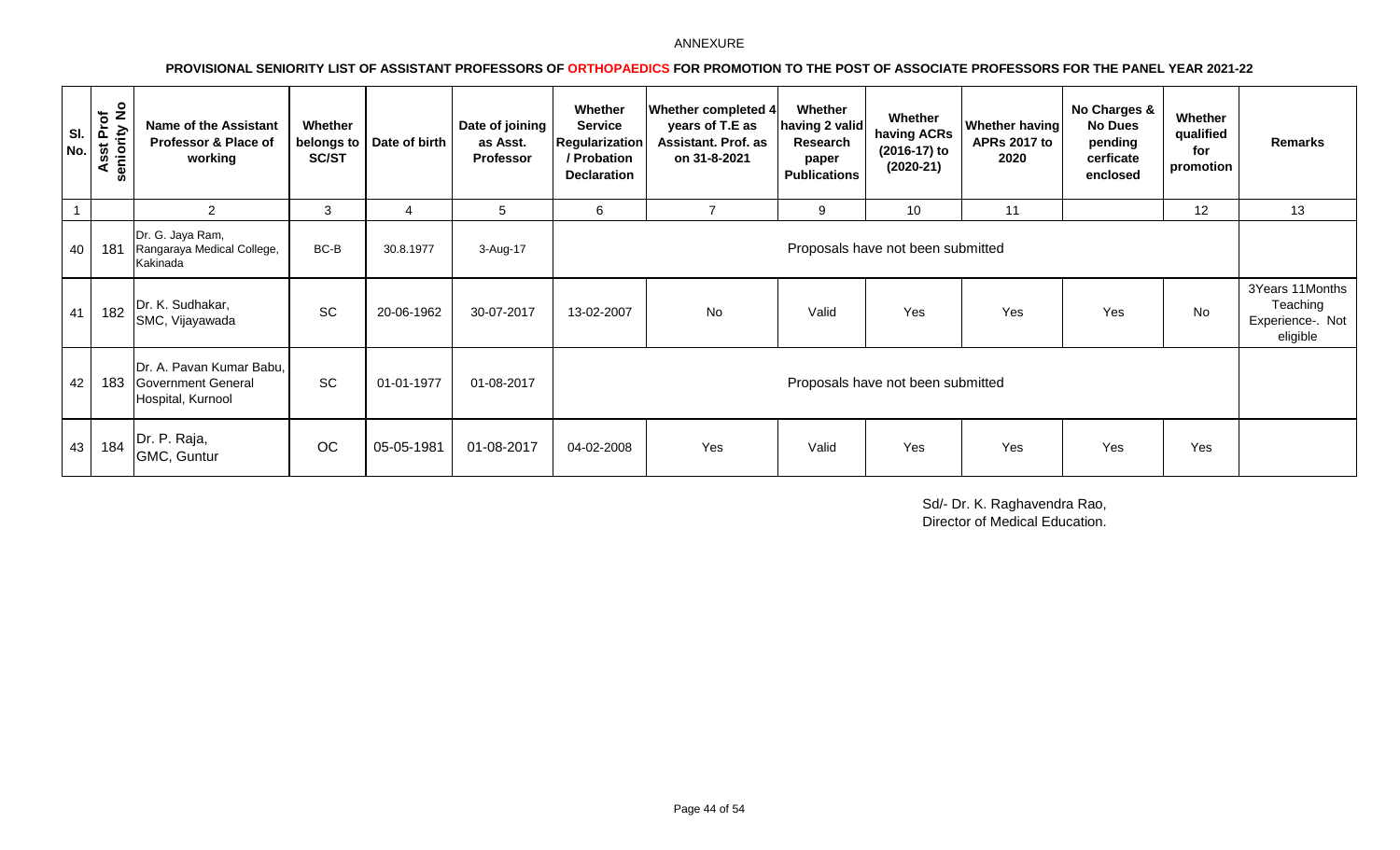| SI.<br>No.      | seniority No<br><b>Asst Prof</b> | <b>Name of the Assistant</b><br>Professor & Place of<br>working  | Whether<br>SC/ST | belongs to Date of birth | Date of<br>joining as<br>Asst.<br><b>Professor</b> | Whether<br><b>Service</b><br><b>Regularizatio</b><br>n / Probation<br><b>Declaration</b> | Whether<br>completed 4<br>years of T.E as<br>Assistant. Prof.<br>as on 31-8-2021 | Whether<br>having 2<br>valid<br><b>Research</b><br>paper<br><b>Publications</b> | Whether<br>having ACRs<br>(2016-17) to<br>$(2020-21)$ | Whether<br>having APRs<br>2017 to 2020 | No Charges &<br><b>No Dues</b><br>pending<br>cerficate<br>enclosed | Whether<br>qualified for<br>promotion | <b>Remarks</b>                                          |
|-----------------|----------------------------------|------------------------------------------------------------------|------------------|--------------------------|----------------------------------------------------|------------------------------------------------------------------------------------------|----------------------------------------------------------------------------------|---------------------------------------------------------------------------------|-------------------------------------------------------|----------------------------------------|--------------------------------------------------------------------|---------------------------------------|---------------------------------------------------------|
| $\overline{1}$  |                                  | $\overline{2}$                                                   | $\mathbf{3}$     | $\overline{4}$           | 5                                                  | 6                                                                                        | $\overline{7}$                                                                   | 9                                                                               | 10                                                    | 11                                     |                                                                    | 12                                    | 13                                                      |
| $\mathbf{1}$    | 57                               | Dr.D.Sai,<br>Andhra Medical<br>College, Visakhapatnam            | OC               | 20-12-1977               | 13-10-2010                                         |                                                                                          |                                                                                  |                                                                                 |                                                       | Proposals not submitted                |                                                                    |                                       |                                                         |
| $\overline{2}$  | 59                               | Dr.B.J.P.Mallika,<br>Andhra Medical<br>College, Visakhapatnam    | BC-C             | 02-02-1975               | 01-06-2012                                         |                                                                                          |                                                                                  |                                                                                 |                                                       | Proposals not submitted                |                                                                    |                                       |                                                         |
| $\mathbf{3}$    | 60                               | Dr.K.Sarada, GH For<br>Mental<br>Care, Visakhapatnam             | OC               | 03-04-1967               | 03-06-2013                                         |                                                                                          |                                                                                  |                                                                                 |                                                       | Proposals not submitted                |                                                                    |                                       |                                                         |
| $\overline{4}$  | 61                               | Dr. M. Vijayalakshmi,<br>AMC, Visakhapatnam                      | OC               | 12-08-1962               | 01-09-2014                                         | 11-07-1998                                                                               | Yes                                                                              | Valid                                                                           | Yes                                                   | Yes                                    | Yes                                                                |                                       |                                                         |
| $\sqrt{5}$      | 62                               | Dr. D. Padmavathi,<br><b>ACSR GMC, Nellore</b>                   | BC-D             | 24-04-1964               | 26-09-2014                                         | 23-04-1999                                                                               | Yes                                                                              | Valid                                                                           | Yes                                                   | Yes                                    | Yes                                                                |                                       |                                                         |
| $6\phantom{.}6$ | 63                               | Dr. J. Sarada,<br>GMC, Ananthapuramu                             | SC               | 22-11-1972               | 26-09-2014                                         | 21-05-2005                                                                               | Yes                                                                              | Valid                                                                           | Yes                                                   | Yes                                    | Yes                                                                |                                       |                                                         |
| $\overline{7}$  | 64                               | Dr V Venkata Kiran, GMC,<br>Guntur                               | <b>SC</b>        | 09-04-1981               | 29-11-2014                                         | 26-05-2005                                                                               | Yes                                                                              | Valid                                                                           | Yes                                                   | Yes                                    | Yes                                                                |                                       |                                                         |
| 8               | 65                               | Dr. G. Vishnu Vardan,<br>SVMC, Tirupati                          | BC-B             | 01-07-186                | 24-07-2015                                         | 24-07-2015                                                                               | <b>No</b>                                                                        | Valid                                                                           | Yes                                                   | Yes                                    | Yes                                                                |                                       | Teaching<br>Experinence<br>Certificate not<br>submitted |
| 9               | 66                               | Dr k Bala Ravi Kumar,<br>Andhra Medical College,<br>Visakhpatnam | <b>OC</b>        | 21-09-1978               | 24-07-2015                                         |                                                                                          |                                                                                  |                                                                                 |                                                       | Proposals not submitted                |                                                                    |                                       |                                                         |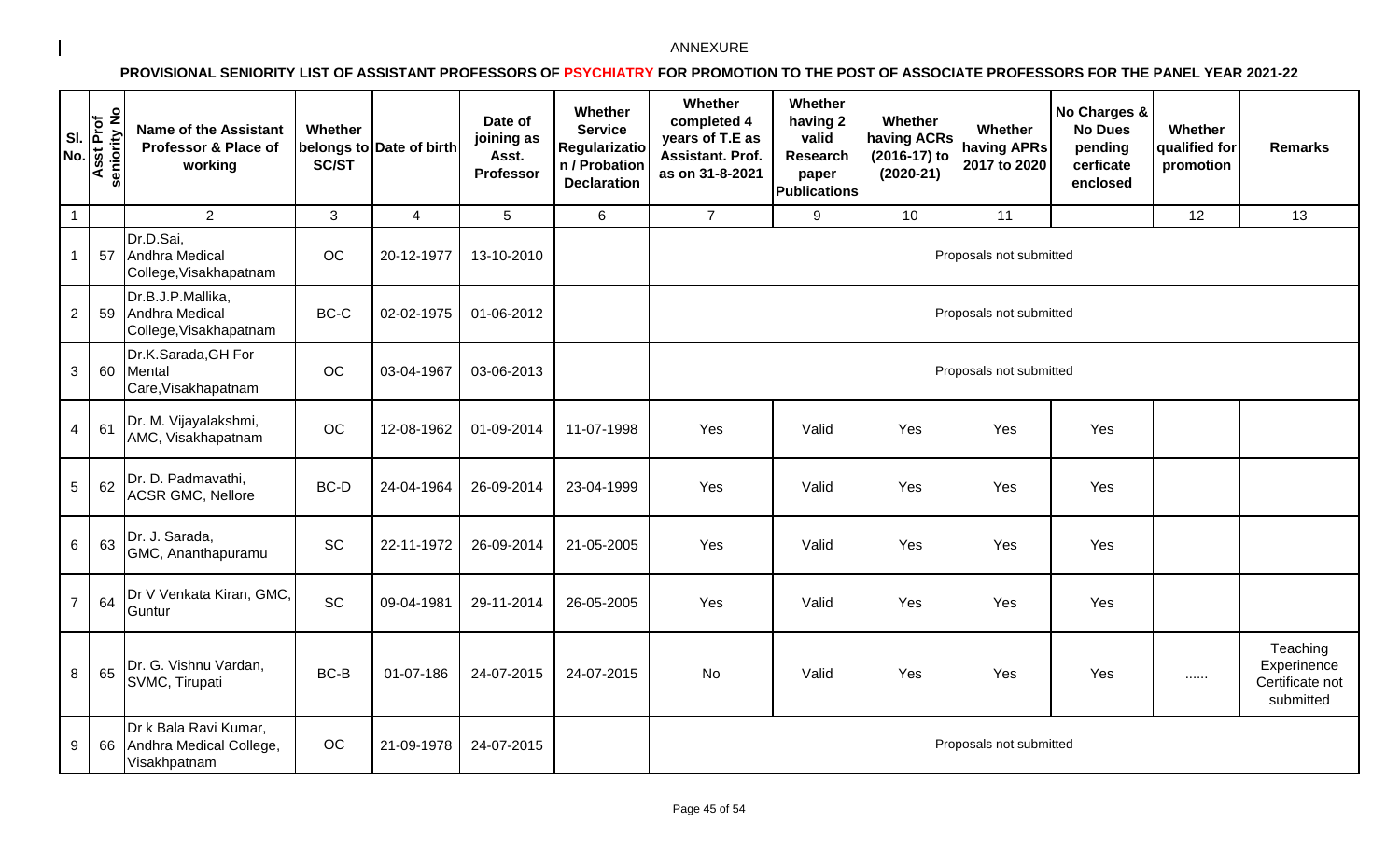| SI.<br>No.       | seniority No<br>Asst Prof | <b>Name of the Assistant</b><br>Professor & Place of<br>working       | Whether<br><b>SC/ST</b> | belongs to Date of birth | Date of<br>joining as<br>Asst.<br><b>Professor</b> | Whether<br><b>Service</b><br><b>Regularizatio</b><br>n / Probation<br><b>Declaration</b> | Whether<br>completed 4<br>years of T.E as<br>Assistant. Prof.<br>as on 31-8-2021 | Whether<br>having 2<br>valid<br><b>Research</b><br>paper<br><b>Publications</b> | Whether<br>having ACRs<br>(2016-17) to<br>$(2020-21)$ | Whether<br>having APRs<br>2017 to 2020 | No Charges &<br><b>No Dues</b><br>pending<br>cerficate<br>enclosed | Whether<br>qualified for<br>promotion | <b>Remarks</b>                                          |
|------------------|---------------------------|-----------------------------------------------------------------------|-------------------------|--------------------------|----------------------------------------------------|------------------------------------------------------------------------------------------|----------------------------------------------------------------------------------|---------------------------------------------------------------------------------|-------------------------------------------------------|----------------------------------------|--------------------------------------------------------------------|---------------------------------------|---------------------------------------------------------|
| $\mathbf{1}$     |                           | $\overline{2}$                                                        | 3                       | $\overline{4}$           | 5                                                  | $6\phantom{1}$                                                                           | $\overline{7}$                                                                   | 9                                                                               | 10                                                    | 11                                     |                                                                    | 12                                    | 13                                                      |
| 10 <sup>°</sup>  | 67                        | Dr.P.Anil<br>Kumar, GMC, Anantapura<br>Im                             | OC                      | 10-06-1981               | 24-09-2015                                         |                                                                                          |                                                                                  |                                                                                 |                                                       | Proposals not submitted                |                                                                    |                                       |                                                         |
| 11               | 68                        | Dr. Ch. Vamsi Krishna,<br>SMC, Vijayawada                             | OC                      | 11-09-1984               | 16-09-2015                                         | 16-09-2015                                                                               | Yes                                                                              | Valid                                                                           | Yes                                                   | Yes                                    | Yes                                                                |                                       |                                                         |
| 12 <sub>2</sub>  |                           | Dr S Kiran Kumar, Andhra<br>69 Medical College,<br>Visakhapatnam      | BC-A                    | 28-04-1987               | 24-07-2015                                         |                                                                                          |                                                                                  |                                                                                 |                                                       | Proposals not submitted                |                                                                    |                                       |                                                         |
| 13               | 70                        | Dr. I. Vamsi Krishna,<br>SVMC, Tirupati                               | OC                      | 15-08-1982               | 18-09-2015                                         | 18-09-2015                                                                               | <b>No</b>                                                                        | Valid                                                                           | Yes                                                   | Yes                                    | Yes                                                                | $\cdots$                              | Teaching<br>Experinence<br>Certificate not<br>submitted |
| 14               | 71                        | Dr. P. Mallikarjuna Rao,<br>GMC, Ongole                               | OC                      | 14-07-1978               | 16-09-2015                                         | 16-09-2015                                                                               | Yes                                                                              | Valid                                                                           | Yes                                                   | Yes                                    | Yes                                                                |                                       |                                                         |
| 15 <sub>15</sub> |                           | Dr V Niveditha, Andhra<br>72 Medical College,<br>Visakhapatnam        | OC                      | 18-12-1984               | 24-07-2015                                         |                                                                                          |                                                                                  |                                                                                 |                                                       | Proposals not submitted                |                                                                    |                                       |                                                         |
| 16               |                           | Dr K Prabhath, Andhra<br>73 Medical College,<br>Visakhapatnam         | BC-D                    | 16-06-1983               | 16-09-2015                                         |                                                                                          |                                                                                  |                                                                                 |                                                       | Proposals not submitted                |                                                                    |                                       |                                                         |
| 17               | 74                        | V Vara Prasad, RMC,<br>Kakinada                                       | BC-A                    | 18-11-1979               | 24-09-2015                                         |                                                                                          |                                                                                  |                                                                                 |                                                       | Proposals not submitted                |                                                                    |                                       |                                                         |
| 18               |                           | Dr G Syed Ahmed Basha,<br>75 Andhra Medical College,<br>Visakhapatnam | BC-B                    | 30-06-1983               | 28-09-2015                                         |                                                                                          |                                                                                  |                                                                                 |                                                       | Proposals not submitted                |                                                                    |                                       |                                                         |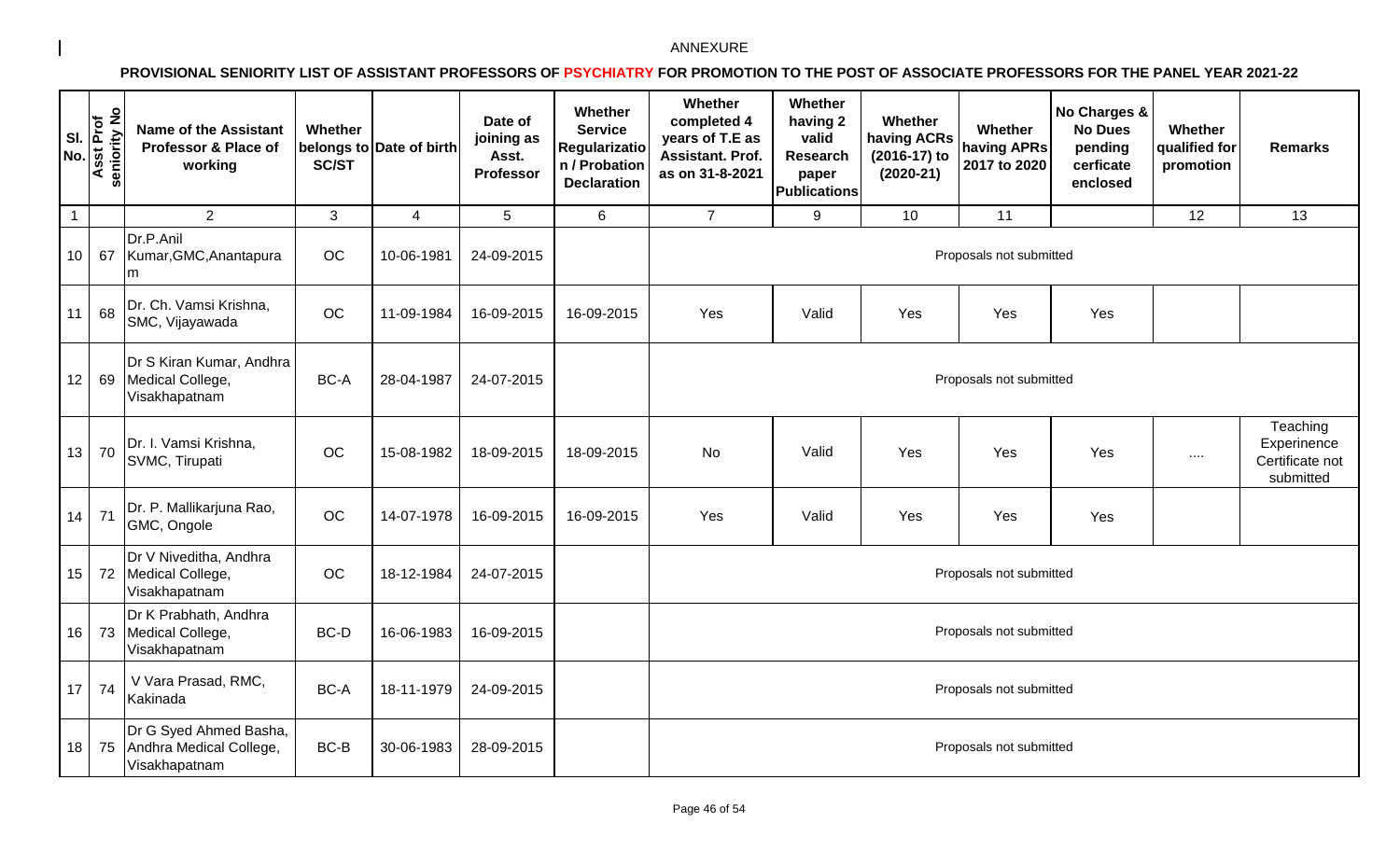| SI.<br>No.     | seniority No<br><b>Asst Prof</b> | <b>Name of the Assistant</b><br>Professor & Place of<br>working    | Whether<br><b>SC/ST</b> | belongs to Date of birth | Date of<br>joining as<br>Asst.<br><b>Professor</b> | Whether<br><b>Service</b><br>Regularizatio<br>n / Probation<br><b>Declaration</b> | Whether<br>completed 4<br>years of T.E as<br><b>Assistant. Prof.</b><br>as on 31-8-2021 | Whether<br>having 2<br>valid<br><b>Research</b><br>paper<br><b>Publications</b> | Whether<br>having ACRs<br>(2016-17) to<br>$(2020-21)$ | Whether<br>having APRs<br>2017 to 2020 | No Charges &<br><b>No Dues</b><br>pending<br>cerficate<br>enclosed | Whether<br>qualified for<br>promotion | <b>Remarks</b> |  |
|----------------|----------------------------------|--------------------------------------------------------------------|-------------------------|--------------------------|----------------------------------------------------|-----------------------------------------------------------------------------------|-----------------------------------------------------------------------------------------|---------------------------------------------------------------------------------|-------------------------------------------------------|----------------------------------------|--------------------------------------------------------------------|---------------------------------------|----------------|--|
| $\overline{1}$ |                                  | 2                                                                  | 3                       | $\overline{4}$           | 5                                                  | 6                                                                                 | $\overline{7}$                                                                          | 9                                                                               | 10                                                    | 11                                     |                                                                    | 12                                    | 13             |  |
| 20             | 76                               | Dr. R. Tara,<br>SMC, Vijayawada                                    | OC                      | 09-06-1976               | 24-07-2015                                         | 24-07-2015                                                                        | Yes                                                                                     | Valid                                                                           | Yes                                                   | Yes                                    | Yes                                                                |                                       |                |  |
| 19             | 77                               | Dr P Vijayasree, Andhra<br>Medical College,<br>Visakhapatnam       | SC                      | 20-07-1984               | 25-07-2015                                         |                                                                                   |                                                                                         |                                                                                 |                                                       | Proposals not submitted                |                                                                    |                                       |                |  |
| 21             | 78                               | Dt T Suryanarayana Raju,<br>Andhra Medical College,<br>Visakhptanm | BC-A                    | 08-06-1981               | 28-09-2015                                         |                                                                                   |                                                                                         |                                                                                 |                                                       | Proposals not submitted                |                                                                    |                                       |                |  |
| 22             | 79                               | Dr O Radhika, GHMC,<br>Visakhpatnam                                | OC                      | 20-02-1984               | 26-09-2015                                         |                                                                                   | Proposals not submitted                                                                 |                                                                                 |                                                       |                                        |                                                                    |                                       |                |  |
| 23             | 80                               | Dr K Srilakshmi, GMC,<br>Guntur                                    | OC                      | 01-07-1983               | 23-09-2015                                         |                                                                                   |                                                                                         |                                                                                 |                                                       | Proposals not submitted                |                                                                    |                                       |                |  |
| 24             | 81                               | Dr. D. Arogyanadhudu,<br>GMC, Guntur                               | SC                      | 17-07-1980               | 24-07-2015                                         | 24-07-2015                                                                        | Yes                                                                                     | Valid                                                                           | Yes                                                   | Yes                                    | Yes                                                                |                                       |                |  |
| 25             | 82                               | Dr K Madhavi Latha,<br>GHMC, Visakhpatnam                          | BC-D                    | 09-05-1976               | 02-08-2017                                         |                                                                                   |                                                                                         |                                                                                 |                                                       | Proposals not submitted                |                                                                    |                                       |                |  |
| 26             | 83                               | Dr A Srinivas, GMC,<br>Guntur                                      | OC                      | 05-07-1978               | 02-08-2017                                         |                                                                                   |                                                                                         |                                                                                 |                                                       | Proposals not submitted                |                                                                    |                                       |                |  |
| 27             | 84                               | Dr D Vijaya Lakshmi,<br>GHMC, Visakhpatnam                         | <b>ST</b>               | 08-01-1978               | 02-08-2017                                         |                                                                                   |                                                                                         |                                                                                 |                                                       | Proposals not submitted                |                                                                    |                                       |                |  |
| 28             | 85                               | Dr D Seneetha, GHMC,<br>Visakhpatnam                               | OC                      | 05-05-1981               | 04-08-2017                                         |                                                                                   |                                                                                         |                                                                                 |                                                       | Proposals not submitted                |                                                                    |                                       |                |  |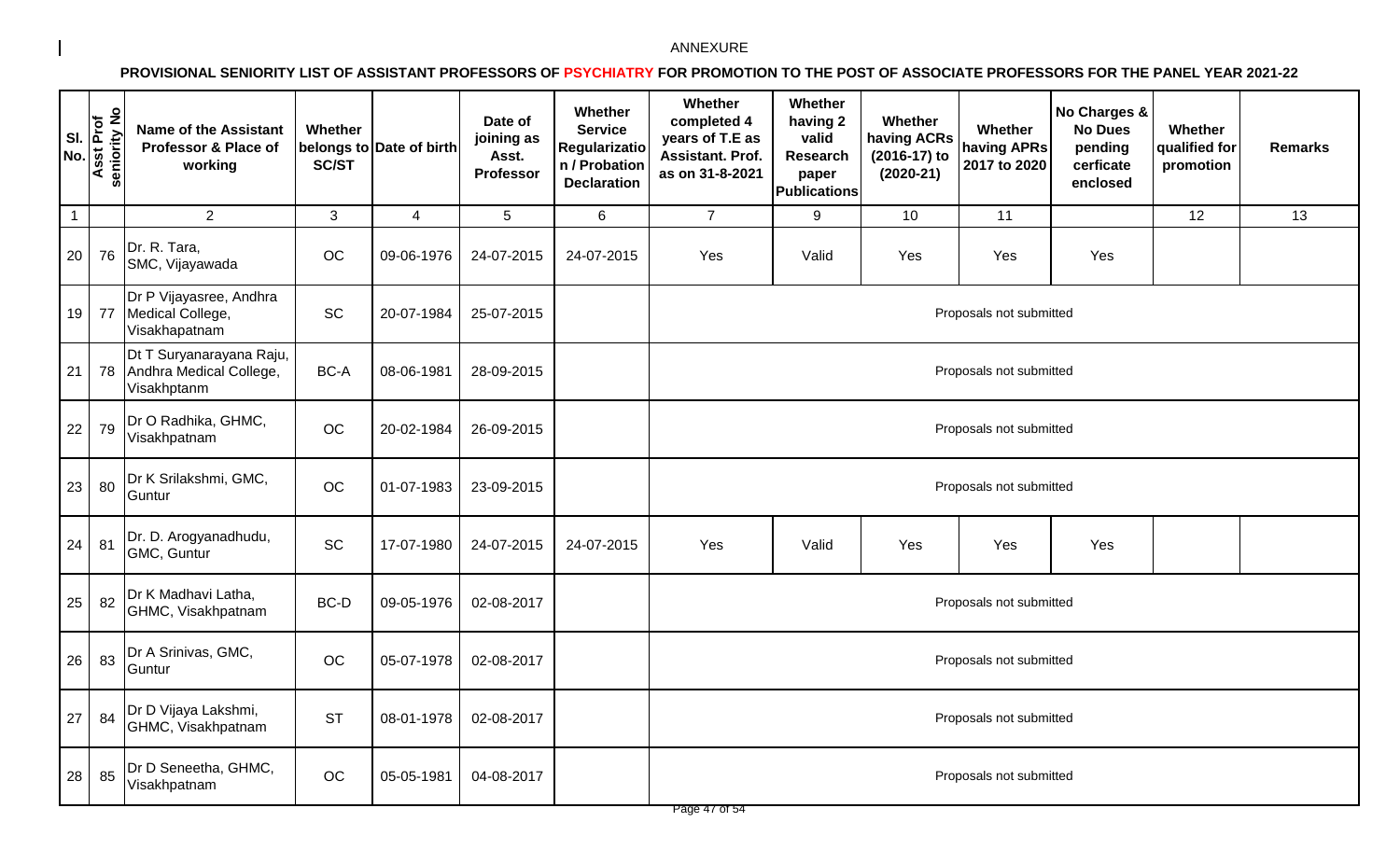**PROVISIONAL SENIORITY LIST OF ASSISTANT PROFESSORS OF PSYCHIATRY FOR PROMOTION TO THE POST OF ASSOCIATE PROFESSORS FOR THE PANEL YEAR 2021-22** 

| $SIL$ $\overline{\tilde{E}}$<br>No. | $\frac{1}{2}$<br>seniority<br>Asst | <b>Name of the Assistant</b><br><b>Professor &amp; Place of</b><br>working | Whether<br><b>SC/ST</b> | belongs to Date of birth | Date of<br>joining as<br>Asst.<br><b>Professor</b> | Whether<br><b>Service</b><br><b>Regularizatio</b><br>n / Probation<br><b>Declaration</b> | <b>Whether</b><br>completed 4<br>years of T.E as<br>Assistant. Prof.<br>as on 31-8-2021 | Whether<br>having 2<br>valid<br>Research<br>paper<br><b>Publications</b> | Whether<br>having ACRs<br>(2016-17) to<br>$(2020-21)$ | Whether<br>having APRs<br>2017 to 2020 | No Charges &<br><b>No Dues</b><br>pending<br>cerficate<br>enclosed | Whether<br>qualified for<br>promotion | <b>Remarks</b> |
|-------------------------------------|------------------------------------|----------------------------------------------------------------------------|-------------------------|--------------------------|----------------------------------------------------|------------------------------------------------------------------------------------------|-----------------------------------------------------------------------------------------|--------------------------------------------------------------------------|-------------------------------------------------------|----------------------------------------|--------------------------------------------------------------------|---------------------------------------|----------------|
|                                     |                                    | 2                                                                          | 3                       | 4                        | 5                                                  | 6                                                                                        |                                                                                         | 9                                                                        | 10                                                    | 11                                     |                                                                    | 12                                    | 13             |
| 29                                  | 86                                 | Dr. N. Annapurna,<br>AMC, Visakhapatnam                                    | SC                      | 31-12-1975               | 02-08-2017                                         | 09-02-2008                                                                               | Yes                                                                                     | Valid                                                                    | Yes                                                   | Yes                                    | Yes                                                                |                                       |                |
| 30                                  | 87                                 | Dr P Ramya Keerthi,<br>SVMC, Tirupati                                      | BC-B                    | 17-04-1989               | 26-10-2017                                         |                                                                                          |                                                                                         |                                                                          |                                                       | Proposals not submitted                |                                                                    |                                       |                |
| 31                                  | 88                                 | Dr Shaik Ekramulla, KMC,<br>Kurnool                                        | BC-E                    | 31-08-1985               | 27-10-2017                                         |                                                                                          |                                                                                         |                                                                          |                                                       | Proposals not submitted                |                                                                    |                                       |                |
| 32                                  | 89                                 | Dr Arifa Bano Sirivella,<br>GMC, Anantapuramu                              | BC-B                    | 03-07-1987               | 27-10-2017                                         |                                                                                          |                                                                                         |                                                                          |                                                       | Proposals not submitted                |                                                                    |                                       |                |

Sd/- Dr. K. Raghavendra Rao, Director of Medical Education.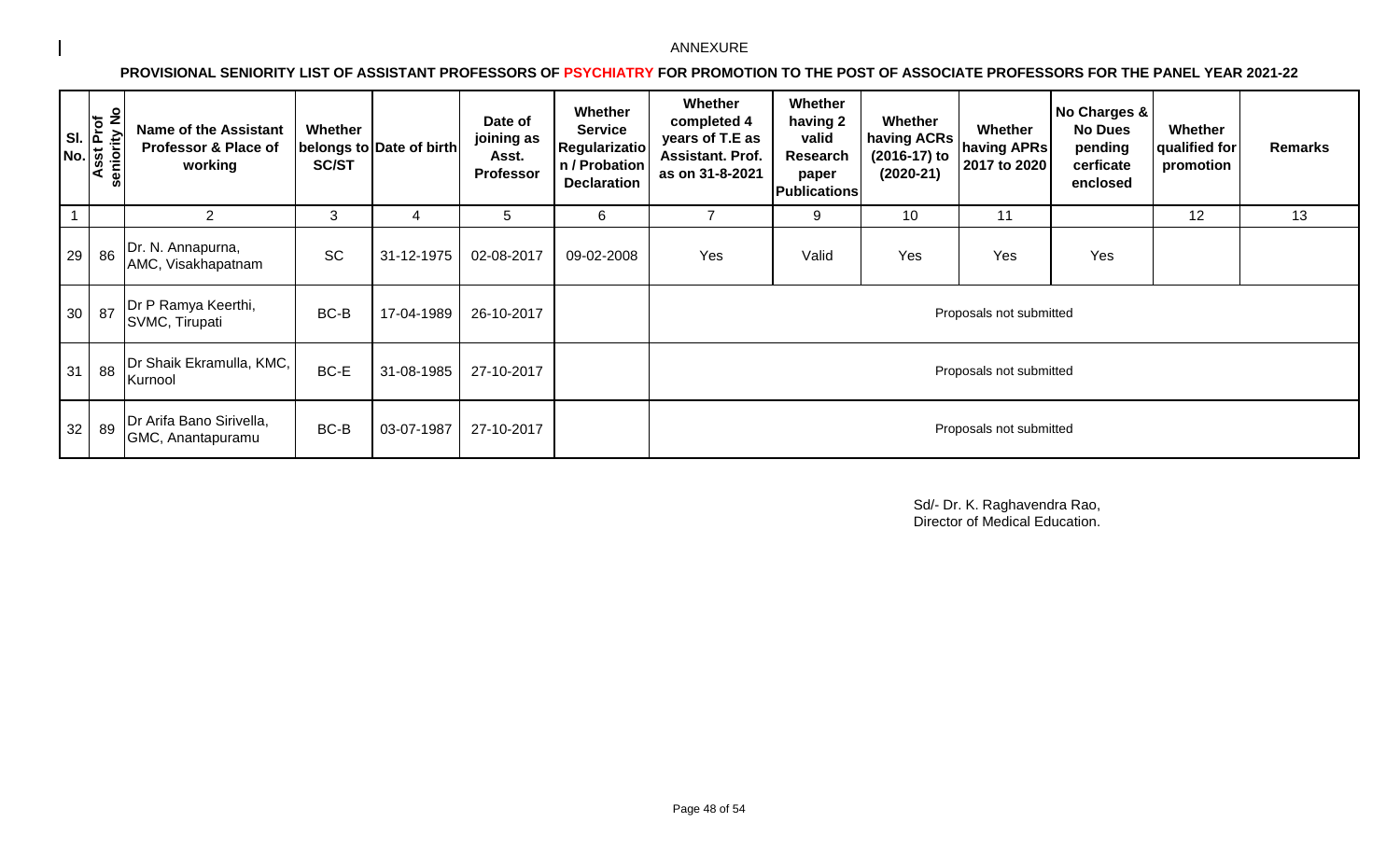| SI.<br>No.      | Asst Prof<br>seniority No | <b>Name of the Assistant</b><br>Professor & Place of<br>working     | Whether<br>belongs to<br>SC/ST | Date of birth  | Date of joining<br>as Asst.<br>Professor | Whether<br><b>Service</b><br><b>Regularization</b><br>/ Probation<br><b>Declaration</b> | Whether completed 4<br>years of T.E as<br>Assistant. Prof. as<br>on 31-8-2021 | Whether<br>having 2 valid<br>Research<br>paper<br><b>Publications</b> | Whether<br>having ACRs<br>(2016-17) to<br>$(2020-21)$ | Whether<br>having APRs<br>2017 to 2020 | No Charges &<br><b>No Dues</b><br>pending<br>cerficate<br>enclosed | Whether<br>qualified<br>for<br>promotion | <b>Remarks</b>                                                           |
|-----------------|---------------------------|---------------------------------------------------------------------|--------------------------------|----------------|------------------------------------------|-----------------------------------------------------------------------------------------|-------------------------------------------------------------------------------|-----------------------------------------------------------------------|-------------------------------------------------------|----------------------------------------|--------------------------------------------------------------------|------------------------------------------|--------------------------------------------------------------------------|
| $\overline{1}$  |                           | $\overline{2}$                                                      | $\mathbf{3}$                   | $\overline{4}$ | $5\overline{)}$                          | 6                                                                                       | $\overline{7}$                                                                | 9                                                                     | 10                                                    | 11                                     |                                                                    | 12                                       | 13                                                                       |
| $\overline{1}$  | 146                       | Dr.K.Vani Bai,<br><b>GMC Guntur.</b>                                | BC-A                           | 11-07-1969     | 24-06-2009                               |                                                                                         |                                                                               |                                                                       | Proposals not submitted                               |                                        |                                                                    |                                          | Promoted during the<br>panel year 2019-20.<br>But, She did not<br>joined |
| $\overline{2}$  | 147                       | Dr. A. Vidyullatha,<br>AMC, Visakhapatnam                           |                                | 21-09-1970     | 18-07-2009                               | 11-07-1998                                                                              | Yes                                                                           | Valid                                                                 | Yes                                                   | Yes                                    | Yes                                                                |                                          |                                                                          |
| 3               | 148                       | Dr. K. Manikya Naicker,<br>RMC, Kakinada                            | BC-A                           | 10.6.72        | 18-Jul-09                                | Yes                                                                                     | No                                                                            | No                                                                    | No                                                    | No                                     | No                                                                 |                                          |                                                                          |
| $\overline{4}$  | 149                       | Dr. Y SivaramaKrishna<br><b>GMC Guntur</b>                          | OC                             | 05-08-1965     | 20-07-2009                               | 03-01-1999                                                                              | Yes                                                                           | Valid                                                                 | Yes                                                   | Yes                                    | Yes                                                                |                                          |                                                                          |
| $\sqrt{5}$      | 153                       | Dr. M. Surya Prasada Rao<br><b>GMC Guntur</b>                       | BC-D                           | 01-06-1971     | 24-09-2009                               | 16-02-2001                                                                              | Yes                                                                           | Valid                                                                 | Yes                                                   | Yes                                    | Yes                                                                |                                          |                                                                          |
| 6               | 161                       | Dr. N. Praveen Deen Kumar,<br>GMC, Ananthapuramu                    | BC-C                           | 25-01-1979     | 13-04-2010                               | 24-01-2009                                                                              | Yes                                                                           | Valid                                                                 | Yes                                                   | Yes                                    | Yes                                                                |                                          |                                                                          |
| $\overline{7}$  |                           | Dr. B. Sasi Kumar,<br>163 Govt. Maternity Hospital,<br>Tirupati     |                                | 25-06-1974     | 30-07-2010                               | 28-08-2006                                                                              | Yes                                                                           | Valid                                                                 | Yes                                                   | Yes                                    | Yes                                                                |                                          |                                                                          |
| $\bf 8$         | 166                       | Dr.G.Siddartha Kiran,<br><b>RMC Kakinada</b>                        | SC                             | 08-04-1977     | 18-10-2010                               |                                                                                         |                                                                               |                                                                       | Proposals not submitted                               |                                        |                                                                    |                                          |                                                                          |
| $9\,$           | 167                       | Dr.N.Manjuleswari, KMC<br>Kurnool                                   | SC                             | 01-06-1980     | 25-10-2010                               |                                                                                         |                                                                               |                                                                       | Proposals not submitted                               |                                        |                                                                    |                                          |                                                                          |
| 10 <sup>1</sup> | 168                       | Dr. A Deepak Kumar GMC<br>Gunturu                                   | <b>SC</b>                      | 12-07-1969     | 09-12-2011                               | 06-04-2006                                                                              | Yes                                                                           | Valid                                                                 | Yes                                                   | Yes                                    | Yes                                                                | Yes                                      |                                                                          |
| 11              |                           | Dr.K. Satya Kumari, Andhra<br>169 Medical College,<br>Visakhapatnam |                                | 06-08-1971     | 09-12-2011                               | 18-06-2007                                                                              | Yes                                                                           | Valid                                                                 | Yes                                                   | Yes                                    | Yes                                                                | Yes                                      |                                                                          |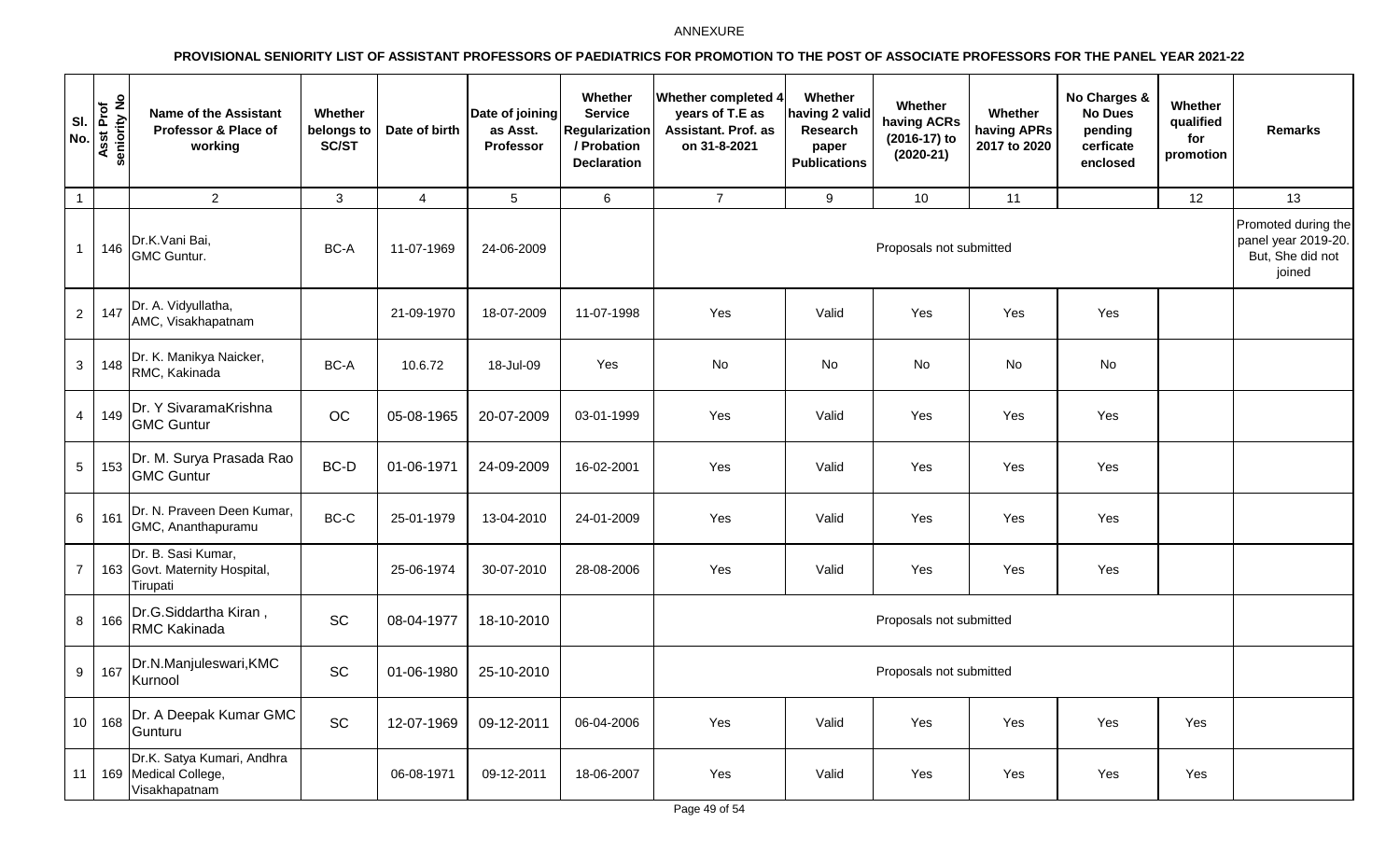| SI.<br>No.      | Asst Prof<br>seniority No | <b>Name of the Assistant</b><br>Professor & Place of<br>working                 | Whether<br>belongs to<br><b>SC/ST</b> | Date of birth  | Date of joining<br>as Asst.<br>Professor | Whether<br><b>Service</b><br><b>Regularization</b><br>/ Probation<br><b>Declaration</b> | Whether completed 4<br>years of T.E as<br>Assistant. Prof. as<br>on 31-8-2021 | Whether<br>aving 2 valid<br>Research<br>paper<br><b>Publications</b> | <b>Whether</b><br>having ACRs<br>(2016-17) to<br>$(2020-21)$ | Whether<br>having APRs<br>2017 to 2020 | No Charges &<br><b>No Dues</b><br>pending<br>cerficate<br>enclosed | Whether<br>qualified<br>for<br>promotion | Remarks |
|-----------------|---------------------------|---------------------------------------------------------------------------------|---------------------------------------|----------------|------------------------------------------|-----------------------------------------------------------------------------------------|-------------------------------------------------------------------------------|----------------------------------------------------------------------|--------------------------------------------------------------|----------------------------------------|--------------------------------------------------------------------|------------------------------------------|---------|
| $\overline{1}$  |                           | $\overline{2}$                                                                  | 3                                     | $\overline{4}$ | $\overline{5}$                           | $\,6\,$                                                                                 | $\overline{7}$                                                                | 9                                                                    | 10                                                           | 11                                     |                                                                    | 12                                       | 13      |
| 12              | 170                       | Dr. P. Ravindra Nath Reddy,<br>KMC, Kurnool                                     |                                       | 23-06-1970     | 25-01-2012                               | 02-11-1998                                                                              | Yes                                                                           | Valid                                                                | Yes                                                          | Yes                                    | Yes                                                                | Yes                                      |         |
| 13              | 171                       | Dr.B.Rambabu,RMC<br>Kakinada                                                    | OC                                    | 20-06-1964     | 01-06-2012                               |                                                                                         |                                                                               | Proposals not submitted                                              |                                                              |                                        |                                                                    |                                          |         |
| 14              | 172                       | Dr. M. Sanjeevappa,<br>GMC, Ananthapuramu                                       | SC                                    | 01-08-1974     | 06-09-2012                               | 08-06-2005                                                                              | Yes                                                                           | Valid                                                                | Yes                                                          | Yes                                    | Yes                                                                | Yes                                      |         |
| 15              |                           | $\begin{bmatrix} 1 & 73 \end{bmatrix}$ Dr.P.Chandra<br>Mohan, S, MC, Vijayawada | BC-D                                  | 15-06-1972     | 08-09-2012                               |                                                                                         | Proposals not submitted                                                       |                                                                      |                                                              |                                        |                                                                    |                                          |         |
|                 | 16 174                    | Dr. K.V.Ramana Rao,<br>SMC, Vijayawada                                          | BC-A                                  | 23-07-1969     | 10-09-2012                               | 01-11-1998                                                                              | Yes                                                                           | Valid                                                                | Yes                                                          | Yes                                    | Yes                                                                | Yes                                      |         |
| 17 <sup>1</sup> | 175                       | Dr.K.Siva<br>Ramudu, SVMC, Tirupathi                                            | BC-A                                  | 01-03-1969     | 11-09-2012                               |                                                                                         |                                                                               |                                                                      | Proposals not submitted                                      |                                        |                                                                    |                                          |         |
| 18              | 176                       | Dr.M.Prakash<br>Kumar, RMC, Kakinada                                            | OC                                    | 25-09-1974     | 12-09-2012                               |                                                                                         |                                                                               |                                                                      | Proposals not submitted                                      |                                        |                                                                    |                                          |         |
|                 | 19 177                    | Dr.I.V. Padmavathi,<br>AMC, Visakhapatnam                                       | <b>BC</b>                             | 9.4.1980       | 12-09-2012                               |                                                                                         |                                                                               |                                                                      |                                                              |                                        |                                                                    |                                          |         |
| 20 <sup>1</sup> | 178                       | Dr. M. Murali Krishna,<br>SMC, Vijayawada                                       | BC-B                                  | 13-06-1973     | 13-09-2012                               | 15-04-2006                                                                              | Yes                                                                           | Valid                                                                | Yes                                                          | Yes                                    | Yes                                                                | Yes                                      |         |
| 21              | 179                       | Dr.P.Satish<br>Chandra, RMC, Kakinada                                           | BC-A                                  | 30-08-1981     | 14-09-2012                               |                                                                                         | Proposals not submitted                                                       |                                                                      |                                                              |                                        |                                                                    |                                          |         |
| 22              | 180                       | Dr. E.Gowri,<br>SMC, Vijayawada                                                 | BC-A                                  | 24-11-1983     | 10-10-2012                               | 30-01-2012                                                                              | Yes                                                                           | Valid                                                                | Yes                                                          | Yes                                    | Yes                                                                | Yes                                      |         |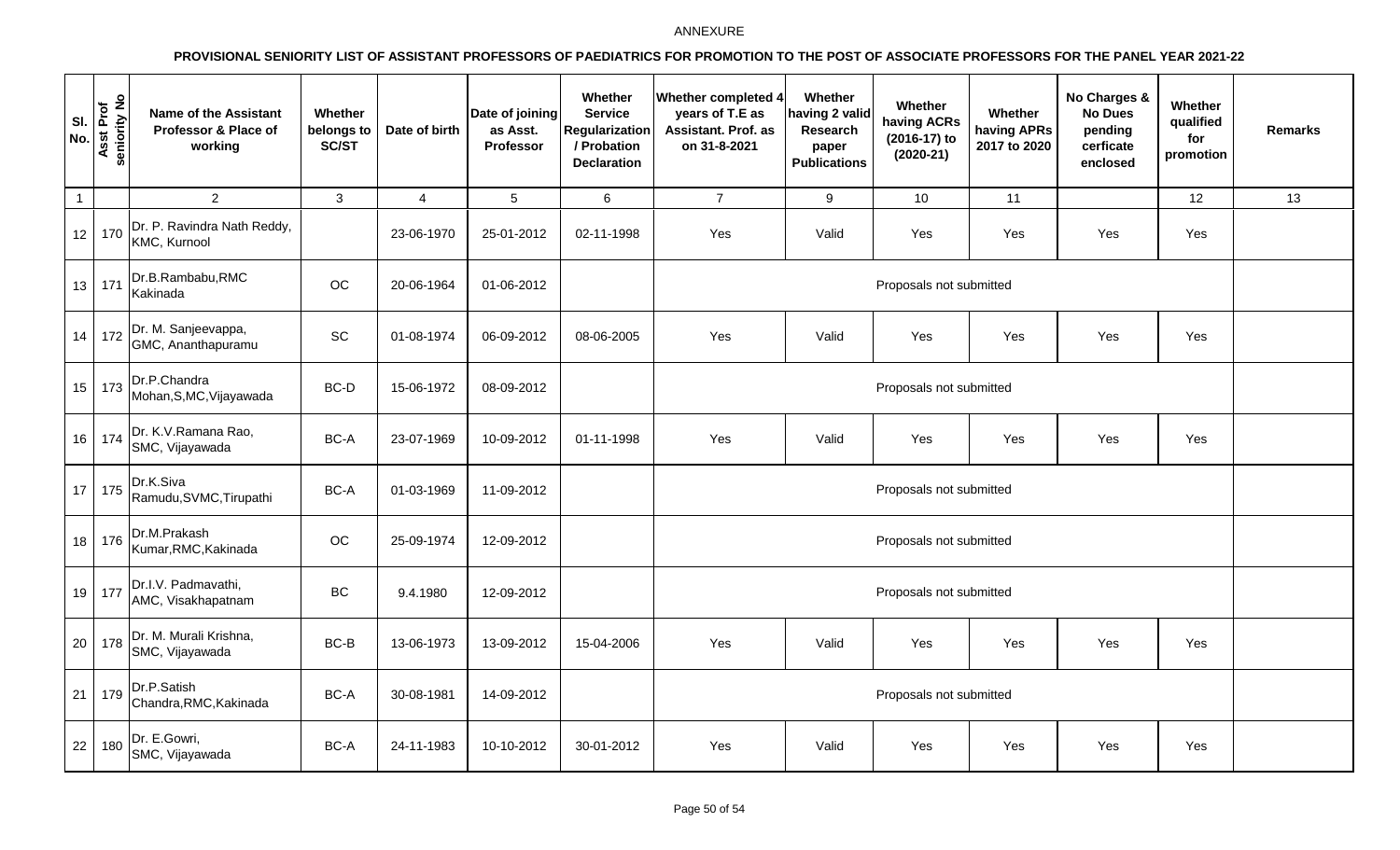| SI.<br>No.      | Asst Prof<br>seniority No | <b>Name of the Assistant</b><br>Professor & Place of<br>working   | Whether<br>belongs to<br>SC/ST | Date of birth | Date of joining<br>as Asst.<br>Professor | Whether<br><b>Service</b><br><b>Regularization</b><br>/ Probation<br><b>Declaration</b> | <b>Whether completed 4</b><br>years of T.E as<br>Assistant. Prof. as<br>on 31-8-2021 | Whether<br>naving 2 valid<br>Research<br>paper<br><b>Publications</b> | Whether<br>having ACRs<br>(2016-17) to<br>$(2020-21)$ | Whether<br>having APRs<br>2017 to 2020 | No Charges &<br><b>No Dues</b><br>pending<br>cerficate<br>enclosed | Whether<br>qualified<br>for<br>promotion | <b>Remarks</b> |  |
|-----------------|---------------------------|-------------------------------------------------------------------|--------------------------------|---------------|------------------------------------------|-----------------------------------------------------------------------------------------|--------------------------------------------------------------------------------------|-----------------------------------------------------------------------|-------------------------------------------------------|----------------------------------------|--------------------------------------------------------------------|------------------------------------------|----------------|--|
| $\overline{1}$  |                           | $\overline{2}$                                                    | 3                              | 4             | $\sqrt{5}$                               | 6                                                                                       | $\overline{7}$                                                                       | 9                                                                     | 10                                                    | 11                                     |                                                                    | 12                                       | 13             |  |
| 23              | 181                       | Dr.R.Sujatha Devi, KGH<br>Visakhapatnam                           | BC-D                           | 25-08-1970    | 04-11-2012                               |                                                                                         |                                                                                      |                                                                       | Proposals not submitted                               |                                        |                                                                    |                                          |                |  |
| 24              |                           | Dr.G.Chinna rao, Andhra<br>182 Medical<br>College, Visakhapatnam. | OC                             | 07-04-1979    | 25-03-2013                               |                                                                                         |                                                                                      | Proposals not submitted                                               |                                                       |                                        |                                                                    |                                          |                |  |
| 25              | 184                       | Dr. K. Aruna Jyothi,<br>KMC, Kurnool                              | BC-C                           | 25-04-1980    | 28-09-2014                               | 20-05-2005                                                                              | Yes                                                                                  | Valid                                                                 | Yes                                                   | Yes                                    | Yes                                                                | Yes                                      |                |  |
| 26              | 185                       | Dr. A. Sailaja,<br>SVMC, Tirupati                                 | SC                             | 25-11-1973    | 26-09-2014                               | 11-06-2005                                                                              | Yes                                                                                  | Valid                                                                 | Yes                                                   | Yes                                    | Yes                                                                | Yes                                      |                |  |
| 27              | 186                       | Dr. M. Mallikarjuna,<br>KMC, Kurnool                              | <b>ST</b>                      | 10-05-1973    | 26-09-2014                               | 26-05-2005                                                                              | Yes                                                                                  | Valid                                                                 | Yes                                                   | Yes                                    | Yes                                                                | Yes                                      |                |  |
| 28              | 187                       | Dr. B. Ramesh Kumar,<br>GMC, Guntur                               | SC                             | 01-04-1978    | 01-10-2014                               |                                                                                         |                                                                                      | Proposals not submitted                                               |                                                       |                                        |                                                                    |                                          |                |  |
| 29              | 188                       | Dr. M. Manjula (U/A)<br>Maternity Hospital, Nellore               | SC                             | 20-06-1976    | 01-10-2014                               |                                                                                         |                                                                                      |                                                                       | Proposals not submitted                               |                                        |                                                                    |                                          | U/A            |  |
| 30 <sup>1</sup> | 189                       | Dr. S. Sreelatha,<br>KMC, Kurnool                                 | BC-A                           | 23-01-1975    | 20-09-2014                               | 28-05-2005                                                                              | Yes                                                                                  | Valid                                                                 | Yes                                                   | Yes                                    | Yes                                                                | Yes                                      |                |  |
| 31              | 190                       | Dr. Ch. Lakshmi Prasanna,<br><b>ACSR GMC, Nellore</b>             | BC-B                           | 01-06-1981    | 06-10-2014                               | 12-02-2007                                                                              | Yes                                                                                  | Valid                                                                 | Yes                                                   | Yes                                    | Yes                                                                | Yes                                      |                |  |
| 32              | 191                       | Dr. P.Satya Prakash,<br><b>ACSR GMC, Nellore</b>                  |                                | 05-01-1996    | 24-09-2014                               | 23-02-2007                                                                              | No                                                                                   | Valid                                                                 | Yes                                                   | Yes                                    | No                                                                 | Yes                                      |                |  |
| 33              | 192                       | Dr.P. Anil Kiran,<br>GMC, Guntur                                  | BC-A                           | 15-05-1981    | 27-11-2014                               |                                                                                         |                                                                                      |                                                                       | Proposals not submitted                               |                                        |                                                                    |                                          |                |  |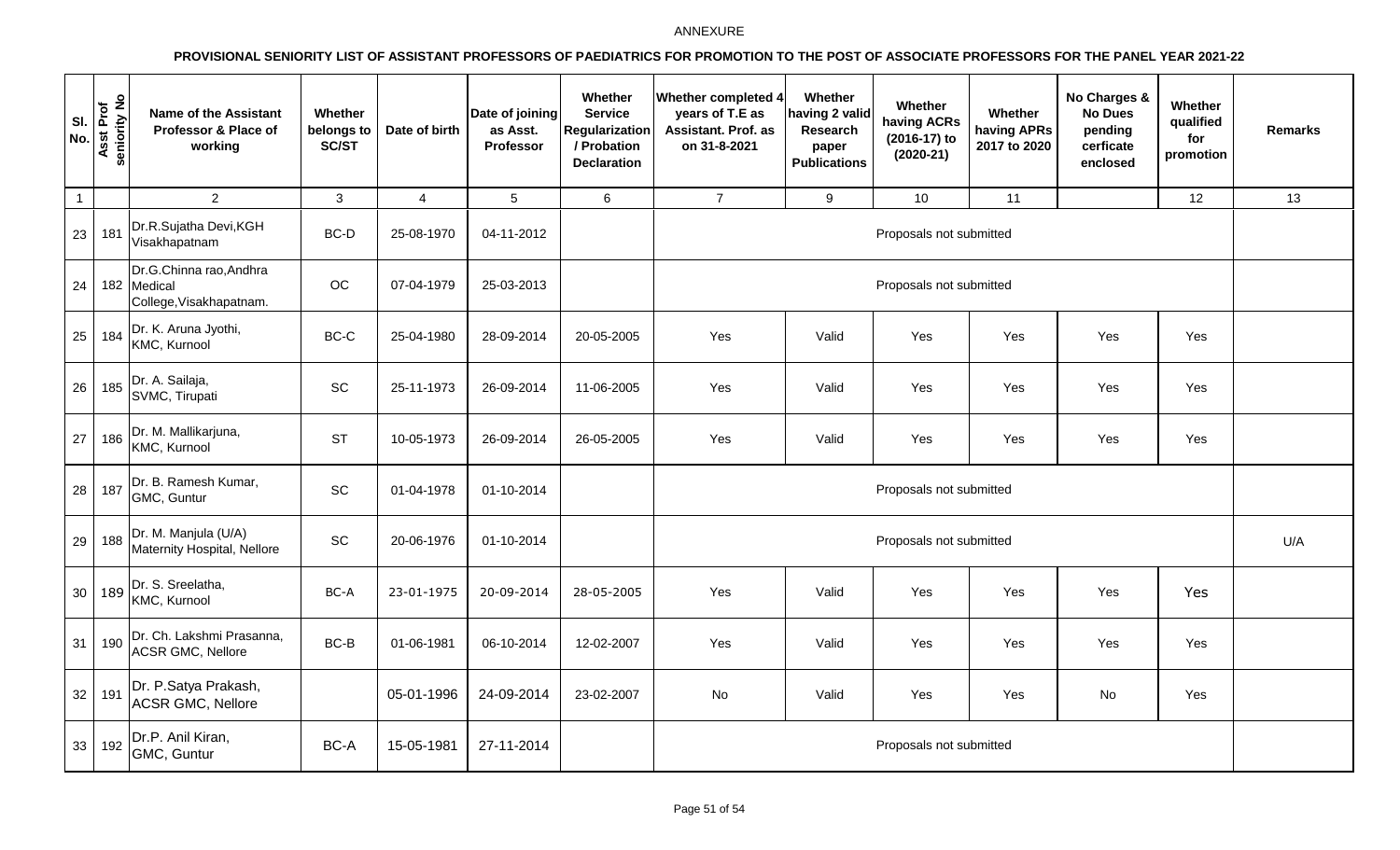| SI.<br>No.      | Asst Prof<br>seniority No | <b>Name of the Assistant</b><br>Professor & Place of<br>working | Whether<br>belongs to<br>SC/ST | Date of birth  | Date of joining<br>as Asst.<br>Professor | Whether<br><b>Service</b><br>Regularization<br>/ Probation<br><b>Declaration</b> | <b>Whether completed 4</b><br>years of T.E as<br>Assistant. Prof. as<br>on 31-8-2021 | Whether<br>aving 2 valid<br>Research<br>paper<br><b>Publications</b> | Whether<br>having ACRs<br>(2016-17) to<br>$(2020-21)$ | Whether<br>having APRs<br>2017 to 2020 | No Charges &<br><b>No Dues</b><br>pending<br>cerficate<br>enclosed | Whether<br>qualified<br>for<br>promotion | <b>Remarks</b>           |  |
|-----------------|---------------------------|-----------------------------------------------------------------|--------------------------------|----------------|------------------------------------------|----------------------------------------------------------------------------------|--------------------------------------------------------------------------------------|----------------------------------------------------------------------|-------------------------------------------------------|----------------------------------------|--------------------------------------------------------------------|------------------------------------------|--------------------------|--|
| $\overline{1}$  |                           | $\overline{2}$                                                  | $\mathbf{3}$                   | $\overline{4}$ | $\sqrt{5}$                               | 6                                                                                | $\overline{7}$                                                                       | 9                                                                    | 10                                                    | 11                                     |                                                                    | 12                                       | 13                       |  |
| 34              |                           | Dr A Kalyana<br>193 Chakaravarthy (U/A),<br>GMC, Nellore        | OC                             | 10-08-1978     | 16-09-2014                               |                                                                                  |                                                                                      | Proposals not submitted                                              |                                                       |                                        |                                                                    |                                          |                          |  |
| 35              | 194                       | Dr. Williams David,<br>GMC, Ongole                              | BC-D                           | 25-08-1979     | 24-07-2015                               |                                                                                  |                                                                                      | Proposals not submitted                                              |                                                       |                                        |                                                                    |                                          |                          |  |
| 36 <sup>1</sup> | 195                       | Dr. K. Veereswara<br>RaoGMC Gunturu                             | BC-B                           | 21-08-1978     | 23-07-2015                               | 24-07-2015                                                                       | Yes                                                                                  | Valid                                                                | Yes                                                   | Yes                                    | Yes                                                                | Yes                                      |                          |  |
| 37              | 196                       | Dr. P. Nanaji Rao GMC<br>Gunturu                                | BC-A                           | 14-09-1972     | 26-09-2015                               | 26-09-2015                                                                       | Yes                                                                                  | Valid                                                                | Yes                                                   | Yes                                    | Yes                                                                | Yes                                      |                          |  |
| 38              | 197                       | Dr.A. Srimukhi,<br>SMC, Vijayawada                              | OC                             | 07-11-1985     | 25-07-2015                               |                                                                                  |                                                                                      |                                                                      |                                                       |                                        |                                                                    |                                          |                          |  |
| 39              | 198                       | Dr. P. Deepthi,<br>SMC, Vijayawada                              | OC                             | 18-09-1984     | 24-07-2015                               | 24-07-2015                                                                       | Yes                                                                                  | Valid                                                                | Yes                                                   | Yes                                    | Yes                                                                | Yes                                      |                          |  |
| 40              | 199                       | Dr.B.K. Nirajan,<br>GMC, Kadapa                                 | BC-B                           | 01-01-1980     | 24-07-2015                               | 24-07-2015                                                                       | Yes                                                                                  | Valid                                                                | Yes                                                   | Yes                                    | Yes                                                                | Yes                                      |                          |  |
| 41              |                           | Dr.G. Poornima,<br>200 Rangaraya Medical<br>College, Kakinada   | BC-B                           | 20-09-1983     | 29-07-2015                               |                                                                                  | Proposals not submitted                                                              |                                                                      |                                                       |                                        |                                                                    |                                          |                          |  |
| 42              | 201                       | Dr.C.V. Prathusha,<br>GMC, Aananthapuramu                       | BC-D                           | 08-08-1988     | 27-07-2015                               | 27-07-2015                                                                       | Yes                                                                                  | Valid                                                                | Yes                                                   | Yes                                    | Yes                                                                | Yes                                      |                          |  |
| 43              | 202                       | Dr. K. Sumathi,<br>SVMC, Tirupati                               | SC                             | 25-07-1981     | 22-07-2015                               |                                                                                  | Proposals not submitted                                                              |                                                                      |                                                       |                                        |                                                                    |                                          | U/A (from<br>15.02.2016) |  |
| 44              | 203                       | Dr. A.Bhaskar Naik,<br>SVMC, Tirupati                           | <b>ST</b>                      | 04-04-1985     | 27-07-2015                               | 27-07-2015                                                                       | Yes                                                                                  | Valid                                                                | Yes                                                   | Yes                                    | Yes                                                                | Yes                                      |                          |  |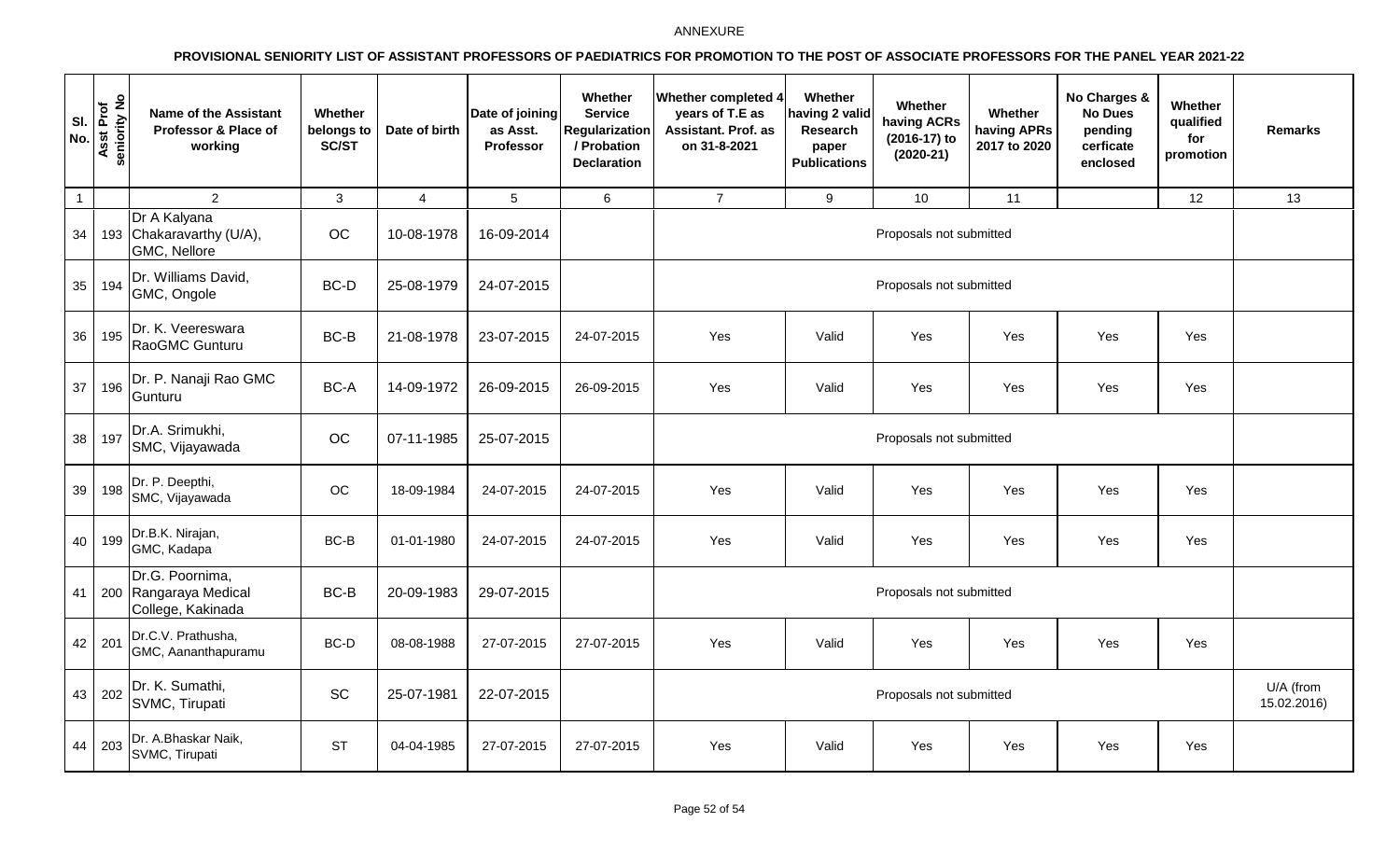| SI.<br>No.     | Asst Prof<br>seniority No | <b>Name of the Assistant</b><br>Professor & Place of<br>working      | Whether<br>belongs to<br>SC/ST | Date of birth  | Date of joining<br>as Asst.<br>Professor | Whether<br><b>Service</b><br>Regularization<br>/ Probation<br><b>Declaration</b> | <b>Whether completed 4</b><br>years of T.E as<br>Assistant. Prof. as<br>on 31-8-2021 | Whether<br>naving 2 valid<br>Research<br>paper<br><b>Publications</b> | Whether<br>having ACRs<br>(2016-17) to<br>$(2020-21)$ | Whether<br>having APRs<br>2017 to 2020 | No Charges &<br><b>No Dues</b><br>pending<br>cerficate<br>enclosed | Whether<br>qualified<br>for<br>promotion | <b>Remarks</b>                   |
|----------------|---------------------------|----------------------------------------------------------------------|--------------------------------|----------------|------------------------------------------|----------------------------------------------------------------------------------|--------------------------------------------------------------------------------------|-----------------------------------------------------------------------|-------------------------------------------------------|----------------------------------------|--------------------------------------------------------------------|------------------------------------------|----------------------------------|
| $\overline{1}$ |                           | $\overline{2}$                                                       | 3                              | $\overline{4}$ | 5 <sup>5</sup>                           | 6                                                                                | $\overline{7}$                                                                       | 9                                                                     | 10                                                    | 11                                     |                                                                    | 12                                       | 13                               |
|                | 45 204                    | Dr. B. Hema,<br><b>ACSR GMC, Nellore</b>                             | $BC-B$                         | 15-08-1982     | 15-09-2015                               |                                                                                  |                                                                                      |                                                                       | Proposals not submitted                               |                                        |                                                                    |                                          | U/A                              |
|                | 46 205                    | Dr.SK Masroor Ahmad,<br>GMC, Kadapa                                  | BC-E                           | 10-08-1983     | 16-09-2015                               | 16-09-2015                                                                       | Yes                                                                                  | Valid                                                                 | Yes                                                   | Yes                                    | Yes                                                                | Yes                                      |                                  |
| 47             | 206                       | Dr. M. Venkata Rao,<br>SVMC, Tirupati                                | BC-A                           | 14-06-1979     | 31-07-2017                               |                                                                                  |                                                                                      | Proposals not submitted                                               |                                                       |                                        |                                                                    |                                          |                                  |
| 48             | 207                       | Dr. M. Venkateswarulu,<br>RMC, Kakinada                              | BC-A                           | 06-07-1976     | 31-07-2017                               |                                                                                  |                                                                                      | Proposals not submitted                                               |                                                       |                                        |                                                                    |                                          |                                  |
|                | 49 208                    | Dr. B. Suneetha kumari<br><b>GMC Gunturu</b>                         | SC-C                           | 15-03-1980     | 27-07-2017                               | 11-04-2006                                                                       | Yes                                                                                  | Valid                                                                 | Yes                                                   | Yes                                    | Yes                                                                | Yes                                      |                                  |
|                | 50 209                    | Dr. D. Rama Rajyam,<br>KGH, Visakhapatnam                            | <b>BC</b>                      | 20-03-1981     | 31-07-2017                               |                                                                                  |                                                                                      |                                                                       | Proposals not submitted                               |                                        |                                                                    |                                          |                                  |
| 51             |                           | Dr. S. Narayana Rao,<br>210 Andhra Medical College,<br>Visakhapatnam | SC                             | 03-09-1980     | 01-08-2017                               |                                                                                  |                                                                                      |                                                                       | Proposals not submitted                               |                                        |                                                                    |                                          |                                  |
|                | $52$ 211                  | Dr. M. Madan Mohan,<br>RMC, Kakinada                                 | $B-B$                          | 11-12-1979     | 02-08-2017                               |                                                                                  |                                                                                      | Proposals not submitted                                               |                                                       |                                        |                                                                    |                                          |                                  |
| 53             | 212                       | Dr. D. Sreenivasa Rao,<br>GMC, Ongole                                | <b>ST</b>                      | 01-01-1980     | 02-08-2017                               | 08-02-2008                                                                       | Yes                                                                                  | Invalid                                                               | Yes                                                   | Yes                                    | Yes                                                                | <b>NO</b>                                | Only one publication<br>enclosed |
|                | $54$ 213                  | Dr. P. Chandini GMC<br>Gunturu                                       | SC                             | 02-08-1983     | 01-08-2017                               | 16-02-2008                                                                       | Yes                                                                                  | Valid                                                                 | Yes                                                   | Yes                                    | Yes                                                                | Yes                                      |                                  |
|                | 55 214                    | Dr. Shaik Karimulla,<br>GMC, Guntur                                  | BC-E                           | 13.12.1974     | 01-08-2017                               |                                                                                  |                                                                                      |                                                                       | Proposals not submitted                               |                                        |                                                                    |                                          |                                  |